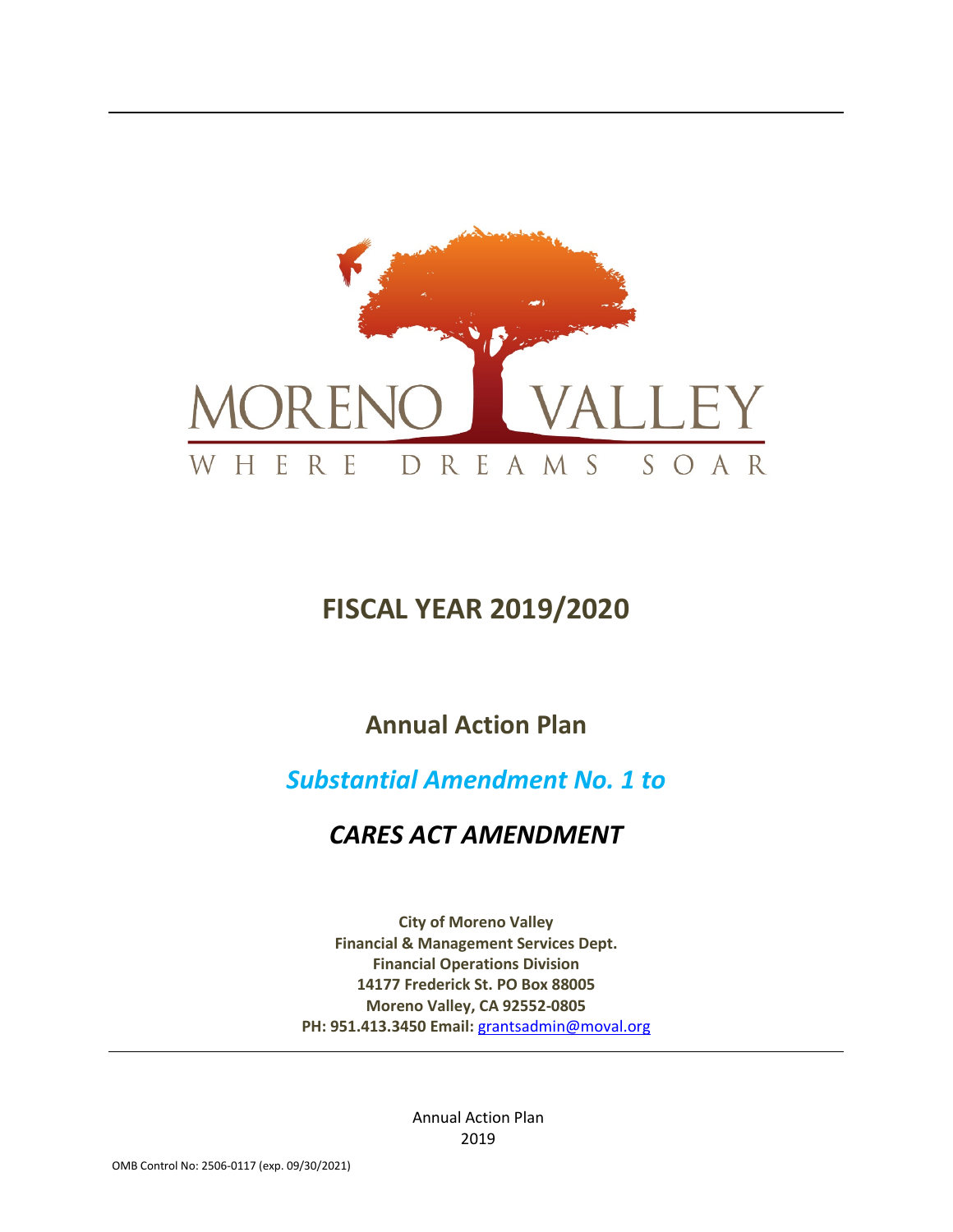## **TABLE OF CONTENTS**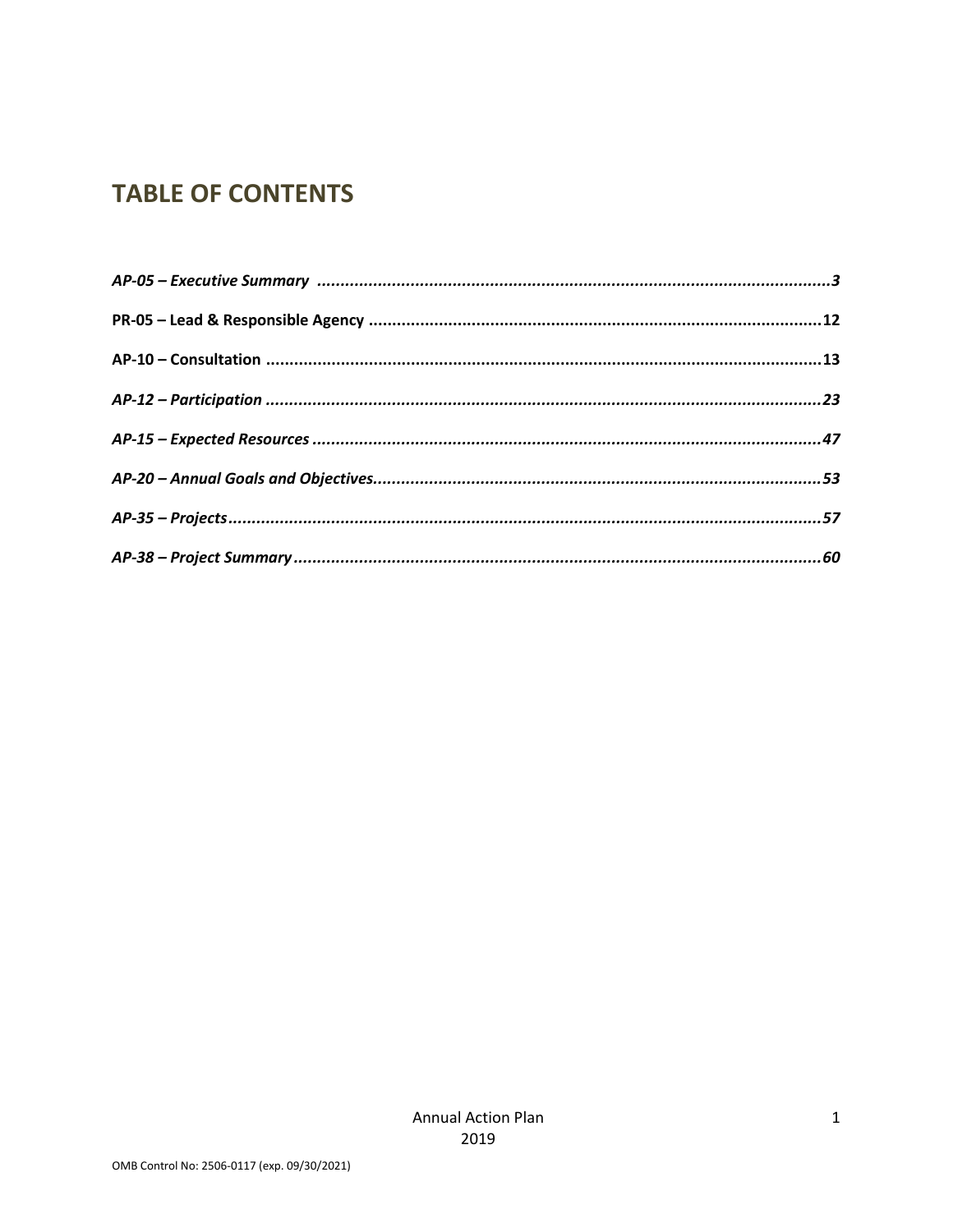The CARES Act Amendment to the Fiscal Year 2019/20 Annual Action Plan allocated the City's phase one entitlement formula allocation of ESG-CV and CDBG-CV funding to eligible projects approved by the City Council on June 17, 2020. The ESG-CV funds of \$512,374 were allocated to ESG-CV administration and four (4) projects/programs to support additional homeless assistance and homelessness prevention activities to mitigate the impacts of COVID-19. The CDBG-CV funds of \$1,197,491 were allocated to CDBG-CV administration and five (5) projects/programs to prevent, prepare for, and respond to the coronavirus among the residents and businesses in the City. City staff selected the programs/activities for the CARES Act funding based on the most immediate needs of the Moreno Valley community and those programs that met the CARES Act objectives. On June 9, 2020, the City was awarded by HUD a 2nd round allocation of ESG-CV funds in the amount of \$1,743,153 to be used to prevent, prepare for, and respond to the coronavirus among individuals and families who are homeless or receiving homeless assistance and to support additional homeless assistance and homelessness prevention activities to mitigate the impacts of COVID-19. The 1st Update to the CARES Act Amendment to the 2019/20 Annual Action Plan programmed the \$1,743,153 of 2nd round allocation ESG-CV funding along with \$149,707 of unprogrammed 1st round allocation ESG-CV funds to eligible projects approved by the City Council following a public hearing on September 1, 2020. Total ESG-CV funds of \$1,892,860 was programmed to ESG-CV administration and three (3) projects/programs to support additional homeless assistance and homelessness prevention activities to mitigate the impacts of COVID-19. On September 11, 2020, the City was awarded by HUD a 3rd round allocation of CDBG-CV funds in the amount of \$1,095,860. The 3rd round allocation of federal funding is to be used to prevent, prepare for, and respond to the coronavirus pandemic (COVID19). Eligible CDBG-CV activities may include providing equipment, supplies and materials to carry out public services, providing emergency payments to very low-income persons, and providing social services to sheltered-in-place seniors such as meal delivery. The 2nd Update to the CARES Act Amendment to the 2019/20 Annual Action Plan programmed the \$1,095,860 of 3rd round allocation CDBG-CV funding to eligible projects approved by the City Council following a public hearing on December 1, 2020. Total CDBG-CV funds of \$1,095,860 were programmed to CDBG-CV administration and seven (7) projects designed to prevent, prepare for, and respond to the coronavirus pandemic (COVID19).

This Substantial Amendment No. 1 to the CARES Act Amendment reallocates \$680,692 from CDBG-CV program administration and five existing CDBG-CV programs. The CDBG-CV funds will be reprogrammed to three existing CARES Act Amendment City CDBG-CV programs and a new Job Training Program by Rising Star Business Academy.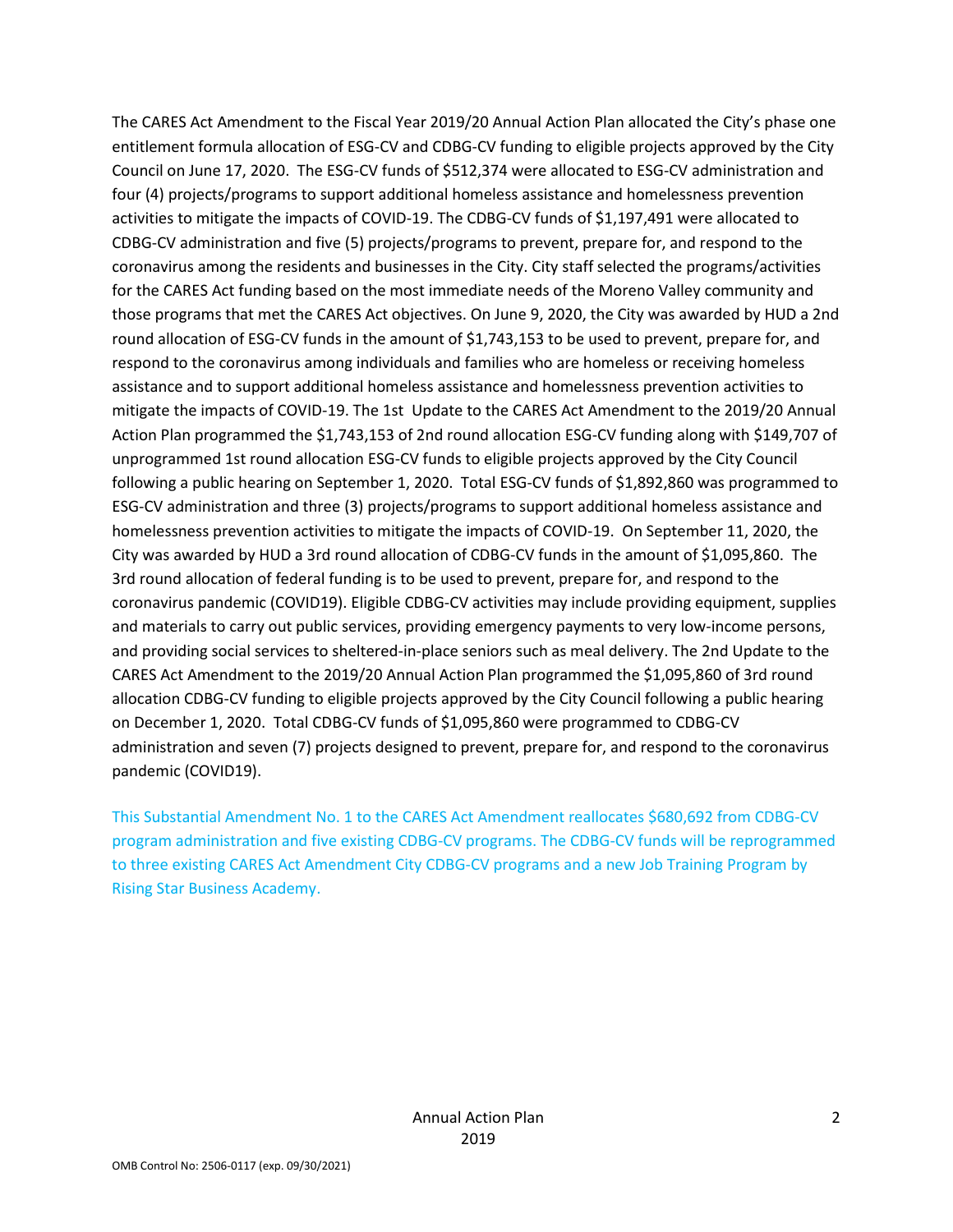## **Executive Summary**

### **AP-05 Executive Summary - 24 CFR 91.200(c), 91.220(b)**

#### **1. Introduction**

Every year the Department of Housing and Urban Development (HUD) allocates federal grant monies to 'Entitlement Cities' (eligible, selected cities with a population exceeding 50,000) with allocation amounts varying each year based on a formula that considers the extent of poverty, population, housing overcrowding, the age of housing and the population growth lag in relationship to other metropolitan areas. HUD has classified Moreno Valley as an Entitlement City. Historically, the City of Moreno Valley has received federal funding on an annual basis from HUD for two formula block grant programs: Community Development Block Grant (CDBG) and HOME Investment Partnerships (HOME). Since Program Year 2013-14, the City has also become a direct recipient of Emergency Solutions Grant (ESG) program funds. The City of Moreno Valley will utilize these federal grant monies for use in programs that provide decent housing, build infrastructure, create economic development opportunities and provide a variety of social services for low to moderate-income residents. The City's Five-Year Consolidated Plan is a comprehensive planning document that provides the framework for the use of CDBG, HOME Grant and ESG funds to provide community development, housing, and homeless activities from July 2018 through June 2023.

The Annual Action Plan serves as the update to the Consolidated Plan and it identifies the distribution of federal funds for specific activities and programs during the program year. In fiscal year 2019/20, the City will be receiving \$2,082,025 in new CDBG funds, \$672,166 in HOME funds, and \$178,214 in ESG funds. These funds support housing, community development and homeless prevention activities. The City is not a recipient of HOPWA grant funding. The Annual Action Plan also provides a basis for assessing performance. At the end of the program year a Consolidated Annual Performance and Evaluation Report (CAPER) provides information on the annual programmatic accomplishments.

#### **Amendment No. 1**

Amendment No. 1 to the Fiscal Year 2019/20 was to remove the Small Business Development Center activity from the FY 2019/2020 Action Plan. University Enterprise Corporation at CSUSB requested to cancel their CDBG award of \$33,900. University Enterprise Corporation at CSUSB continued the Small Business Development Center activity with FY 2018/19 CDBG funds. The total amount of \$33,900 was reallocated to increase the funding of Pavement Rehabilitation for Various Local Streets – CDBG FY 2019/20 Project. In addition, City of Moreno Valley increased funding for Pavement Rehabilitation for Various Streets 2019 Project. An additional allocation of \$362,105 provided the funding necessary for construction of 13 additional street segments within the City's HUD-CDBG Low/Mod Census Tract 2019 areas. Pavement rehabilitation consisted of the removal of 1.5 inch thick of existing asphalt concrete pavement surface and replacement of new asphalt concrete surface of same thickness for street areas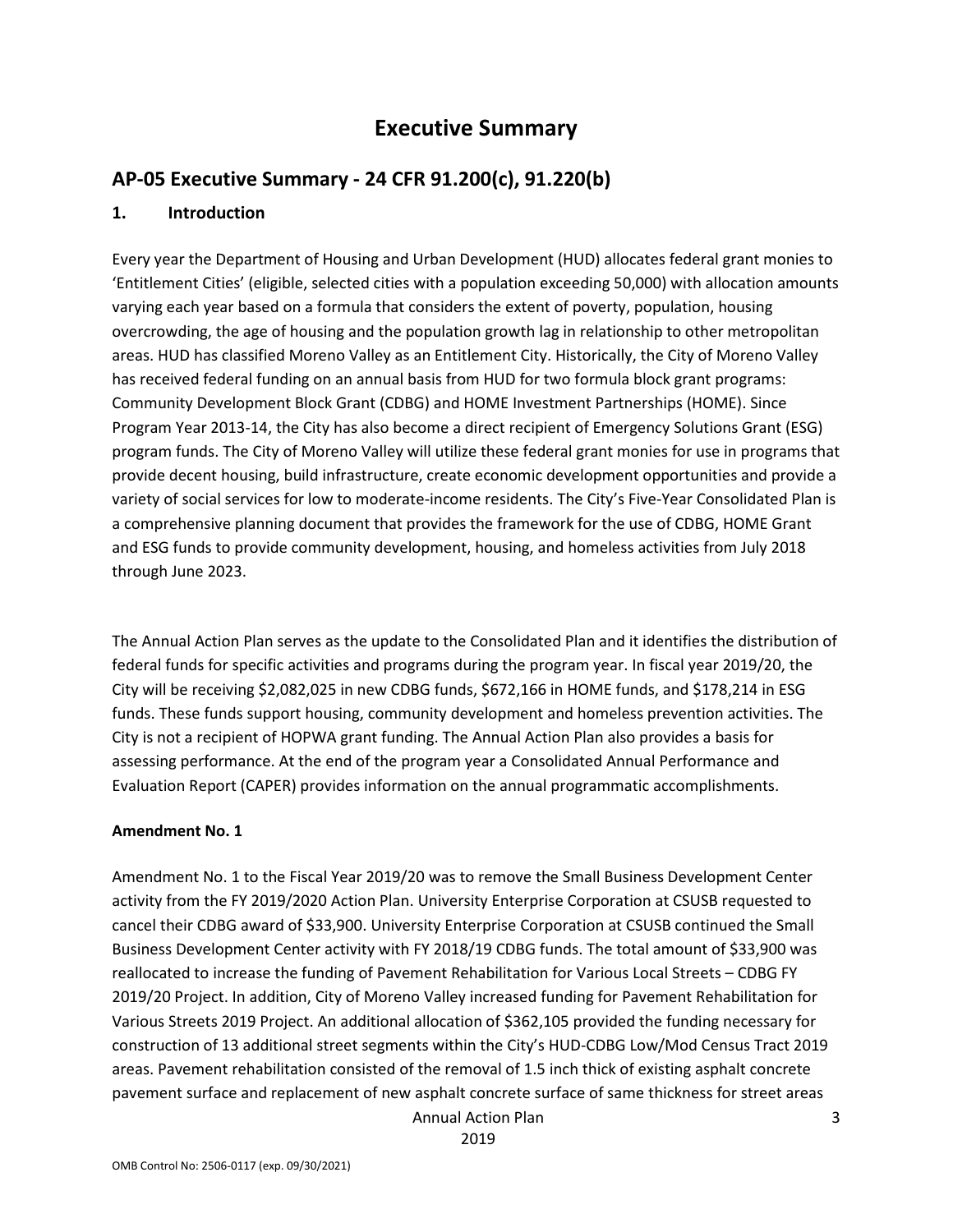that are severely distressed. Rehabilitation also included the crack sealing and application of slurry seal for areas of street pavement that were less distressed. The activity was to improve the street pavement and extend the service life of the pavement while enhancing the safety and aesthetic appearance of various residential communities within the HUD CDBG Low/Mod Census Tract 2019 areas.

#### **Amendment No. 2 and No. 3**

Amendment No. 2 to the Fiscal Year 2019/20 was to add the Courtyards at Cottonwood Project to the FY 2019/2020 Action Plan. An allocation of \$1 Million in HOME funds would be utilized to fund a gated, affordable residential development on an 8.10-acre site (6.78 net acres) located at the northeast corner of Cottonwood Avenue and Indian Street in the City of Moreno Valley. The proposed development consisted of eighty (80) plus 1 manager's affordable units within two (2) two-story, 30-unit family buildings with a total of eight (8) 1-bedroom, twenty-four (24) 2-bedroom and twenty-eight (28) 3 bedroom units. The proposed development also included a one-story, 20-unit senior building with sixteen (16) 1-bedroom and four (4) 2-bedroom units. The proposed project also included a 4,840 square-foot Community Building with management, leasing, services and maintenance offices, a maintenance garage, computer lab, laundry room and a full kitchen. Site amenities were also proposed to include a community pool, a tot lot, basketball court and a senior vita course. A manager's unit would be located on the second floor of the community building. The proposed development would be an affordable housing project to be rented to extremely low-income households (up to 30% of median income), and low-income households (up to 60% of median income). All income-restricted units would be at rents that do not exceed affordable rents as defined in the California Health and Safety Code. A portion of the units would be reserved for senior citizen households.

Amendment #3 affecting NSP provided approximately \$3,500,000 in NSP1 funding for the Courtyards at Cottonwood Family Apartments project. The proposed redevelopment Project was a gated, affordable residential development on an 8.10-acre site (6.78 net acres) located at the northeast corner of Cottonwood Avenue and Indian Street (APN: 482-161-021) in the City of Moreno Valley, CA. The details to the proposed redevelopment are as listed in Amendment No. 2. Amendment No. 3 affecting NSP was entered in to the HUD Disaster Recovery Grant Reporting System (DRGR).

#### **Amendment No. 4**

Amendment No. 4 to the Fiscal Year 2019/20 reallocates funding from Social Work Action Group (SWAG), previously approved by City Council on May 7, 2019, to Salvation Army's Street Outreach Program. In order to expedite expenditures as required by HUD, SWAG agreed to a \$35,000 reduction of their FY 2019/20 ESG approved funding. The re-allocation of \$35,000.00 in ESG funds to the Salvation Army's Street Outreach Program assisted the Salvation Army in supporting the comprehensive Homeless to Work Program. The Homeless to Work program aimed at preparing participants to transition to the active workforce by providing temporary employment while connecting them with social service resources to help overcome obstacles to their pursuit of gainful employment and permanent housing. This activity did not only assist the City in meeting grant commitment and expenditure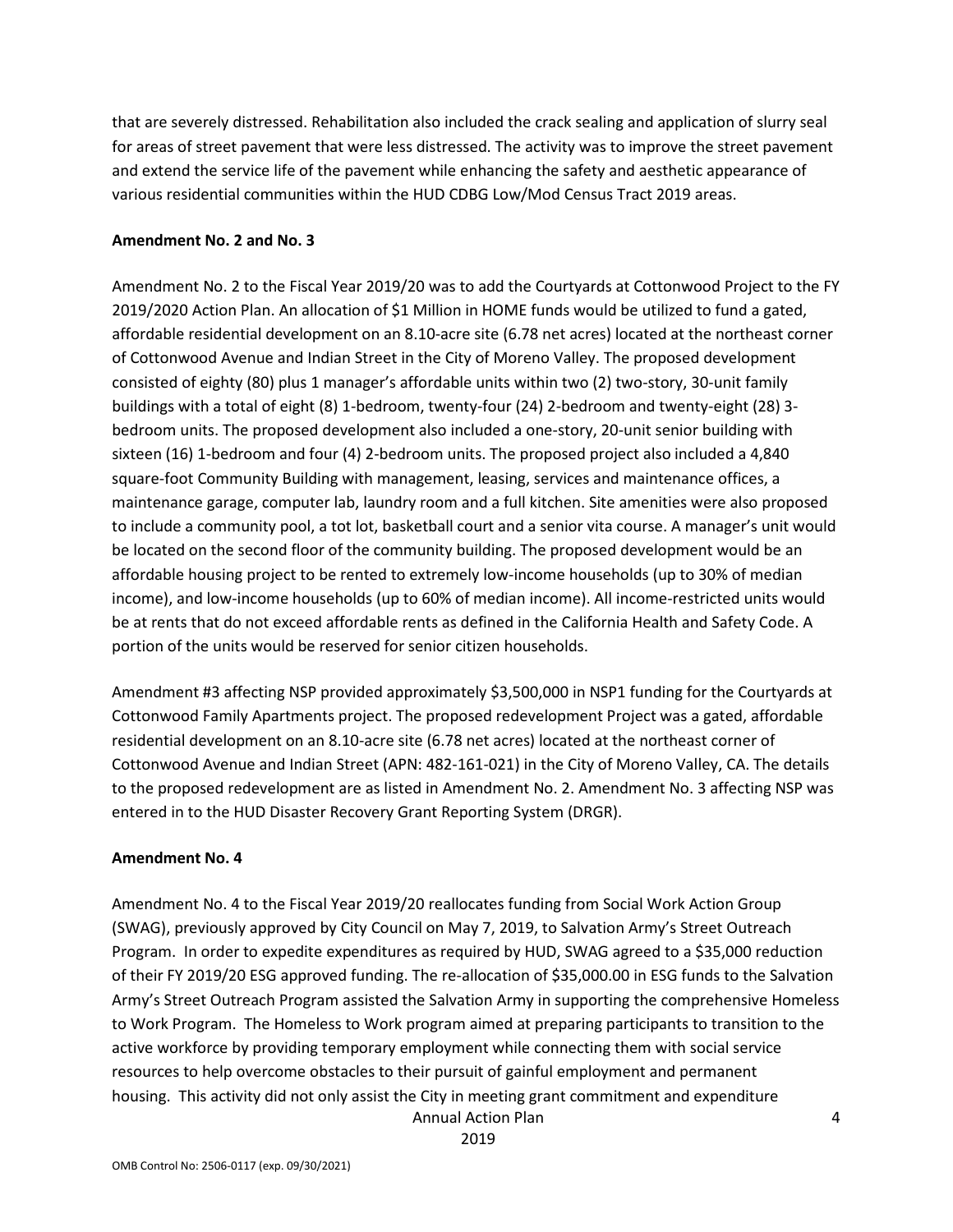deadlines as imposed by HUD but also improved the homeless outreach and support efforts within the five-year Consolidated Plan. Additionally, it provided the much-needed additional homeless outreach efforts in our City.

#### **CARES Act Amendment**

The Coronavirus Aid, Relief, and Economic Security Act (CARES Act), Public Law 116-136, was signed by President Trump on March 27, 2020 and made available \$5 billion in U.S. Department of Housing and Urban Development (HUD) Community Development Block Grant Coronavirus (CDBG-CV) funds and \$4 billion in Emergency Solutions Grants Program Coronavirus funds (ESG-CV) to prevent, prepare for, and respond to the coronavirus (COVID-19). Of this amount, HUD is immediately allocating \$2 billion of CDBG-CV funds and \$1 billion in ESG-CV funds based on the fiscal year 2020 entitlement formula. The remaining \$3 billion of CDBG-CV and \$3 Billion of ESG-CV funds were allocated in second and third rounds based on a combination of formulas developed by and at the discretion of the HUD Secretary. All CARES Act funds were allocated as of September 11, 2020.

CARES Act Amendment to the Fiscal Year 2019/20 Annual Action Plan allocated the City's 1st round entitlement formula allocation of ESG-CV and CDBG-CV funding to eligible projects approved by the City Council on June 17, 2020. The ESG-CV funds of \$512,374 were allocated to ESG-CV administration and four (4) projects/programs to support additional homeless assistance and homelessness prevention activities to mitigate the impacts of COVID-19. The CDBG-CV funds of \$1,197,491 were allocated to CDBG-CV administration and five (5) projects/programs to prevent, prepare for, and respond to the coronavirus among the residents and businesses in the City. City staff selected the programs/activities for the CARES Act funding based on the most immediate needs of the Moreno Valley community and those programs that met the CARES Act objectives.

On June 9, 2020, the City was awarded by HUD a 2nd round allocation of ESG-CV funds in the amount of \$1,743,153 to be used to prevent, prepare for, and respond to the coronavirus among individuals and families who are homeless or receiving homeless assistance and to support additional homeless assistance and homelessness prevention activities to mitigate the impacts of COVID-19. An Update to the CARES Act Amendment to the 2019/20 Annual Action Plan programming the \$1,743,153 of 2nd round allocation ESG-CV funding along with \$149,707 of unprogrammed 1st round allocation ESG-CV funds to eligible projects was approved by the City Council following a public hearing on September 1, 2020. Total ESG-CV funds of \$1,892,860 were programmed to ESG-CV administration and three (3) projects/programs to support additional homeless assistance and homelessness prevention activities to mitigate the impacts of COVID-19.

On September 11, 2020, the City was awarded by HUD a 3rd round allocation of CDBG-CV funds in the amount of \$1,095,860. This 3rd round allocation of federal funding was to be used to prevent, prepare for, and respond to the coronavirus pandemic (COVID19). Eligible CDBG-CV activities included providing equipment, supplies and materials to carry out public services, providing emergency payments to very low-income persons, and providing social services to sheltered-in-place seniors such as meal delivery.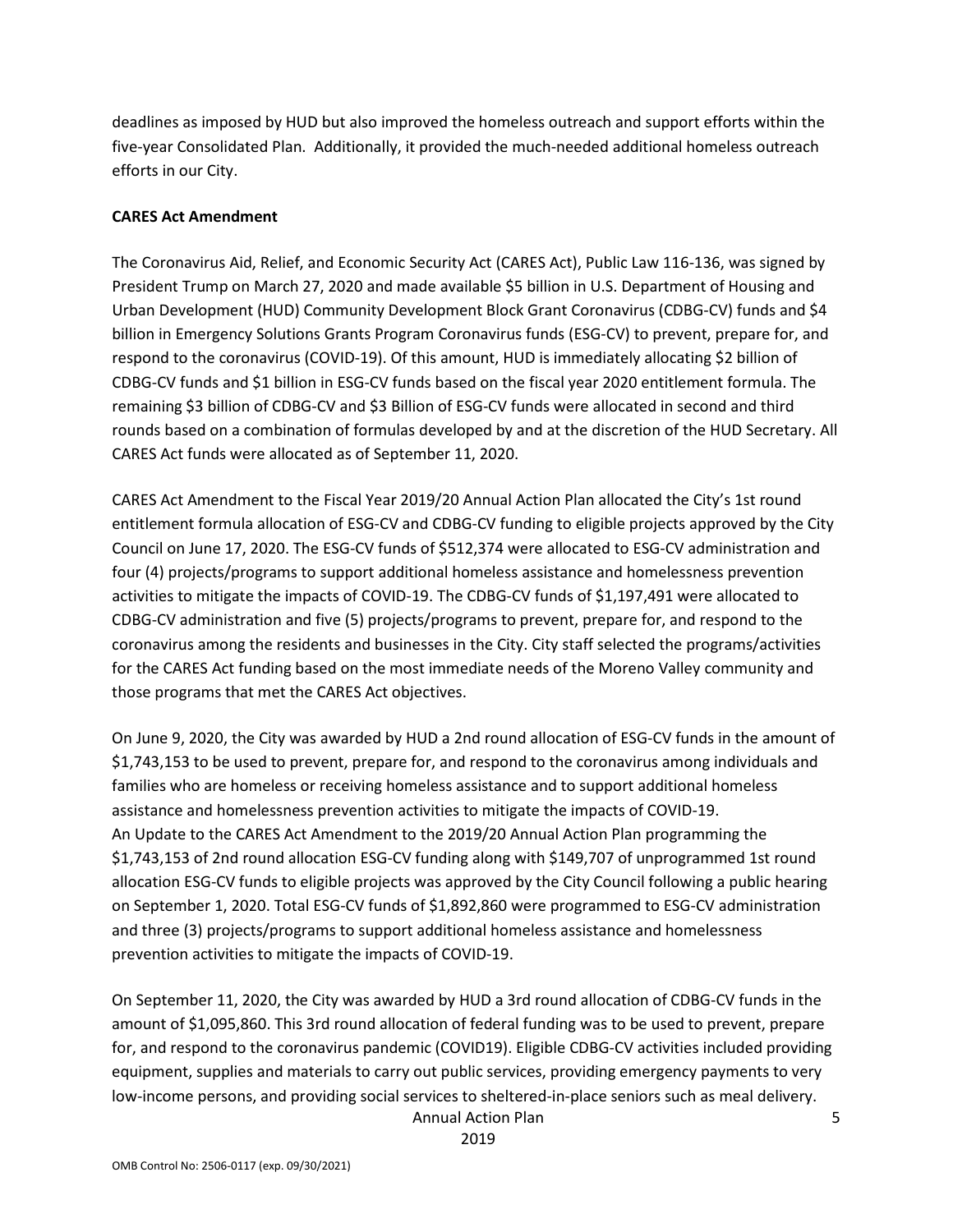This 2nd Update to the CARES Act Amendment to the 2019/20 Annual Action Plan programmed the \$1,095,860 of 3rd round allocation CDBG-CV funding to eligible projects approved by the City Council following a public hearing on December 1, 2020. Total CDBG-CV funds of \$1,095,860 were programmed to CDBG-CV administration and seven (7) projects designed to prevent, prepare for, and respond to the coronavirus pandemic (COVID19).

#### **Substantial Amendment No. 1 to the CARES Act Amendment**

This Substantial Amendment No. 1 to the CARES Act Amendment re-allocates \$680,692 from CDBG-CV program administration and five CDBG-CV programs previously approved by City Council. The five CDBG-CV programs include City of Moreno Valley Senior Eats 6.25% Match program for \$62,500, City of Moreno Valley Public Information Office COVID-19 Response for \$115,000, City of Moreno Valley Personal Protective Equipment program for \$88,140, City of Moreno Valley Remote Work Equipment program for \$325,000 and City of Moreno Valley Forward MoVal Small Business Grants for \$17,090.53. Additionally, \$72,961 will be reallocated from CDBG-CV program administration.

Using available CDBG-CV reprogrammed funds and CDBG-CV program administration funds, the City proposes to provide additional funding to the Strive MoVal, Expand Public Wi-Fi Network, and Senior Nutrition programs. The allocation of \$650,000.00 for these projects will provide the funding necessary to continue services to primarily low-to-moderate income (LMI) residents affected by COVID-19. The Strive MoVal Program assists residents qualified as LMI by providing access to computers, internet, and desktop tools (e.g. training and job search shortcuts, resume writing templates) not otherwise available. Services are provided at the Moreno Valley Business & Employment Resource Center. The Expand Public Wi-Fi Network project will create additional locations for free public Wi-Fi network access points within the City to provide LMI residents access to Internet connectivity to search for jobs, file unemployment, order groceries, and perform other basic life activities. The Senior Nutrition Program provides prepared meals for seniors at the City of Moreno Valley Senior Center.

In addition, suing available CDBG-CV reprogrammed funds and CDBG-CV Program Administration funds, the City proposes to add the Rising Stars Business Academy Job Training Program to the CARES Act Amendment to the 2019-2020 Annual Action Plan. An allocation of \$30,692.00 will provide the funding necessary to develop new partnerships with local businesses that will commit to hiring students who will be readily equipped to work. Students will complete a 12-week course, and will be provided with a 40 hour internship to apply their skills and earn hands on experience. The team will work to identify job placements that respond to service needs caused by COVID19.

This re-allocation of CDBG-CV funds will assist the community to continue to prevent, prepare for, and respond to the coronavirus pandemic. Eligible CDBG-CV activities may include providing equipment, supplies and materials to carry out public services, providing emergency payments to very low-income persons, and providing social services to sheltered-in-place seniors such as meal delivery.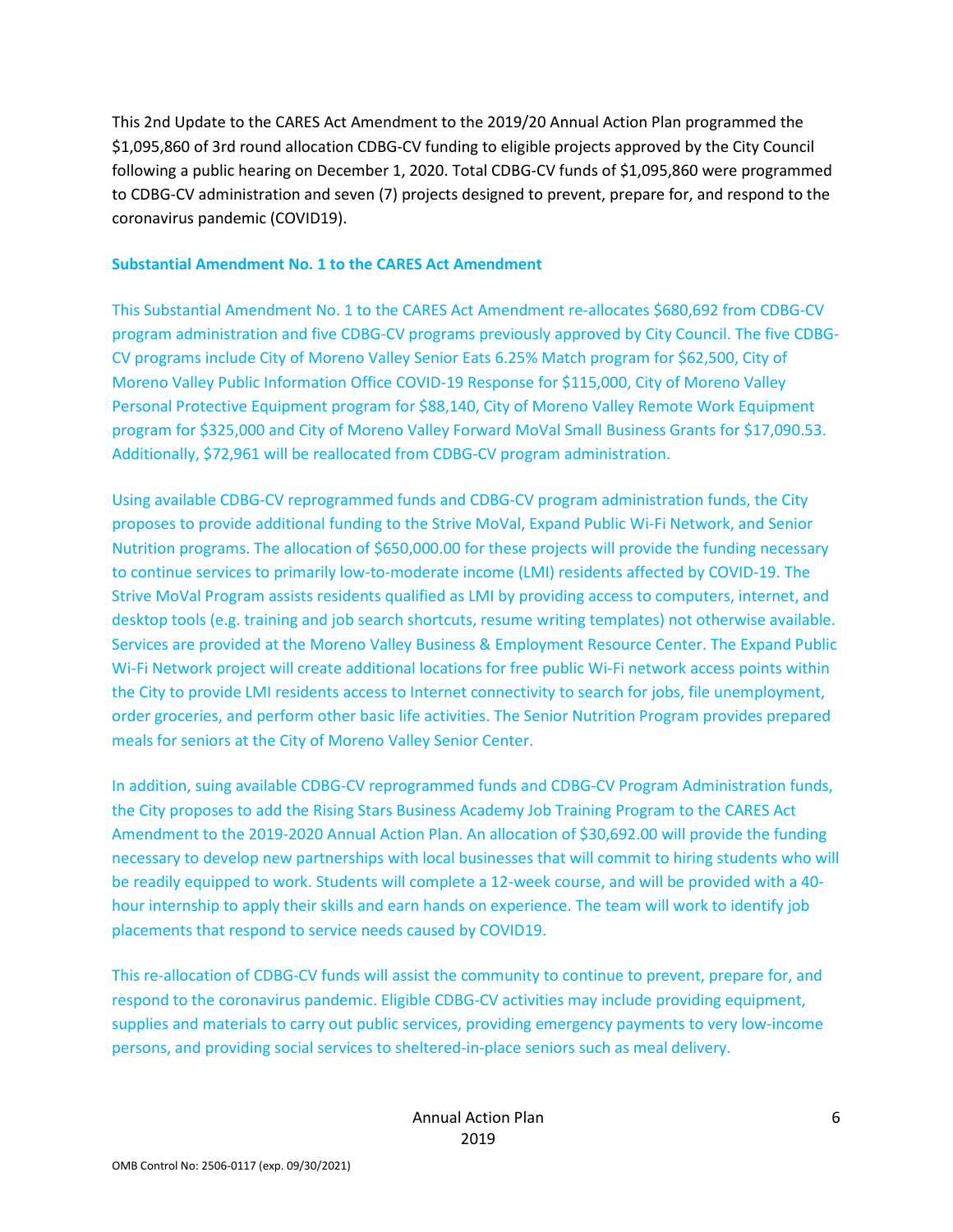#### **2. Summarize the objectives and outcomes identified in the Plan**

This could be a restatement of items or a table listed elsewhere in the plan or a reference to another location. It may also contain any essential items from the housing and homeless needs assessment, the housing market analysis or the strategic plan.

The overall goals of the CDBG, HOME and ESG Programs, as required by HUD are to develop viable urban communities by providing (1) decent housing, (2) a suitable living environment and (3) expanded economic opportunities principally for low and moderate income persons. At the end of the program year a Consolidated Annual Performance and Evaluation Report (CAPER) provides information on the annual programmatic accomplishments.

The overall objective for the 2019-20 Annual Plan is to contribute toward the goals as outlined in the City's proposed 2018-23 Five Year Consolidated Plan. Those goals are:

Substandard Housing and Neighborhood Conditions: Improve the condition of the existing housing stock. The City will provide CDBG and HOME funds to improve the existing housing stock so that it provides decent, safe and sanitary housing.

Homelessness: Address homelessness through street outreach, homeless prevention, rapid re-housing, casework services and other intervention activities. The City will allocate ESG and CDBG funding to organizations that address the needs of homeless individuals.

Public Facilities and Infrastructure: Improve/upgrade public facilities and infrastructure. The City will allocate CDBG funds to improve and upgrade public facilities and infrastructure such as public buildings, parks, streets, and storm drains.

Public Service Programs: Improve the well-being of low- and moderate-income persons. The City will provide CDBG financial support to organizations that address basic needs, public safety, transportation, job training, and needs of school-aged youth.

Housing Discrimination: Achieve fair housing for all. The City will continue to allocate CDBG funds to a fair housing provider that will investigate housing discrimination complaints and tenant/landlord issues.

Economic Development: Promote economic development activities. Economic development was identified as a priority need by the City's Economic Development Strategy Plan and research and analysis completed for several planning studies.

Planning and Administration: Effective administration of the CDBG, HOME and ESG programs. The City will strive to achieve the goals, priority needs and funding priorities of the Consolidated Plan. The City will continue to comply with the planning and reporting requirements of the Consolidated Plan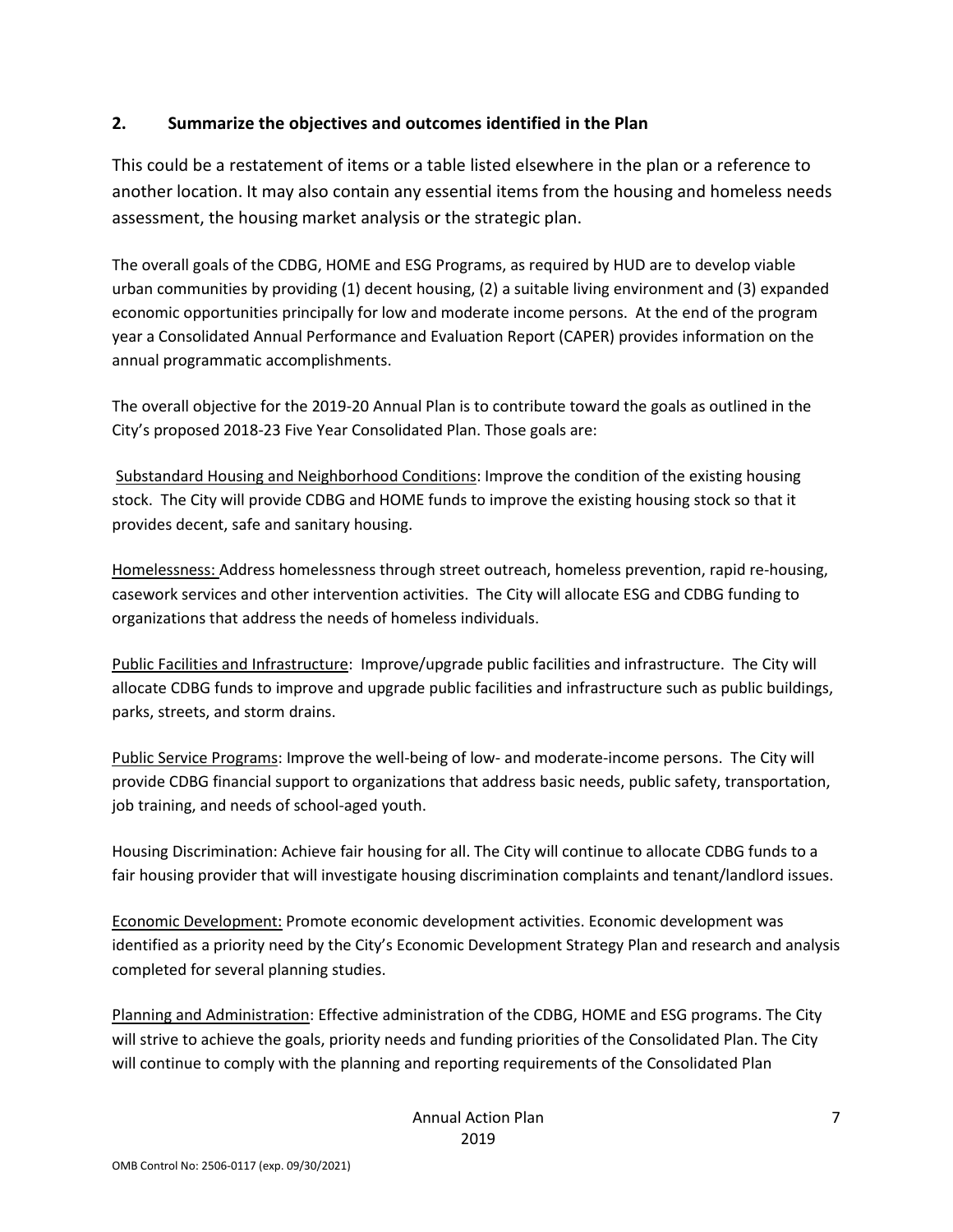regulations and CDBG regulations. Annually, the City will monitor its use of CDBG funds to ensure effective and appropriate use of funds.

CARES Act Objectives: To prepare for, prevent and responded to the effects of the coronavirus pandemic. The City has utilized the HUD CARES Act guidelines for eligible ESG-CV activities including rapid rehousing and homeless prevention and for eligible CDBG-CV activities including assistance to businesses and increased public services. HUD eliminated the 15% maximum limit for public service activity for CDBG-CV funds.

#### **3. Evaluation of past performance**

This is an evaluation of past performance that helped lead the grantee to choose its goals or projects.

At the end of the of the 2013-18 Consolidated Plan the City was successful in accomplishing the following:

Homeless Strategy: 5-YR Goal: Assist 2500 homeless persons and persons threatened with homelessness with housing and public service activities. Annual Goal: Assist 450 persons with overnight shelter; 50 persons with homelessness prevention. Actual Completed during 17/18: The City's providers sheltered less people than originally anticipated. However, the homelessness prevention exceeded the goal of assisting 50 persons by 89 additional individuals. In addition, 44 persons were assisted with rapid rehousing, 35 persons were provided with homeless solution services, and the City has contracted with a provider to conduct street outreach services to homeless individuals, and given an opportunity to work part time in the City's neighborhood cleanup/beautification project. In 2017, there were 18 homeless participants in the homeless to work initiative.

Special Needs Strategy: 5-YR Goal: Assist 15000 special needs persons, including the elderly and disabled, with housing and public services. Annual Goal: Benefit 3000 persons. Actual Completed during 17/18: The City provided assistance to 5465 individuals through public services and 98270 persons through public facility/improvement activities aimed at improving ADA standards on City street. Housing Strategy: 5-YR Goals: Rehabilitate or construct 175 housing units; create homeownership opportunities for 5 low-to-moderate income residents; provide proactive code enforcement in the CDBG target areas to 5000 households; and provide fair housing and landlord/tenant services to educate and assist 2500 households on their rights and responsibilities. Annual Goals: Construct 17 rental units and rehabilitate 18 rental units for a total of 35 housing units; provide direct financial assistance to at least 1 homebuyer; assist 1000 household's/housing units with housing code enforcement/foreclosed property care; and to assist 500 households with Fair Housing Services. Actual Completed during 17/18: The City completed 30 housing units, with 26 single-family rehabilitation activities; 4 units of rental rehabilitation activities, and 7 single-family units of energy efficiency activities; provided proactive code enforcement, neighborhood clean-ups, and public safety activities to 1757 households; and assisted 3680 households with Fair Housing Services.

Community and Economic Development Strategy: 5-YR Goals: To assist 125 low and moderate-income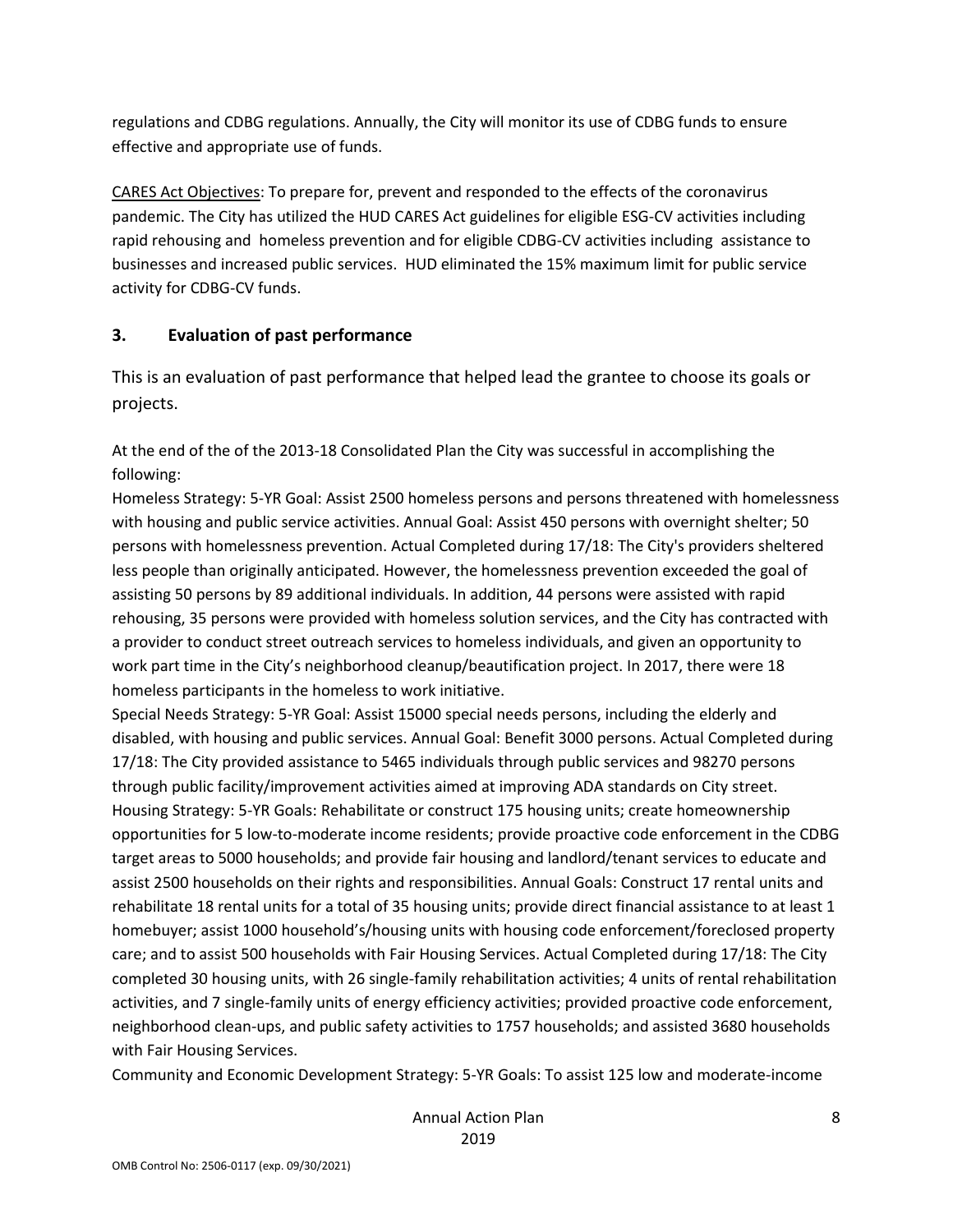individuals with employment training and placement services; construct infrastructure improvements that will assist 250 parcels located within CDBG Target Areas; and to assist 50000 low-to-moderate income residents with non-housing public service activities. Annual Goals: Create or retain 25 low-tomoderate income jobs; assist 10000 persons with public service activities (other than low/moderate income housing benefit); and 50 households (parcels) with public facility or infrastructure activities for low/moderate income non-housing benefit. Actual Completed during 17/18: 30 low-to-moderate jobs were created or retained, 163 businesses assisted, 579 low-to-moderate income households received public services, 9 housing units received solar electric systems, where 27 solar installer interns participated. Moreover, 1899 individuals were served through food banks, senior services, Employment Resource Center, and youth services. In addition, 85650 persons were assisted through MoVal Policing Program, and 98270 persons assisted through public facility improvement activities. The City utilized all available HOME and CDBG funds to carry out activities designated in the HUDapproved 2018/2019 Action Plan. Pursuant to certification, at least 70% of the amount expended principally benefited persons of low to moderate income, in a fair and impartial manner, and activities did not hinder Consolidated Plan implementation.

#### **4. Summary of Citizen Participation Process and consultation process**

Summary from citizen participation section of plan.

The City of Moreno Valley Citizen Participation Plan contains the City's policies and procedures for public involvement in the Consolidated Plan process and the use of Federal grant funds. The Moreno Valley Citizen Participation Plan was developed as required under 24CFR Part 91 and Part 8. HUD regulations require that cities consult with public and private community-based non-profit organizations to obtain input on the housing and non-housing needs of low and moderate income and homeless members of the community. During the Action Plan process, the City took an aggressive approach to ensure and encourage citizen participation. The City hosted two (2) public meetings plus three (3) public hearings for a grand total of five (5) public meetings as was hosted in previous years. All citizen participation was accomplished through meetings, published public notices and on-line announcements. The City invited residents, non-profit organizations and surrounding jurisdictions to solicit input on community needs.

The first public hearing took place on December 18, 2018 and residents were given the opportunity to provide comments regarding priority needs in the community. A Public meeting was held on March 26, 2019 to discuss the proposed programs. The meetings were advertised, open to the public, and all together drew about 25 attendees combined. Several public speakers provided staff with valuable feedback. After receiving input from the community, the proposed Action Plan was available for a 30 day public examination and comment period from April 5, 2019 through May 7, 2019. The Plan was available at four City locations (Library, City Corporate Yard, City Hall and Senior Center). A second public hearing was held on April 16, 2019, the general public was invited to attend via public notice. At this meeting, the City Council reviewed the proposed the activity selections and the general public was encouraged to provide comments. A final public hearing took place on May 7, 2019 after the close of the public review period. The final public hearing allowed the public an opportunity to comment on the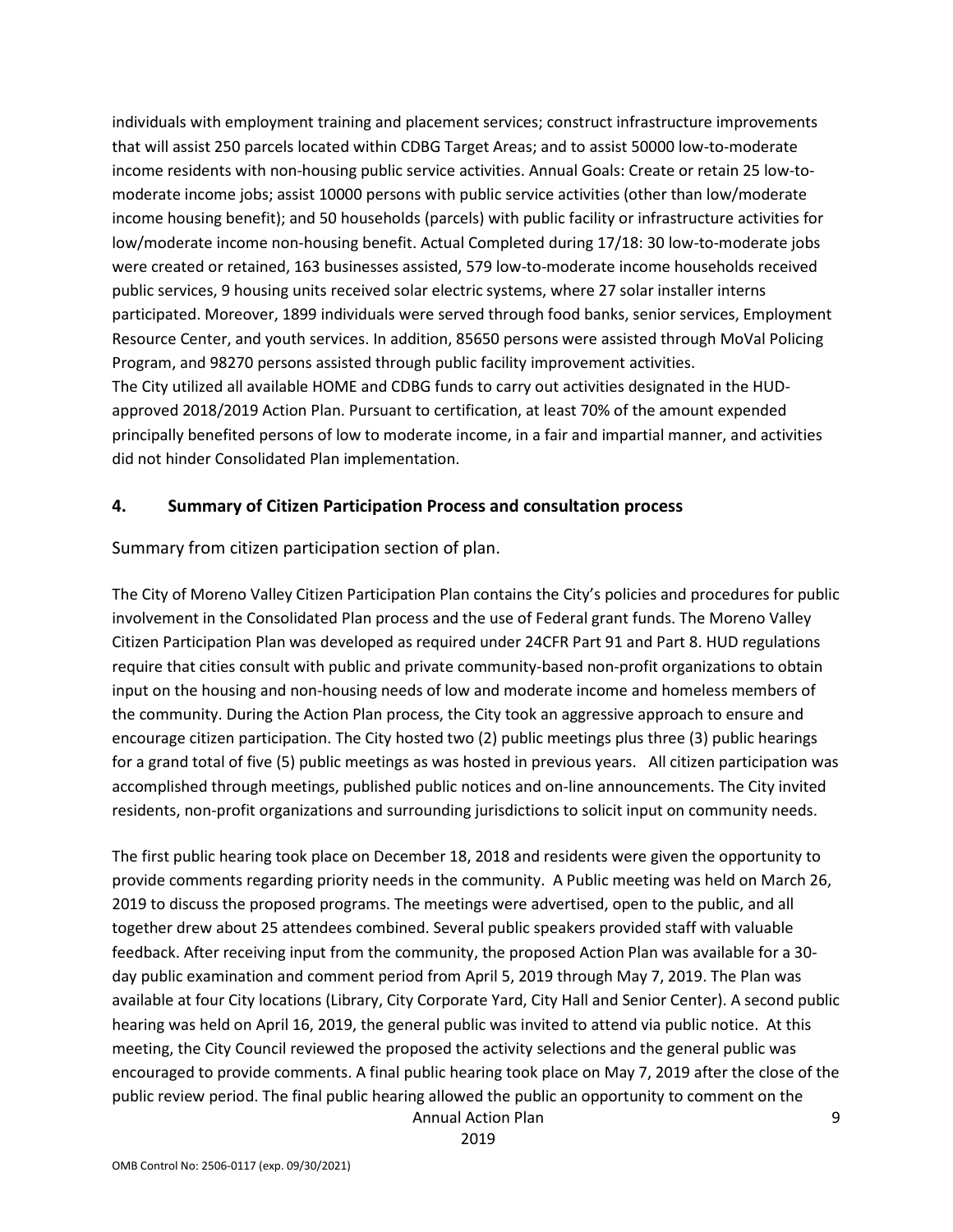proposed Action Plan before implementation by the City Council. The information compiled from the meetings was used in determining the needs in the community and the development of strategies. Citizen comments are included as an attachment to this document.

For the CARES Act Amendment, the Citizen Participation Plan was amended to adopt two CARES Act waivers reducing the public noticing and public comment period for the CARES Act Amendment to a period of not less than five days. The public comment period for the CARES Act Amendment took place between June 11, 2020 and June 16, 2020. The public hearing took place on June 16, 2020 after the close of the public review period. The public hearing allowed the public an opportunity to comment on the proposed CARES Act Amendment before implementation by the City Council.

The public comment period for the Update to the CARES Act Amendment took place between August 27, 2020 and September 1, 2020. The public hearing took place on September 1, 2020 after the close of the public review period. Although the second allocation of ESG-CV funds is not subject to the consultation and citizen participation requirements, the public hearing allowed the public an opportunity to comment on the proposed Updated CARES Act Amendment before implementation by the City Council.

The public comment period for the 2nd Update to the CARES Act Amendment took place between November 26 and December 1, 2020. The public hearing took place on December 1, 2020 after the close of the public review period. The public hearing allowed the public an opportunity to comment on the proposed 2nd Update to the CARES Act Amendment before implementation by the City Council.

The public comment period for the Substantial Amendment No. 1 to the CARES Act Amendment took place between May 27 and June 1, 2021. The public hearing took place on June 1, 2021 after the close of the public review period. The public hearing allowed the public an opportunity to comment on the proposed Substantial Amendment No. 1 to the CARES Act Amendment before implementation by the City Council.

#### **5. Summary of public comments**

This could be a brief narrative summary or reference an attached document from the Citizen Participation section of the Con Plan.

A summary of all public comments received at the community meetings and formal public hearings is included as an attachment to this document.

### **6. Summary of comments or views not accepted and the reasons for not accepting them**

All public comments were taken into consideration when developing the Action Plan and Amendment No. 1 and No 2 & 3. In addition, all public comments were taken into consideration when developing the most recent Amendment No. 4. In addition, all public comments were taken into consideration when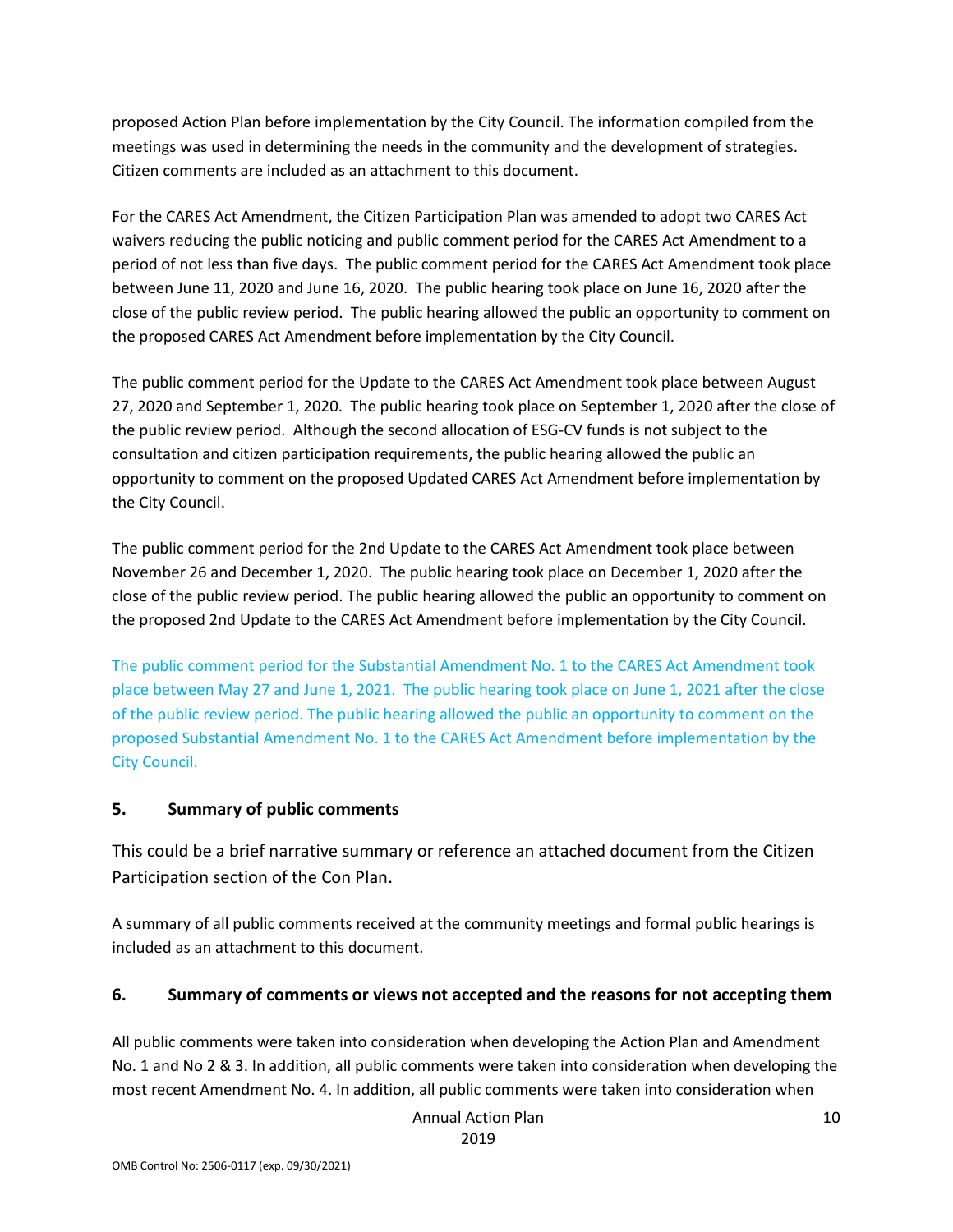developing this CARES Act Amendment.

#### **7. Summary**

See summaries above.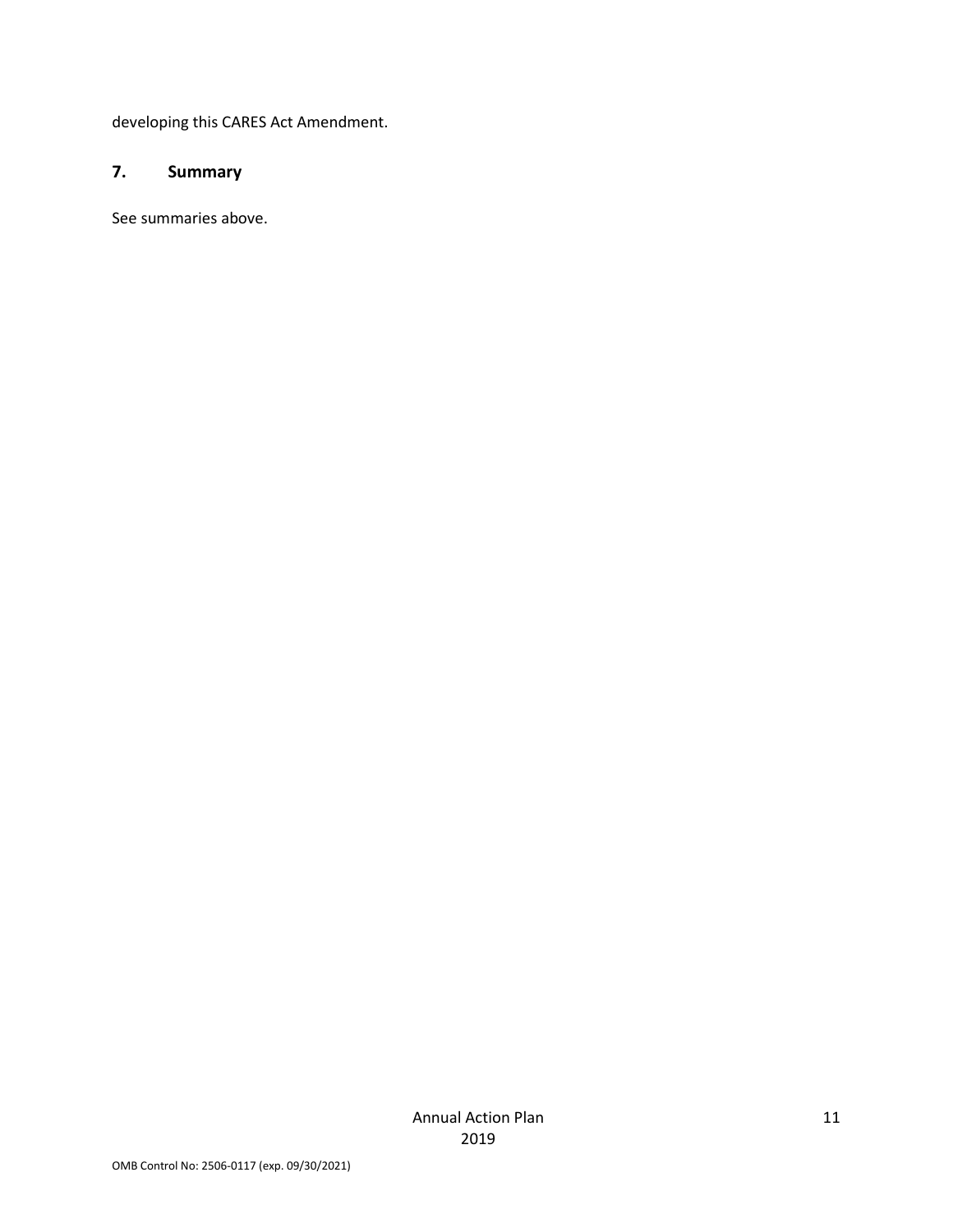## **PR-05 Lead & Responsible Agencies – 91.200(b)**

#### **1. Agency/entity responsible for preparing/administering the Consolidated Plan**

Describe the agency/entity responsible for preparing the Consolidated Plan and those responsible for administration of each grant program and funding source.

| <b>Agency Role</b>           | <b>Name</b>          | Department/Agency               |  |
|------------------------------|----------------------|---------------------------------|--|
| Lead Agency                  | <b>MORENO VALLEY</b> |                                 |  |
| <b>CDBG Administrator</b>    | <b>MORENO VALLEY</b> | FINANCIAL & MGMT SERVICES DEPT. |  |
| <b>HOPWA Administrator</b>   |                      |                                 |  |
| <b>HOME Administrator</b>    | <b>MORENO VALLEY</b> | FINANCIAL & MGMT SERVICES DEPT. |  |
| <b>ESG Administrator</b>     | <b>MORENO VALLEY</b> | FINANCIAL & MGMT SERVICES DEPT. |  |
| <b>HOPWA-C Administrator</b> |                      |                                 |  |

**Table 1 – Responsible Agencies**

#### **Narrative (optional)**

The City of Moreno Valley Financial & Management Services Department, Financial Operations Division is responsible for the development of the Action Plan. The Action Plan was prepared with input from public stakeholders such as local non-profit agencies, social service organizations, and interested members of the public. This is outlined in detail in the Citizen Participation Attachment.

#### **Consolidated Plan Public Contact Information**

The primary contacts for matters regarding this plan are: Brian Mohan, Acting Assistant City Manager/Chief Financial Officer/City Treasurer, and Dena Heald, Deputy Finance Director, 951-413-3450.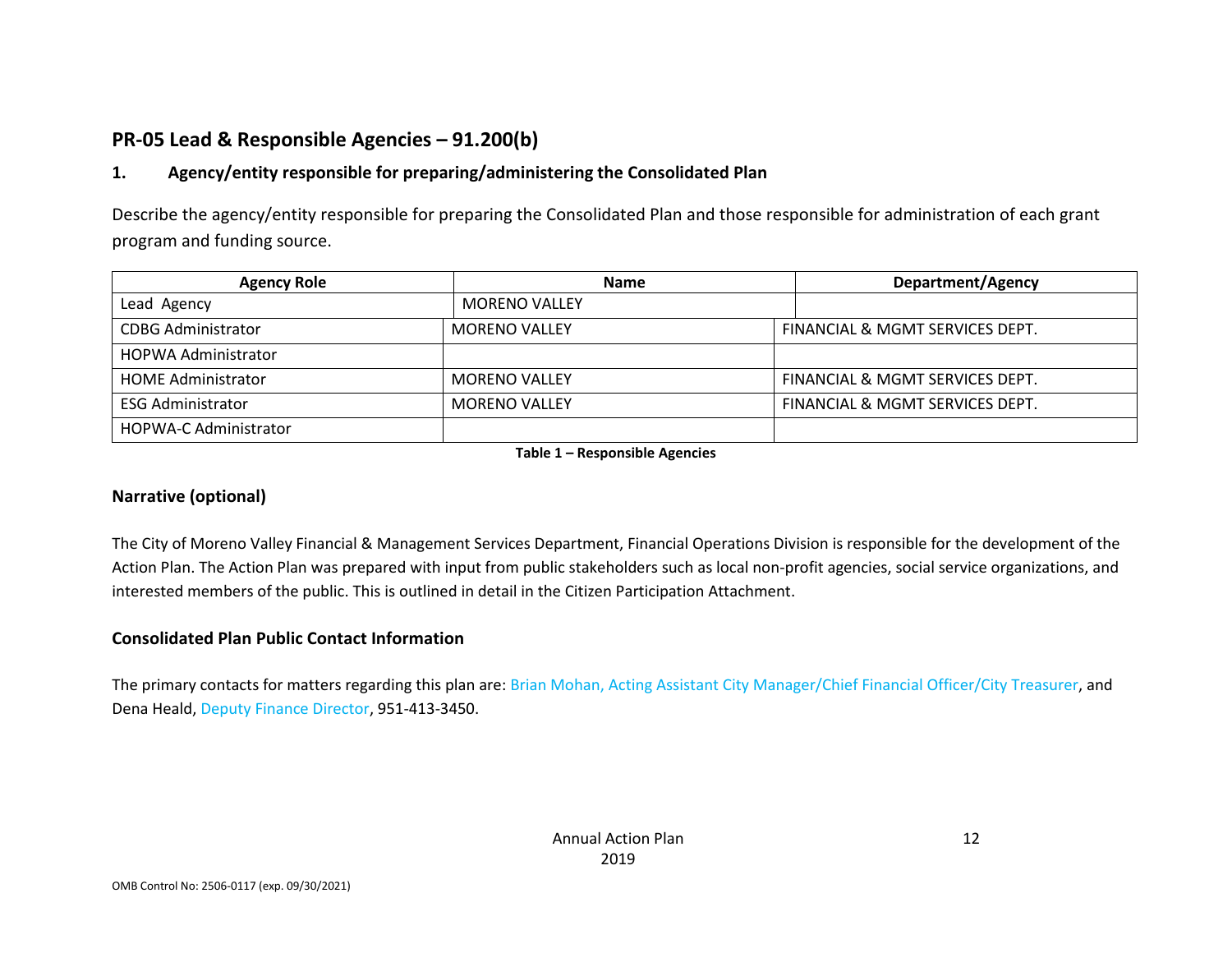## **AP-10 Consultation – 91.100, 91.200(b), 91.215(l)**

#### **1. Introduction**

The City's 2019-20 Citizen Participation process allows for many resident's local service providers, government entities and others to provide input during the funding allocation process. A list of organizations, entities, and other participants is included in Table 2, "Agencies, groups, organizations who participated."

## **Provide a concise summary of the jurisdiction's activities to enhance coordination between public and assisted housing providers and private and governmental health, mental health and service agencies (91.215(l))**

One vehicle that the City utilizes to assist in coordination is the City's participation in the Riverside County's Continuum of Care (CoC). City staff meets on a monthly basis as part of the Continuum of Care (CoC) process. The City's involvement in the CoC allows for open dialogue with key agencies including the Riverside County Department of Public Social Services, the Riverside County Housing Authority, the Department of Mental Health, the County Adult Homeless Unit, local law enforcement and numerous local service providers. The CoC convenes these organizations with the goal to address homelessness, but in the process, discusses other community needs, such as public housing and emergency services needed in the region. Riverside County's CoC is very active and has recently been restructured to become more effective and efficient in its efforts. The Board now consists of higher level representatives with the authority to implement change at each respective organization the new CoC continues to make significant strides on behalf of the full CoC membership in the 2018-2019 fiscal year.

The City of Moreno Valley also continued the quarterly 'Non-Profit Roundtable' meetings which invited local service providers and residents to discuss community needs and available resources specific to Moreno Valley. As a result of the meetings, a smaller group has broken off and formed the City-wide Non-Profit Coalition. This group is focused on collaborating to address priority issues within the City. The City will continue to be supportive of direct applications for funds from housing providers as well as local Community Housing and Development Organizations (CHDOs).

Cooperation with surrounding jurisdictions has been essential in promoting the City's ability to address a wide variety of community needs including housing rehabilitation, housing programs, public services, and public safety. To facilitate organization and solidarity, the City will continue to work with these entities by attending regular meetings, events, and joint endeavors.

The City hopes to work with resources available through affordable housing financial institutions. These private businesses will be included in the annual plans as applicable. Also, the City will work with businesses that provide loans to high risk small businesses for the purpose of creating and/or retaining jobs.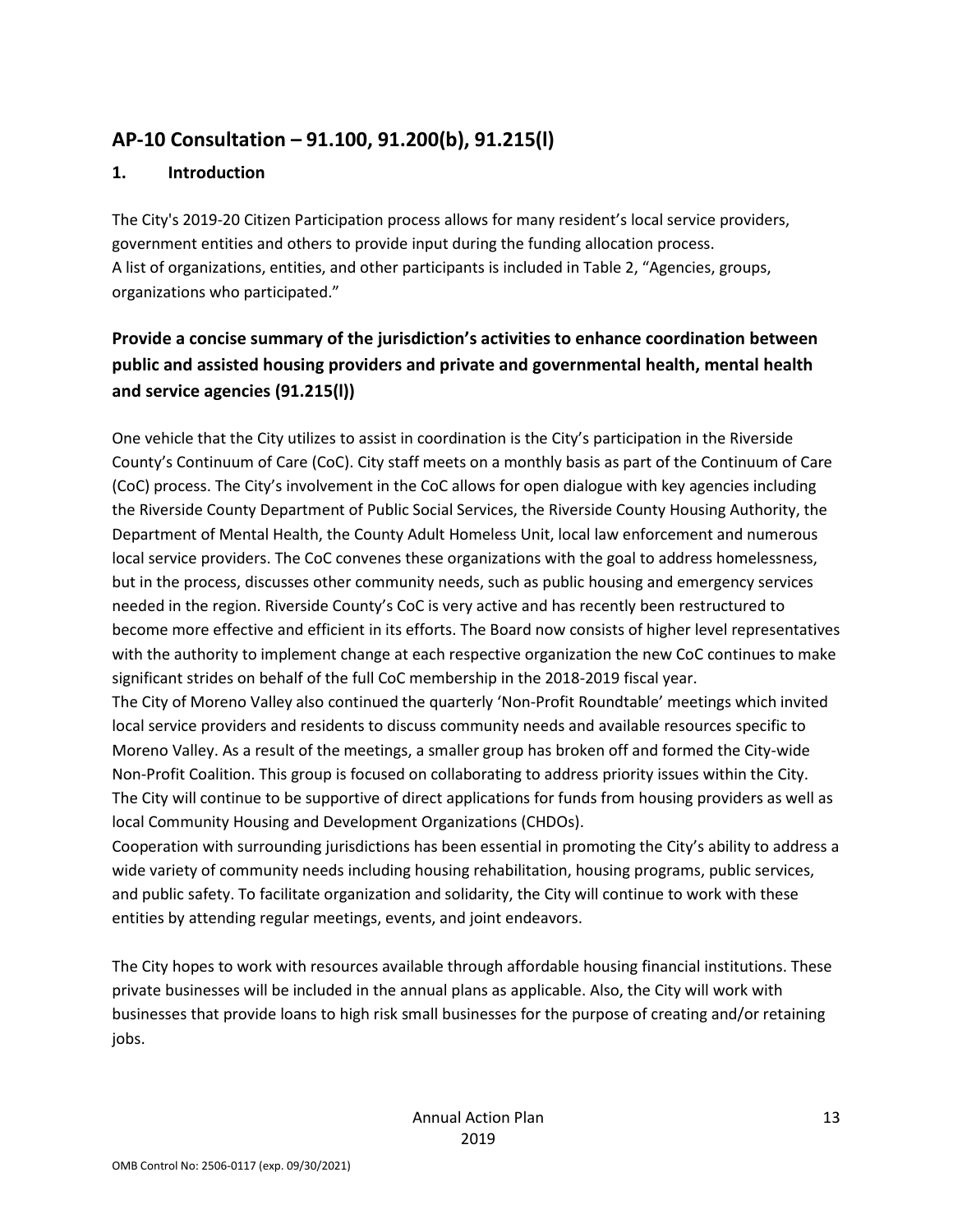## **Describe coordination with the Continuum of Care and efforts to address the needs of homeless persons (particularly chronically homeless individuals and families, families with children, veterans, and unaccompanied youth) and persons at risk of homelessness.**

The Riverside County Continuum of Care's (CoC) primary goal is to address homelessness in the region. The group is charged with developing and implementing the County's Plan to End Homelessness in Riverside County. Riverside's Continuum of Care is provided with federal funding to offer homeless services and shelter. Moreno Valley grant management staff are members of the Continuum of Care and regularly attend the CoC meetings. In addition, the city staff assists to organize and coordinate the Homeless Point in Time (PIT) Counts. Participating in these counts provides staff with a firsthand knowledge of homeless needs through direct interaction with potential recipients of homeless services. Data from the homeless count is applied to determine homeless service needs and levels in the City.

## **Describe consultation with the Continuum(s) of Care that serves the jurisdiction's area in determining how to allocate ESG funds, develop performance standards for and evaluate outcomes of projects and activities assisted by ESG funds, and develop funding, policies and procedures for the operation and administration of HMIS**

The CoC serves as the planning body for the County's submission of the Riverside County Consolidated Application for HUD funds such as ESG. City staff has historically participated in rating of CoC grantee applications for ESG funding and have been active in helping making determinations for the allocation of funds. Since becoming eligible for a direct ESG entitlement, Moreno Valley engages them in the consultation by sharing ESG funding recommendations issued at the City level and requesting feedback from the full CoC membership. For the ESG activities proposed within the 19-20 Action Plan, City representatives consulted with the CoC by forwarding a summary of all applications along with Council recommendations and requesting CoC members provide feedback via e-mail. The City took their feedback into consideration. The administration/operation of HMIS is handled through the County of Riverside. Since becoming an ESG entitlement city, Moreno Valley has extended an ESG award to the County to aid in the operational Homeless Management Information System (HMIS) costs. City of Moreno Valley representatives are in constant communication with County HMIS staff and discuss program set-up, schedule for training, and to discuss ESG reporting requirements.

## **2. Describe Agencies, groups, organizations and others who participated in the process and describe the jurisdiction's consultations with housing, social service agencies and other entities**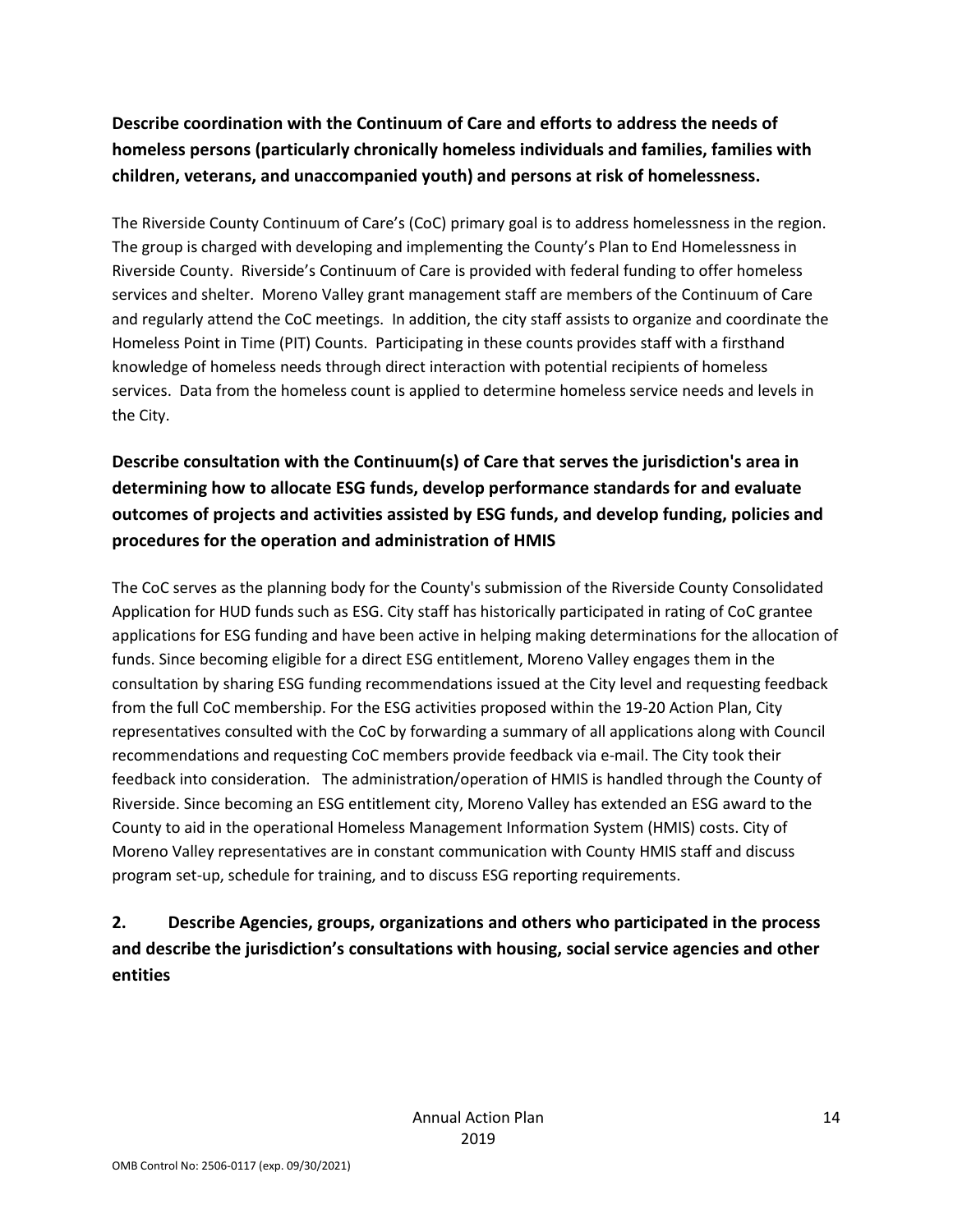**Table 2 – Agencies, groups, organizations who participated**

| $\mathbf{1}$   | Agency/Group/Organization                                                                                                                                         | HOUSING AUTHORITY OF RIVERSIDE COUNTY                                                                                                                                                                                                                                                                                                                                                                                                                                         |
|----------------|-------------------------------------------------------------------------------------------------------------------------------------------------------------------|-------------------------------------------------------------------------------------------------------------------------------------------------------------------------------------------------------------------------------------------------------------------------------------------------------------------------------------------------------------------------------------------------------------------------------------------------------------------------------|
|                | <b>Agency/Group/Organization Type</b>                                                                                                                             | Housing<br><b>PHA</b><br>Other government - County                                                                                                                                                                                                                                                                                                                                                                                                                            |
|                | What section of the Plan was addressed by<br><b>Consultation?</b>                                                                                                 | <b>Housing Need Assessment</b><br><b>Public Housing Needs</b><br>Non-Homeless Special Needs                                                                                                                                                                                                                                                                                                                                                                                   |
|                | Briefly describe how the Agency/Group/Organization<br>was consulted. What are the anticipated outcomes of<br>the consultation or areas for improved coordination? | Throughout the year, the City reviews proposed development sites, the<br>comprehensive plan of the PHA, and any proposed demolition or disposition of<br>public housing developments. In reviewing PHA comprehensive plan the City is<br>able to determine regional housing needs as established by the PHA. It is<br>anticipated this continued relationship with the PHA will allow the City to identify<br>needs and gaps in service in order to improve service delivery. |
| $\overline{2}$ | Agency/Group/Organization                                                                                                                                         | Riverside County Continuum of Care                                                                                                                                                                                                                                                                                                                                                                                                                                            |
|                | <b>Agency/Group/Organization Type</b>                                                                                                                             | Housing<br><b>PHA</b><br>Services - Housing<br>Services-Persons with HIV/AIDS<br>Services-Victims of Domestic Violence<br>Services-homeless<br>Other government - County<br>Regional organization<br>Planning organization<br><b>Civic Leaders</b>                                                                                                                                                                                                                            |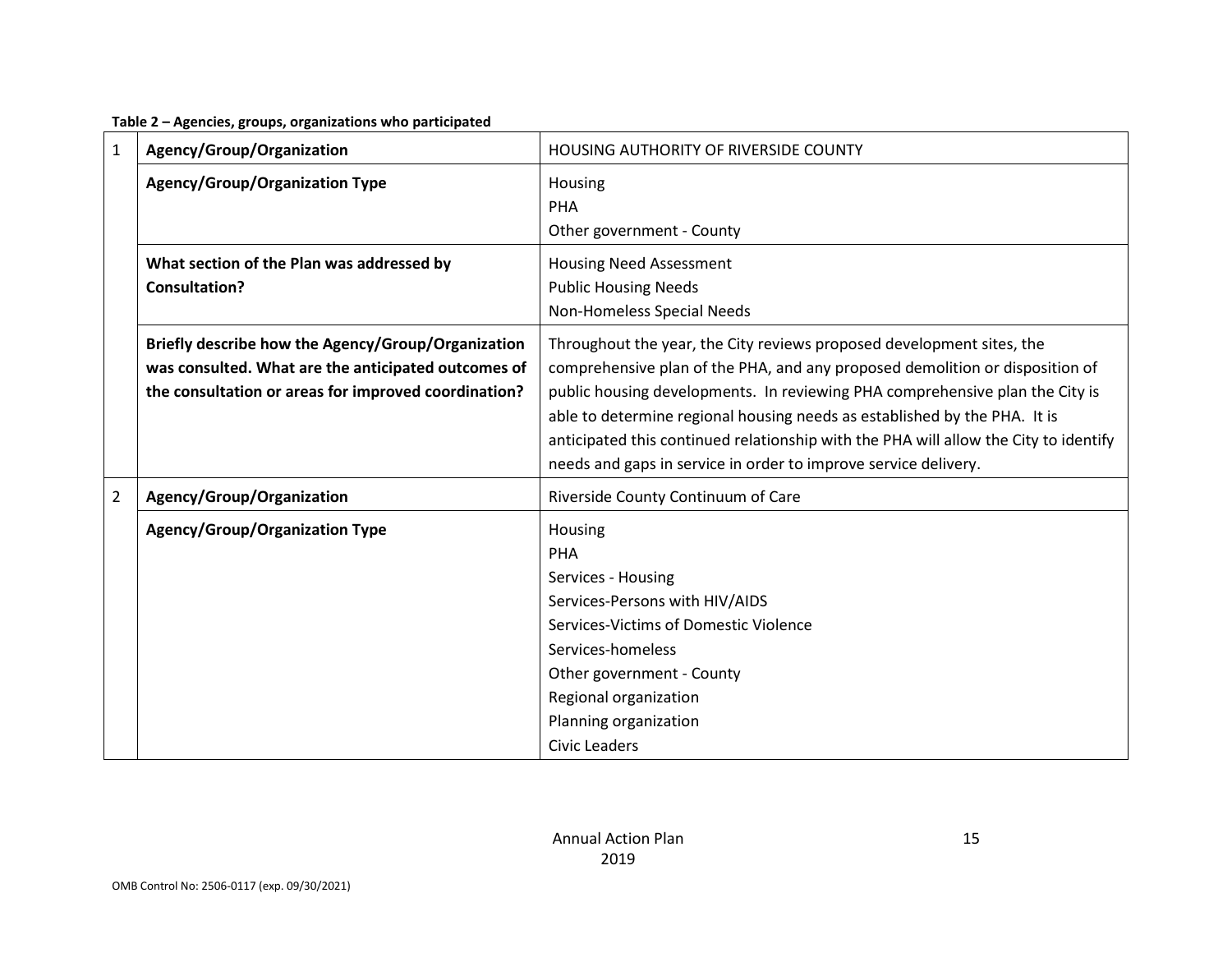|                | What section of the Plan was addressed by<br><b>Consultation?</b>                                                                                                 | <b>Housing Need Assessment</b><br><b>Public Housing Needs</b><br>Homeless Needs - Chronically homeless<br>Homeless Needs - Families with children<br>Homelessness Needs - Veterans<br>Homelessness Needs - Unaccompanied youth<br><b>Homelessness Strategy</b><br>Anti-poverty Strategy                                                                                                                                                                                                                                    |
|----------------|-------------------------------------------------------------------------------------------------------------------------------------------------------------------|----------------------------------------------------------------------------------------------------------------------------------------------------------------------------------------------------------------------------------------------------------------------------------------------------------------------------------------------------------------------------------------------------------------------------------------------------------------------------------------------------------------------------|
|                | Briefly describe how the Agency/Group/Organization<br>was consulted. What are the anticipated outcomes of<br>the consultation or areas for improved coordination? | The City is a member of the regional CoC. As a result of membership, consults<br>with various city, county, and local homeless service providers about all matter of<br>homeless affecting the area. The monthly meetings assist the City to identify<br>service gaps and priority needs. The City coordinates with the CoC for the<br>Veterans, Youth, and general Point in Time Homeless Count in MV. Per grant<br>requirements, the City also consulted with the CoC membership regarding the<br>best use of ESG funds. |
| $\overline{3}$ | Agency/Group/Organization                                                                                                                                         | Habitat for Humanity Riverside                                                                                                                                                                                                                                                                                                                                                                                                                                                                                             |
|                | <b>Agency/Group/Organization Type</b>                                                                                                                             | Housing                                                                                                                                                                                                                                                                                                                                                                                                                                                                                                                    |
|                | What section of the Plan was addressed by<br><b>Consultation?</b>                                                                                                 | <b>Housing Need Assessment</b><br>Non-Homeless Special Needs<br>Anti-poverty Strategy                                                                                                                                                                                                                                                                                                                                                                                                                                      |
|                | Briefly describe how the Agency/Group/Organization<br>was consulted. What are the anticipated outcomes of<br>the consultation or areas for improved coordination? | The City had several meetings with the organization to discuss the coordination of<br>local housing programs for low/moderate income and special needs populations<br>(elderly and disabled). The meetings have been helpful in identify potential future<br>programs to be implemented during the Consolidated Plan period.                                                                                                                                                                                               |
| 4              | Agency/Group/Organization                                                                                                                                         | Fair Housing Council of Riverside County, Inc.,                                                                                                                                                                                                                                                                                                                                                                                                                                                                            |
|                | <b>Agency/Group/Organization Type</b>                                                                                                                             | Service-Fair Housing                                                                                                                                                                                                                                                                                                                                                                                                                                                                                                       |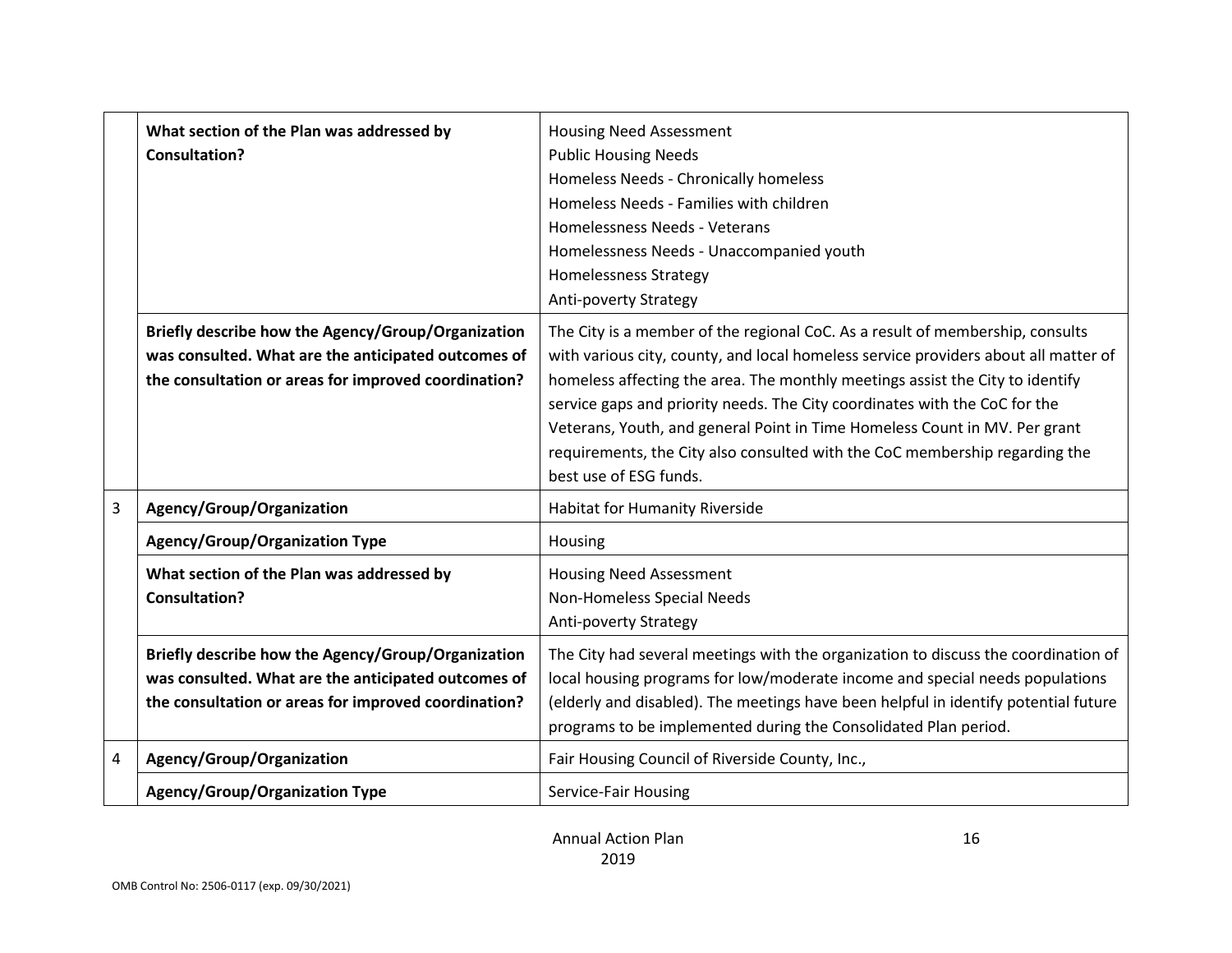|   | What section of the Plan was addressed by<br><b>Consultation?</b>                                                                                                 | <b>Housing Need Assessment</b>                                                                                                                                                                                                                                                                                                                                                                                                                                                                                                    |  |  |
|---|-------------------------------------------------------------------------------------------------------------------------------------------------------------------|-----------------------------------------------------------------------------------------------------------------------------------------------------------------------------------------------------------------------------------------------------------------------------------------------------------------------------------------------------------------------------------------------------------------------------------------------------------------------------------------------------------------------------------|--|--|
|   | Briefly describe how the Agency/Group/Organization<br>was consulted. What are the anticipated outcomes of<br>the consultation or areas for improved coordination? | Several meetings were conducted with the Fair Housing Council of Riverside<br>County (FHCRC) to assist the City in the development of the Housing Strategy as<br>well as the Draft Assessment of Fair Housing. The City and FHCRC held meetings<br>with apartment managers and residents on fair housing laws, rights and<br>responsibilities during the Con Plan development process. FHCRC was also<br>instrumental in helping the City to develop a fair housing survey which was<br>posted online for the public to complete. |  |  |
| 5 | Agency/Group/Organization                                                                                                                                         | FAMILY SERVICE ASSOCIATION OF WESTERN RIVERSIDE COUNTY (FSA)                                                                                                                                                                                                                                                                                                                                                                                                                                                                      |  |  |
|   | <b>Agency/Group/Organization Type</b>                                                                                                                             | Services-Children<br>Services-Elderly Persons<br>Services-Persons with Disabilities<br>Services-Persons with HIV/AIDS<br>Services-Victims of Domestic Violence<br>Services-homeless<br>Services-Health<br>Services-Education<br>Services-Employment                                                                                                                                                                                                                                                                               |  |  |
|   | What section of the Plan was addressed by<br>Consultation?                                                                                                        | <b>Housing Need Assessment</b><br>Homeless Needs - Chronically homeless<br>Homeless Needs - Families with children<br>Homelessness Needs - Veterans<br>Homelessness Needs - Unaccompanied youth<br><b>Homelessness Strategy</b><br>Non-Homeless Special Needs<br>Anti-poverty Strategy                                                                                                                                                                                                                                            |  |  |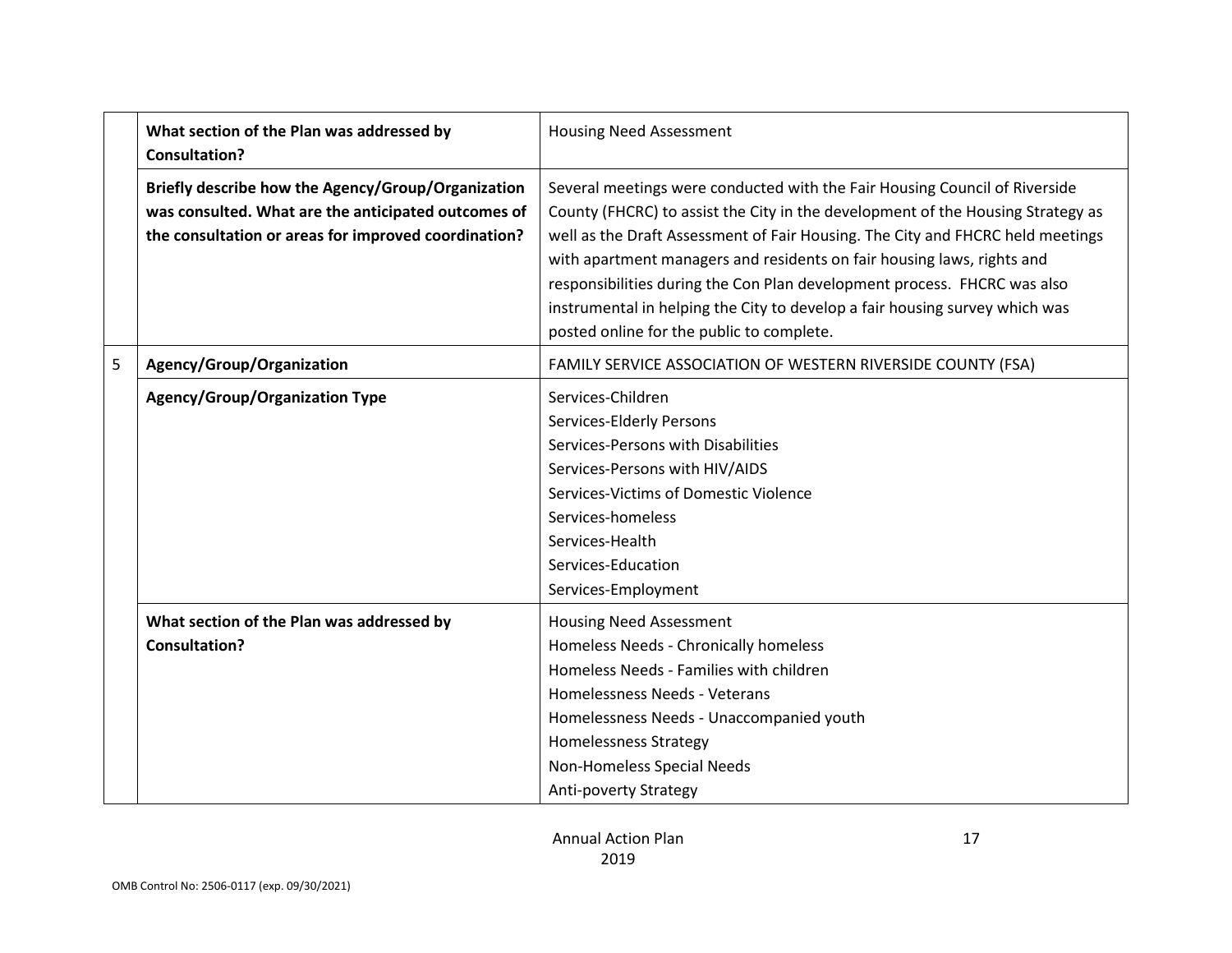|   | Briefly describe how the Agency/Group/Organization<br>was consulted. What are the anticipated outcomes of<br>the consultation or areas for improved coordination? | The City has had a long relationship with Family Services Association (FSA) and<br>meets with the organization periodically to discuss community needs. It is<br>anticipated that the City will continue to collaborate with FSA on meeting the<br>needs of Moreno Valley residents. |
|---|-------------------------------------------------------------------------------------------------------------------------------------------------------------------|--------------------------------------------------------------------------------------------------------------------------------------------------------------------------------------------------------------------------------------------------------------------------------------|
| 6 | Agency/Group/Organization                                                                                                                                         | Riverside University Health System-Public Health and Behavioral Health                                                                                                                                                                                                               |
|   | <b>Agency/Group/Organization Type</b>                                                                                                                             | Services-Health<br><b>Health Agency</b>                                                                                                                                                                                                                                              |
|   | What section of the Plan was addressed by<br><b>Consultation?</b>                                                                                                 | <b>Housing Need Assessment</b><br>Non-Homeless Special Needs                                                                                                                                                                                                                         |
|   | Briefly describe how the Agency/Group/Organization<br>was consulted. What are the anticipated outcomes of<br>the consultation or areas for improved coordination? | The City obtained information on the Mental Health Services Act and housing<br>units in affordable housing developments. One of these developments is located<br>in Moreno Valley. Needs assessment and service area planning data was<br>reviewed.                                  |
| 7 | Agency/Group/Organization                                                                                                                                         | County of Riverside Department of Public Social Services                                                                                                                                                                                                                             |
|   | <b>Agency/Group/Organization Type</b>                                                                                                                             | Services-Employment<br>Other government - County                                                                                                                                                                                                                                     |
|   | What section of the Plan was addressed by<br><b>Consultation?</b>                                                                                                 | Non-Homeless Special Needs<br><b>Anti-poverty Strategy</b>                                                                                                                                                                                                                           |
|   | Briefly describe how the Agency/Group/Organization<br>was consulted. What are the anticipated outcomes of<br>the consultation or areas for improved coordination? | The City obtained information on the number of persons enrolled in safety net<br>programs who live in Moreno Valley by zip code and the number of months the<br>persons participate in each program.                                                                                 |
| 8 | Agency/Group/Organization                                                                                                                                         | Riverside County Office on Aging                                                                                                                                                                                                                                                     |
|   | <b>Agency/Group/Organization Type</b>                                                                                                                             | Services-Elderly Persons<br>Services-Persons with Disabilities                                                                                                                                                                                                                       |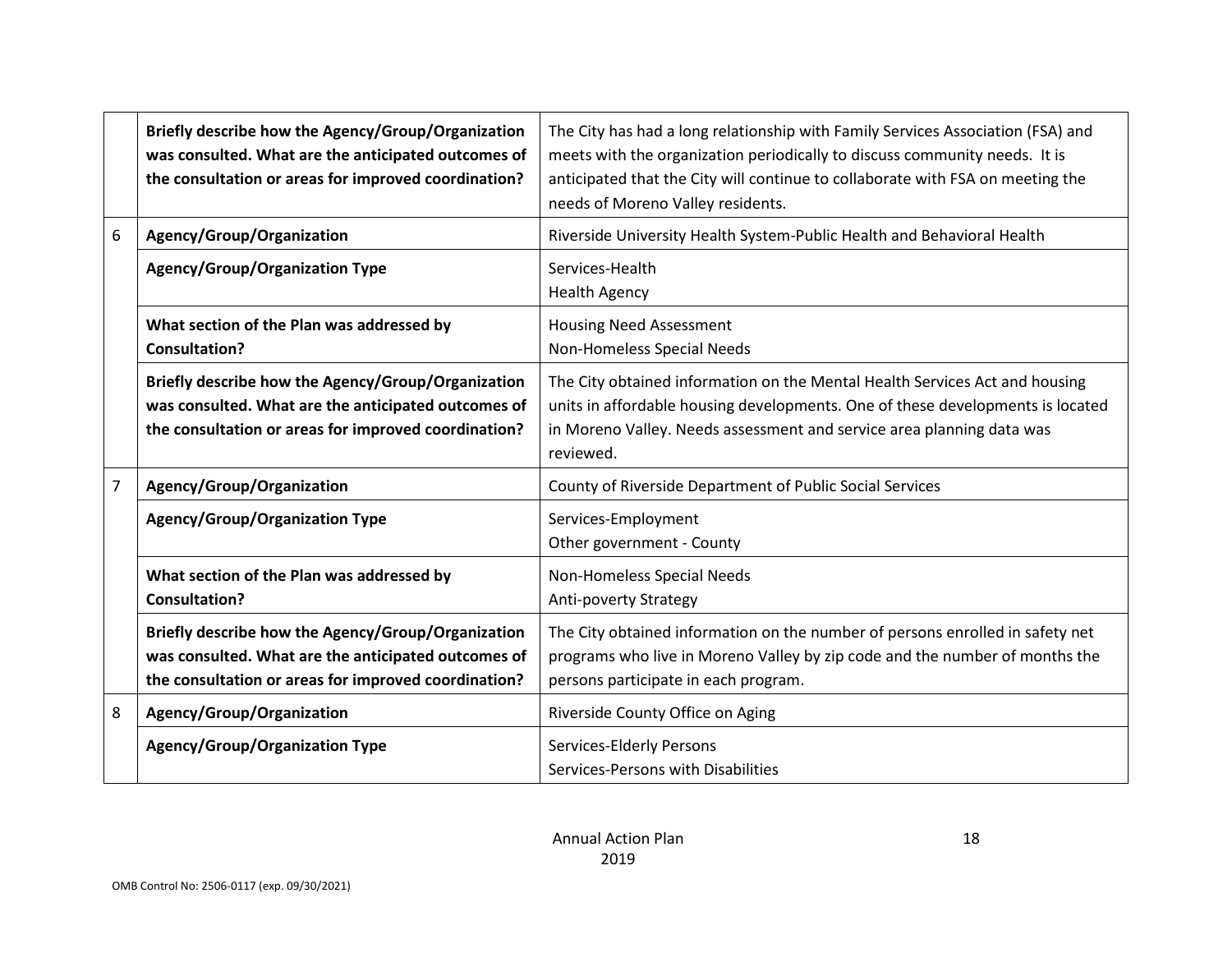|    | What section of the Plan was addressed by<br><b>Consultation?</b>                                                                                                 | <b>Housing Need Assessment</b><br>Non-Homeless Special Needs<br><b>Anti-poverty Strategy</b>                                                                                                         |  |  |
|----|-------------------------------------------------------------------------------------------------------------------------------------------------------------------|------------------------------------------------------------------------------------------------------------------------------------------------------------------------------------------------------|--|--|
|    | Briefly describe how the Agency/Group/Organization<br>was consulted. What are the anticipated outcomes of<br>the consultation or areas for improved coordination? | The City obtained information on the elderly needs assessment, priority needs,<br>and affordable housing developments serving seniors and disabled persons.                                          |  |  |
| 9  | Agency/Group/Organization                                                                                                                                         | <b>Inland Regional Center</b>                                                                                                                                                                        |  |  |
|    | <b>Agency/Group/Organization Type</b>                                                                                                                             | Services-Persons with Disabilities<br>Regional organization                                                                                                                                          |  |  |
|    | What section of the Plan was addressed by<br><b>Consultation?</b>                                                                                                 | <b>Housing Need Assessment</b><br>Non-Homeless Special Needs                                                                                                                                         |  |  |
|    | Briefly describe how the Agency/Group/Organization<br>was consulted. What are the anticipated outcomes of<br>the consultation or areas for improved coordination? | The City obtained information on the developmentally disabled needs assessment<br>and housing needs.                                                                                                 |  |  |
| 10 | Agency/Group/Organization                                                                                                                                         | <b>California Department of Social Services</b>                                                                                                                                                      |  |  |
|    | <b>Agency/Group/Organization Type</b>                                                                                                                             | Other government - State                                                                                                                                                                             |  |  |
|    | What section of the Plan was addressed by<br><b>Consultation?</b>                                                                                                 | <b>Housing Need Assessment</b><br>Non-Homeless Special Needs                                                                                                                                         |  |  |
|    | Briefly describe how the Agency/Group/Organization<br>was consulted. What are the anticipated outcomes of<br>the consultation or areas for improved coordination? | The Community Care Licensing Division provided information on the number,<br>capacity and location of Adult Residential Facilities and Residential Care Facilities<br>which are located in the City. |  |  |
| 11 | Agency/Group/Organization                                                                                                                                         | California Department of Public Health                                                                                                                                                               |  |  |
|    | <b>Agency/Group/Organization Type</b>                                                                                                                             | Services-Health<br>Other government - State                                                                                                                                                          |  |  |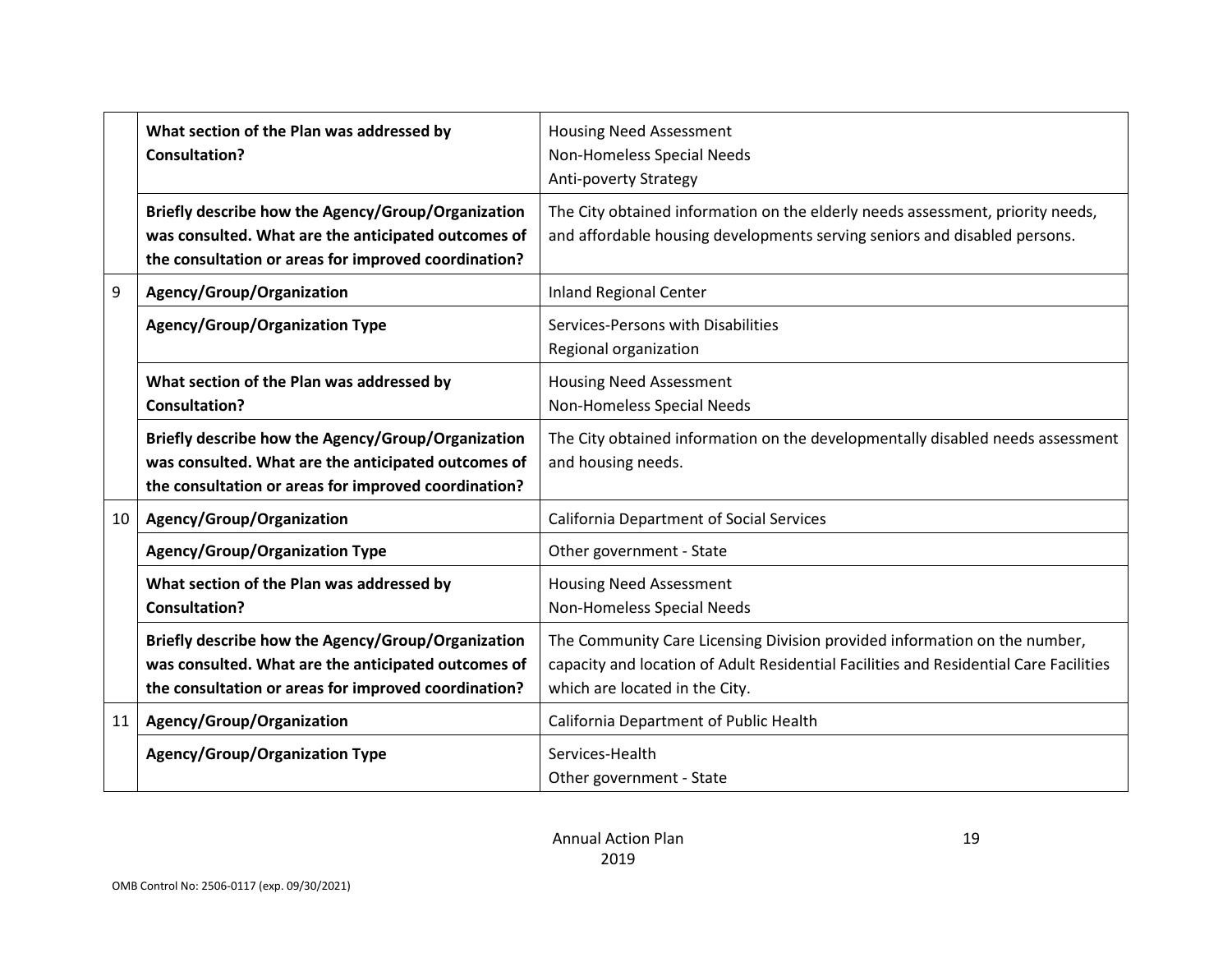| What section of the Plan was addressed by<br>Consultation? | <b>Housing Need Assessment</b><br>Non-Homeless Special Needs                   |  |
|------------------------------------------------------------|--------------------------------------------------------------------------------|--|
| Briefly describe how the Agency/Group/Organization         | The Departments Health Facilities Consumer System was consulted for purposes   |  |
| was consulted. What are the anticipated outcomes of        | of developing an inventory of Intermediate Care Facilities for Developmentally |  |
| the consultation or areas for improved coordination?       | Disabled Persons and Congregate Care Facilities for the Elderly.               |  |

#### **Identify any Agency Types not consulted and provide rationale for not consulting**

All relevant housing, social services and other entities were consulted. Other local/regional/state/federal planning efforts considered when preparing the Plan are listed in Table 3 below.

#### **Other local/regional/state/federal planning efforts considered when preparing the Plan**

| Name of Plan<br><b>Lead Organization</b> |                                    | How do the goals of your Strategic Plan overlap with the goals of each plan?            |
|------------------------------------------|------------------------------------|-----------------------------------------------------------------------------------------|
| Continuum of Care                        | <b>Riverside County Department</b> | The CoC plan and the Citys Consolidated Plan are very consistent in their goals for the |
|                                          | of Social Services                 | Region and are in agreement that a regional effort is required.                         |
| 2016-2020 Area Plan                      | Riverside County Office on         | The 2016-2020 Area Plan provided guidance to the needs assessment, priorities and       |
|                                          | Aging                              | goals of the Consolidated Plan.                                                         |

**Table 3 – Other local / regional / federal planning efforts**

#### **Narrative (optional)**

Pursuant to the ConPlan regulations, during the process of developing the Consolidated Plan the City's consultation process included gathering information on broadband internet service providers, organizations engaged in narrowing the digital divide, agencies whose primary responsibilities include the management of flood prone areas, public land or water resources, and emergency management agencies.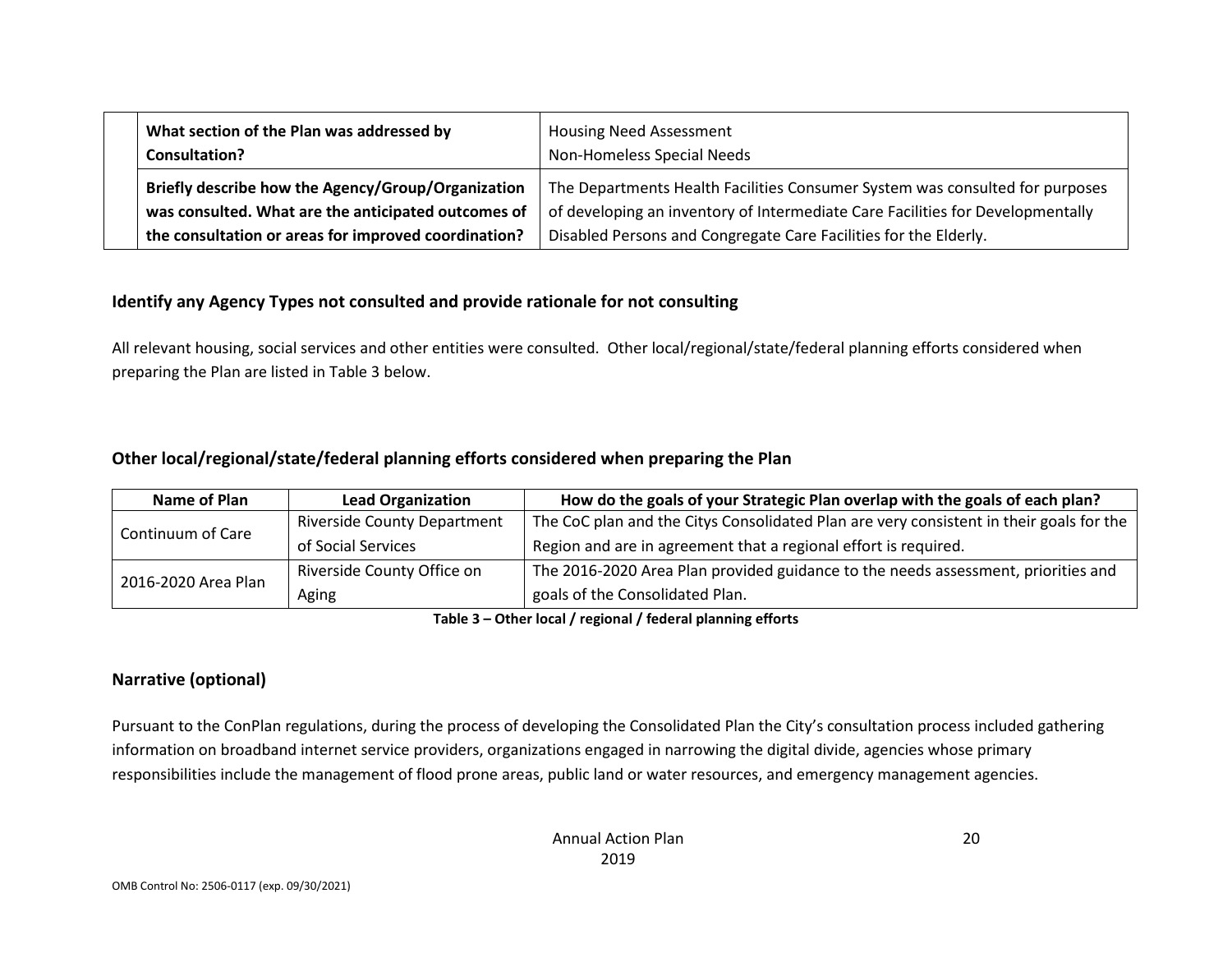#### Broadband Internet Service Providers/Organization Engaged in Narrowing the Digital Divide

The FCC definition of broadband includes download speeds faster than 25 Mbps. The City has three types of internet service providers: cable, DSL and fiber. The internet service providers include, but are not limited, to AT&T, Frontier, Spectrum, Mediacom, HughesNet and Time Warner. According to Stanford University, the "digital divide" refers to the growing gap between the underprivileged members of society, especially the poor, rural, elderly, and handicapped portion of the population who do not have access to computers or the internet; and the wealthy, middle class, and young Americans living in urban and suburban areas who have access.

RICVOconnect is a Riverside County initiative, supported by the Riverside County Board of Supervisors and Executive Office, and led by Riverside County Information Technology (RCIT), that seeks to remove the road blocks that obstruct service providers from building out current infrastructure. RIVCOconnect invites the private sector to deliver broadband services Countywide at speeds of 1 Gbps and above. The Moreno Valley Public Library provides computer labs and online resources to all its patrons.

#### Management of Flood Prone Areas

The flood prone areas within the City have been mapped by the County of Riverside and the Federal Emergency Management Agency (FEMA). The Riverside County Flood Control and Water Conservation District has responsibility for planning and construction of regional flood control facilities. The City retains the responsibility for designing, construction, and maintenance of local drainage facilities. Four types of flooding conditions could occur in Moreno Valley: flooding in defined watercourses; ponding; sheet flow; and dam inundation flooding. Flood levels within defined watercourses vary along many of the drainage ways and floodplains.

#### Emergency Management Agencies

The Moreno Valley Fire Department will be the incident commander, or be working in a unified command with other responding agencies depending on the nature of the emergency. The Fire Department maintains a clear understanding of the statutory responsibility and authority it has depending upon the emergency; along with a working knowledge of the Incident Command System, California Disaster and Civil Defense Master Mutual Aid Agreement, and Standardized Emergency Management System (SEMS).

#### Land or Water Resources

According to the General Plan Conservation Element, water resources include two hydrological groundwater basins in the planning area: The Perris Basin and the San Jacinto Basin. The primary purveyor of water in Moreno Valley since the 1950's has been the Eastern Municipal Water District. The State Water Project brought additional imported water to Moreno Valley and EMWD's service area.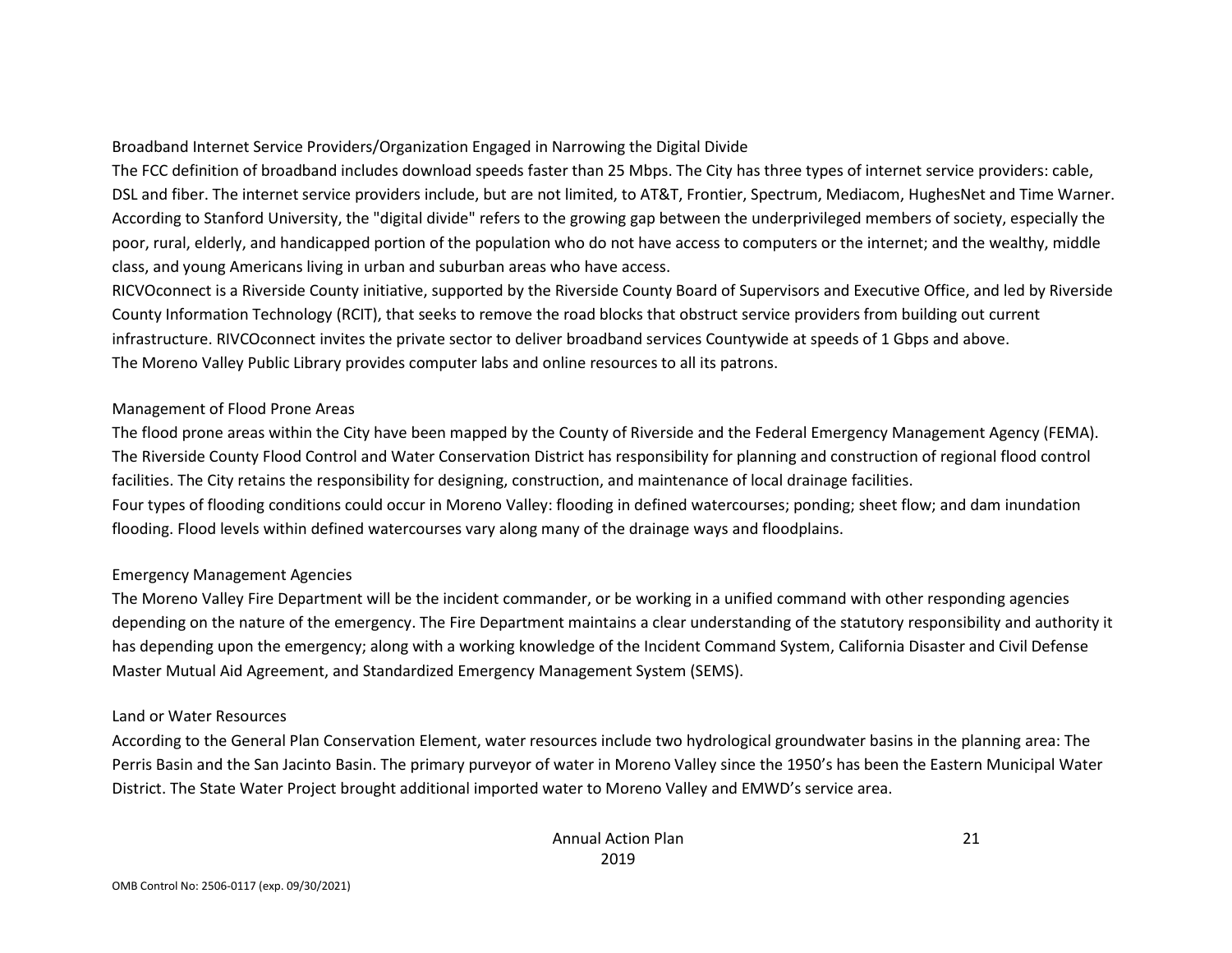### **AP-12 Participation – 91.105, 91.200(c)**

#### **1. Summary of citizen participation process/Efforts made to broaden citizen participation Summarize citizen participation process and how it impacted goal-setting**

The City of Moreno Valley is required by law to have a detailed Citizen Participation Plan which contains the City's policies and procedures for public involvement in the Consolidated Plan process and the use of Federal grant funds. The Moreno Valley Citizen Participation Plan was developed as required under 24CFR Part 91 and Part 8. HUD regulations require that cities consult with public and private community-based non-profit organizations to obtain input on the housing and non-housing needs of low and moderate income and homeless members of the community. Citizen Participation Plan as amended by the CARES Act HUD has granted certain waivers with regard to public noticing and the public comment period normally required in a recipient agency's Citizen Participation Plan for Substantial Amendments in order to accelerate the implementation of selected eligible activities for the CDBG-CV and ESG-CV funds and to quickly respond to the growing spread and effects of COVID-19. The City notified the LA HUD office of its election of eligible CARES Act waivers to reduce the public noticing and public comment period from the official 30-days to not less than 5-days to accelerate the implementation of selected eligible activities for the CDBG-CV and ESG-CV funds and to quickly respond to the growing spread and effects of COVID-19. The following were the dates of public notices for: April 30, 2020 Notice of Funding Availability-CARES Act Funds, June 11, 2020 Notice of Public Hearing to Adopt CARES Act Amendment, August 27, 2020 Notice of Public Hearing to Adopt Update to CARES Act Amendment, November 26, 2020 Notice of Public Hearing to Adopt the 2nd Update to CARES Act Amendment and May 27, 2021 Notice of Public Hearing to Adopt the Substantial Amendment No. 1 to the CARES Act Amendment. The following additional procedures specifically for CARES Act Amendment were implemented: 1. There was advanced notice of the availability of a proposed Substantial Amendment at least 5 days before there is a Public Hearing. 2. A detailed written description of the proposed CARES Act Amendment was be made available to the public. Copies were available at the City Hall and the City website. 3. There was a Public Hearing regarding the proposed CARES Act Amendment conducted by the City Council. This Public Hearing did not take place until the public had at least 5 days to review the proposed CARES Act Amendment. 4. The Public Hearing would be held no sooner than two days prior to submission to HUD. 5. Social distancing orders relating to the COVID-19 outbreak were still being enforced and as such, the City provided video/audio access to the public through video conferencing medium such as Zoom. 6. In preparing the Final Substantial Amendment, careful consideration was given to all comments and views expressed by the public, whether given as verbal testimony at the Public Hearing or submitted in writing during the review and comment period. The final CARES Act Amendment has a section that presents all comments and explains why any comments were not accepted. The proposed CARES Act Amendment was available for a 5-day public examination and comment period from June 11, 2020 through June 16, 2020. The Update to the CARES Act Amendment was available for a 5-day public examination and comment period from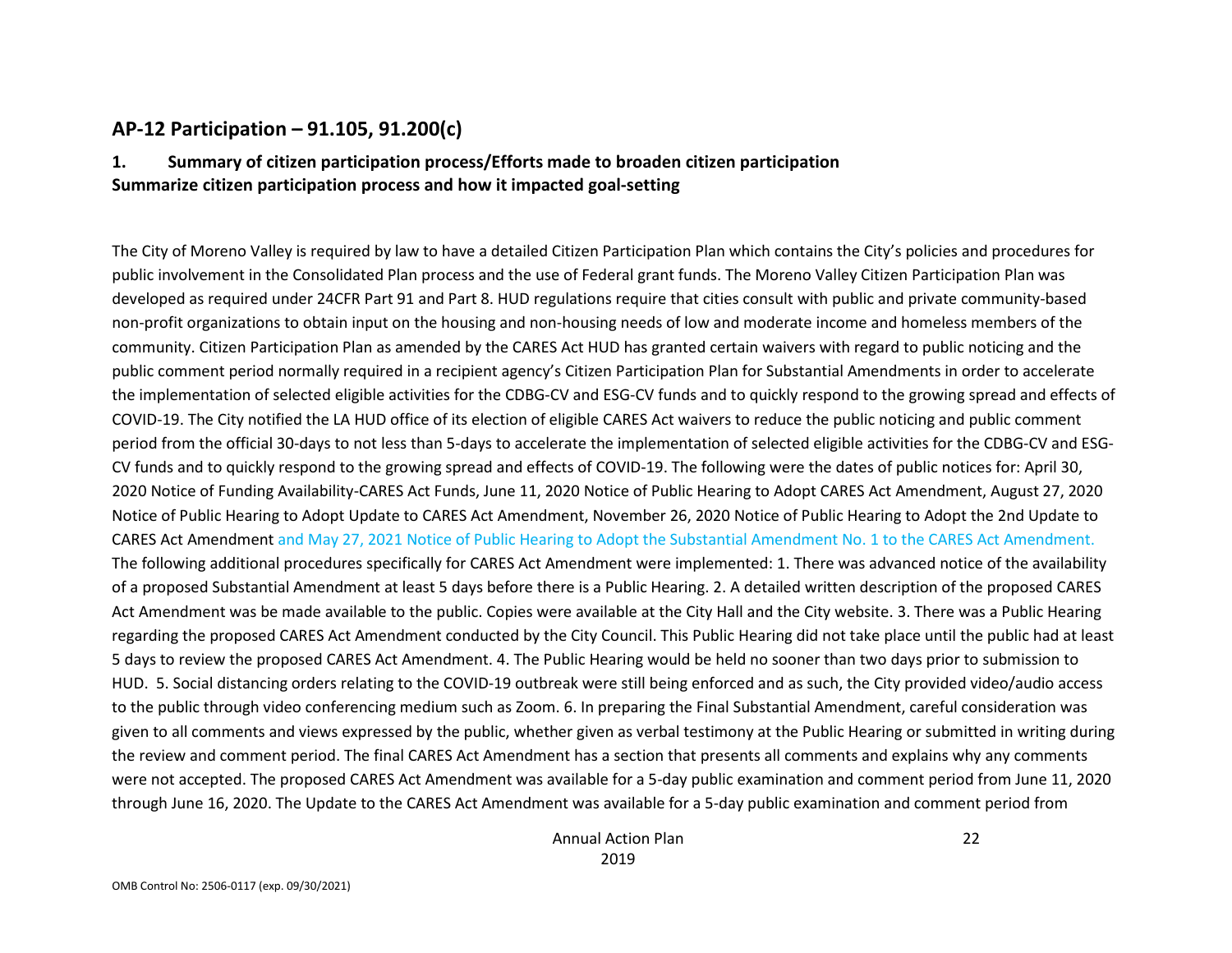August 27, 2020 through September 1, 2020. The 2nd Update to the CARES Act Amendment was available for a 5-day public examination and comment period from November 26, 2020 through December 1, 2020. The proposed Substantial Amendment No. 1 to the CARES Act Amendment was available for a 5-day public examination and comment period from May 27, 2021 through June 1, 2021. No public comments were received.

| <b>Sort Order</b> | <b>Mode of Outreach</b> | <b>Target of Outreach</b> | Summary of<br>response/attendance | Summary of<br>comments received | <b>Summary of comments</b><br>not accepted | URL (If<br>applicable) |
|-------------------|-------------------------|---------------------------|-----------------------------------|---------------------------------|--------------------------------------------|------------------------|
|                   |                         |                           |                                   |                                 | and reasons                                |                        |
|                   |                         | <b>Minorities</b>         | Public Meeting 1:                 |                                 |                                            |                        |
|                   |                         |                           | Finance                           |                                 |                                            |                        |
|                   |                         | Persons with              | Subcommittee to                   |                                 |                                            |                        |
|                   |                         | disabilities              | review FY 19-20                   |                                 |                                            |                        |
|                   |                         |                           | Action Plan Calendar.             | No comments were                |                                            |                        |
| $\mathbf{1}$      | Newspaper Ad            | Non-                      | In addition,                      | received.                       | N/A                                        |                        |
|                   |                         | targeted/broad            | Objectives/Policies               |                                 |                                            |                        |
|                   |                         | community                 | were published in a               |                                 |                                            |                        |
|                   |                         |                           | paper of general                  |                                 |                                            |                        |
|                   |                         | Low Income                | circulation on                    |                                 |                                            |                        |
|                   |                         | Individuals               | November 8, 2018.                 |                                 |                                            |                        |

#### **Citizen Participation Outreach**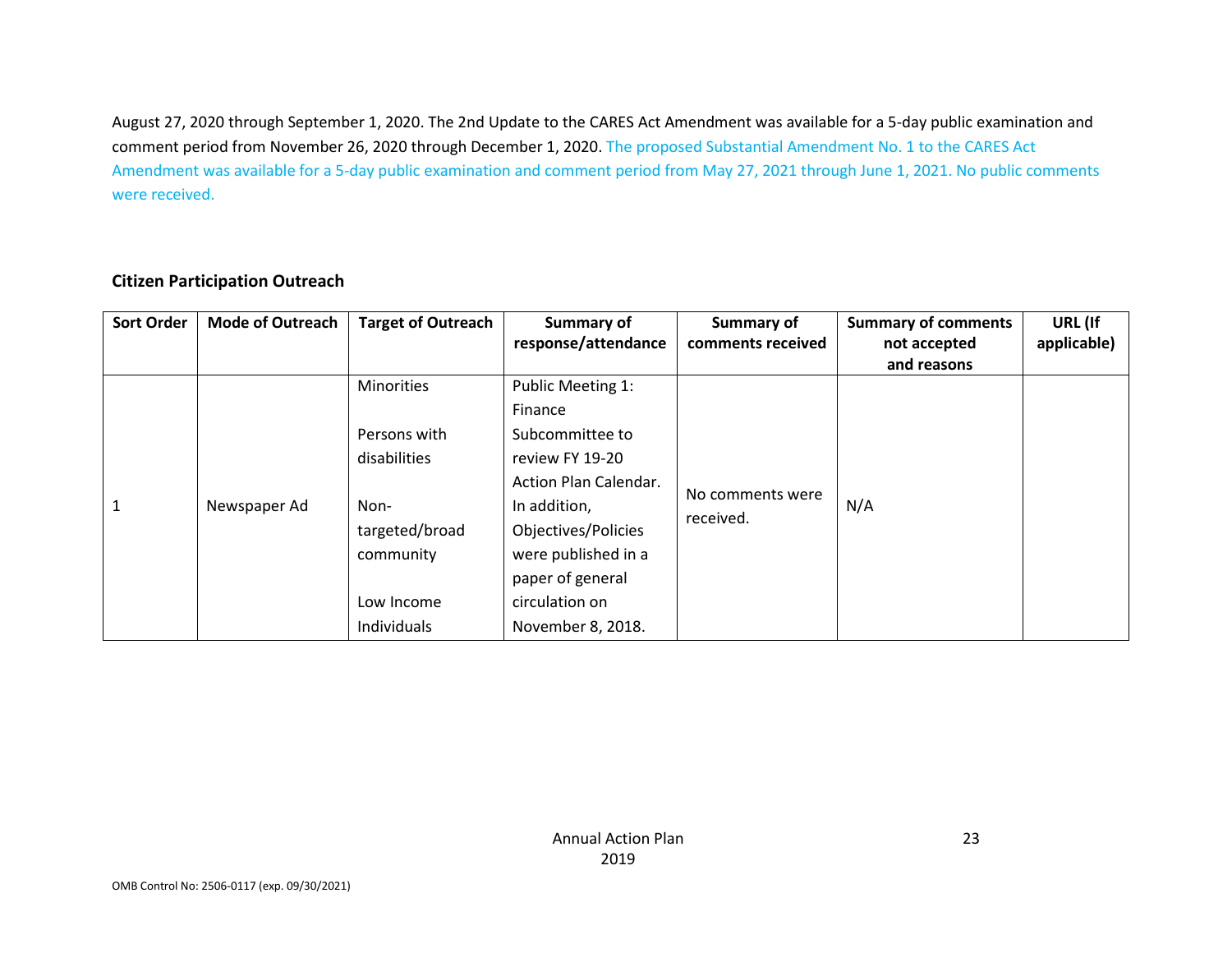| <b>Sort Order</b> | <b>Mode of Outreach</b> | <b>Target of Outreach</b>           | Summary of             | Summary of         | <b>Summary of comments</b> | URL (If     |
|-------------------|-------------------------|-------------------------------------|------------------------|--------------------|----------------------------|-------------|
|                   |                         |                                     | response/attendance    | comments received  | not accepted               | applicable) |
|                   |                         |                                     |                        |                    | and reasons                |             |
|                   |                         |                                     | This Public Meeting    |                    |                            |             |
|                   |                         |                                     | was held on            | The purpose of the |                            |             |
|                   |                         | <b>Minorities</b>                   | November 27, 2018 at   | meeting was to     |                            |             |
|                   |                         |                                     | Moreno Valley City     | announce the       |                            |             |
|                   |                         | Persons with                        | Hall. Notice of this   | upcoming           |                            |             |
|                   | <b>Public Meeting</b>   | disabilities                        | meeting was            | application period | N/A                        |             |
|                   |                         |                                     | published in the       | and introduce the  |                            |             |
| $\overline{2}$    |                         | Non-<br>targeted/broad<br>community | newspaper of regular   | <b>Action Plan</b> |                            |             |
|                   |                         |                                     | circulation and posted | schedule for 2019- |                            |             |
|                   |                         |                                     | by the City Clerk in   | 2020. Please refer |                            |             |
|                   |                         |                                     | the City's Satellite   | to the Citizen     |                            |             |
|                   |                         |                                     | offices 72 hours in    | Participation      |                            |             |
|                   |                         | Low Income                          | advance of the         | attachment to this |                            |             |
|                   |                         | Individuals                         | meeting. No members    | report for formal  |                            |             |
|                   |                         |                                     | of the public attended | minutes.           |                            |             |
|                   |                         |                                     | this meeting.          |                    |                            |             |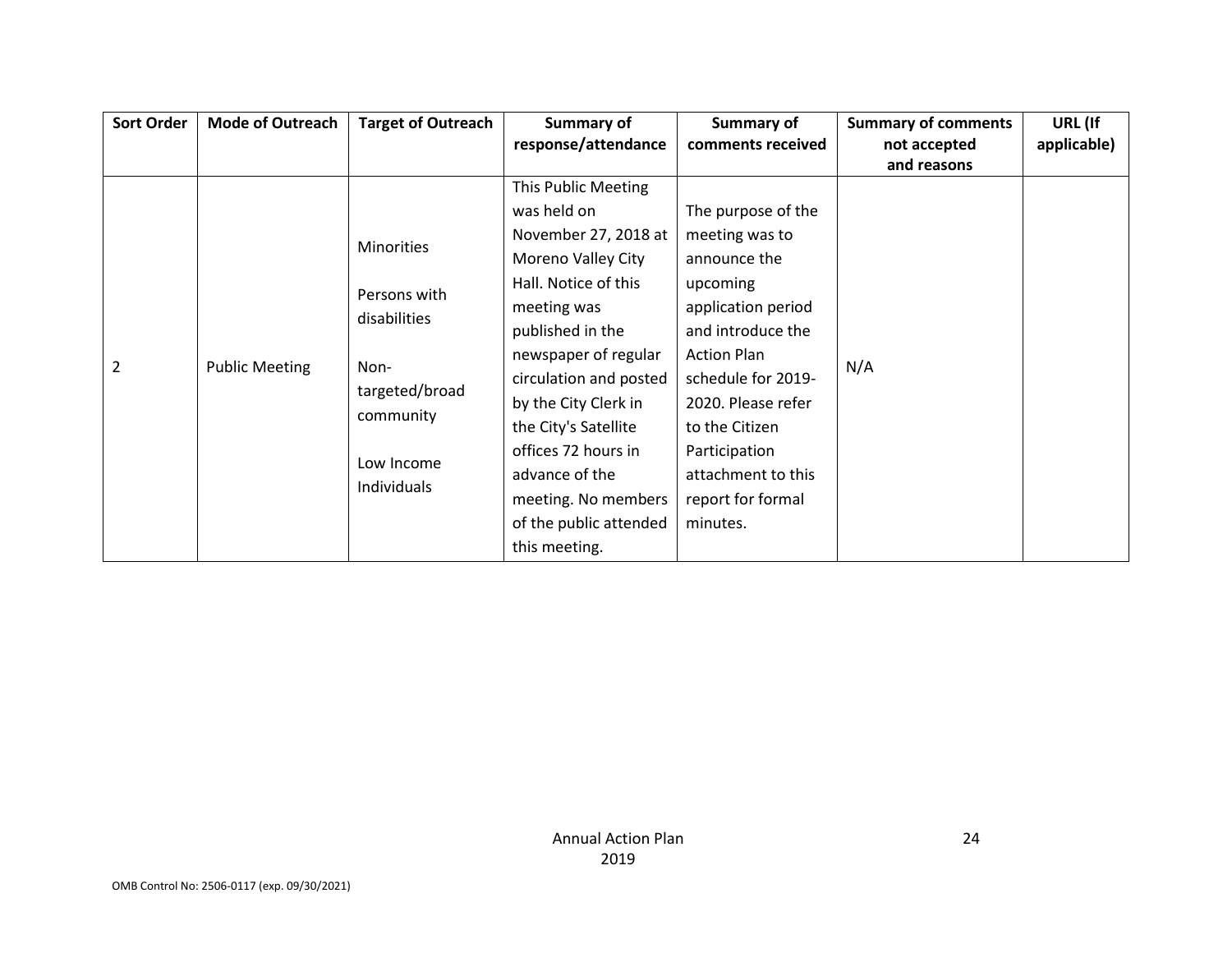| <b>Sort Order</b> | <b>Mode of Outreach</b> | <b>Target of Outreach</b>                                               | Summary of                                                                                                                                                                                                                                                                                                                                                  | Summary of                                                                                                                                                                                                                                                                                                                          | <b>Summary of comments</b> | URL (If     |
|-------------------|-------------------------|-------------------------------------------------------------------------|-------------------------------------------------------------------------------------------------------------------------------------------------------------------------------------------------------------------------------------------------------------------------------------------------------------------------------------------------------------|-------------------------------------------------------------------------------------------------------------------------------------------------------------------------------------------------------------------------------------------------------------------------------------------------------------------------------------|----------------------------|-------------|
|                   |                         |                                                                         | response/attendance                                                                                                                                                                                                                                                                                                                                         | comments received                                                                                                                                                                                                                                                                                                                   | not accepted               | applicable) |
|                   |                         |                                                                         |                                                                                                                                                                                                                                                                                                                                                             |                                                                                                                                                                                                                                                                                                                                     | and reasons                |             |
| 3                 | <b>Public Hearing</b>   | Minorities<br>Persons with<br>disabilities<br>Low Income<br>Individuals | This Public Hearing<br>was held on<br>December 18, 2018 at<br>Moreno Valley City<br>Hall. Notice of this<br>meeting was<br>published in the<br>newspaper of regular<br>circulation and posted<br>by the City Clerk in<br>the City's Satellite<br>offices 72 hours in<br>advance of the<br>meeting. No<br>members of the<br>public attended this<br>meeting. | The purpose of the<br>meeting was to<br>review and approve<br>the Policies and<br>Objectives for the<br>fiscal year as well as<br>to comment on<br>current community<br>needs. There were<br>no public comments<br>received. Please<br>refer to the Citizen<br>Participation<br>attachment to this<br>report for formal<br>minutes. | N/A                        |             |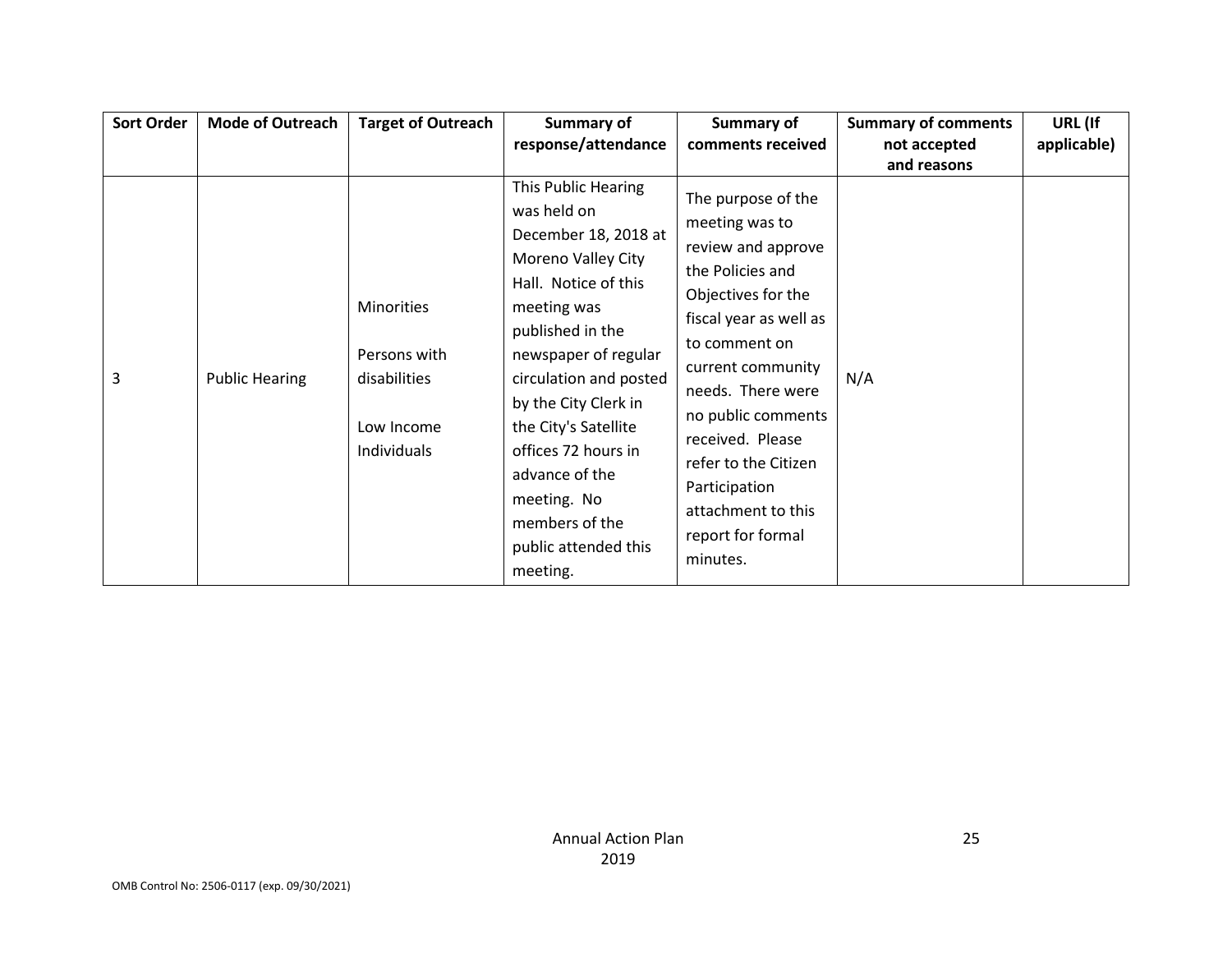| <b>Sort Order</b> | <b>Mode of Outreach</b> | <b>Target of Outreach</b> | Summary of                | Summary of               | <b>Summary of comments</b>             | URL (If     |
|-------------------|-------------------------|---------------------------|---------------------------|--------------------------|----------------------------------------|-------------|
|                   |                         |                           | response/attendance       | comments received        | not accepted                           | applicable) |
|                   |                         |                           |                           |                          | and reasons                            |             |
|                   |                         | Minorities                |                           |                          |                                        |             |
|                   |                         |                           |                           |                          |                                        |             |
|                   |                         | Persons with              | The FY 2019/20            |                          |                                        |             |
|                   |                         | disabilities              | Notice of Funding         |                          |                                        |             |
|                   |                         |                           | Availability (NOFA)       | No comments were         |                                        |             |
| 4                 | Newspaper Ad            | Non-                      | was published in a        | received.                | N/A                                    |             |
|                   |                         | targeted/broad            | paper of general          |                          |                                        |             |
|                   |                         | community                 | circulation on            |                          |                                        |             |
|                   |                         |                           | December 20, 2018.        |                          |                                        |             |
|                   |                         | Low Income                |                           |                          |                                        |             |
|                   |                         | Individuals               |                           |                          |                                        |             |
|                   |                         |                           | <b>Community Needs</b>    |                          |                                        |             |
|                   |                         | Minorities                | Meeting to discuss        | Attendees asked          |                                        |             |
|                   |                         |                           | Objective and             | questions regarding      |                                        |             |
|                   |                         | Persons with              | Policies, availability of | the Citys policies       |                                        |             |
|                   |                         | disabilities              | CDBG, HOME and ESG        | and objectives and       |                                        |             |
|                   |                         |                           | funding and to            | eligible uses per        | All comments were<br>considered in the |             |
| 5                 | <b>Public Meeting</b>   | Non-                      | describe how to apply     | HUD requirements.        | preparation of the                     |             |
|                   |                         | targeted/broad            | for funds held on         | <b>Questions related</b> | <b>Consolidated Plan</b>               |             |
|                   |                         | community                 | December 18, 2018.        | to completing            |                                        |             |
|                   |                         |                           | 32 individuals            | applications were        |                                        |             |
|                   |                         | Low Income                | attended the meeting      | addressed during         |                                        |             |
|                   |                         | Individuals               | and represented 17        | the meeting.             |                                        |             |
|                   |                         |                           | organizations.            |                          |                                        |             |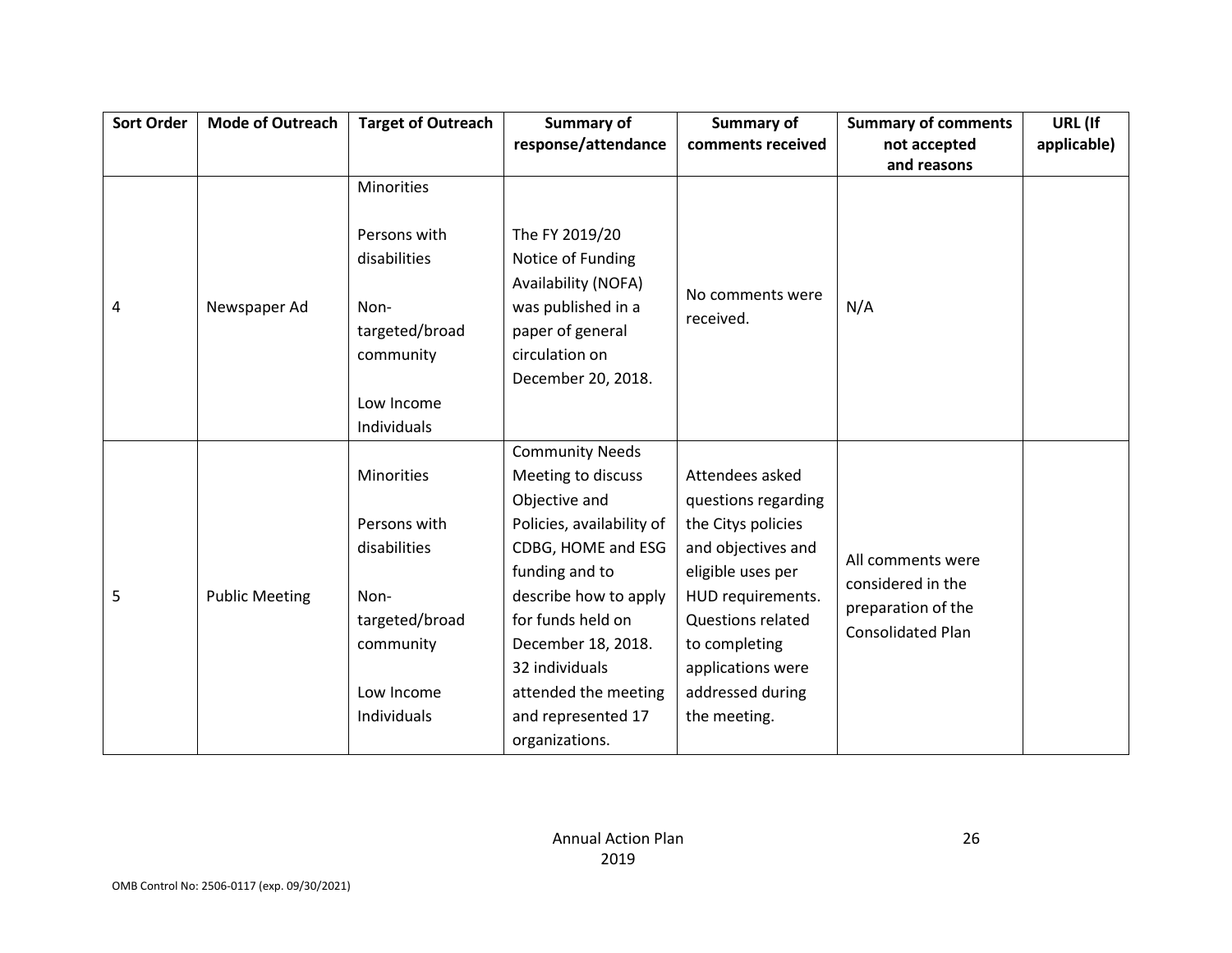| <b>Sort Order</b> | <b>Mode of Outreach</b> | <b>Target of Outreach</b> | Summary of                 | Summary of          | <b>Summary of comments</b>         | URL (If     |
|-------------------|-------------------------|---------------------------|----------------------------|---------------------|------------------------------------|-------------|
|                   |                         |                           | response/attendance        | comments received   | not accepted                       | applicable) |
|                   |                         |                           |                            |                     | and reasons                        |             |
|                   |                         |                           | Non-Profit                 |                     |                                    |             |
|                   |                         |                           | <b>Roundtable Meetings</b> |                     |                                    |             |
|                   |                         |                           | - The coordination         | Comments included   |                                    |             |
|                   |                         |                           | meetings occurred on       | concerns for mental |                                    |             |
|                   |                         |                           | November 8,                | health of           |                                    |             |
|                   |                         |                           | 2018. The purpose of       | disadvantaged       |                                    |             |
|                   |                         |                           | the meeting was to         | youth, mentally ill | All comments were<br>considered in |             |
|                   |                         | <b>Local Service</b>      | gather local service       | adults, and         |                                    |             |
| 6                 | <b>Public Meeting</b>   | <b>Providers</b>          | providers to discuss       | health/health       |                                    |             |
|                   |                         |                           | most urgent issues         | education services, | developing the Action<br>Plan.     |             |
|                   |                         |                           | affecting our              | the need to         |                                    |             |
|                   |                         |                           | community and how          | collaborate more,   |                                    |             |
|                   |                         |                           | to more effectively        | and awareness of    |                                    |             |
|                   |                         |                           | address them. This         | new and coming      |                                    |             |
|                   |                         |                           | meeting was                | services.           |                                    |             |
|                   |                         |                           | advertised through e-      |                     |                                    |             |
|                   |                         |                           | mail blasts.               |                     |                                    |             |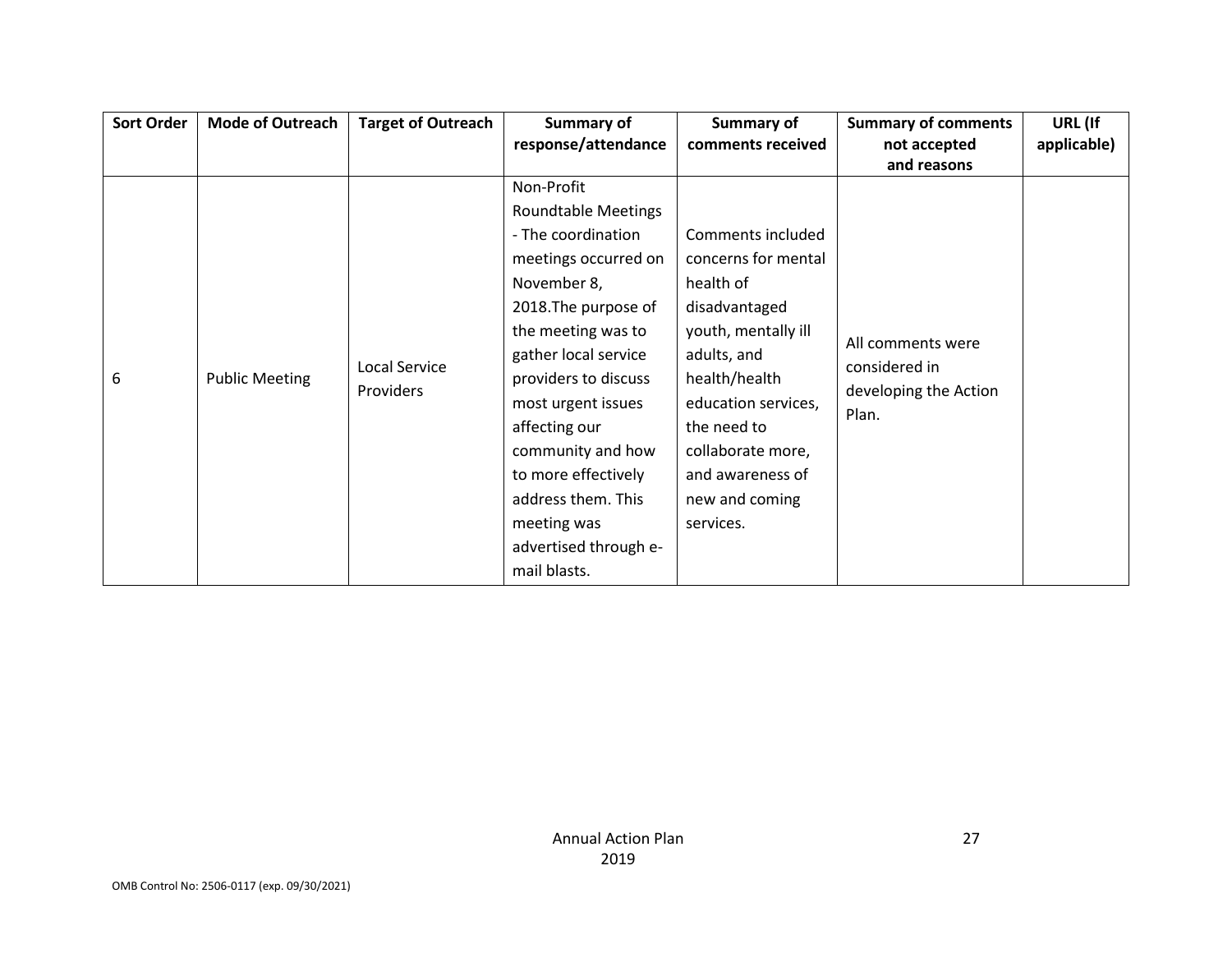| <b>Sort Order</b> | <b>Mode of Outreach</b> | <b>Target of Outreach</b>           | Summary of                                                                          | Summary of                    | <b>Summary of comments</b> | URL (If     |
|-------------------|-------------------------|-------------------------------------|-------------------------------------------------------------------------------------|-------------------------------|----------------------------|-------------|
|                   |                         |                                     | response/attendance                                                                 | comments received             | not accepted               | applicable) |
|                   |                         |                                     |                                                                                     |                               | and reasons                |             |
|                   |                         | <b>Minorities</b>                   |                                                                                     |                               |                            |             |
| 7                 | Newspaper Ad            | Persons with                        | Notice of Public                                                                    |                               |                            |             |
|                   |                         | disabilities                        | Meeting 2: Open<br><b>Technical Review</b>                                          |                               |                            |             |
|                   |                         | Non-<br>targeted/broad<br>community | Committee meeting<br>was published in a<br>paper of general<br>circulation on March | No comments were<br>received. | N/A                        |             |
|                   |                         | Low Income                          | 7, 2019.                                                                            |                               |                            |             |
|                   |                         | Individuals                         |                                                                                     |                               |                            |             |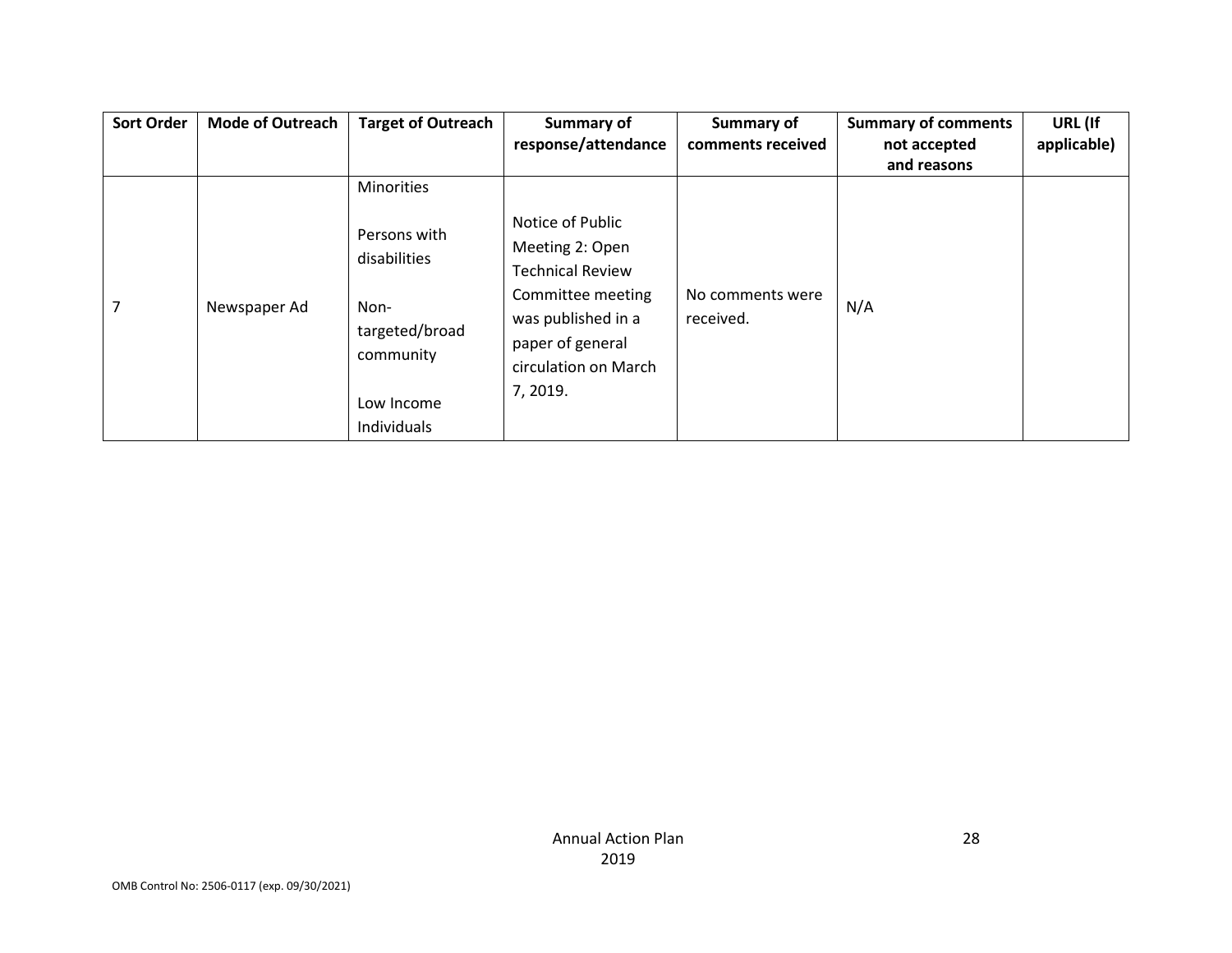| <b>Sort Order</b> | <b>Mode of Outreach</b>                              | <b>Target of Outreach</b> | <b>Summary of</b>                        | Summary of            | <b>Summary of comments</b>   | URL (If     |
|-------------------|------------------------------------------------------|---------------------------|------------------------------------------|-----------------------|------------------------------|-------------|
|                   |                                                      |                           | response/attendance                      | comments received     | not accepted                 | applicable) |
|                   |                                                      |                           |                                          |                       | and reasons                  |             |
|                   |                                                      |                           | This Public Meeting                      |                       |                              |             |
|                   |                                                      |                           | was held on March                        |                       |                              |             |
|                   |                                                      |                           | 26, 2019 at Moreno                       |                       |                              |             |
|                   |                                                      |                           | Valley City Hall.                        |                       |                              |             |
|                   | 2019-20 Grant<br><b>Public Meeting</b><br>Applicants |                           | Notice of this meeting                   |                       |                              |             |
|                   |                                                      |                           | was posted by the                        |                       |                              |             |
|                   |                                                      |                           | City Clerk in the City's                 | Applicants were       | All applicable               |             |
|                   |                                                      |                           | Satellite offices 72                     |                       | comments were                |             |
|                   |                                                      |                           | provided with the<br>hours in advance of | considered in forming |                              |             |
|                   |                                                      |                           | the meeting.                             | opportunity to give   |                              |             |
| 8                 |                                                      |                           | Additional                               | a 3 minute oral       | award<br>recommendations and |             |
|                   |                                                      |                           | notifications were                       | presentation on       |                              |             |
|                   |                                                      |                           | directly emailed to                      | their proposed        | developing the Action        |             |
|                   |                                                      |                           | those who applied for                    | program/project.      | Plan.                        |             |
|                   |                                                      |                           | 2019-20 grants.                          |                       |                              |             |
|                   |                                                      |                           | Representatives from                     |                       |                              |             |
|                   |                                                      |                           | organizations                            |                       |                              |             |
|                   |                                                      |                           | applying attended for                    |                       |                              |             |
|                   |                                                      |                           | the program                              |                       |                              |             |
|                   |                                                      |                           | discussion.                              |                       |                              |             |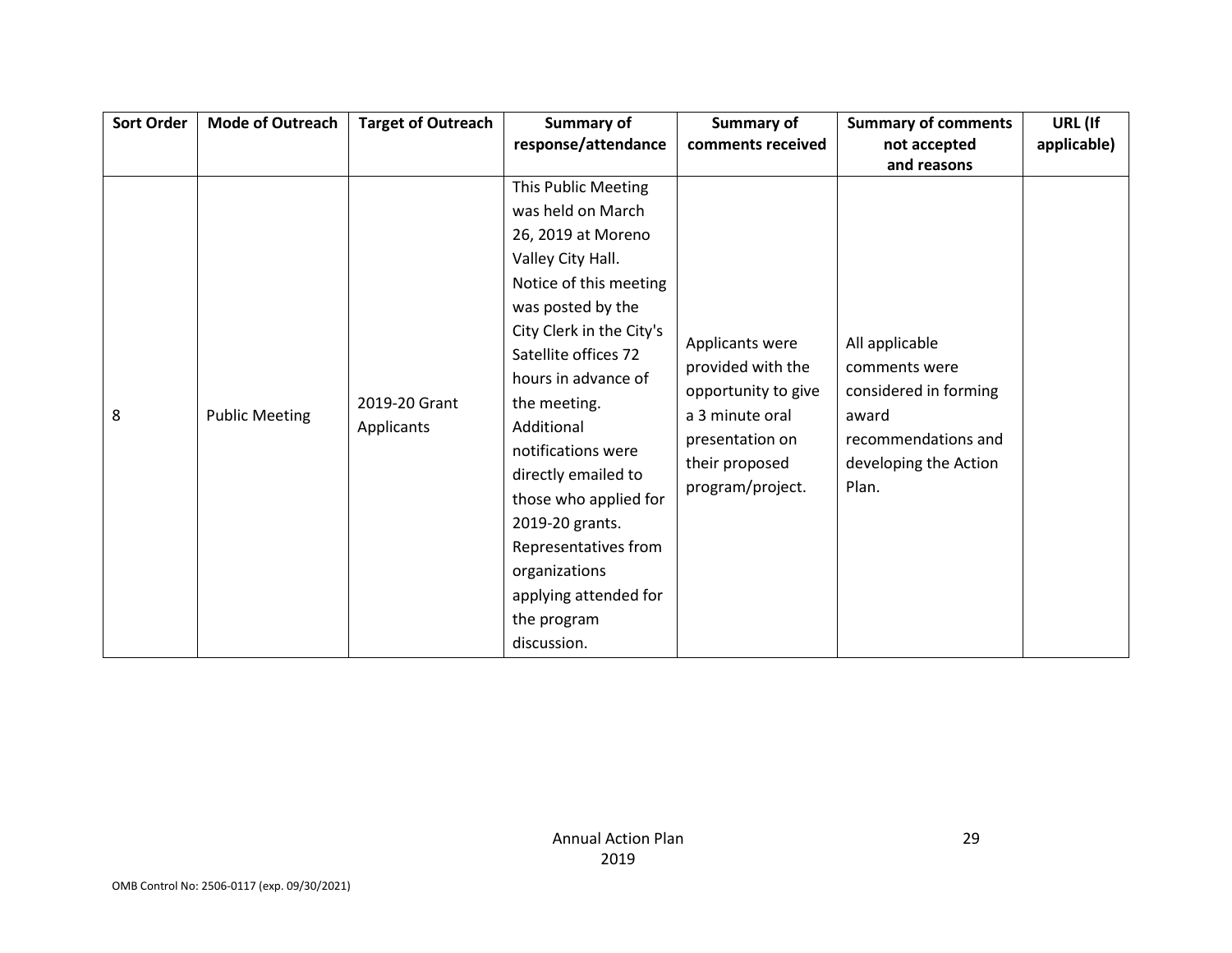| <b>Sort Order</b> | <b>Mode of Outreach</b> | <b>Target of Outreach</b>   | Summary of              | Summary of           | <b>Summary of comments</b> | URL (If     |
|-------------------|-------------------------|-----------------------------|-------------------------|----------------------|----------------------------|-------------|
|                   |                         |                             | response/attendance     | comments received    | not accepted               | applicable) |
|                   |                         |                             |                         |                      | and reasons                |             |
|                   |                         | Minorities                  | This ad was published   |                      |                            |             |
|                   |                         |                             | to announce the 30-     |                      |                            |             |
|                   |                         | Persons with                | day public review       |                      |                            |             |
|                   |                         | disabilities                | period of the 2019      |                      |                            |             |
|                   |                         |                             | Action Plan. The        | No public            |                            |             |
| 9                 | Newspaper Ad            | Non-                        | review period was       | comments were        | N/A                        |             |
|                   |                         |                             | from April 5, 2019 to   | received as a result |                            |             |
|                   |                         | targeted/broad<br>community | May 7, 2019. The ad     | of this ad.          |                            |             |
|                   |                         |                             | was published in the    |                      |                            |             |
|                   |                         | Low Income<br>Individuals   | <b>Riverside Press-</b> |                      |                            |             |
|                   |                         |                             | Enterprise on March     |                      |                            |             |
|                   |                         |                             | 21, 2019.               |                      |                            |             |
|                   |                         | Minorities                  |                         |                      |                            |             |
|                   |                         |                             | This ad was published   |                      |                            |             |
|                   |                         | Persons with                | to announce the         |                      |                            |             |
|                   |                         | disabilities                | Public Hearing #2 to    |                      |                            |             |
|                   |                         |                             | review activity         | No public            |                            |             |
| 10                | Newspaper Ad            | Non-                        | recommendations         | comments were        | N/A                        |             |
|                   |                         | targeted/broad              | The ad was published    | received as a result |                            |             |
|                   |                         | community                   | in the Riverside Press- | of this ad.          |                            |             |
|                   |                         |                             | Enterprise on March     |                      |                            |             |
|                   |                         | Low Income                  | 28, 2019.               |                      |                            |             |
|                   |                         | Individuals                 |                         |                      |                            |             |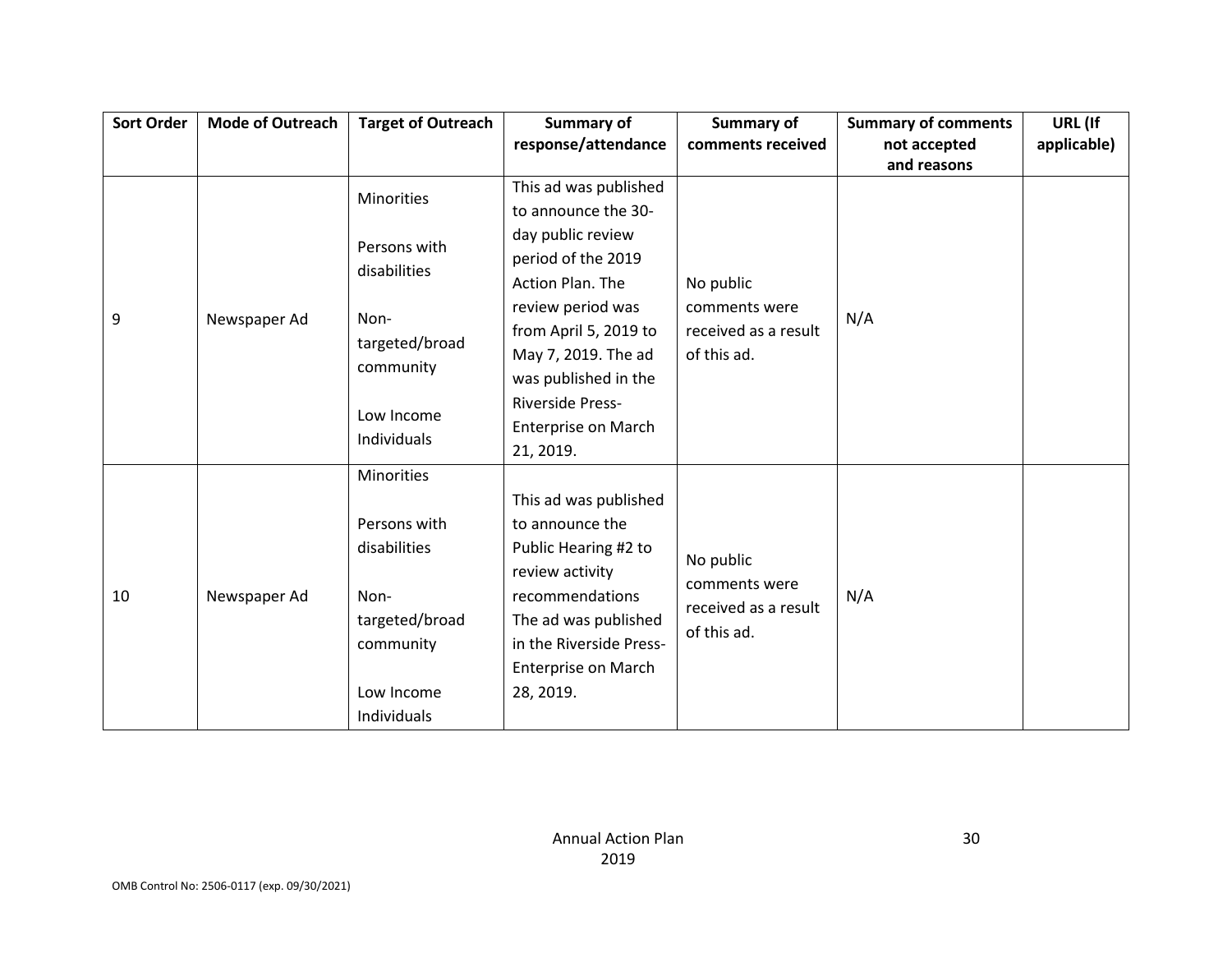| <b>Sort Order</b> | <b>Mode of Outreach</b> | <b>Target of Outreach</b>                                                                                             | <b>Summary of</b><br>response/attendance                                                                                                                                                                                   | Summary of<br>comments received                                                                                                                 | <b>Summary of comments</b><br>not accepted<br>and reasons            | URL (If<br>applicable) |
|-------------------|-------------------------|-----------------------------------------------------------------------------------------------------------------------|----------------------------------------------------------------------------------------------------------------------------------------------------------------------------------------------------------------------------|-------------------------------------------------------------------------------------------------------------------------------------------------|----------------------------------------------------------------------|------------------------|
| 11                | <b>Public Hearing</b>   | Minorities<br>Persons with<br>disabilities<br>Non-<br>targeted/broad<br>community<br>Low Income<br>Individuals        | This Public Hearing #2<br>was held on April 16,<br>2019 at Moreno<br>Valley City Hall.                                                                                                                                     | One (1) comment<br>was received from<br>an applicant,<br>expressing the<br>positive impact<br>grant funds has<br>provided for their<br>program. | All comments were<br>considered in<br>developing the Action<br>Plan. |                        |
| 12                | Newspaper Ad            | <b>Minorities</b><br>Persons with<br>disabilities<br>Non-<br>targeted/broad<br>community<br>Low Income<br>Individuals | Notice of the Public<br>Hearing #3 to review<br>program<br>recommendations to<br>be held on May 7,<br>2019 was advertised<br>by a public notice<br>published in the<br>Press-Enterprise<br>newspaper on March<br>21, 2019. | No public<br>comments were<br>received as a result<br>of this ad.                                                                               | N/A                                                                  |                        |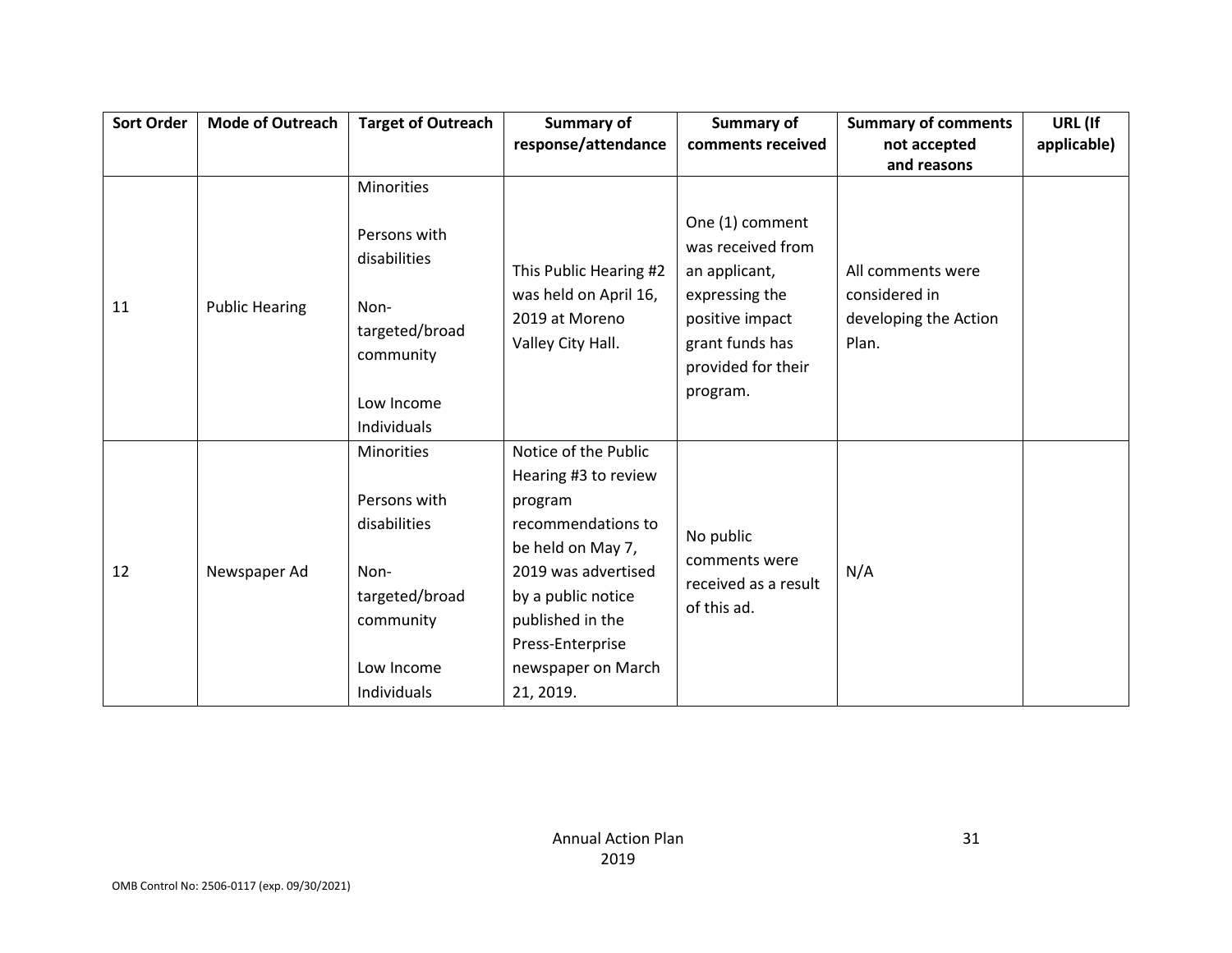| <b>Sort Order</b> | <b>Mode of Outreach</b> | <b>Target of Outreach</b>                                                                                             | <b>Summary of</b>                                                                                                                                                                                                                                                                                                         | Summary of                                                                                                                                                                                                          | <b>Summary of comments</b>  | URL (If     |
|-------------------|-------------------------|-----------------------------------------------------------------------------------------------------------------------|---------------------------------------------------------------------------------------------------------------------------------------------------------------------------------------------------------------------------------------------------------------------------------------------------------------------------|---------------------------------------------------------------------------------------------------------------------------------------------------------------------------------------------------------------------|-----------------------------|-------------|
|                   |                         |                                                                                                                       | response/attendance                                                                                                                                                                                                                                                                                                       | comments received                                                                                                                                                                                                   | not accepted<br>and reasons | applicable) |
| 13                | <b>Public Hearing</b>   | Minorities<br>Persons with<br>disabilities<br>Non-<br>targeted/broad<br>community<br>Low Income<br>Individuals        | This Public Hearing #3<br>was held on May 7,<br>2019 at Moreno<br>Valley City Hall.                                                                                                                                                                                                                                       | The purpose of this<br>meeting was to<br>review and approve<br>the Annual Action<br>Plan. There were no<br>public comments<br>received. Please<br>refer to the Citizen<br>Participation Plan<br>for formal minutes. | N/A                         |             |
| 14                | Newspaper Ad            | <b>Minorities</b><br>Persons with<br>disabilities<br>Non-<br>targeted/broad<br>community<br>Low Income<br>Individuals | Notice of the Public<br>Hearing and<br>availability of the<br><b>Fiscal Year 2019-2020</b><br><b>Action Plan</b><br>Substantial<br>Amendment #1<br>affecting the<br>Community<br><b>Development Block</b><br>Grant (CDBG). The ad<br>was published in the<br><b>Riverside Press-</b><br>Enterprise on October<br>3, 2019. | No public<br>comments were<br>received as a result<br>of this ad.                                                                                                                                                   | N/A                         |             |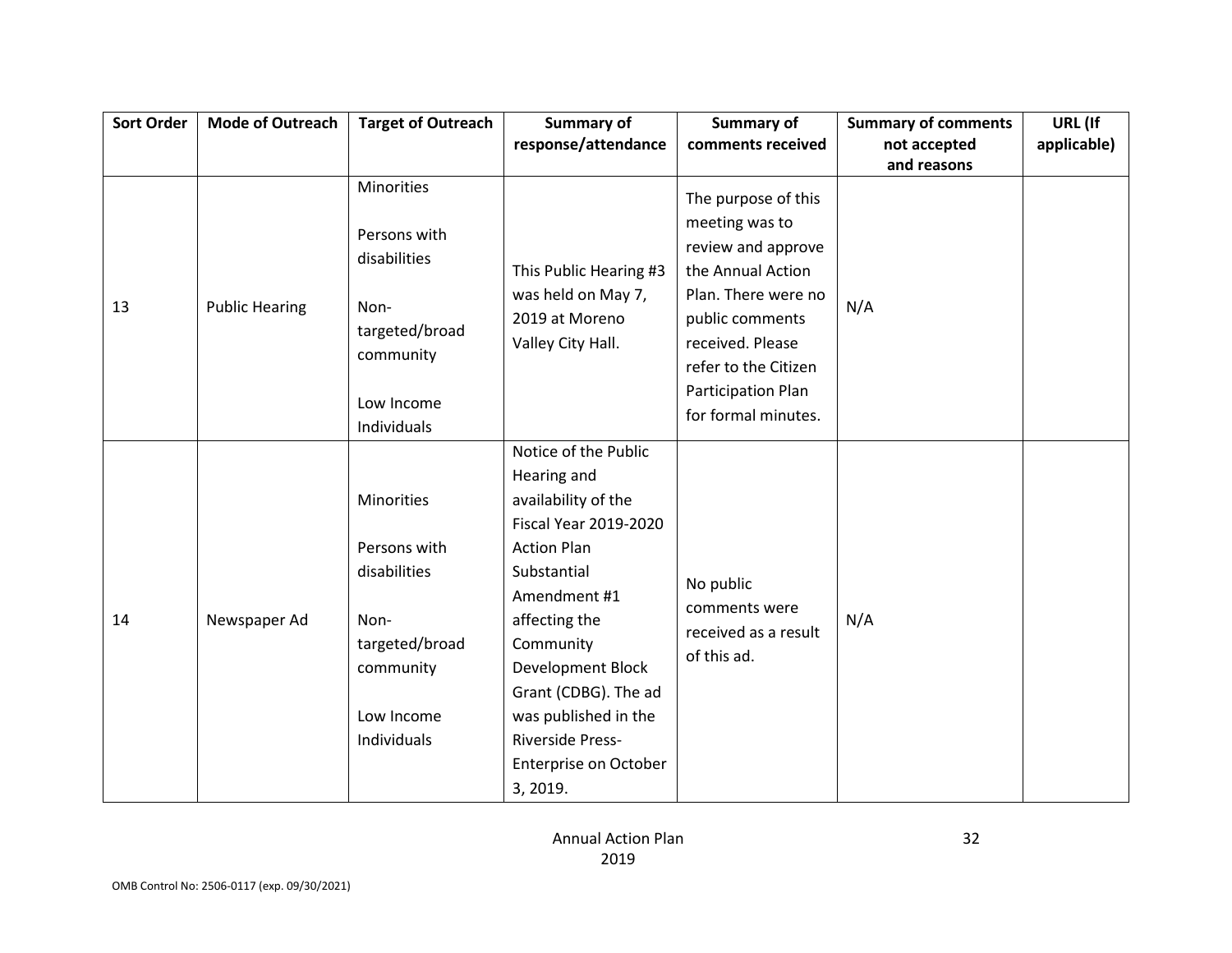| <b>Sort Order</b> | <b>Mode of Outreach</b> | <b>Target of Outreach</b>                                                                                             | Summary of                                                                               | Summary of                                                                                                                                                                                                                                                  | <b>Summary of comments</b>  | URL (If     |
|-------------------|-------------------------|-----------------------------------------------------------------------------------------------------------------------|------------------------------------------------------------------------------------------|-------------------------------------------------------------------------------------------------------------------------------------------------------------------------------------------------------------------------------------------------------------|-----------------------------|-------------|
|                   |                         |                                                                                                                       | response/attendance                                                                      | comments received                                                                                                                                                                                                                                           | not accepted<br>and reasons | applicable) |
| 15                | <b>Public Hearing</b>   | <b>Minorities</b><br>Persons with<br>disabilities<br>Non-<br>targeted/broad<br>community<br>Low Income<br>Individuals | This Public Hearing<br>was held on<br>November 5, 2019 at<br>Moreno Valley City<br>Hall. | The purpose of this<br>meeting was to<br>review and approve<br>the Fiscal Year<br>2019-2020 Action<br>Plan Substantial<br>Amendment #1<br>affecting the<br>Community<br>Development Block<br>Grant (CDBG).<br>There were no<br>public comments<br>received. | N/A                         |             |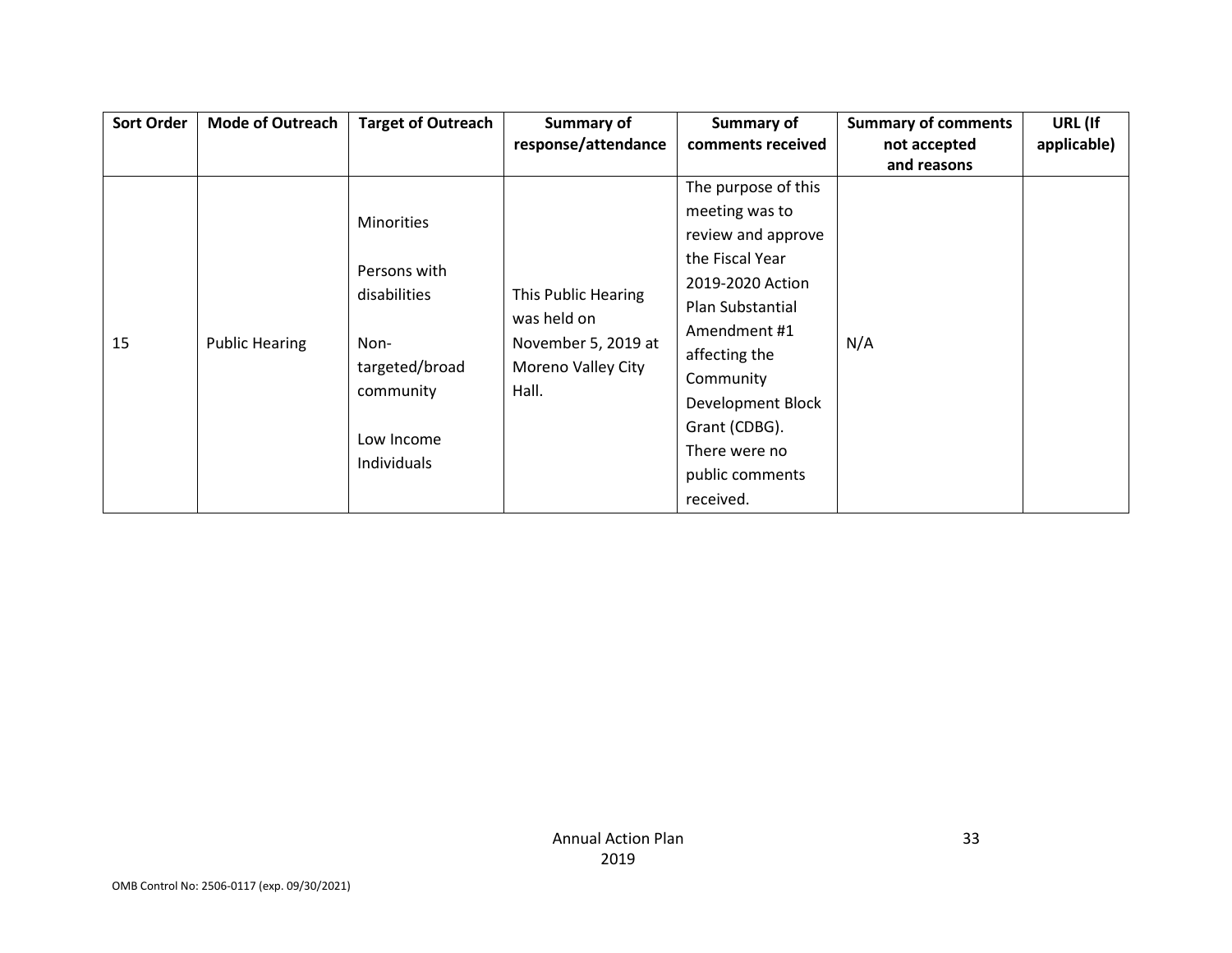| <b>Sort Order</b> | <b>Mode of Outreach</b> | <b>Target of Outreach</b> | Summary of                   | Summary of           | <b>Summary of comments</b> | URL (If     |
|-------------------|-------------------------|---------------------------|------------------------------|----------------------|----------------------------|-------------|
|                   |                         |                           | response/attendance          | comments received    | not accepted               | applicable) |
|                   |                         |                           |                              |                      | and reasons                |             |
|                   |                         |                           | Notice of the Public         |                      |                            |             |
|                   |                         |                           | Hearing and                  |                      |                            |             |
|                   |                         |                           | availability of the          |                      |                            |             |
|                   |                         |                           | <b>Fiscal Year 2019-2020</b> |                      |                            |             |
|                   |                         |                           | <b>Action Plan</b>           |                      |                            |             |
|                   |                         | <b>Minorities</b>         | Substantial                  |                      |                            |             |
|                   |                         |                           | Amendment #2                 |                      |                            |             |
|                   |                         | Persons with              | affecting the HOME           | No public            |                            |             |
|                   |                         | disabilities              | Investment                   | comments were        |                            |             |
|                   |                         |                           | Partnership Programs         | received for         |                            |             |
| 16                | Newspaper Ad            | Non-                      | (HOME) grant and             | Substantial          | N/A                        |             |
|                   |                         | targeted/broad            | Substantial                  | Amendment No.2       |                            |             |
|                   |                         | community                 | Amendment #3                 | and No.3 as a result |                            |             |
|                   |                         |                           | affecting the                | of this ad.          |                            |             |
|                   |                         | Low Income                | Neighborhood                 |                      |                            |             |
|                   |                         | Individuals               | Stabilization                |                      |                            |             |
|                   |                         |                           | Program(NSP). The ad         |                      |                            |             |
|                   |                         |                           | was published in the         |                      |                            |             |
|                   |                         |                           | <b>Riverside Press</b>       |                      |                            |             |
|                   |                         |                           | Enterprise on                |                      |                            |             |
|                   |                         |                           | February 13, 2020.           |                      |                            |             |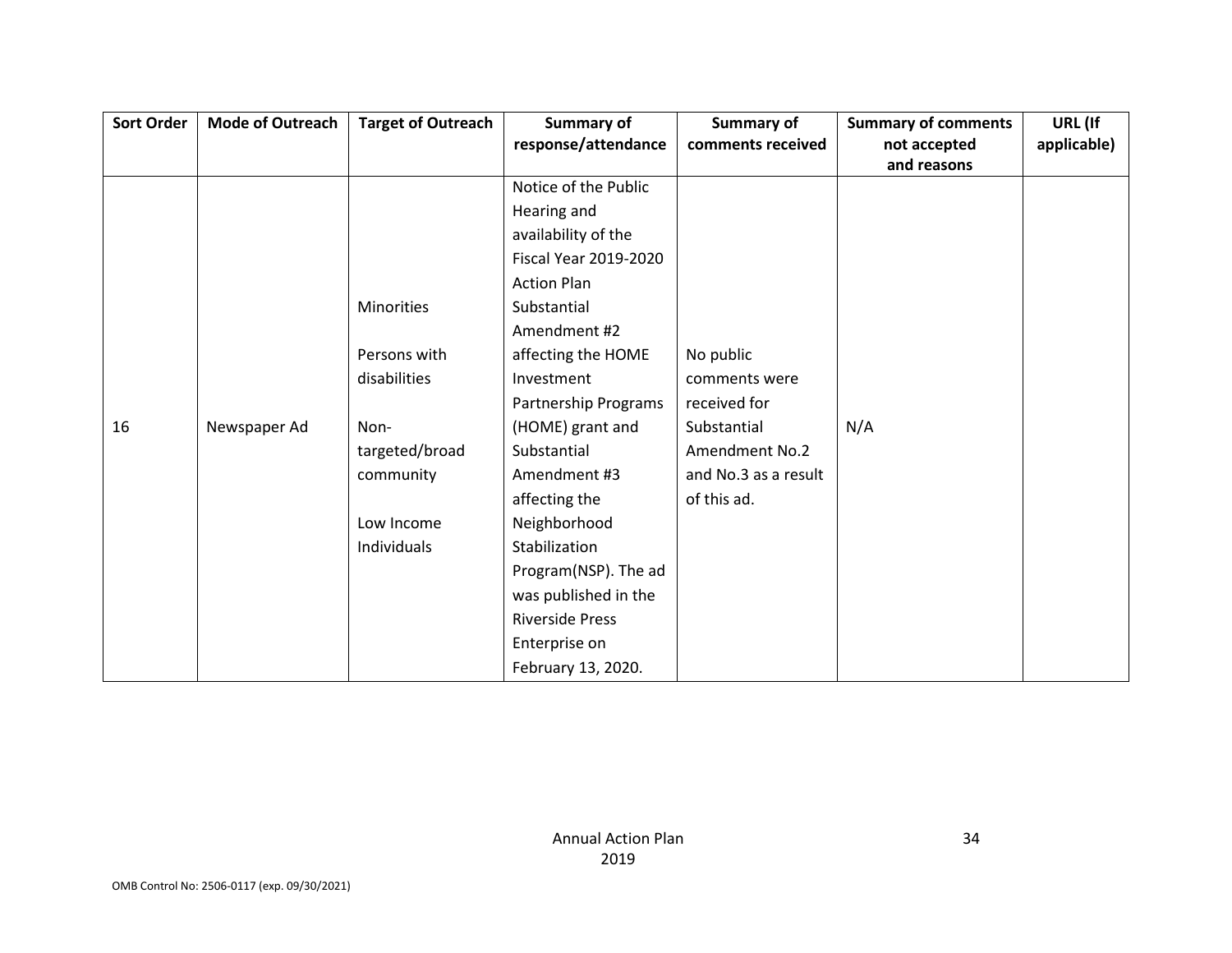| Sort Order | <b>Mode of Outreach</b> | <b>Target of Outreach</b> | Summary of          | Summary of          | <b>Summary of comments</b> | URL (If     |
|------------|-------------------------|---------------------------|---------------------|---------------------|----------------------------|-------------|
|            |                         |                           | response/attendance | comments received   | not accepted               | applicable) |
|            |                         |                           |                     |                     | and reasons                |             |
|            |                         |                           |                     | The purpose of this |                            |             |
|            |                         |                           |                     | meeting was to      |                            |             |
|            |                         |                           |                     | review and approve  |                            |             |
|            |                         |                           |                     | the Fiscal Year     |                            |             |
|            |                         | Minorities                |                     | 2019-2020 Action    |                            |             |
|            |                         |                           |                     | Plan Substantial    |                            |             |
|            |                         | Persons with              |                     | Amendment #2        |                            |             |
|            |                         | disabilities              |                     | affecting the HOME  |                            |             |
|            |                         |                           | This Public Hearing | Investment          |                            |             |
| 17         |                         |                           | was held on March   | Partnership         |                            |             |
|            | <b>Public Hearing</b>   | Non-                      | 17, 2020 at Moreno  | Programs (HOME)     | N/A                        |             |
|            |                         | targeted/broad            | Valley City Hall.   | and Substantial     |                            |             |
|            |                         | community                 |                     | Amendment #3        |                            |             |
|            |                         |                           |                     | affecting the       |                            |             |
|            |                         | Low Income                |                     | Neighborhood        |                            |             |
|            |                         | Individuals               |                     | Stabilization       |                            |             |
|            |                         |                           |                     | Program(NSP).       |                            |             |
|            |                         |                           |                     | There were no       |                            |             |
|            |                         |                           |                     | public comments     |                            |             |
|            |                         |                           |                     | received.           |                            |             |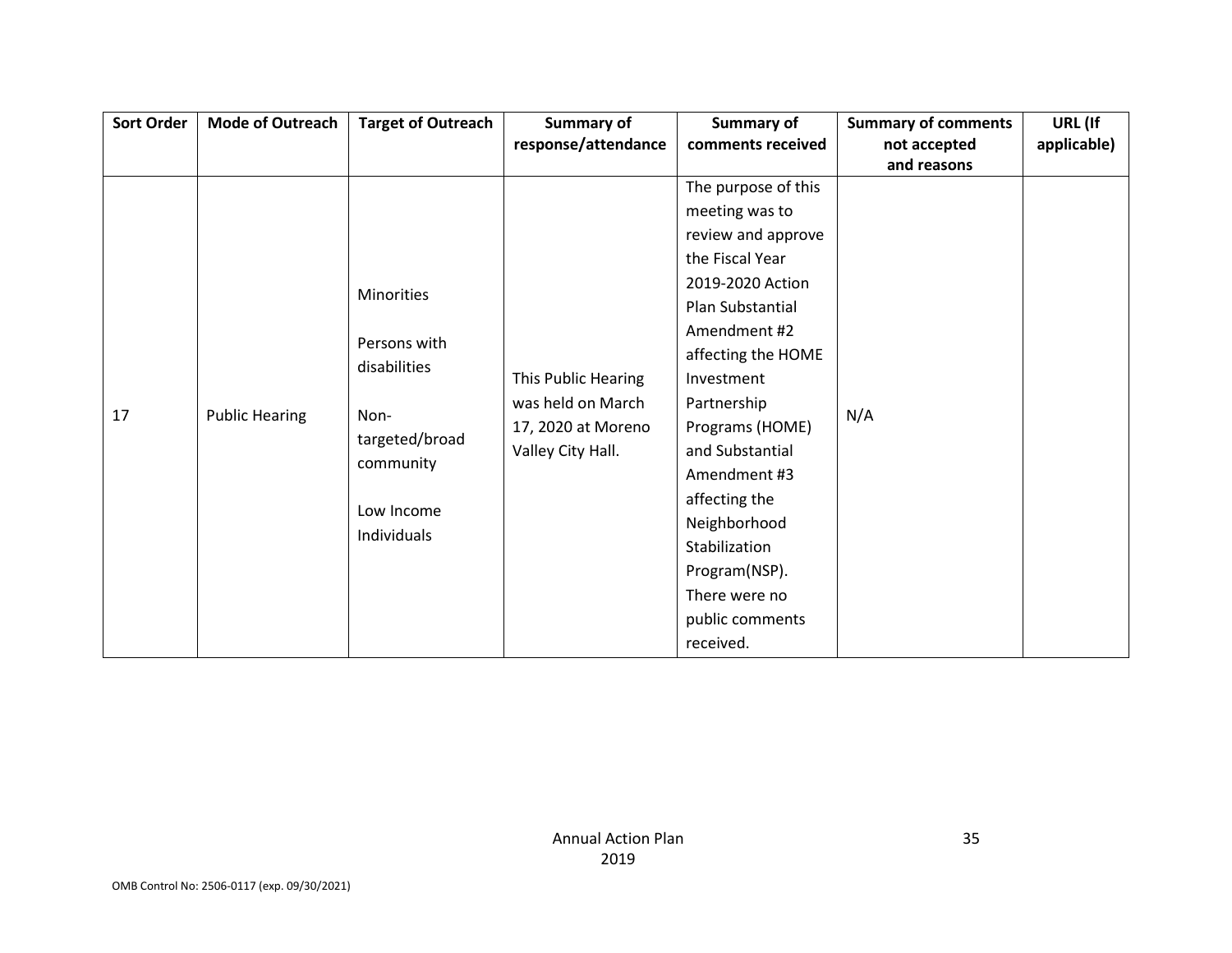| <b>Sort Order</b> | <b>Mode of Outreach</b> | <b>Target of Outreach</b>                  | Summary of                   | Summary of                 | <b>Summary of comments</b> | URL (If     |
|-------------------|-------------------------|--------------------------------------------|------------------------------|----------------------------|----------------------------|-------------|
|                   |                         |                                            | response/attendance          | comments received          | not accepted               | applicable) |
|                   |                         |                                            |                              |                            | and reasons                |             |
|                   |                         |                                            | Notice of Public             |                            |                            |             |
|                   |                         |                                            | Comment Period,              |                            |                            |             |
|                   |                         | Minorities<br>Persons with<br>disabilities | upcoming Public              |                            |                            |             |
|                   |                         |                                            | Hearing and                  | No public<br>comments were |                            |             |
|                   |                         |                                            | availability of the          |                            |                            |             |
|                   |                         |                                            | <b>Fiscal Year 2019-2020</b> |                            |                            |             |
|                   |                         |                                            | <b>Action Plan</b>           |                            |                            |             |
| 18                |                         |                                            | Substantial                  | received for               |                            |             |
|                   | Newspaper Ad            | Non-                                       | Amendment #4                 | Substantial                | N/A                        |             |
|                   |                         | targeted/broad                             | affecting the                | Amendment No. 4            |                            |             |
|                   |                         | community                                  | <b>Emergency Solutions</b>   | as a result of this        |                            |             |
|                   |                         |                                            | Grants (ESG). The ad         | ad.                        |                            |             |
|                   |                         | Low Income                                 | was published in the         |                            |                            |             |
|                   |                         | Individuals                                | <b>Riverside Press</b>       |                            |                            |             |
|                   |                         |                                            | Enterprise on March          |                            |                            |             |
|                   |                         |                                            | 5, 2020.                     |                            |                            |             |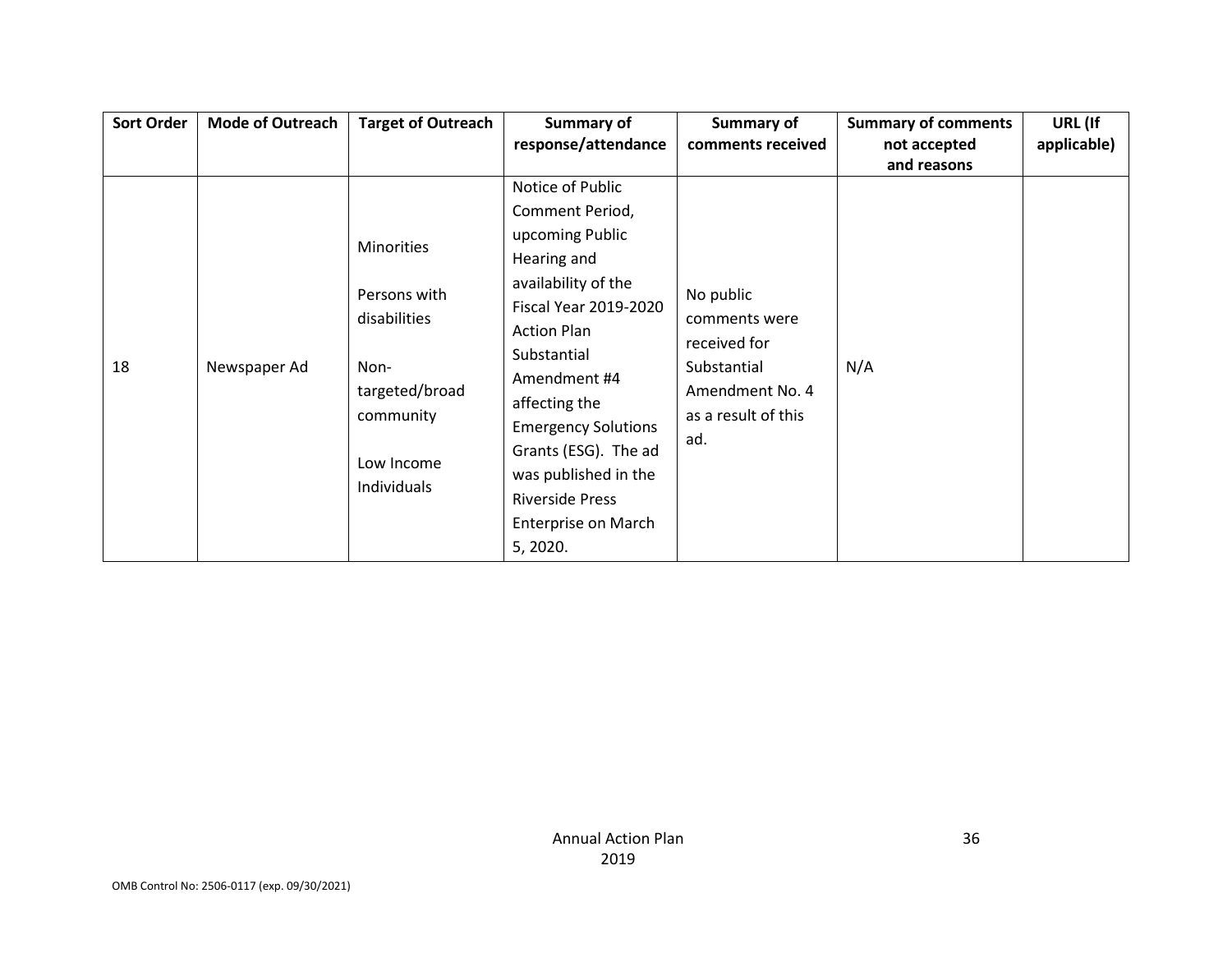| <b>Sort Order</b> | <b>Mode of Outreach</b> | <b>Target of Outreach</b> | Summary of                   | <b>Summary of</b>       | <b>Summary of comments</b> | URL (If     |
|-------------------|-------------------------|---------------------------|------------------------------|-------------------------|----------------------------|-------------|
|                   |                         |                           | response/attendance          | comments received       | not accepted               | applicable) |
|                   |                         |                           |                              |                         | and reasons                |             |
|                   |                         | Minorities                |                              | The purpose of this     |                            |             |
|                   |                         |                           |                              | meeting was to          |                            |             |
|                   |                         | Persons with              |                              | review and approve      |                            |             |
|                   |                         | disabilities              |                              | the Fiscal Year         |                            |             |
|                   |                         |                           | This Public Hearing          | 2019-2020 Action        |                            |             |
| 19                | <b>Public Hearing</b>   | Non-                      | was held on April 7,         | Plan Substantial        | N/A                        |             |
|                   |                         | targeted/broad            | 2020 at Moreno               | Amendment #4            |                            |             |
|                   |                         | community                 | Valley City Hall.            | affecting Emergency     |                            |             |
|                   |                         |                           |                              | <b>Solutions Grants</b> |                            |             |
|                   |                         | Low Income<br>Individuals |                              | (ESG). There were       |                            |             |
|                   |                         |                           |                              | no public               |                            |             |
|                   |                         |                           |                              | comments.               |                            |             |
|                   |                         |                           | Notice of Public             |                         |                            |             |
|                   |                         | Minorities                | Comment Period,              |                         |                            |             |
|                   |                         |                           | upcoming Public              |                         |                            |             |
|                   |                         |                           | Hearing and                  |                         |                            |             |
|                   |                         | Persons with              | availability of the          |                         |                            |             |
|                   |                         | disabilities              | <b>Fiscal Year 2019-2020</b> | No public               |                            |             |
|                   |                         |                           | <b>Action Plan CARES</b>     | comments were           |                            |             |
| 20                | Newspaper Ad            | Non-                      | Amendment and                | received for CARES      |                            | N/A         |
|                   |                         | targeted/broad            | <b>Citizen Participation</b> | Act Amendment as        |                            |             |
|                   |                         | community                 | Plan amended for the         | a result of this ad.    |                            |             |
|                   |                         |                           | CARES Act. The ad            |                         |                            |             |
|                   |                         | Low income                | was published in the         |                         |                            |             |
|                   |                         | individuals               | <b>Riverside Press</b>       |                         |                            |             |
|                   |                         |                           | Enterprise on June 11,       |                         |                            |             |
|                   |                         |                           | 2020.                        |                         |                            |             |
|                   |                         |                           | <b>Annual Action Plan</b>    |                         | 37                         |             |

Annual Action Plan 2019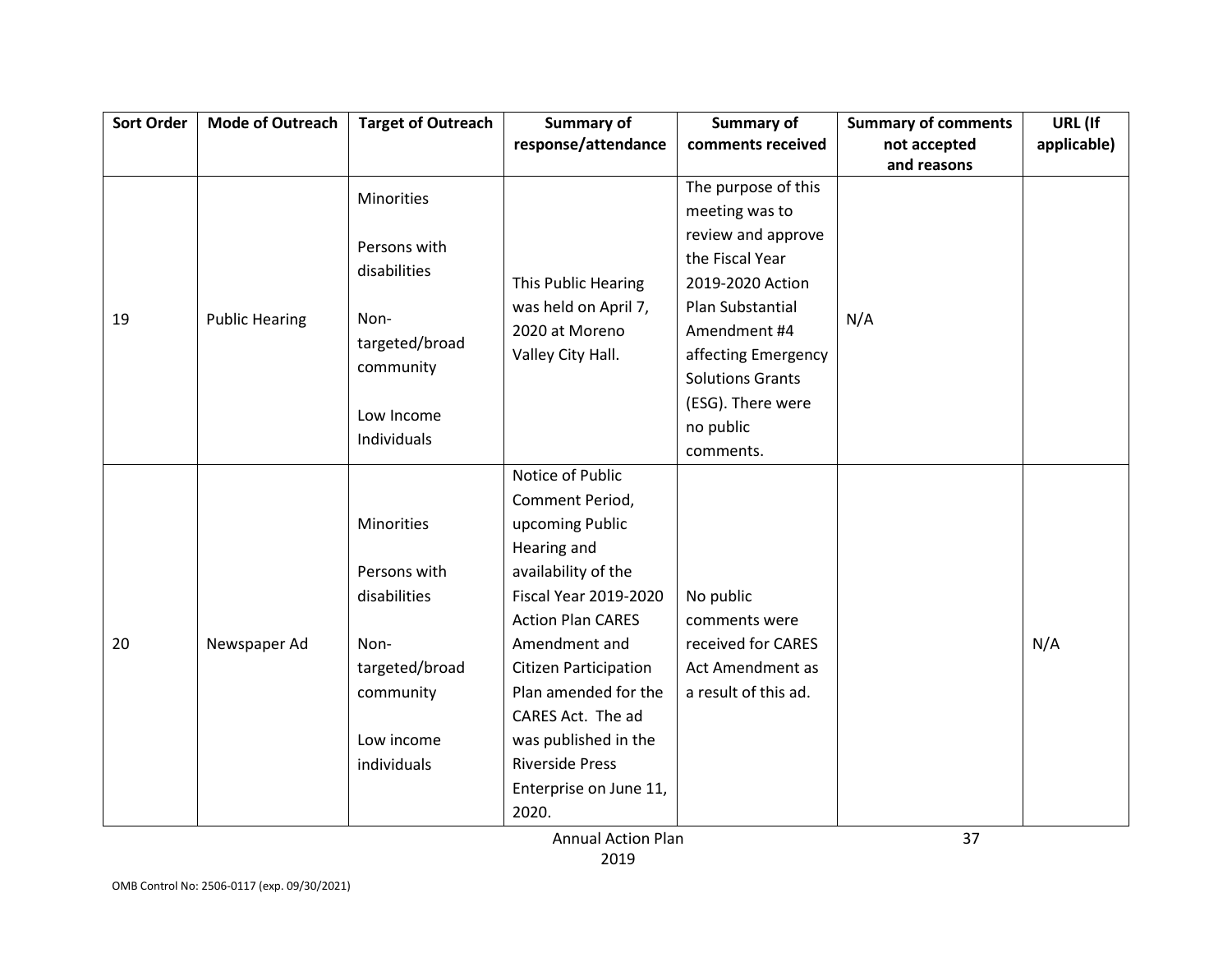| <b>Sort Order</b> | <b>Mode of Outreach</b> | <b>Target of Outreach</b>                          | Summary of                                  | Summary of              | <b>Summary of comments</b> | URL (If     |
|-------------------|-------------------------|----------------------------------------------------|---------------------------------------------|-------------------------|----------------------------|-------------|
|                   |                         |                                                    | response/attendance                         | comments received       | not accepted               | applicable) |
|                   |                         |                                                    |                                             |                         | and reasons                |             |
|                   |                         |                                                    |                                             | The purpose of this     |                            |             |
|                   |                         |                                                    |                                             | meeting was to          |                            |             |
|                   | <b>Public Hearing</b>   |                                                    |                                             | review and approve      |                            |             |
|                   |                         |                                                    |                                             | the Fiscal Year         |                            |             |
|                   |                         | Minorities<br>Persons with<br>disabilities<br>Non- |                                             | 2019-2020 Action        |                            |             |
|                   |                         |                                                    |                                             | Plan CARES Act          |                            |             |
|                   |                         |                                                    | This Public Hearing<br>was held on June 16, | Amendment and           |                            |             |
|                   |                         |                                                    |                                             | Citizen Participation   |                            |             |
|                   |                         |                                                    |                                             | Plan amended for        |                            |             |
| 21                |                         |                                                    |                                             | the CARES Act.          |                            |             |
|                   |                         | targeted/broad                                     | 2020 at Moreno                              | Public comments         | N/A                        |             |
|                   |                         | community                                          | Valley City Hall.                           | were received from      |                            |             |
|                   |                         |                                                    |                                             | the director, an        |                            |             |
|                   |                         | Low Income                                         |                                             | employee and three      |                            |             |
|                   |                         | Individuals                                        |                                             | former graduates of     |                            |             |
|                   |                         |                                                    |                                             | the Rising Star         |                            |             |
|                   |                         |                                                    |                                             | <b>Business Academy</b> |                            |             |
|                   |                         |                                                    |                                             | advocating for their    |                            |             |
|                   |                         |                                                    |                                             | job training            |                            |             |
|                   |                         |                                                    |                                             | program.                |                            |             |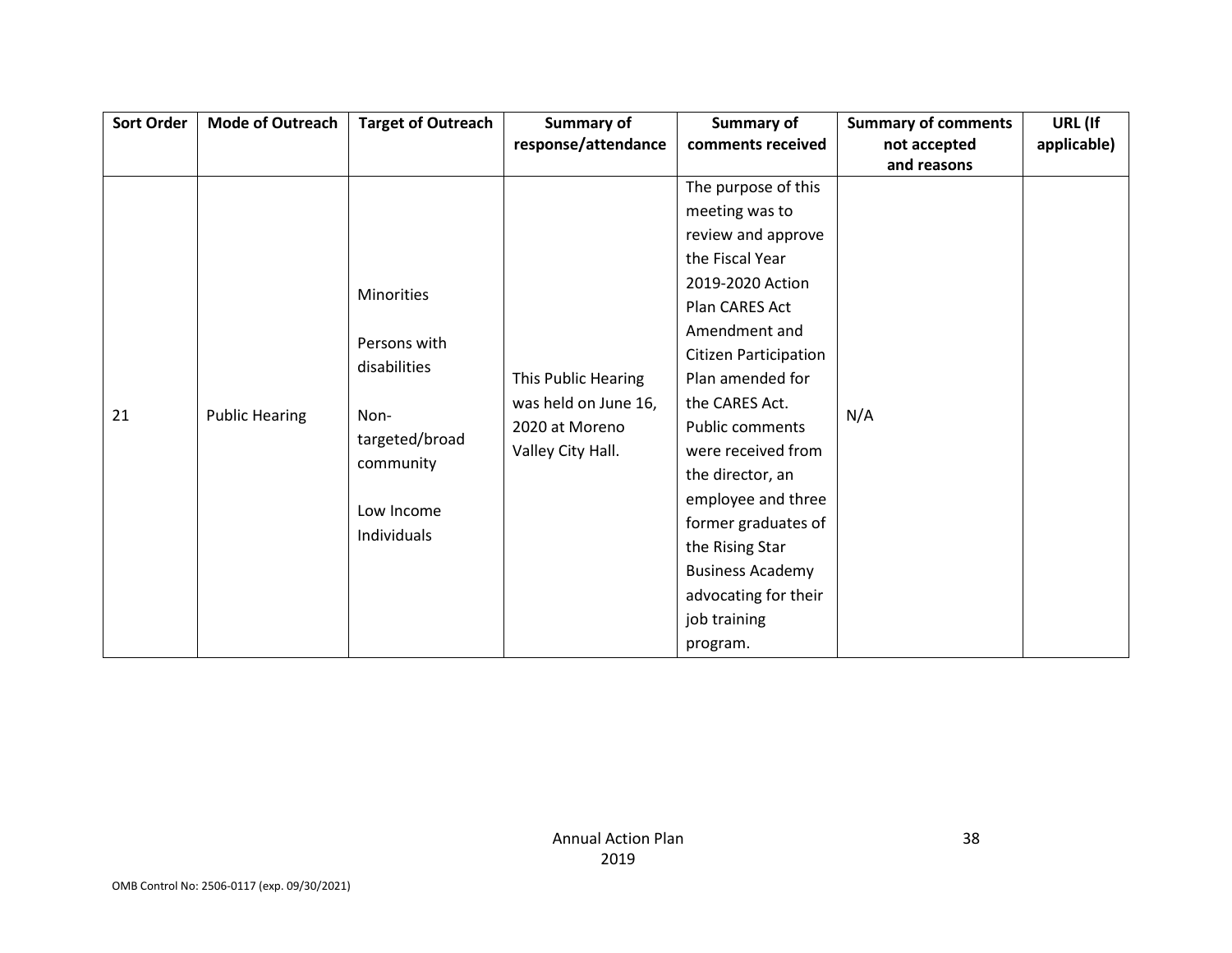| <b>Sort Order</b> | <b>Mode of Outreach</b> | <b>Target of Outreach</b>                                                                | Summary of                                                                                                                                                                                                                                                                                                                                                                                                                     | Summary of                                                        | <b>Summary of comments</b>  | URL (If     |
|-------------------|-------------------------|------------------------------------------------------------------------------------------|--------------------------------------------------------------------------------------------------------------------------------------------------------------------------------------------------------------------------------------------------------------------------------------------------------------------------------------------------------------------------------------------------------------------------------|-------------------------------------------------------------------|-----------------------------|-------------|
|                   |                         |                                                                                          | response/attendance                                                                                                                                                                                                                                                                                                                                                                                                            | comments received                                                 | not accepted<br>and reasons | applicable) |
| 22                | Newspaper Ad            | <b>Minorities</b><br>Persons with<br>disabilities<br>Non-<br>targeted/broad<br>community | This ad was published<br>to announce the 5-<br>day public review<br>period for Update to<br>the CARES Act<br>Amendment to the<br>2019-2020 Annual<br>Action Plan and<br>announce Public<br>Hearing to approve<br>Update to the CARES<br>Act Amendment. The<br>review period was<br>from August 27, 2020<br>to September 1, 2020.<br>The ad was published<br>in the Riverside Press-<br><b>Enterprise on August</b><br>27, 2020 | No public<br>comments were<br>received as a result<br>of this ad. | N/A                         |             |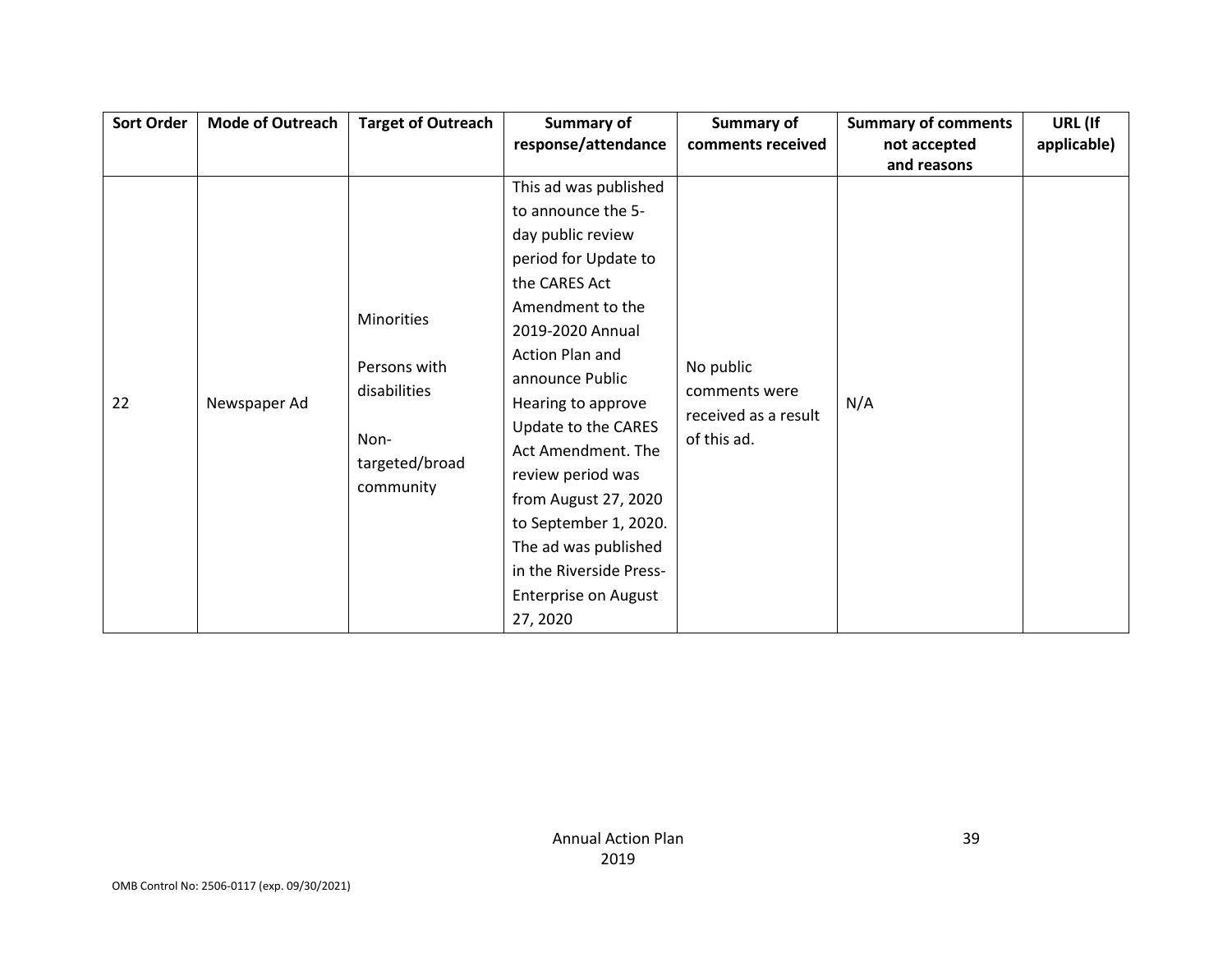| <b>Sort Order</b> | <b>Mode of Outreach</b> | <b>Target of Outreach</b> | Summary of             | Summary of        | <b>Summary of comments</b> | URL (If     |
|-------------------|-------------------------|---------------------------|------------------------|-------------------|----------------------------|-------------|
|                   |                         |                           | response/attendance    | comments received | not accepted               | applicable) |
|                   |                         |                           |                        |                   | and reasons                |             |
|                   |                         |                           | This Public Hearing    |                   |                            |             |
|                   |                         |                           | was held on            |                   |                            |             |
|                   |                         |                           | September 1, 2020 at   |                   |                            |             |
|                   |                         |                           | Moreno Valley City     |                   |                            |             |
|                   |                         | Minorities                | Hall. Citizens and the |                   |                            |             |
|                   |                         |                           | general public were    |                   |                            |             |
|                   |                         | Persons with              | encouraged to attend   |                   |                            |             |
|                   |                         | disabilities              | via teleconference.    |                   |                            |             |
|                   |                         |                           | The purpose of this    | There were no     |                            |             |
| 23                | <b>Public Hearing</b>   | Non-                      | meeting was to         | public comments   | N/A                        |             |
|                   |                         | targeted/broad            | review and approve     | received.         |                            |             |
|                   |                         | community                 | the Fiscal Year 2019-  |                   |                            |             |
|                   |                         |                           | 2020 Annual Action     |                   |                            |             |
|                   |                         | Low Income                | Plan Update to the     |                   |                            |             |
|                   |                         | Individuals               | <b>CARES Act</b>       |                   |                            |             |
|                   |                         |                           | Amendment affecting    |                   |                            |             |
|                   |                         |                           | the Emergency          |                   |                            |             |
|                   |                         |                           | <b>Solutions Grant</b> |                   |                            |             |
|                   |                         |                           | Coronavirus (ESG-CV).  |                   |                            |             |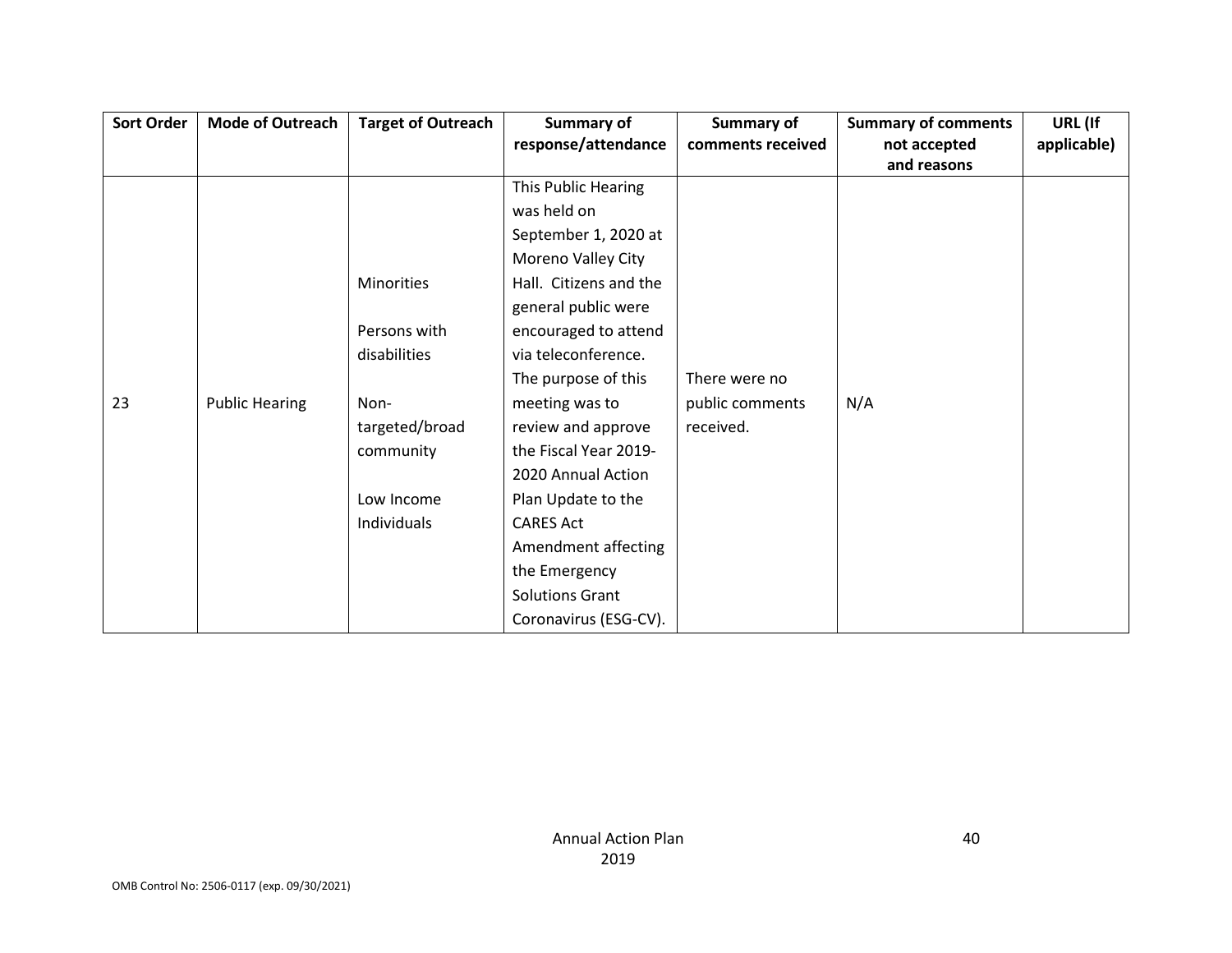| <b>Sort Order</b> | <b>Mode of Outreach</b> | <b>Target of Outreach</b> | Summary of            | Summary of                          | <b>Summary of comments</b> | URL (If     |
|-------------------|-------------------------|---------------------------|-----------------------|-------------------------------------|----------------------------|-------------|
|                   |                         |                           | response/attendance   | comments received                   | not accepted               | applicable) |
|                   |                         |                           |                       |                                     | and reasons                |             |
|                   |                         |                           | This ad was published |                                     |                            |             |
|                   |                         |                           | to announce the 5-    |                                     |                            |             |
|                   |                         |                           | day public review     |                                     |                            |             |
|                   |                         |                           | period for the 2nd    |                                     |                            |             |
|                   |                         |                           | Update to the CARES   |                                     |                            |             |
|                   |                         | Minorities                | Act Amendment to      |                                     |                            |             |
|                   |                         |                           | the 2019-2020 Annual  |                                     |                            |             |
|                   |                         | Persons with              | Action Plan and       | No public<br>comments were<br>N/A   |                            |             |
|                   |                         | disabilities              | announce Public       |                                     |                            |             |
|                   |                         |                           | Hearing to approve    |                                     |                            |             |
| 24                | Newspaper Ad            | Non-                      | the 2nd Update to the |                                     |                            |             |
|                   |                         | targeted/broad            | <b>CARES Act</b>      | received as a result<br>of this ad. |                            |             |
|                   |                         | community                 | Amendment. The        |                                     |                            |             |
|                   |                         |                           | review period was     |                                     |                            |             |
|                   |                         | Low Income                | from November 26,     |                                     |                            |             |
|                   |                         | Individuals               | 2020 to December 1,   |                                     |                            |             |
|                   |                         |                           | 2020. The ad was      |                                     |                            |             |
|                   |                         |                           | published in the      |                                     |                            |             |
|                   |                         |                           | Riverside Press-      |                                     |                            |             |
|                   |                         |                           | Enterprise on         |                                     |                            |             |
|                   |                         |                           | November 26th, 2020   |                                     |                            |             |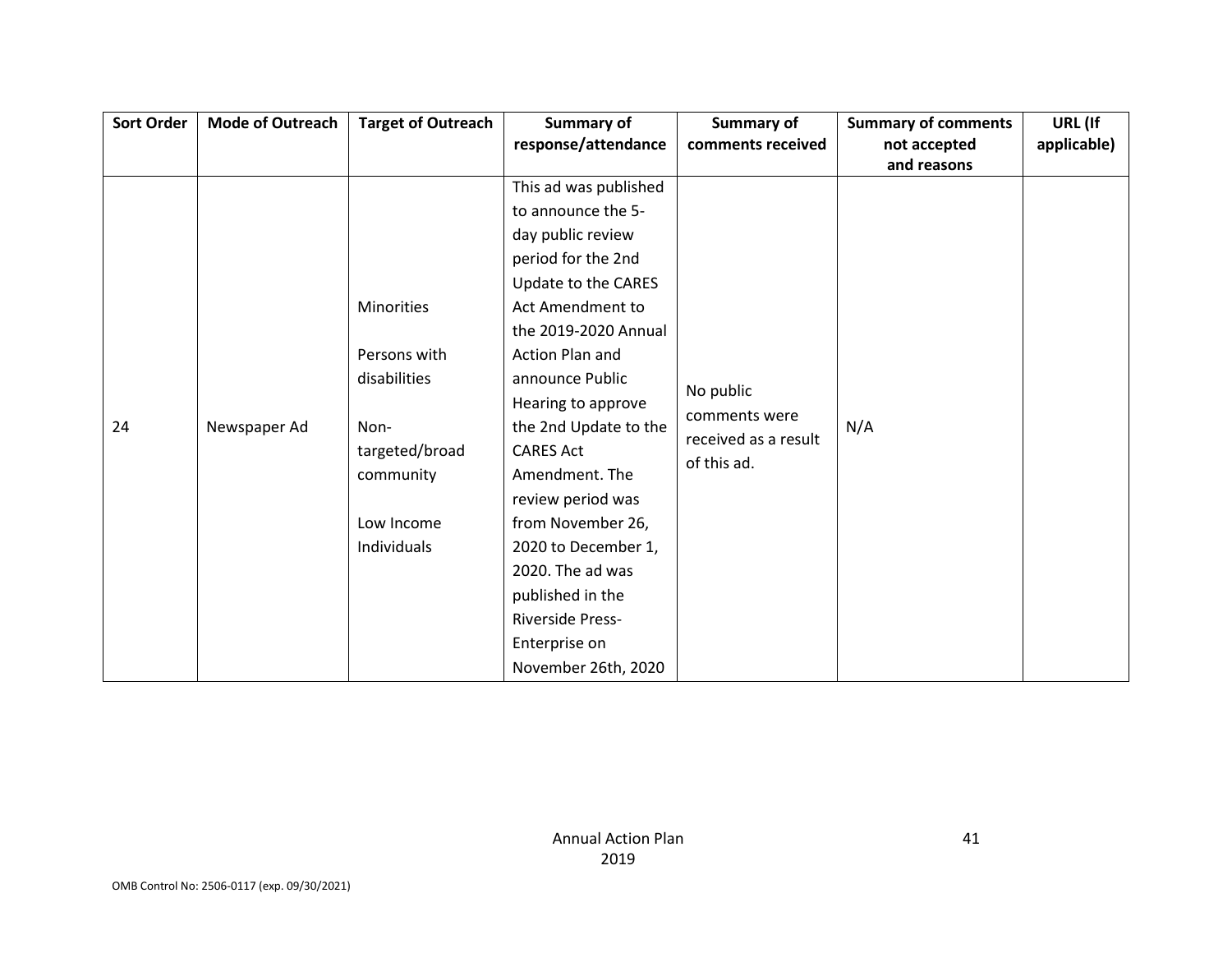| <b>Sort Order</b> | <b>Mode of Outreach</b> | <b>Target of Outreach</b>    | <b>Summary of</b>        | Summary of                       | <b>Summary of comments</b> | URL (If     |
|-------------------|-------------------------|------------------------------|--------------------------|----------------------------------|----------------------------|-------------|
|                   |                         |                              | response/attendance      | comments received                | not accepted               | applicable) |
|                   |                         |                              |                          |                                  | and reasons                |             |
|                   |                         |                              | This Public Hearing      |                                  |                            |             |
|                   |                         |                              | was held on              |                                  |                            |             |
|                   |                         |                              | December 1, 2020 at      |                                  |                            |             |
|                   |                         |                              | Moreno Valley City       |                                  |                            |             |
|                   |                         | <b>Minorities</b>            | Hall. Citizens and the   |                                  | N/A                        |             |
|                   |                         |                              | general public were      |                                  |                            |             |
|                   |                         | Persons with<br>disabilities | encouraged to attend     |                                  |                            |             |
|                   |                         |                              | via teleconference.      | There were no<br>public comments |                            |             |
|                   |                         |                              | The purpose of this      |                                  |                            |             |
|                   |                         |                              | meeting was to           |                                  |                            |             |
| 25                | <b>Public Hearing</b>   | Non-                         | review and approve       |                                  |                            |             |
|                   |                         | targeted/broad               | the Fiscal Year 2019-    | received.                        |                            |             |
|                   |                         | community                    | 2020 Annual Action       |                                  |                            |             |
|                   |                         |                              | Plan 2nd Update to       |                                  |                            |             |
|                   |                         | Low Income                   | the CARES Act            |                                  |                            |             |
|                   |                         | Individuals                  | Amendment affecting      |                                  |                            |             |
|                   |                         |                              | the Community            |                                  |                            |             |
|                   |                         |                              | Development Block        |                                  |                            |             |
|                   |                         |                              | <b>Grant Coronavirus</b> |                                  |                            |             |
|                   |                         |                              | (CDBG-CV).               |                                  |                            |             |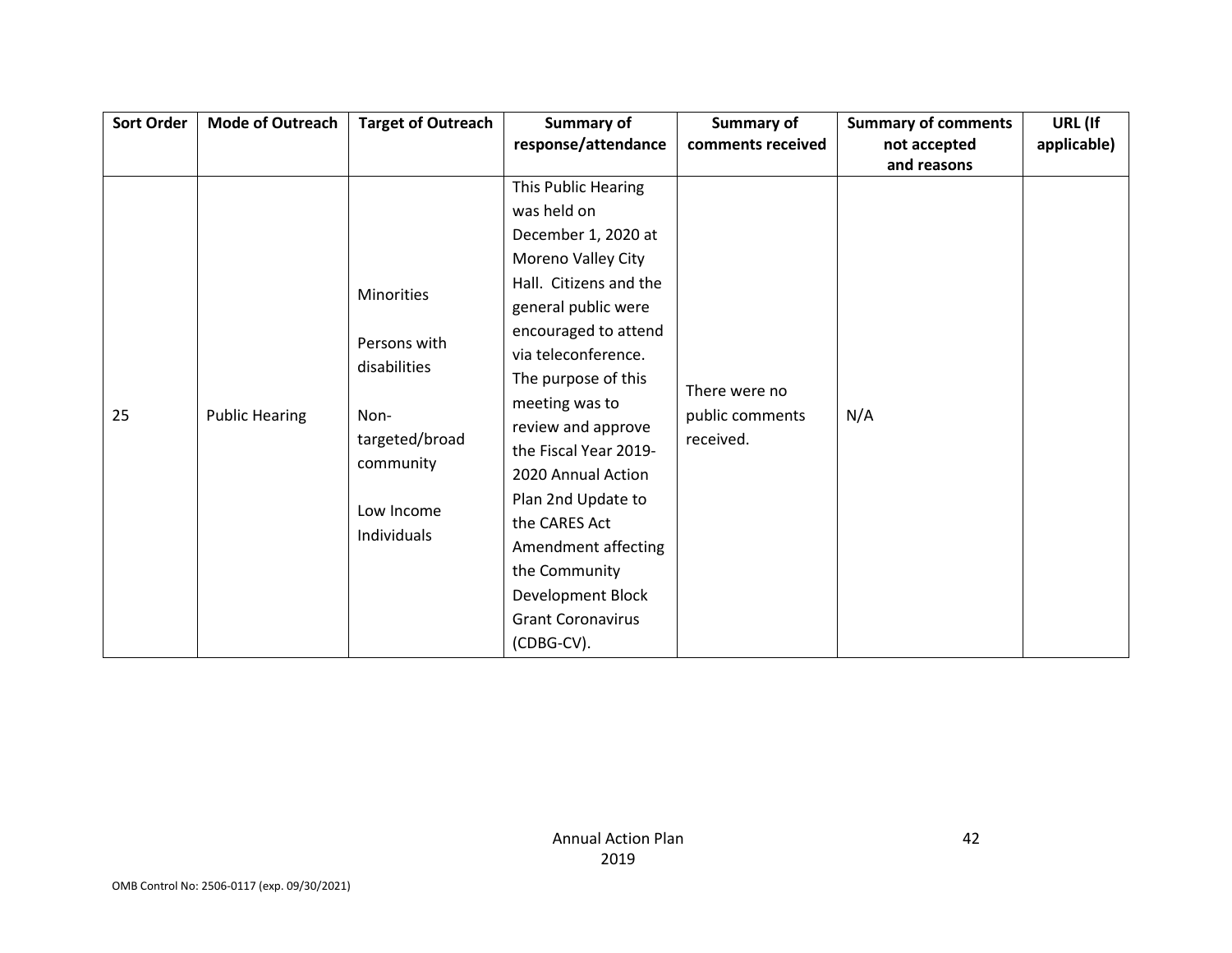| <b>Sort Order</b> | <b>Mode of Outreach</b> | <b>Target of Outreach</b> | <b>Summary of</b>         | <b>Summary of</b>                                  | <b>Summary of comments</b> | URL (If     |
|-------------------|-------------------------|---------------------------|---------------------------|----------------------------------------------------|----------------------------|-------------|
|                   |                         |                           | response/attendance       | comments received                                  | not accepted               | applicable) |
|                   |                         |                           |                           |                                                    | and reasons                |             |
|                   |                         |                           | This ad was published     |                                                    | N/A                        |             |
|                   |                         |                           | to announce the 5-        |                                                    |                            |             |
|                   |                         |                           | day public review         |                                                    |                            |             |
|                   |                         |                           | period for the            |                                                    |                            |             |
|                   |                         |                           | <b>Substantial</b>        |                                                    |                            |             |
|                   |                         |                           | Amendment No. 1 to        |                                                    |                            |             |
|                   |                         | <b>Minorities</b>         | the 2 CARES Act           |                                                    |                            |             |
|                   |                         |                           | Amendment to the          |                                                    |                            |             |
|                   |                         | Persons with              | 2019-2020 Annual          | No public<br>comments were<br>received as a result |                            |             |
|                   |                         | disabilities              | <b>Action Plan and</b>    |                                                    |                            |             |
|                   |                         |                           | announce Public           |                                                    |                            |             |
| 26                | <b>Newspaper Ad</b>     | Non-                      | <b>Hearing to approve</b> |                                                    |                            |             |
|                   |                         | targeted/broad            | the Substantial           | of this ad.                                        |                            |             |
|                   |                         | community                 | Amendment No. 1 to        |                                                    |                            |             |
|                   |                         |                           | the CARES Act             |                                                    |                            |             |
|                   |                         | Low Income                | Amendment. The            |                                                    |                            |             |
|                   |                         | <b>Individuals</b>        | review period was         |                                                    |                            |             |
|                   |                         |                           | from May 27, 2021 to      |                                                    |                            |             |
|                   |                         |                           | June 1, 2021. The ad      |                                                    |                            |             |
|                   |                         |                           | was published in the      |                                                    |                            |             |
|                   |                         |                           | <b>Riverside Press-</b>   |                                                    |                            |             |
|                   |                         |                           | Enterprise on May 27,     |                                                    |                            |             |
|                   |                         |                           | 2021                      |                                                    |                            |             |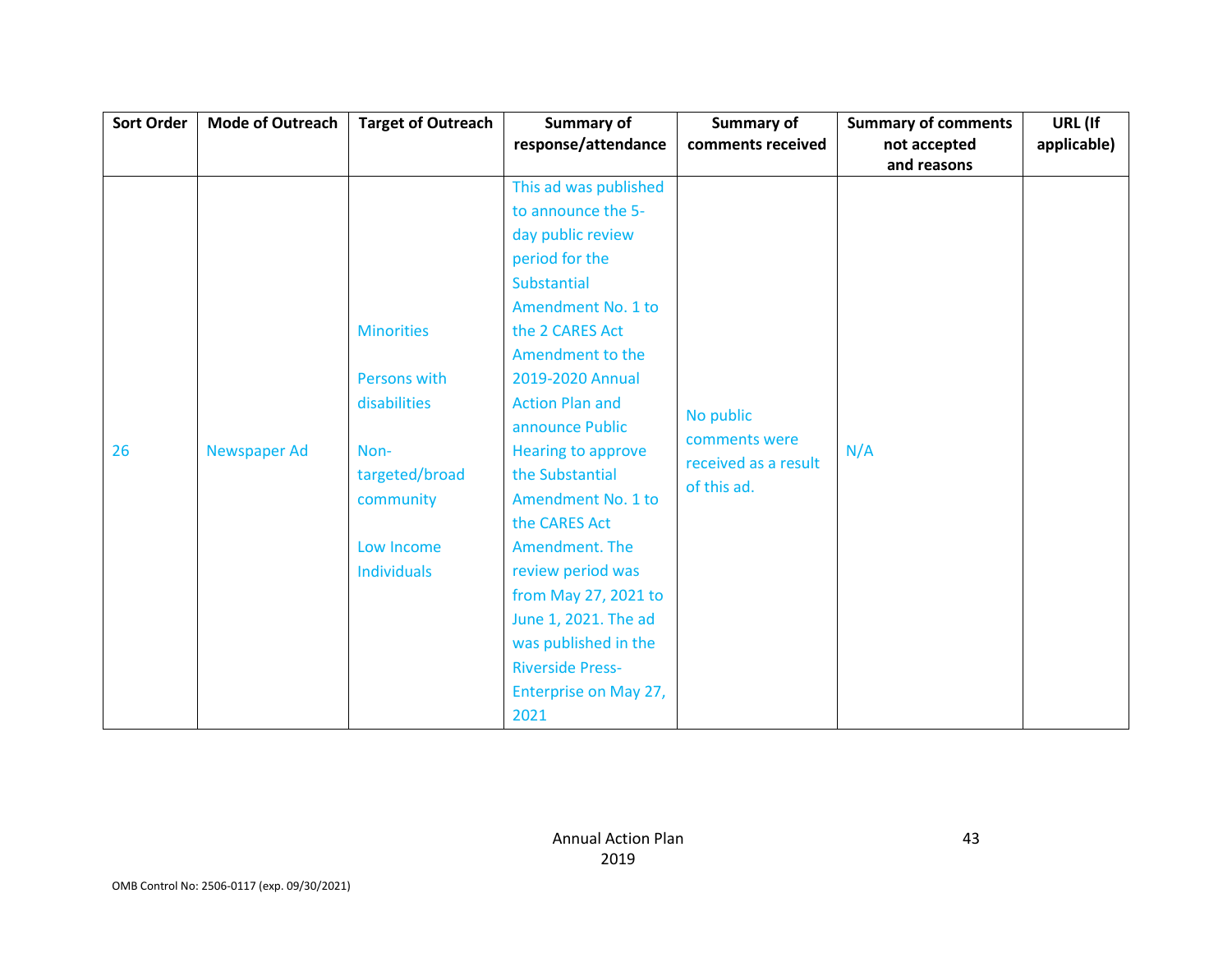| <b>Sort Order</b> | <b>Mode of Outreach</b> | <b>Target of Outreach</b> | <b>Summary of</b><br>response/attendance | Summary of<br>comments received | <b>Summary of comments</b><br>not accepted | URL (If<br>applicable) |
|-------------------|-------------------------|---------------------------|------------------------------------------|---------------------------------|--------------------------------------------|------------------------|
|                   |                         |                           |                                          |                                 | and reasons                                |                        |
|                   |                         |                           | <b>This Public Hearing</b>               |                                 |                                            |                        |
|                   |                         |                           | was held on June 1,                      |                                 |                                            |                        |
|                   |                         |                           | 2021 at Moreno                           |                                 |                                            |                        |
|                   |                         |                           | Valley City Hall.                        |                                 |                                            |                        |
|                   |                         |                           | Citizens and the                         |                                 |                                            |                        |
|                   |                         | <b>Minorities</b>         | general public were                      |                                 |                                            |                        |
|                   |                         |                           | encouraged to attend                     |                                 |                                            |                        |
|                   |                         | Persons with              | in person at the City                    |                                 |                                            |                        |
|                   |                         | disabilities              | Hall. The purpose of                     |                                 |                                            |                        |
|                   |                         |                           | this meeting was to                      | There were no                   |                                            |                        |
| 27                | <b>Public Hearing</b>   | Non-                      | review and approve                       | public comments                 | N/A                                        |                        |
|                   |                         | targeted/broad            | the Fiscal Year 2019-                    | received.                       |                                            |                        |
|                   |                         | community                 | 2020 Annual Action                       |                                 |                                            |                        |
|                   |                         |                           | <b>Plan Substantial</b>                  |                                 |                                            |                        |
|                   |                         | Low Income                | Amendment No. 1 to                       |                                 |                                            |                        |
|                   |                         | <b>Individuals</b>        | the CARES Act                            |                                 |                                            |                        |
|                   |                         |                           | <b>Amendment affecting</b>               |                                 |                                            |                        |
|                   |                         |                           | the Community                            |                                 |                                            |                        |
|                   |                         |                           | <b>Development Block</b>                 |                                 |                                            |                        |
|                   |                         |                           | <b>Grant Coronavirus</b>                 |                                 |                                            |                        |
|                   |                         |                           | (CDBG-CV).                               |                                 |                                            |                        |

**Table 4 – Citizen Participation Outreach**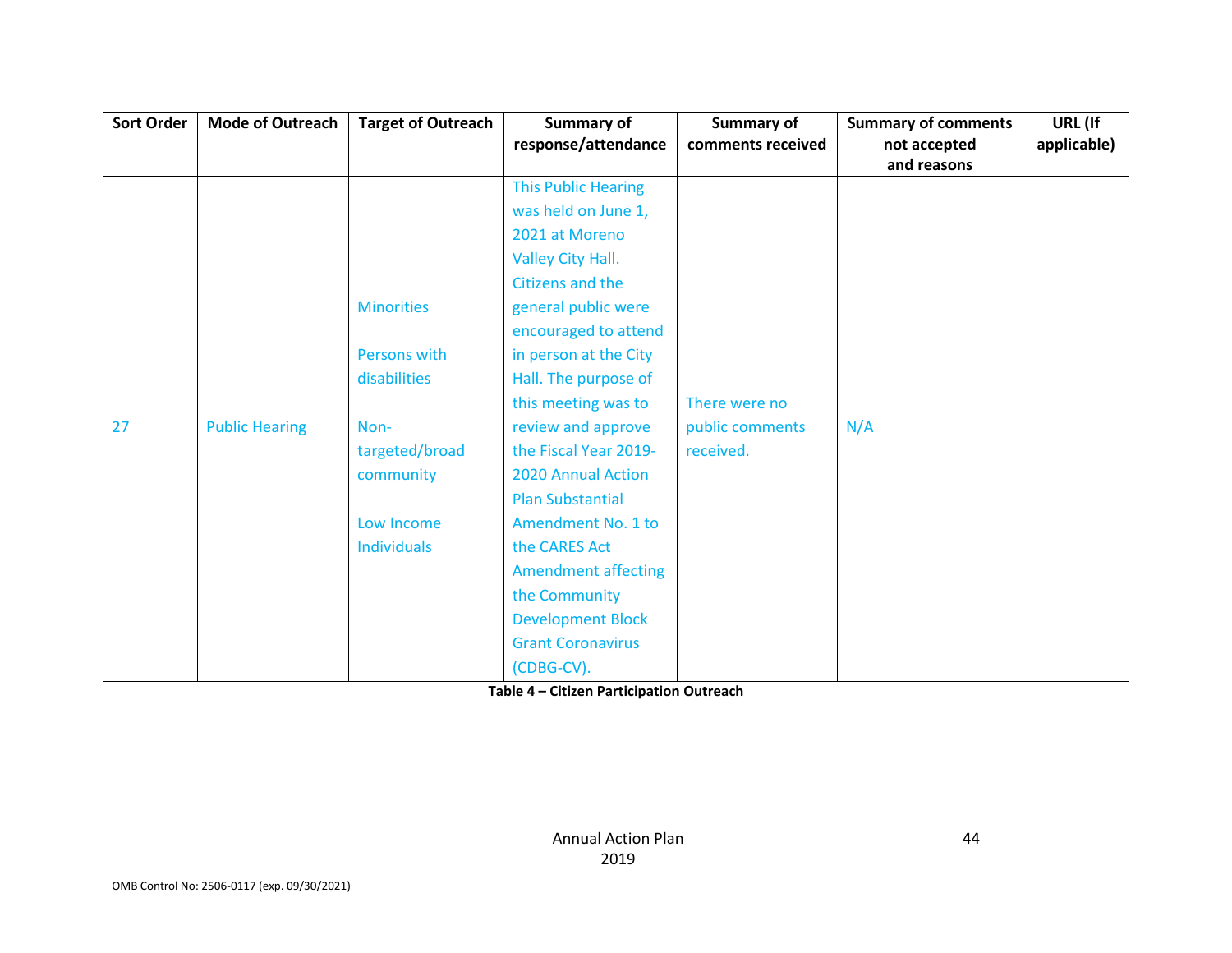## **Expected Resources**

## **AP-15 Expected Resources – 91.220(c)(1,2)**

#### **Introduction**

The City of Moreno Valley utilizes a variety of federal, state, and local funding sources to achieve identified community and housing strategies. Specific funding resources are based upon availability, opportunities, and constraints of each activity or program. The City is committed to utilizing each funding source to its highest and best use; therefore, the City leveraged the resources identified in this section to facilitate various programs and activities. Specific resources available to address the needs identified in the Consolidated Plan are included under each program description. For fiscal year 2019/20, the City received HUD entitlement awards of \$2,082,025 in CDBG funds, \$672,166 in HOME funds, and \$178,214 in ESG funds. These funds will support housing, community development and homeless prevention activities. The City is not a recipient of HOPWA grant funding. The Annual Action Plan provides a basis for assessing performance. At the end of the program year a Consolidated Annual Performance and Evaluation Report (CAPER) provides information on the annual programmatic accomplishments. The City received a 1st round allocation of ESG-CV funds in the amount of \$630,838 to be used to prevent, prepare for, and respond to the coronavirus pandemic among individuals and families who are homeless or receiving homeless assistance. The funds will also support additional homeless assistance and homelessness prevention activities to mitigate the impacts of COVID-19. The City also received a 1st round allocation of CDBG-CV funds in the amount of \$1,197,491 to be used to prevent, prepare for, and respond to the coronavirus among the residents and businesses in the City. This allocation was authorized in response to the growing effects of this historic public health crisis. In June 2020, the City received a 2nd round allocation of ESG-CV funds in the amount of \$1,743,153 to be used to prevent, prepare for, and respond to the coronavirus pandemic among individuals and families who are homeless or receiving homeless assistance. The funds will also support additional homeless assistance and homelessness prevention activities to mitigate the impacts of COVID-19. In September 2020, the City received a 3rd round CARES Act funding allocation in the amount of \$1,095,860 for CDBG-CV to further prevent, prepare for, and respond to the coronavirus pandemic. Eligible CDBG-CV activities may include providing equipment, supplies and materials to carry out public services, providing emergency payments to very low income persons, and providing social services to sheltered-in-place seniors, such as meal delivery. Two important changes were also made by the CARES Act including the elimination of the 15% limit on Public Service activities for CBDG-CV funds and elimination of the 100% match for ESG-CV funds.

#### **Anticipated Resources**

| Program<br>Source<br><b>Uses</b><br><b>Funds</b><br>0Ť. | Year 1<br>Available<br>Expectec<br><b>Amount</b> | Expected |  |
|---------------------------------------------------------|--------------------------------------------------|----------|--|
|---------------------------------------------------------|--------------------------------------------------|----------|--|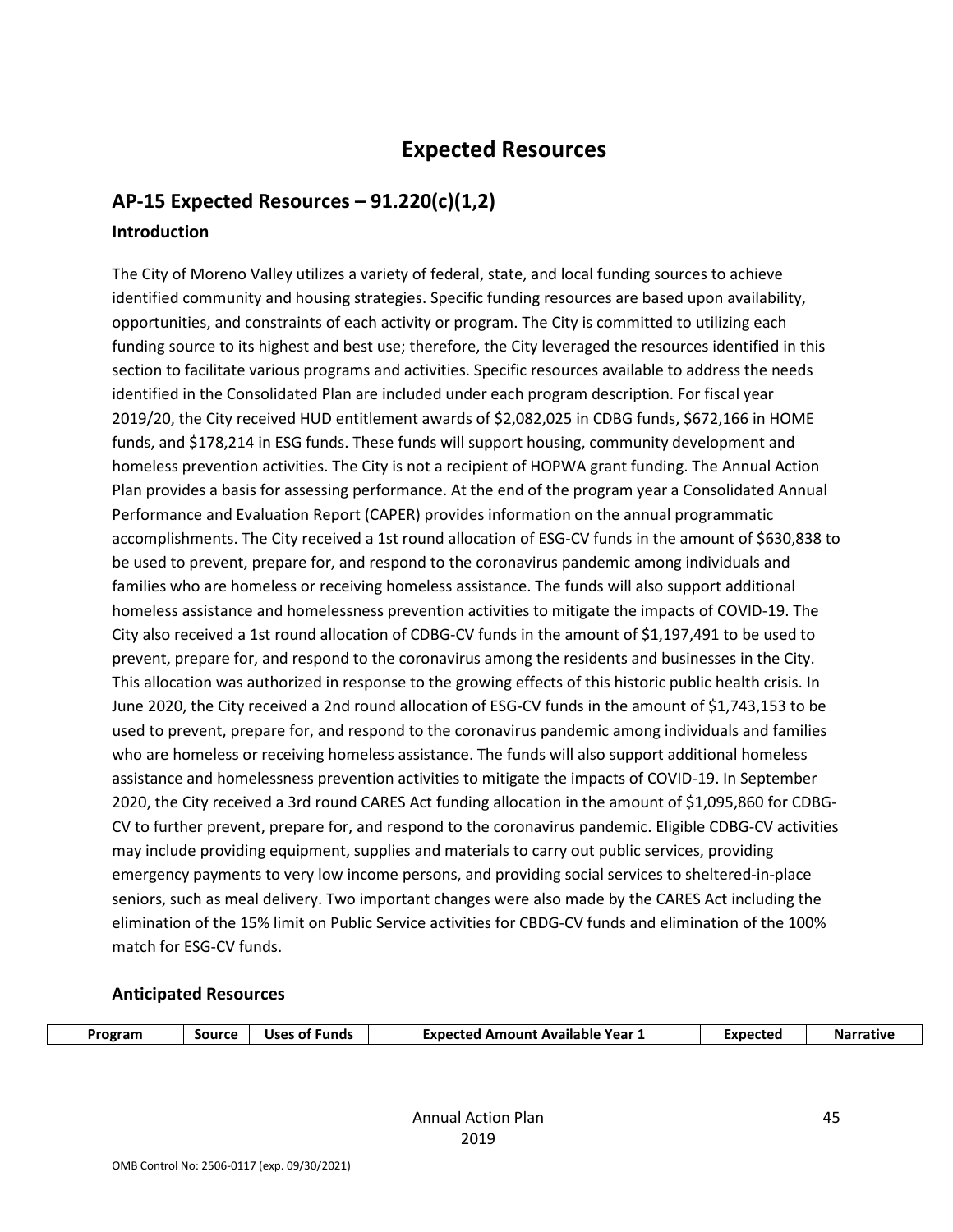|             | $\mathsf{of}$<br><b>Funds</b> |              | Annual<br><b>Allocation:</b> | Program<br>Income: | <b>Prior Year</b><br><b>Resources:</b> | Total:<br>\$ | Amount<br><b>Available</b> | <b>Description</b>  |
|-------------|-------------------------------|--------------|------------------------------|--------------------|----------------------------------------|--------------|----------------------------|---------------------|
|             |                               |              | \$                           | \$                 | \$                                     |              | <b>Remainder of</b>        |                     |
|             |                               |              |                              |                    |                                        |              | <b>ConPlan</b>             |                     |
|             |                               |              |                              |                    |                                        |              | \$                         |                     |
| <b>CDBG</b> | public                        | Acquisition  |                              |                    |                                        |              |                            | <b>CDBG</b> funding |
|             |                               | Admin and    |                              |                    |                                        |              |                            | is intended to      |
|             | federal                       | Planning     |                              |                    |                                        |              |                            | enhance and         |
|             |                               | Economic     |                              |                    |                                        |              |                            | maintain            |
|             |                               | Development  |                              |                    |                                        |              |                            | viable urban        |
|             |                               | Housing      |                              |                    |                                        |              |                            | communities         |
|             |                               | Public       |                              |                    |                                        |              |                            | through the         |
|             |                               | Improvements |                              |                    |                                        |              |                            | provisions of       |
|             |                               | Public       |                              |                    |                                        |              |                            | decent              |
|             |                               | Services     |                              |                    |                                        |              |                            | housing;            |
|             |                               |              |                              |                    |                                        |              |                            | suitable living     |
|             |                               |              |                              |                    |                                        |              |                            | environment;        |
|             |                               |              |                              |                    |                                        |              |                            | and the             |
|             |                               |              |                              |                    |                                        |              |                            | expansion of        |
|             |                               |              |                              |                    |                                        |              |                            | economic            |
|             |                               |              |                              |                    |                                        |              |                            | opportunities,      |
|             |                               |              |                              |                    |                                        |              |                            | principally for     |
|             |                               |              |                              |                    |                                        |              |                            | low- and            |
|             |                               |              |                              |                    |                                        |              |                            | moderate-           |
|             |                               |              |                              |                    |                                        |              |                            | income              |
|             |                               |              |                              |                    |                                        |              |                            | persons. NSP        |
|             |                               |              |                              |                    |                                        |              |                            | program             |
|             |                               |              |                              |                    |                                        |              |                            | income will         |
|             |                               |              |                              |                    |                                        |              |                            | be receipted        |
|             |                               |              |                              |                    |                                        |              |                            | under CDBG          |
|             |                               |              |                              |                    |                                        |              |                            | as authorized       |
|             |                               |              | 2,082,025                    | 50,000             | 328,206                                | 2,460,231    | $\mathbf 0$                | by HUD.             |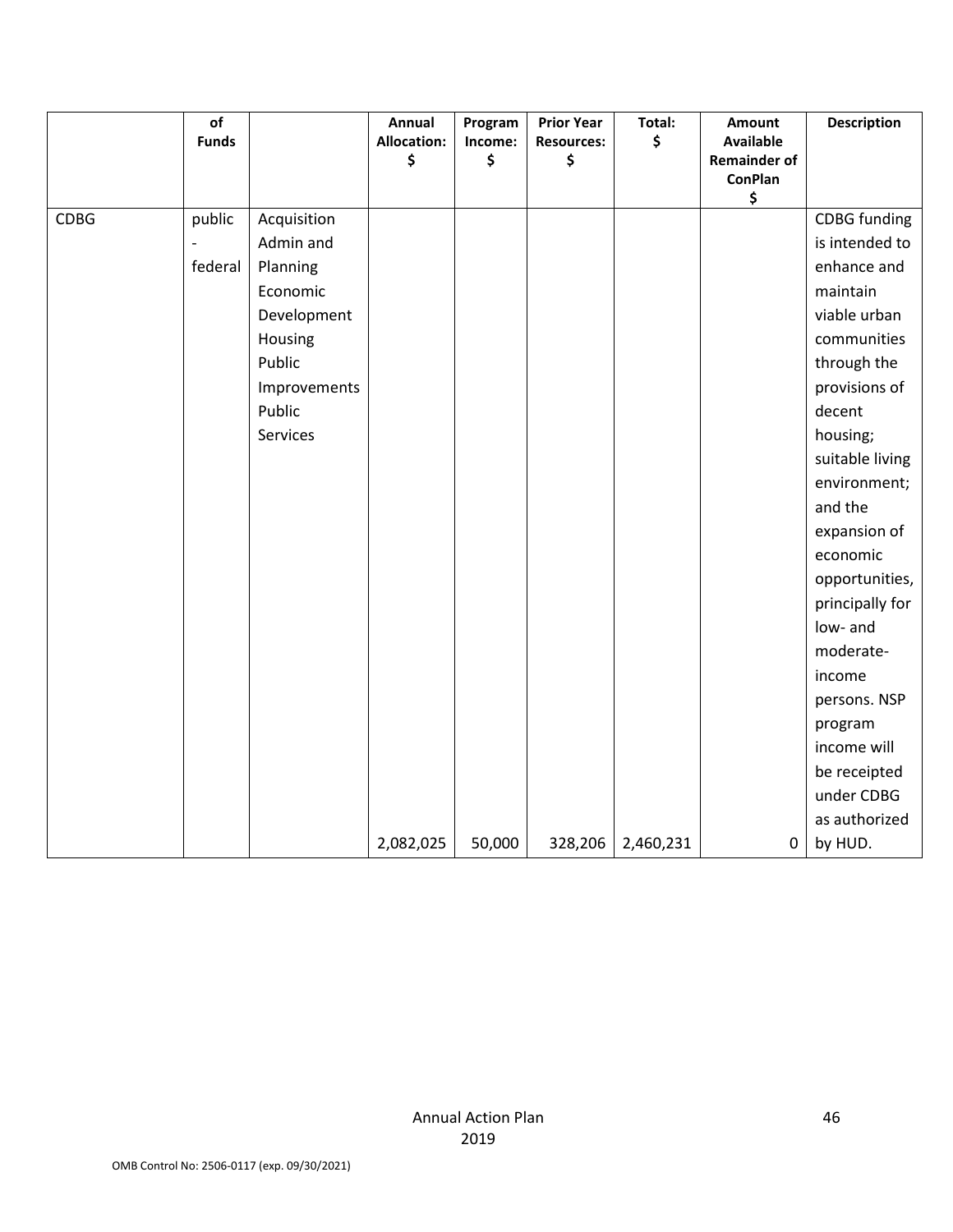| Program | Source       | <b>Uses of Funds</b> |                    |         | <b>Expected Amount Available Year 1</b> |           | <b>Expected</b>                       | <b>Narrative</b>   |
|---------|--------------|----------------------|--------------------|---------|-----------------------------------------|-----------|---------------------------------------|--------------------|
|         | of           |                      | Annual             | Program | <b>Prior Year</b>                       | Total:    | Amount                                | <b>Description</b> |
|         | <b>Funds</b> |                      | <b>Allocation:</b> | Income: | <b>Resources:</b>                       | \$        | <b>Available</b>                      |                    |
|         |              |                      | \$                 | \$      | \$                                      |           | <b>Remainder of</b><br><b>ConPlan</b> |                    |
|         |              |                      |                    |         |                                         |           | \$                                    |                    |
| HOME    | public       | Acquisition          |                    |         |                                         |           |                                       | <b>HOME</b> funds  |
|         |              | Homebuyer            |                    |         |                                         |           |                                       | are intended       |
|         | federal      | assistance           |                    |         |                                         |           |                                       | to address         |
|         |              | Homeowner            |                    |         |                                         |           |                                       | affordable         |
|         |              | rehab                |                    |         |                                         |           |                                       | housing and        |
|         |              | Multifamily          |                    |         |                                         |           |                                       | related            |
|         |              | rental new           |                    |         |                                         |           |                                       | needs.             |
|         |              | construction         |                    |         |                                         |           |                                       |                    |
|         |              | Multifamily          |                    |         |                                         |           |                                       |                    |
|         |              | rental rehab         |                    |         |                                         |           |                                       |                    |
|         |              | <b>New</b>           |                    |         |                                         |           |                                       |                    |
|         |              | construction         |                    |         |                                         |           |                                       |                    |
|         |              | for ownership        |                    |         |                                         |           |                                       |                    |
|         |              | <b>TBRA</b>          | 672,166            | 0       | 2,680,000                               | 3,352,166 | 894,172                               |                    |
| ESG     | public       | Conversion           |                    |         |                                         |           |                                       | The                |
|         |              | and rehab for        |                    |         |                                         |           |                                       | Emergency          |
|         | federal      | transitional         |                    |         |                                         |           |                                       | Solutions          |
|         |              | housing              |                    |         |                                         |           |                                       | Grant (ESG),       |
|         |              | Financial            |                    |         |                                         |           |                                       | under the          |
|         |              | Assistance           |                    |         |                                         |           |                                       | <b>HEARTH Act</b>  |
|         |              | Overnight            |                    |         |                                         |           |                                       | of 2009,           |
|         |              | shelter              |                    |         |                                         |           |                                       | provides for       |
|         |              | Rapid re-            |                    |         |                                         |           |                                       | grants to          |
|         |              | housing              |                    |         |                                         |           |                                       | assist,            |
|         |              | (rental              |                    |         |                                         |           |                                       | protect, and       |
|         |              | assistance)          |                    |         |                                         |           |                                       | improve living     |
|         |              | Rental               |                    |         |                                         |           |                                       | conditions of      |
|         |              | Assistance           |                    |         |                                         |           |                                       | the areas          |
|         |              | Services             |                    |         |                                         |           |                                       | homeless.          |
|         |              | Transitional         |                    |         |                                         |           |                                       |                    |
|         |              | housing              | 178,214            | 0       | 0                                       | 178,214   | $\pmb{0}$                             |                    |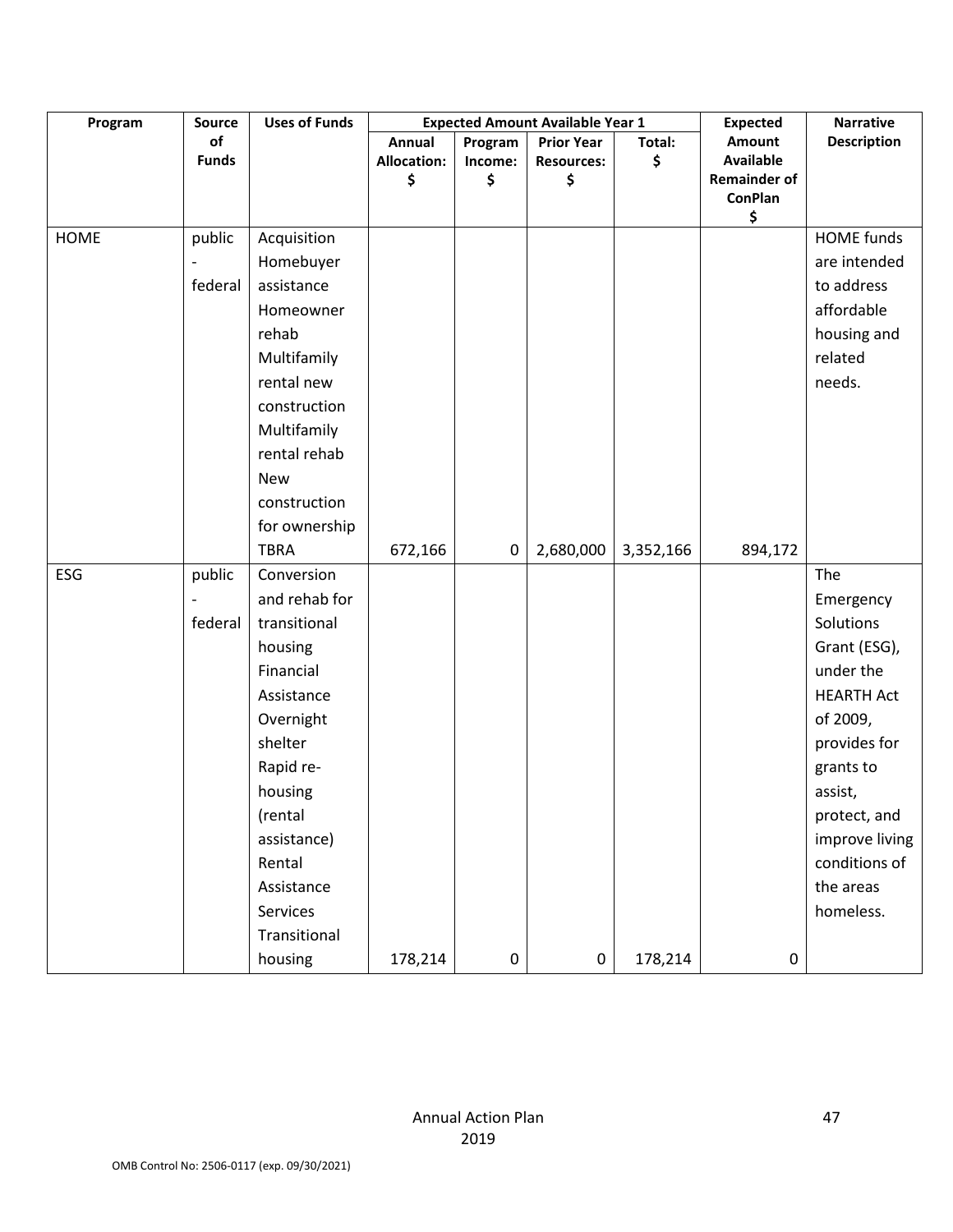| Program | Source       | <b>Uses of Funds</b> |                    |             | <b>Expected Amount Available Year 1</b> |           | <b>Expected</b>     | <b>Narrative</b>   |
|---------|--------------|----------------------|--------------------|-------------|-----------------------------------------|-----------|---------------------|--------------------|
|         | <b>of</b>    |                      | Annual             | Program     | <b>Prior Year</b>                       | Total:    | Amount              | <b>Description</b> |
|         | <b>Funds</b> |                      | <b>Allocation:</b> | Income:     | <b>Resources:</b>                       | \$        | <b>Available</b>    |                    |
|         |              |                      | S                  | \$          | \$                                      |           | <b>Remainder of</b> |                    |
|         |              |                      |                    |             |                                         |           | <b>ConPlan</b>      |                    |
|         |              |                      |                    |             |                                         |           | \$                  |                    |
| Other   | public       | Other                |                    |             |                                         |           |                     | CDBG-CV            |
|         |              |                      |                    |             |                                         |           |                     | funds to be        |
|         | federal      |                      |                    |             |                                         |           |                     | used to            |
|         |              |                      |                    |             |                                         |           |                     | prevent,           |
|         |              |                      |                    |             |                                         |           |                     | prepare for,       |
|         |              |                      |                    |             |                                         |           |                     | and respond        |
|         |              |                      |                    |             |                                         |           |                     | to                 |
|         |              |                      | 2,293,351          | $\mathbf 0$ | $\boldsymbol{0}$                        | 2,293,351 | 0                   | coronavirus        |
| Other   | public       | Other                |                    |             |                                         |           |                     | ESG-CV funds       |
|         |              |                      |                    |             |                                         |           |                     | to be used to      |
|         | federal      |                      |                    |             |                                         |           |                     | prevent,           |
|         |              |                      |                    |             |                                         |           |                     | prepare for,       |
|         |              |                      |                    |             |                                         |           |                     | and respond        |
|         |              |                      |                    |             |                                         |           |                     | to                 |
|         |              |                      | 2,373,991          | $\mathbf 0$ | 0                                       | 2,373,991 |                     | coronavirus        |

**Table 5 - Expected Resources – Priority Table**

### **Explain how federal funds will leverage those additional resources (private, state and local funds), including a description of how matching requirements will be satisfied**

The City and HUD share an interest in leveraging HUD resources to the maximum extent feasible in order to address priority needs and associated goals. Volunteer services and private donations provide additional resources to leverage CDBG funds for public service activities.

In the past, Moreno Valley has actively leveraged its affordable housing activities, mostly with Redevelopment Set-aside funds. As the Redevelopment Agency was dissolved, the City will continue its efforts to leverage activities with other available resources. Some potential leveraging resources are listed below:

Low-income Housing Tax Credit (LIHTC): The California Tax Credit Allocation Committee (TCAC) allocates federal and state tax credits to affordable housing projects. Corporations provide equity to build the projects in return for the tax credits.

Affordable Housing Sustainable Communities Housing Program: AHSC directs investments to historically under invested communities, giving more Californians access to opportunity. At least 50% of AHSC funding is required by state law to be allocated to affordable housing and projects in, or that provide a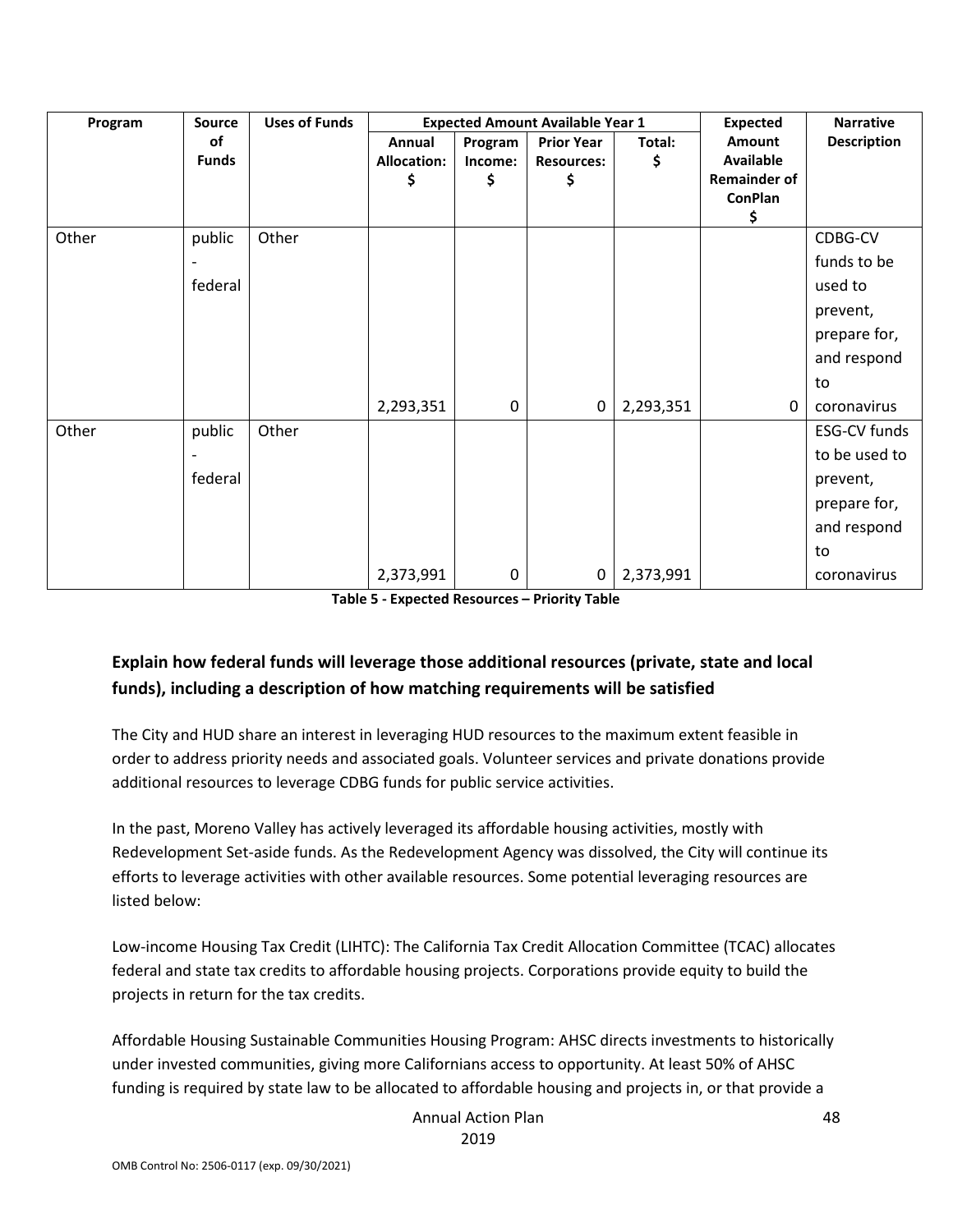benefit to, disadvantaged communities.

Additional housing resources are listed below:

Housing Choice Vouchers: The Section 8 rental voucher program provides rental assistance to help very low income families afford decent, safe, and sanitary rental housing. The County of Riverside Housing Authority pays the owner a portion of the rent (a housing assistance payment (HAP)) on behalf of the family. More than 1,100 City households currently receive Section 8 housing vouchers.

Mortgage Credit Certificate Program: Income tax credits are available to first time homebuyers to buy new or existing single family housing. Riverside County administers program on behalf of jurisdictions in the County. A Mortgage Credit Certificate (MCC) entitles qualified home buyers to reduce the amount of their federal income tax liability by an amount equal to a portion of the interest paid during the year on a home mortgage.

Matching Requirements: Entitlement cities receiving HOME funds are required to contribute a 25% match of non HOME funds for every dollar of HOME funds spent. The HOME statute also provides a reduction of the matching contribution under three conditions: 1. Fiscal distress, 2. severe fiscal distress, and 3. presidential disaster declarations. Moreno Valley has been identified by HUD as a fiscally distressed jurisdiction for several consecutive years and has been granted a 100 percent match reduction. The City anticipates that the 'fiscally distressed' classification to continue through the entire Consolidated Plan period.

The Emergency Solutions Grant program has a 100% match requirement that can be met as a dollar for dollar or with in kind services. During the 2019-20 application process, the City has requested that ESG applicants be prepared to provide the match that would equal amounts of cash or in-kind services. Under the CARES Act, the 100% matching requirements was eliminated for ESG-CV funds.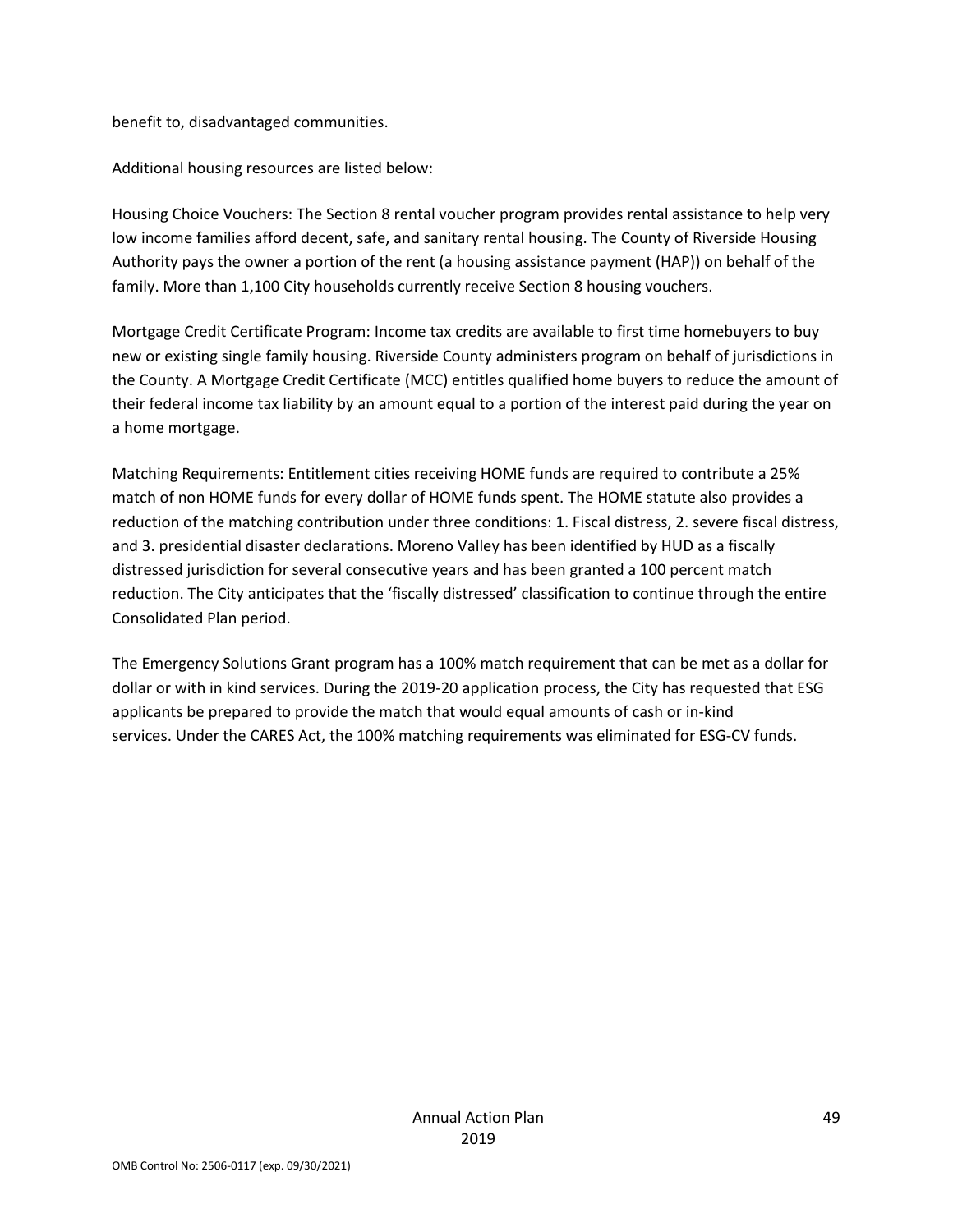## **If appropriate, describe publicly owned land or property located within the jurisdiction that may be used to address the needs identified in the plan**

Current land holdings that may be available for affordable housing developments include:

- Day/Alessandro 8.15 acres
- Fir/Heacock 0.90 acres
- Eucalyptus/Heacock 1.40 acres
- Atwood/Indian 1.32 acres
- Cottonwood/Indian 8.62 acres (Proposed for Courtyards at Cottonwood Family Apartments Project)
- JFK/Elm 0.17 acres
- Sheila/Perris 0.18 acres

#### **Discussion**

Please refer to preceding paragraphs.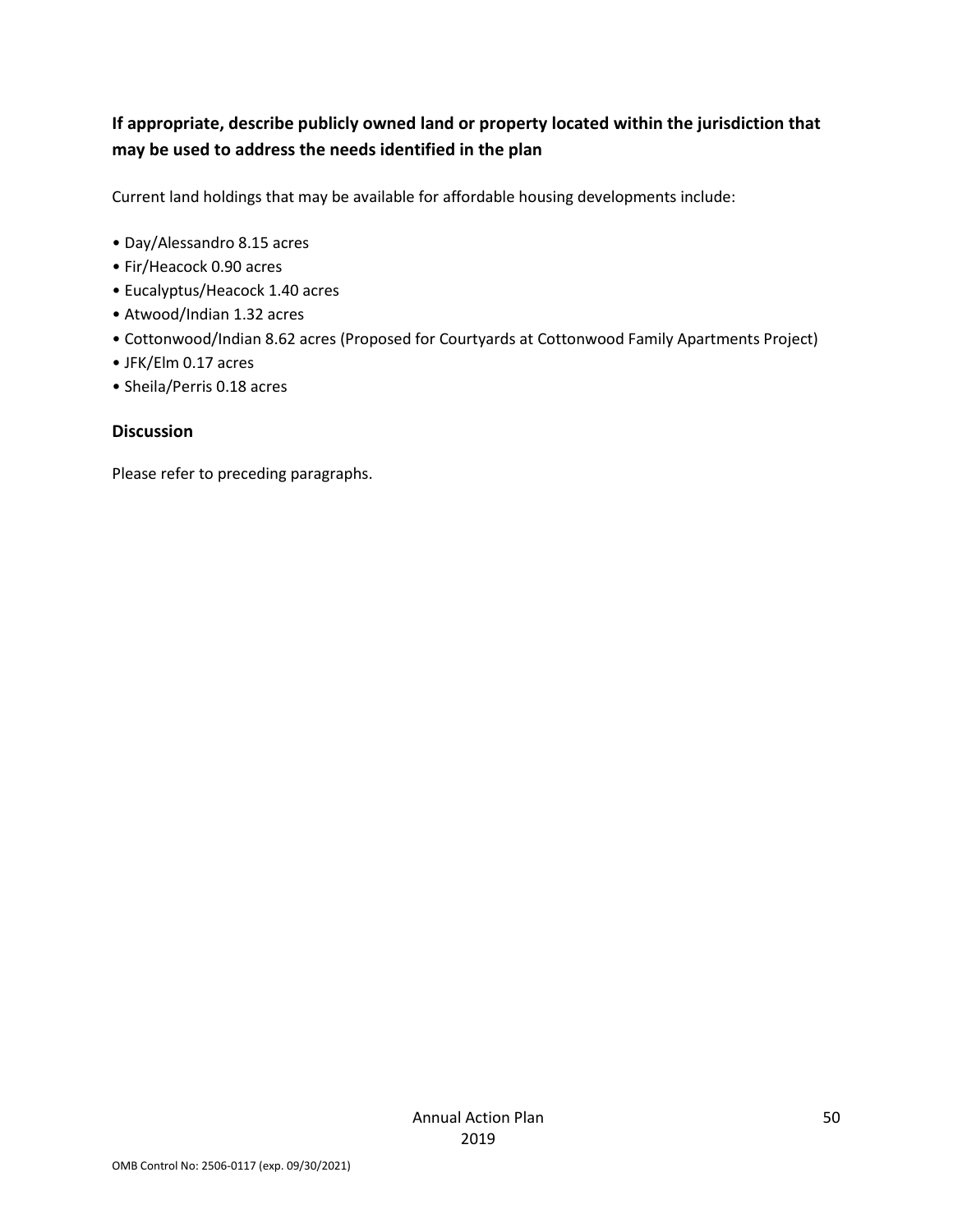# **Annual Goals and Objectives**

## **AP-20 Annual Goals and Objectives**

#### **Goals Summary Information**

| Sort           | <b>Goal Name</b> | <b>Start</b> | End  | Category        | Geographic    | <b>Needs Addressed</b> | <b>Funding</b> | <b>Goal Outcome Indicator</b>     |
|----------------|------------------|--------------|------|-----------------|---------------|------------------------|----------------|-----------------------------------|
| Order          |                  | Year         | Year |                 | Area          |                        |                |                                   |
| $\mathbf{1}$   | Improve the      | 2018         | 2022 | Housing         | <b>CDBG</b>   | Substandard            | CDBG:          | Rental units constructed: 80      |
|                | condition of     |              |      |                 | <b>TARGET</b> | Housing                | \$85,000       | Household Housing Unit            |
|                | existing housing |              |      |                 | AREA(S)       |                        | HOME:          | Homeowner Housing Added: 4        |
|                | stock            |              |      |                 |               |                        | \$2,390,777    | Household Housing Unit            |
|                |                  |              |      |                 |               |                        |                | <b>Homeowner Housing</b>          |
|                |                  |              |      |                 |               |                        |                | Rehabilitated: 45 Household       |
|                |                  |              |      |                 |               |                        |                | <b>Housing Unit</b>               |
| $\overline{2}$ | Address          | 2018         | 2022 | <b>Homeless</b> | City-wide     | <b>Homelessness</b>    | ESG:           | Tenant-based rental assistance /  |
|                | Homelessness     |              |      |                 |               |                        | \$164,848      | Rapid Rehousing: 136 Households   |
|                |                  |              |      |                 |               |                        | ESG-CV:        | Assisted                          |
|                |                  |              |      |                 |               |                        | \$2,136,593    | Overnight/Emergency               |
|                |                  |              |      |                 |               |                        |                | Shelter/Transitional Housing Beds |
|                |                  |              |      |                 |               |                        |                | added: 18 Beds                    |
|                |                  |              |      |                 |               |                        |                | Homelessness Prevention: 1152     |
|                |                  |              |      |                 |               |                        |                | Persons Assisted                  |
|                |                  |              |      |                 |               |                        |                | Other: 318 Other                  |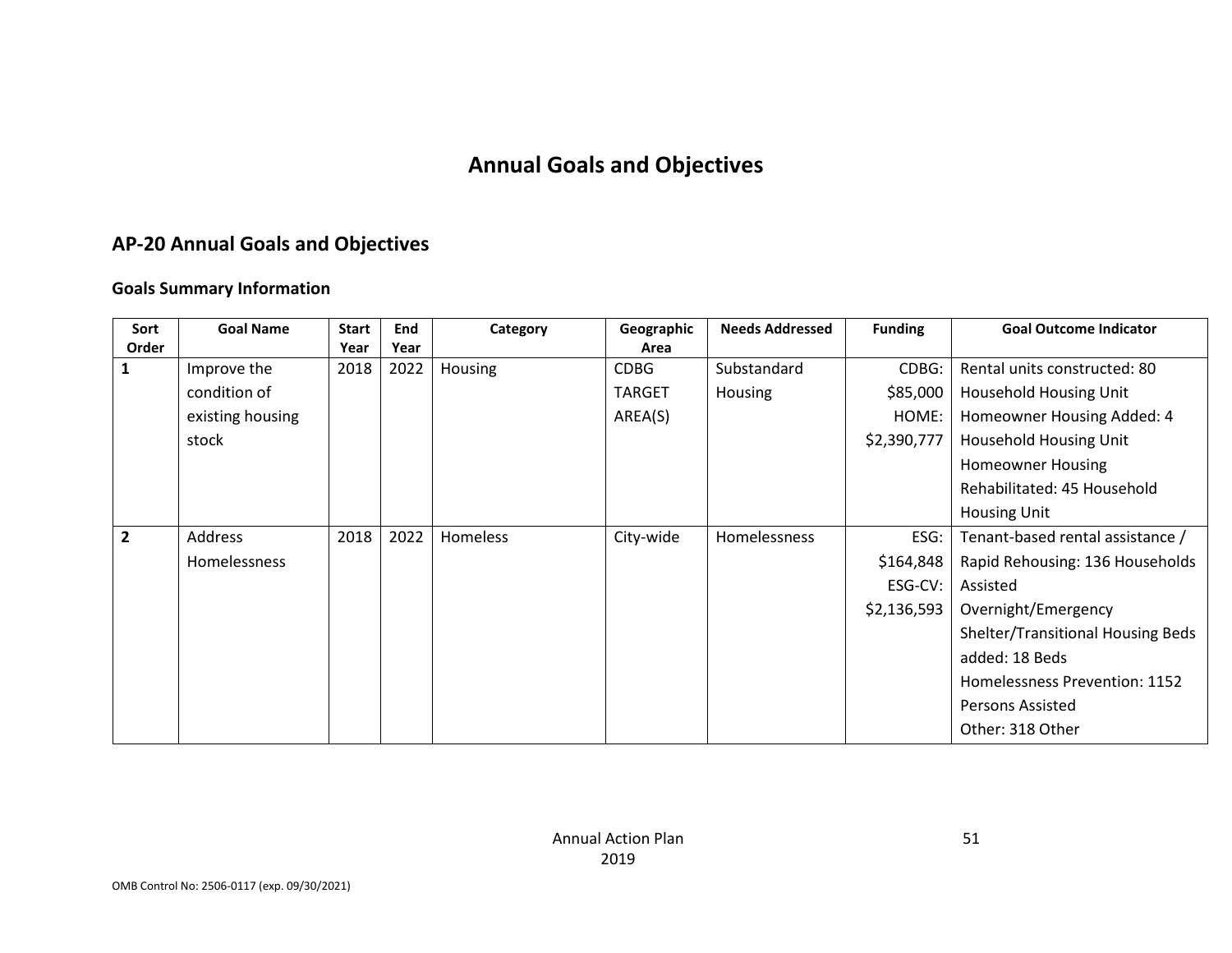| Sort                    | <b>Goal Name</b>         | <b>Start</b> | End  | Category             | Geographic    | <b>Needs Addressed</b>   | <b>Funding</b> | <b>Goal Outcome Indicator</b>        |
|-------------------------|--------------------------|--------------|------|----------------------|---------------|--------------------------|----------------|--------------------------------------|
| Order                   |                          | Year         | Year |                      | Area          |                          |                |                                      |
| $\overline{\mathbf{3}}$ | <b>Public Facilities</b> | 2018         | 2022 | Non-Housing          | <b>CDBG</b>   | <b>Public Facilities</b> | CDBG:          | Public Facility or Infrastructure    |
|                         | and Infrastructure       |              |      | Community            | <b>TARGET</b> | and                      | \$1,616,522    | Activities other than                |
|                         |                          |              |      | Development          | AREA(S)       | Infrastructure           |                | Low/Moderate Income Housing          |
|                         |                          |              |      |                      | City-wide     |                          |                | Benefit: 6064 Persons Assisted       |
| $\overline{\mathbf{4}}$ | Improve the well-        | 2018         | 2022 | Non-Housing          | <b>CDBG</b>   | <b>Public Service</b>    | CDBG:          | Public service activities other than |
|                         | being of persons         |              |      | Community            | <b>TARGET</b> | Programs                 | \$284,632      | Low/Moderate Income Housing          |
|                         |                          |              |      | Development          | AREA(S)       |                          | CDBG-CV:       | Benefit: 80,540 Persons Assisted     |
|                         |                          |              |      |                      | City-wide     |                          | \$1,524,733    |                                      |
| 5                       | <b>Achieve Fair</b>      | 2018         | 2022 | Non-Housing          | City-wide     | Housing                  | CDBG:          | Public service activities other than |
|                         | Housing for All          |              |      | Community            |               | Discrimination           | \$57,672       | Low/Moderate Income Housing          |
|                         |                          |              |      | Development          |               |                          |                | Benefit: 4670 Persons Assisted       |
| $\overline{7}$          | Planning and             | 2018         | 2022 | Program              | City-wide     | Planning and             | CDBG:          |                                      |
|                         | Administration           |              |      | Administration       |               | Administration           | \$416,405      |                                      |
|                         |                          |              |      |                      |               |                          | HOME:          |                                      |
|                         |                          |              |      |                      |               |                          | \$67,217       |                                      |
|                         |                          |              |      |                      |               |                          | ESG:           |                                      |
|                         |                          |              |      |                      |               |                          | \$13,366       |                                      |
|                         |                          |              |      |                      |               |                          | CDBG-CV:       |                                      |
|                         |                          |              |      |                      |               |                          | \$385,709      |                                      |
|                         |                          |              |      |                      |               |                          | ESG-CV:        |                                      |
|                         |                          |              |      |                      |               |                          | \$237,398      |                                      |
| 8                       | Promote Economic         | 2018         | 2022 | Non-Housing          | <b>CDBG</b>   | Economic                 | CDBG-CV:       | Businesses assisted: 45              |
|                         | Development              |              |      | Community            | <b>TARGET</b> | Development              | \$382,909      | <b>Businesses Assisted</b>           |
|                         | <b>Activities</b>        |              |      | Development and City | AREA(S)       |                          |                |                                      |
|                         |                          |              |      | Economic             | City-wide     |                          |                |                                      |
|                         |                          |              |      | Development          |               |                          |                |                                      |

**Table 6 – Goals Summary**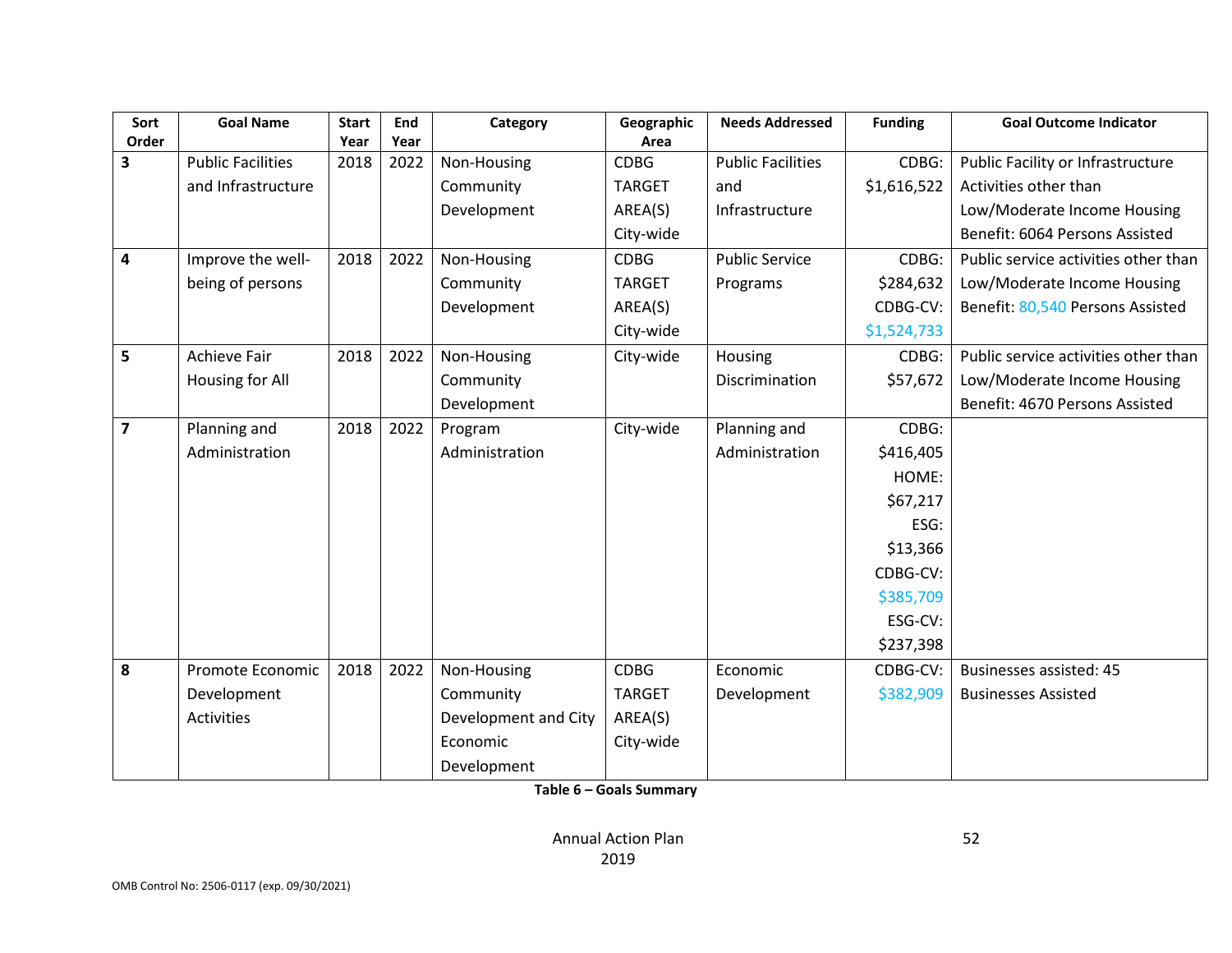### **Goal Descriptions**

| $\mathbf{1}$            | <b>Goal Name</b>           | Improve the condition of existing housing stock                                                                                                                                     |
|-------------------------|----------------------------|-------------------------------------------------------------------------------------------------------------------------------------------------------------------------------------|
|                         | Goal<br><b>Description</b> | The City will provide CDBG and HOME funds to improve the existing housing stock so that it provides decent, safe and<br>sanitary housing.                                           |
| $\overline{2}$          | <b>Goal Name</b>           | <b>Address Homelessness</b>                                                                                                                                                         |
|                         | Goal<br><b>Description</b> | The City will allocate ESG and ESG-CV funding to organizations that address the needs of homeless individuals and those at<br>risk of homelessness.                                 |
| $\overline{\mathbf{3}}$ | <b>Goal Name</b>           | <b>Public Facilities and Infrastructure</b>                                                                                                                                         |
|                         | Goal<br><b>Description</b> | The City will allocate CDBG funds to improve and upgrade public facilities and infrastructure such as public buildings, parks,<br>streets, and storm drains.                        |
| $\overline{\mathbf{4}}$ | <b>Goal Name</b>           | Improve the well-being of persons                                                                                                                                                   |
|                         | Goal<br><b>Description</b> | The City will provide CDBG and CDBG-CV financial support to organizations that address basic needs, public safety,<br>transportation, job training, and needs of school-aged youth. |
| 5 <sup>1</sup>          | <b>Goal Name</b>           | Achieve Fair Housing for All                                                                                                                                                        |
|                         | Goal<br><b>Description</b> | The City will continue to allocate CDBG funds to a fair housing provider that will investigate housing discrimination<br>complaints and tenant/landlord issues.                     |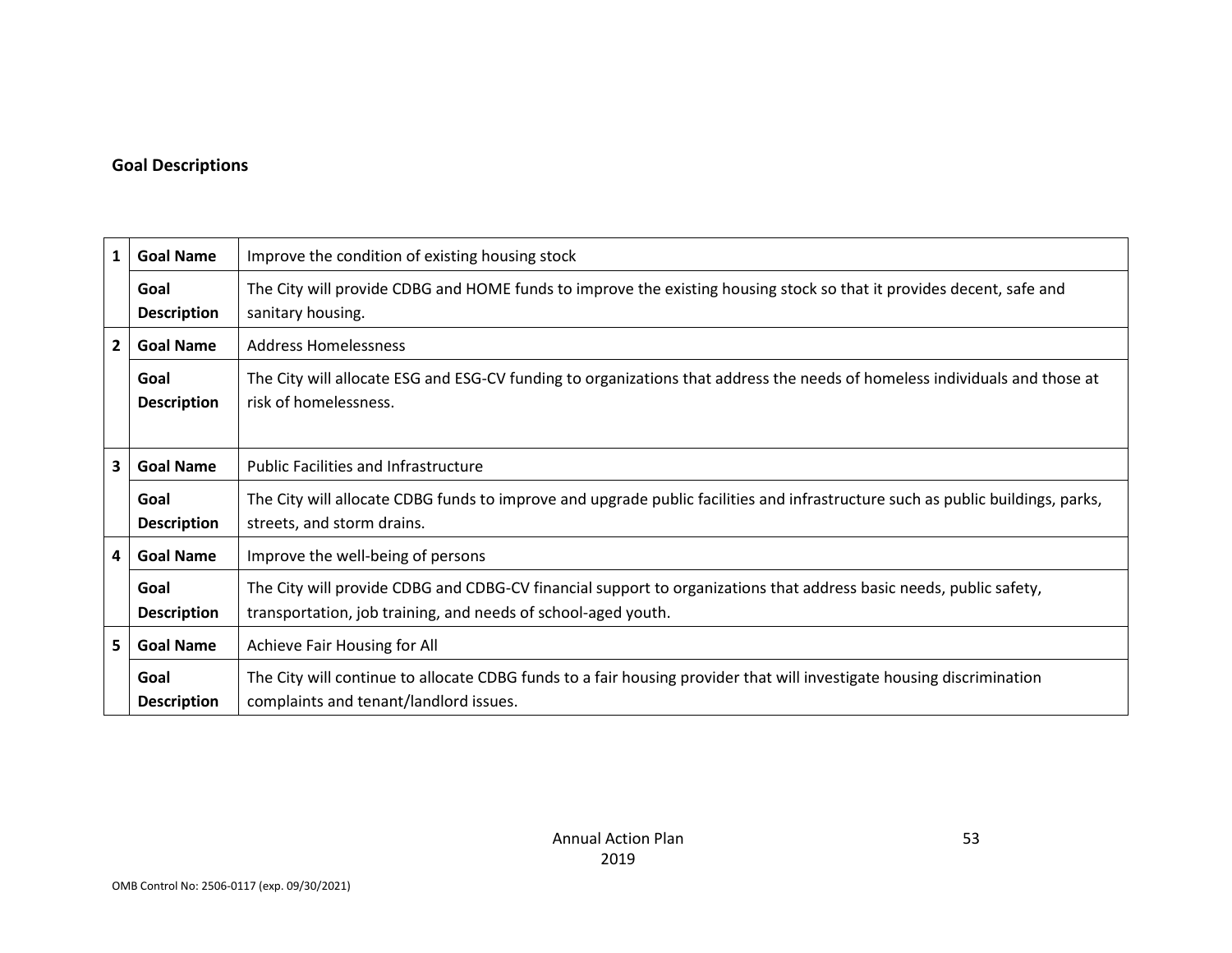|   | <b>Goal Name</b>           | Planning and Administration                                                                                                                                                                                                                                                                                                                                                                                                 |
|---|----------------------------|-----------------------------------------------------------------------------------------------------------------------------------------------------------------------------------------------------------------------------------------------------------------------------------------------------------------------------------------------------------------------------------------------------------------------------|
|   | Goal<br><b>Description</b> | The City will strive to achieve the goals, priority needs and funding priorities of the Consolidated Plan and CARES Act. The City<br>will continue to comply with the planning and reporting requirements of the Consolidated Plan regulations and CDBG, CDBG-<br>CV and ESG-CV regulations. Annually, the City will monitor its use of CDBG, CDBG-CV and ESG-CV funds to ensure effective<br>and appropriate use of funds. |
| 8 | <b>Goal Name</b>           | Promote Economic Development Activities                                                                                                                                                                                                                                                                                                                                                                                     |
|   | Goal<br><b>Description</b> | City will provide short term financial assistance to businesses affected by COVID-19.                                                                                                                                                                                                                                                                                                                                       |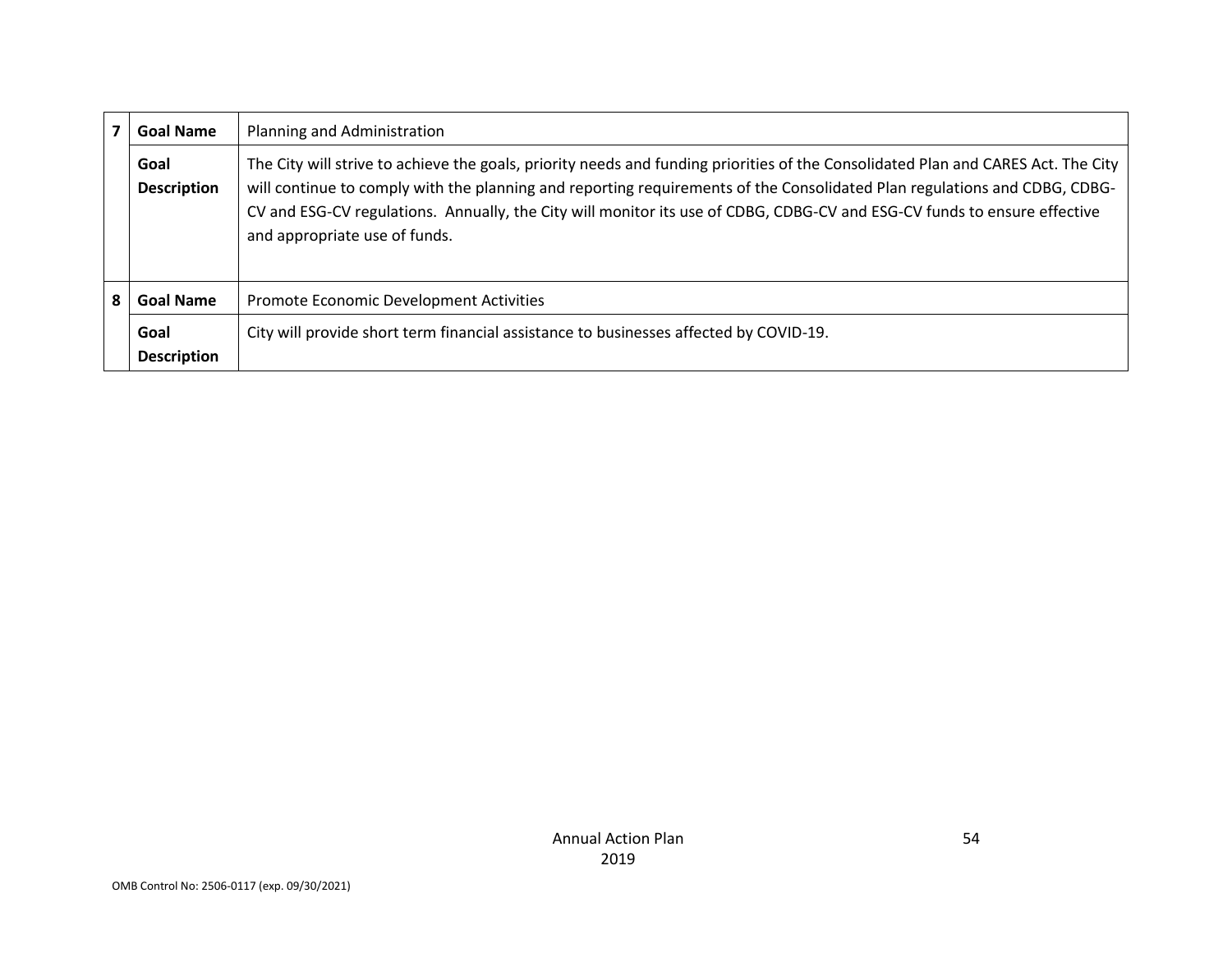# **Projects**

## **AP-35 Projects – 91.220(d)**

#### **Introduction**

The City of Moreno Valley has selected a variety of activities proposed activities and activities aimed at meeting the goals and priority needs established in the Action Plan. For CDBG, the City has allocated the maximum 15% Public Service cap for a total of 11 public service activities funded for FY 2019/20. The 20% Administration cap will be utilized for staffing and administration. The remaining 65% will fund a variety of Economic Development, Neighborhood Improvements, Public (Street) Improvements, and Rehabilitation activities.

#### **CARES Act**

The City of Moreno Valley has selected a variety of proposed activities aimed at meeting the goals and priority needs established in the CARES Act. CARES Act eliminated the 15% limit on Public Service activities for CBDG-CV funds. The 20% Administration cap will be utilized for staffing and administration. The remaining 80% will fund a variety of Economic Development, Employment Services and Public Service activities.

#### **Projects**

| #              | <b>Project Name</b>                                                                |
|----------------|------------------------------------------------------------------------------------|
| $\mathbf{1}$   | <b>HOME PROGRAM ADMINISTRATION 2019</b>                                            |
| $\overline{2}$ | CHDO SET-ASIDE 2019                                                                |
| 3              | <b>HABITAT FOR HUMANITY MOBILE HOME REPAIR PROGRAM 2019</b>                        |
| 4              | HABITAT FOR HUMANITY SINGLE FAMILY HOME REPAIR PROGRAM 2019                        |
| 5              | MARY ERICKSON COMMUNITY HOUSING (MECH) 2019                                        |
| 6              | CDBG PROGRAM ADMINISTRATION 2019                                                   |
| $\overline{7}$ | <b>FAMILY SERVICES ASSOCIATION, SENIOR NUTRITION PROGRAM 2019</b>                  |
|                | UNITED STATES VETERANS INITIATIVE, VETERANS IN PROGRESS (VIP) TRANSITIONAL HOUSING |
| 8              | 2019                                                                               |
| 9              | MORENO VALLEY POLICE DEPARTMENT COMMUNITY POLICING 2019                            |
| 10             | <b>FRIENDS OF MORENO VALLEY SENIOR CENTER 2019</b>                                 |
| 11             | ASSISTANCE LEAGUE OF RIVERSIDE 2019                                                |
| 12             | OPERATION SAFEHOUSE, INC. EMERGENCY SHELTER FOR YOUTH 2019                         |
| 13             | RIVERSIDE AREA RAPE CRISIS CENTER 2019                                             |
| 14             | VOICES FOR CHILDREN, COURT APPOINTED SPECIAL ADVOCATES (CASA) PROGRAM 2019         |
| 15             | FAIR HOUSING COUNCIL OF RIVERSIDE COUNTY ANTI-DISCRIMINATION SERVICES 2019         |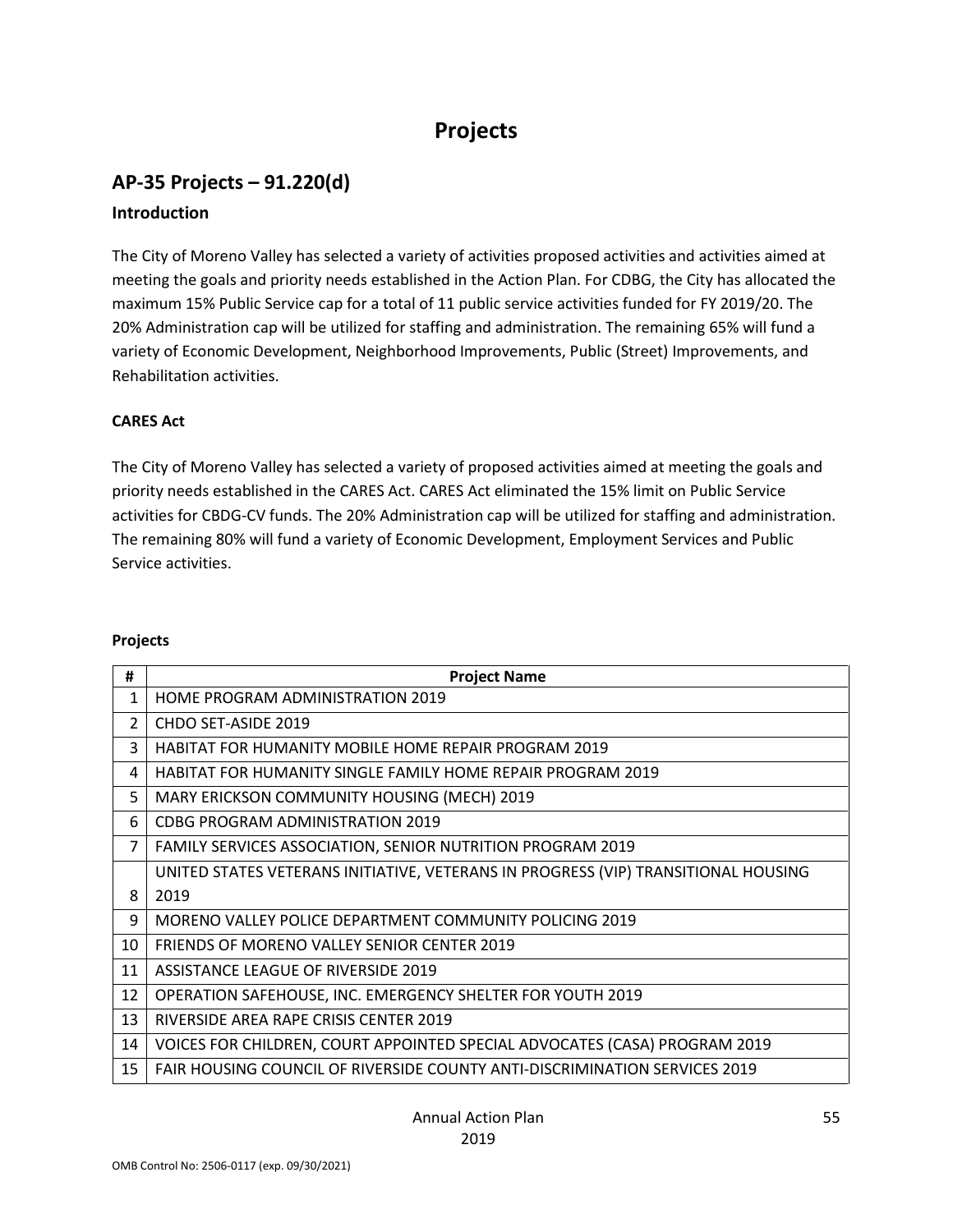| #  | <b>Project Name</b>                                                               |
|----|-----------------------------------------------------------------------------------|
| 16 | FAIR HOUSING COUNCIL OF RIVERSIDE COUNTY LANDLORD/TENANT COUNSELING SERVICES 2019 |
| 17 | <b>GRID ALTERNATIVES 2019</b>                                                     |
| 18 | HABITAT FOR HUMANITY BRUSH OF KINDNESS CRITICAL HOME REPAIR PROGRAM 2019          |
| 19 | HOPE VISION CENTER, HOPE SUMMER ACADEMY 2019                                      |
| 20 | THE SALVATION ARMY HOMELESS TO WORK PROGRAM 2019                                  |
| 21 | PAVEMENT REHABILITATION FOR VARIOUS STREETS 2019                                  |
| 22 | ADA IMPROVEMENT AT CITY FACILITIES 2019                                           |
| 23 | <b>FLAMING ARROW STORM DRAIN 2019</b>                                             |
| 24 | ESG19 MORENO VALLEY (2019)                                                        |
| 25 | THE COURTYARDS AT COTTONWOOD FAMILY APARTMENTS                                    |
| 26 | CV - CDBG Program Administration                                                  |
| 27 | CV - MoVal Meals 2019                                                             |
| 28 | CV - Family Services Association - Senior Nutrition Program 2019                  |
| 29 | <b>CV- SMALL BUSINESS GRANTS 2019</b>                                             |
| 30 | CV - Expand Public Wifi Network 2019                                              |
| 31 | CV-STRIVE MOVAL EMPLOYMENT RESOURCE CENTER 2019                                   |
| 32 | ESG20 MORENO VALLEY (2020)                                                        |
| 33 | UNITED WAY OF INLAND VALLEYS, CDBG-CV-RENTAL RESCUE SUBSISTENCE PAYMENTS          |
| 34 | CV-Senior Eats-2 week extension                                                   |
| 35 | CC-Rising Stars Business Academy's Job Training Program<br>_ _ _                  |

**Table 7 - Project Information**

### **Describe the reasons for allocation priorities and any obstacles to addressing underserved needs**

Moreno Valley seeks to meet federal national objectives of (1) providing benefits to the low and moderate income, (2) removing area slum and blight, and (3) meeting urgent or emergency community needs. The City also seeks to prioritize in a way that can assist goals set by the City Council including: Revenue Diversification & Preservation, Public Safety, Positive Environment Community Image, and Neighborhood Pride & Cleanliness. Every year, in accordance with HUD's requirements, Moreno Valley re-evaluates and updates its program specific Objectives and Policies to ensure they adequately reflect the current needs of the community. The updated Objectives and Policies must then be adopted at the local level by the City Council for the upcoming program year. CDBG, HOME, and ESG Objectives and Policies primarily focus on: (1) defining the City's funding priorities, (2) offering activity selection criteria, and (3) providing guidance for staff when reviewing and recommending programs and activities for funding.

### **CARES Act**

The City received an allocation of ESG-CV funds in the amount of \$2,373,991 to be used to prevent,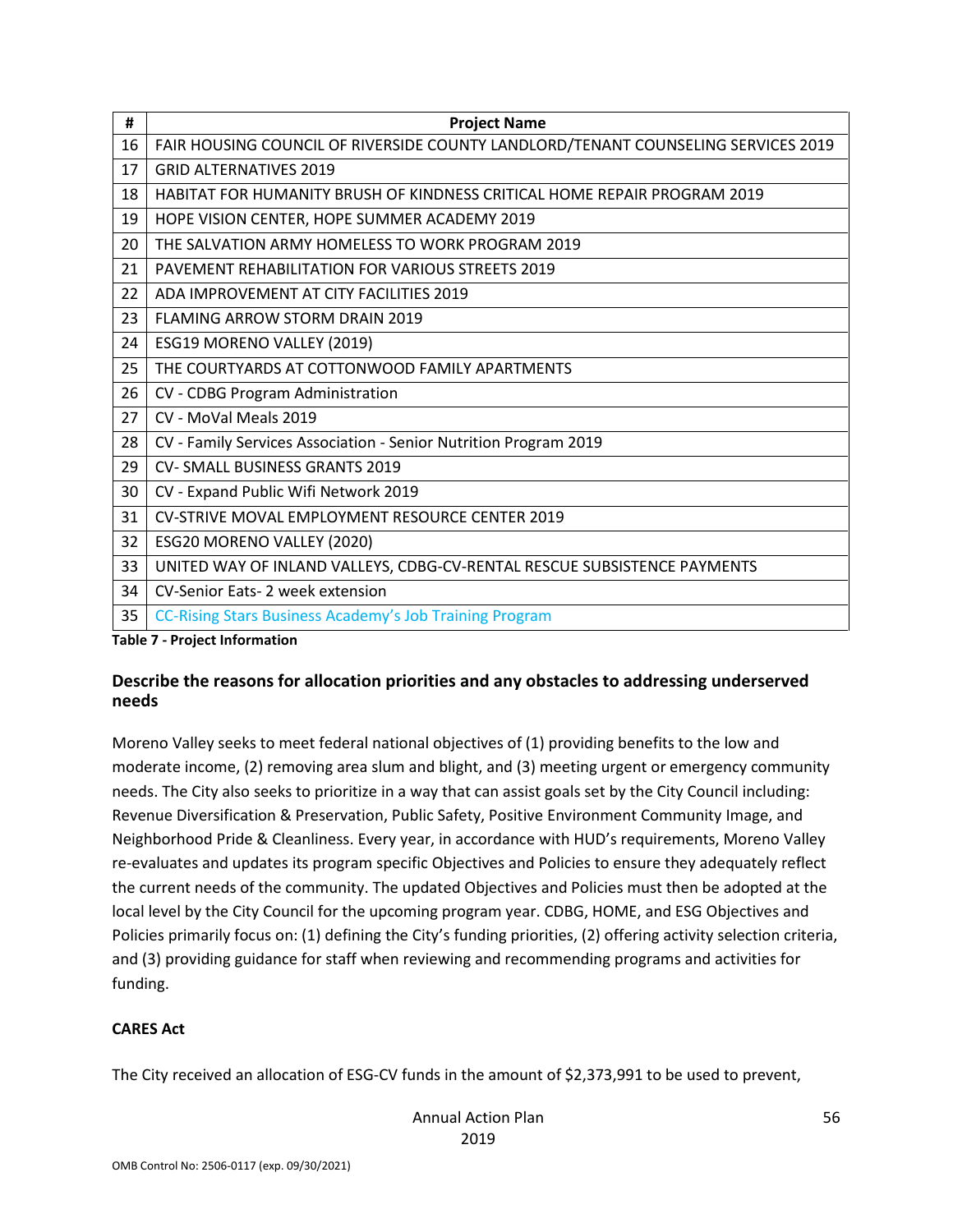prepare for, and respond to the coronavirus pandemic among individuals and families who are homeless or receiving homeless assistance. The funds will also support additional homeless assistance and homelessness prevention activities to mitigate the impacts of COVID-19.

The City also received an allocation of CDBG-CV funds in the amount of \$2,293,351 to be used to prevent, prepare for, and respond to the coronavirus among the residents and businesses in the City. This allocation was authorized in response to the growing effects of this historic public health crisis. The City's CARES priority ranking is prioritizing the unique needs of our community's low- and moderateincome persons and those most vulnerable such as elderly and homeless.

Priority 1: Providing new and quantifiable increased Public Services, including providing equipment, supplies and materials necessary. Basic Needs Related Social Services Programs such as but not limited to emergency food, shelter (homelessness), health services.

Priority 2: Employment services/programs and Job (Skills) Training

Priority 3: Assistance businesses, including special economic development assistance to local small business providing employment to low- and moderate-income residents

Priority 4: CDBG-CV Administration of the funded programs including but not limited to: activity oversight; processing of amendments; IDIS management; Implementation of the Citizen Participation plan for needs assessment and project selection; Preparation of the Annual Action Plan; Preparation of the year-end CAPER report; program specific reporting; On-site monitoring of subrecipients.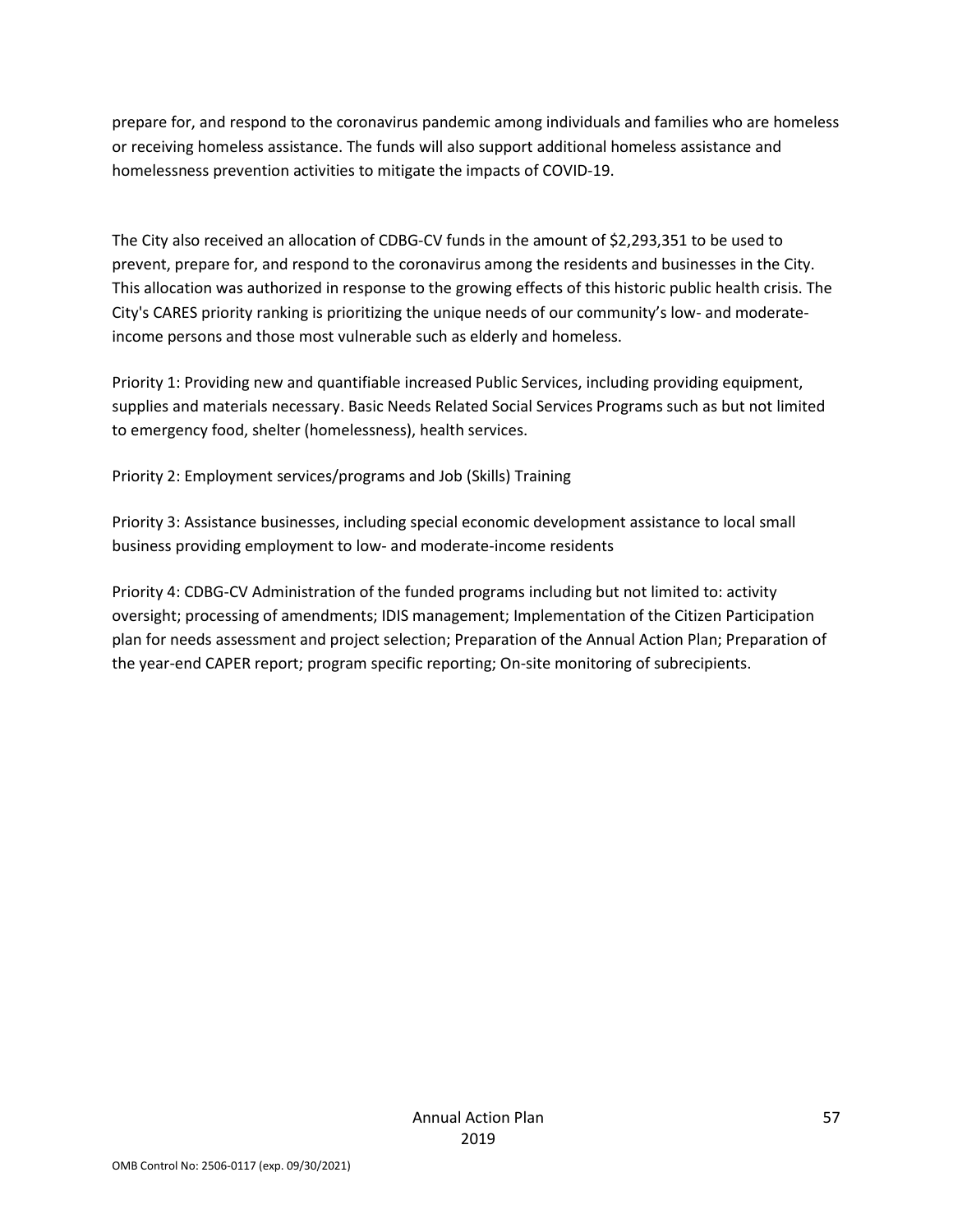**AP-38 Project Summary**

**Project Summary Information**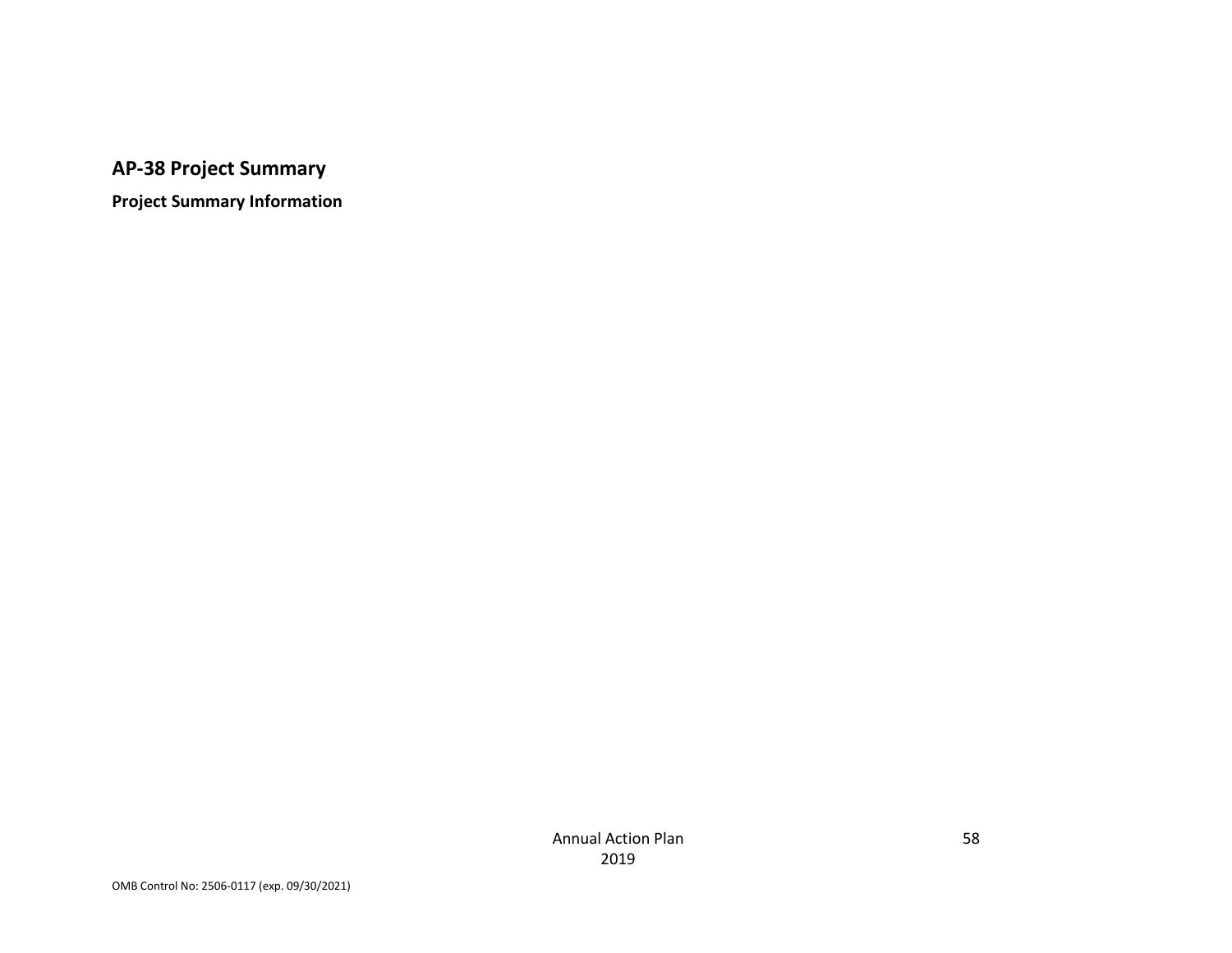| 1 | <b>Project Name</b>                                                                                        | <b>HOME PROGRAM ADMINISTRATION 2019</b>                                                                                                                                                                                         |
|---|------------------------------------------------------------------------------------------------------------|---------------------------------------------------------------------------------------------------------------------------------------------------------------------------------------------------------------------------------|
|   | <b>Target Area</b>                                                                                         | <b>CDBG TARGET AREA(S)</b>                                                                                                                                                                                                      |
|   | <b>Goals Supported</b>                                                                                     | Planning and Administration                                                                                                                                                                                                     |
|   | <b>Needs Addressed</b>                                                                                     | Planning and Administration                                                                                                                                                                                                     |
|   | <b>Funding</b>                                                                                             | HOME: \$67,217                                                                                                                                                                                                                  |
|   | <b>Description</b>                                                                                         | Comprehensive planning and administration of the HOME grant program.                                                                                                                                                            |
|   | <b>Target Date</b>                                                                                         |                                                                                                                                                                                                                                 |
|   | <b>Estimate the number</b><br>and type of families<br>that will benefit from<br>the proposed<br>activities |                                                                                                                                                                                                                                 |
|   | <b>Location Description</b>                                                                                |                                                                                                                                                                                                                                 |
|   | <b>Planned Activities</b>                                                                                  | Administration of the HOME program including project management,<br>various reporting, research, environmental reviews, completion of the<br>Annual Action Plan, preparation of the CAPER report, on-site monitoring,<br>etc.   |
| 2 | <b>Project Name</b>                                                                                        | CHDO SET-ASIDE 2019                                                                                                                                                                                                             |
|   | <b>Target Area</b>                                                                                         | <b>CDBG TARGET AREA(S)</b>                                                                                                                                                                                                      |
|   | <b>Goals Supported</b>                                                                                     | Improve the condition of existing housing stock                                                                                                                                                                                 |
|   | <b>Needs Addressed</b>                                                                                     | <b>Substandard Housing</b>                                                                                                                                                                                                      |
|   | <b>Funding</b>                                                                                             | HOME: \$100,825                                                                                                                                                                                                                 |
|   | <b>Description</b>                                                                                         | Mandatory 15% set-aside                                                                                                                                                                                                         |
|   | <b>Target Date</b>                                                                                         |                                                                                                                                                                                                                                 |
|   | <b>Estimate the number</b><br>and type of families<br>that will benefit from<br>the proposed<br>activities |                                                                                                                                                                                                                                 |
|   | <b>Location Description</b>                                                                                |                                                                                                                                                                                                                                 |
|   | <b>Planned Activities</b>                                                                                  | Mandatory reservation of 15% annual HOME grant for a CHDO project (to<br>be identified). The City plans to reach out to local CHDO's, and attempt to<br>successfully establish or research a viable project for 2-4 households. |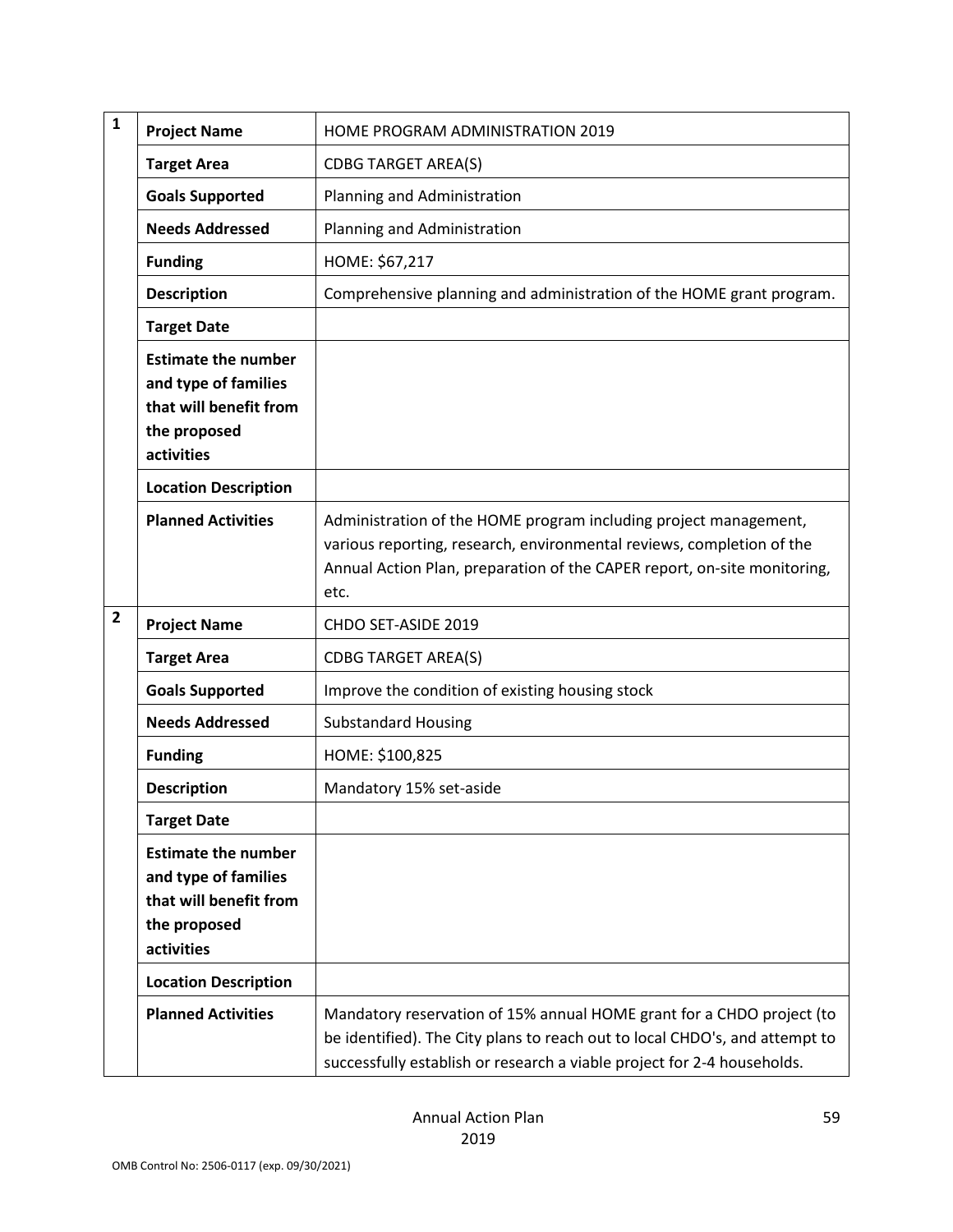| 3 | <b>Project Name</b>                                                                                        | HABITAT FOR HUMANITY MOBILE HOME REPAIR PROGRAM 2019                                                                                                    |
|---|------------------------------------------------------------------------------------------------------------|---------------------------------------------------------------------------------------------------------------------------------------------------------|
|   | <b>Target Area</b>                                                                                         | <b>CDBG TARGET AREA(S)</b>                                                                                                                              |
|   | <b>Goals Supported</b>                                                                                     | Improve the condition of existing housing stock                                                                                                         |
|   | <b>Needs Addressed</b>                                                                                     | <b>Substandard Housing</b>                                                                                                                              |
|   | <b>Funding</b>                                                                                             | HOME: \$225,000                                                                                                                                         |
|   | <b>Description</b>                                                                                         | Funding would allow for Habitat for Humanity to administer a Mobile<br>Home Grant Program (MHG) on behalf of the City.                                  |
|   | <b>Target Date</b>                                                                                         |                                                                                                                                                         |
|   | <b>Estimate the number</b><br>and type of families<br>that will benefit from<br>the proposed<br>activities |                                                                                                                                                         |
|   | <b>Location Description</b>                                                                                |                                                                                                                                                         |
|   | <b>Planned Activities</b>                                                                                  | Twelve units will be fully rehabilitated in order to address health and<br>safety code issues such as faulty electrical, plumbing, roof repairs, etc.   |
| 4 | <b>Project Name</b>                                                                                        | HABITAT FOR HUMANITY SINGLE FAMILY HOME REPAIR PROGRAM 2019                                                                                             |
|   | <b>Target Area</b>                                                                                         | <b>CDBG TARGET AREA(S)</b>                                                                                                                              |
|   | <b>Goals Supported</b>                                                                                     | Improve the condition of existing housing stock                                                                                                         |
|   | <b>Needs Addressed</b>                                                                                     | <b>Substandard Housing</b>                                                                                                                              |
|   | <b>Funding</b>                                                                                             | HOME: \$395,000                                                                                                                                         |
|   | <b>Description</b>                                                                                         | Funding would allow for Habitat for Humanity to administer a Single<br>Family Home Program on behalf of the City.                                       |
|   | <b>Target Date</b>                                                                                         |                                                                                                                                                         |
|   | <b>Estimate the number</b><br>and type of families<br>that will benefit from<br>the proposed<br>activities |                                                                                                                                                         |
|   | <b>Location Description</b>                                                                                |                                                                                                                                                         |
|   | <b>Planned Activities</b>                                                                                  | Eighteen households be fully rehabilitated in order to address health and<br>safety code issues such as faulty electrical, plumbing, roof repairs, etc. |
| 5 | <b>Project Name</b>                                                                                        | MARY ERICKSON COMMUNITY HOUSING (MECH) 2019                                                                                                             |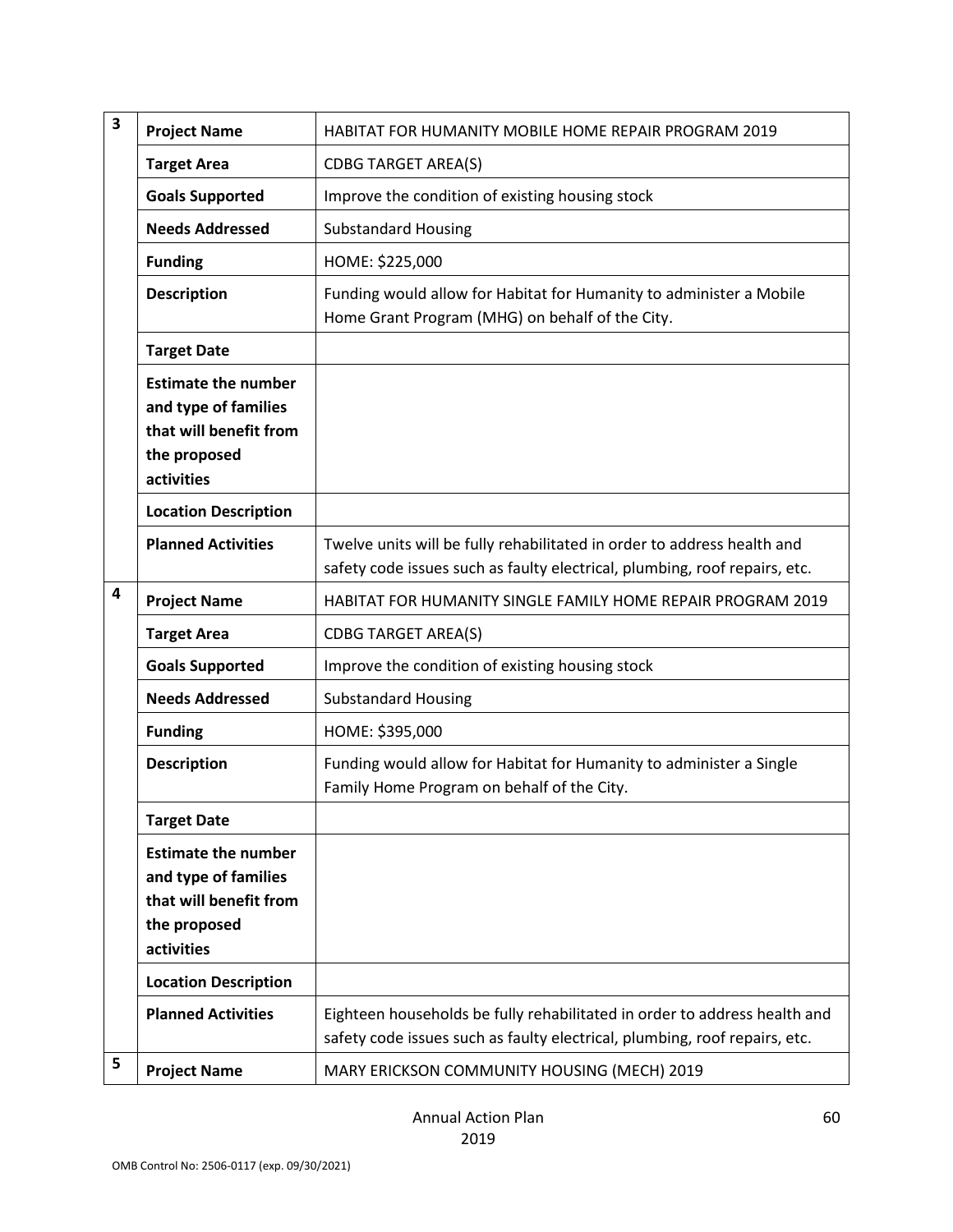|   | <b>Target Area</b>                                                                                         | <b>CDBG TARGET AREA(S)</b>                                                                                                                              |
|---|------------------------------------------------------------------------------------------------------------|---------------------------------------------------------------------------------------------------------------------------------------------------------|
|   | <b>Goals Supported</b>                                                                                     | Improve the condition of existing housing stock                                                                                                         |
|   | <b>Needs Addressed</b>                                                                                     | <b>Substandard Housing</b>                                                                                                                              |
|   | <b>Funding</b>                                                                                             | HOME: \$669,952                                                                                                                                         |
|   | <b>Description</b>                                                                                         | Funding would allow for Mary Erickson Community Housing to administer<br>the construction of low-mod single family residences on behalf of the<br>City. |
|   | <b>Target Date</b>                                                                                         |                                                                                                                                                         |
|   | <b>Estimate the number</b><br>and type of families<br>that will benefit from<br>the proposed<br>activities |                                                                                                                                                         |
|   | <b>Location Description</b>                                                                                |                                                                                                                                                         |
|   | <b>Planned Activities</b>                                                                                  | The units will be fully constructed in order to address affordable housing<br>issues among low-mod families.                                            |
| 6 | <b>Project Name</b>                                                                                        | <b>CDBG PROGRAM ADMINISTRATION 2019</b>                                                                                                                 |
|   | <b>Target Area</b>                                                                                         | <b>CDBG TARGET AREA(S)</b>                                                                                                                              |
|   | <b>Goals Supported</b>                                                                                     | Planning and Administration                                                                                                                             |
|   | <b>Needs Addressed</b>                                                                                     | Planning and Administration                                                                                                                             |
|   | <b>Funding</b>                                                                                             | CDBG: \$416,405                                                                                                                                         |
|   | <b>Description</b>                                                                                         | Comprehensive planning and administration of the CDBG program.                                                                                          |
|   | <b>Target Date</b>                                                                                         |                                                                                                                                                         |
|   | <b>Estimate the number</b><br>and type of families<br>that will benefit from<br>the proposed<br>activities |                                                                                                                                                         |
|   | <b>Location Description</b>                                                                                |                                                                                                                                                         |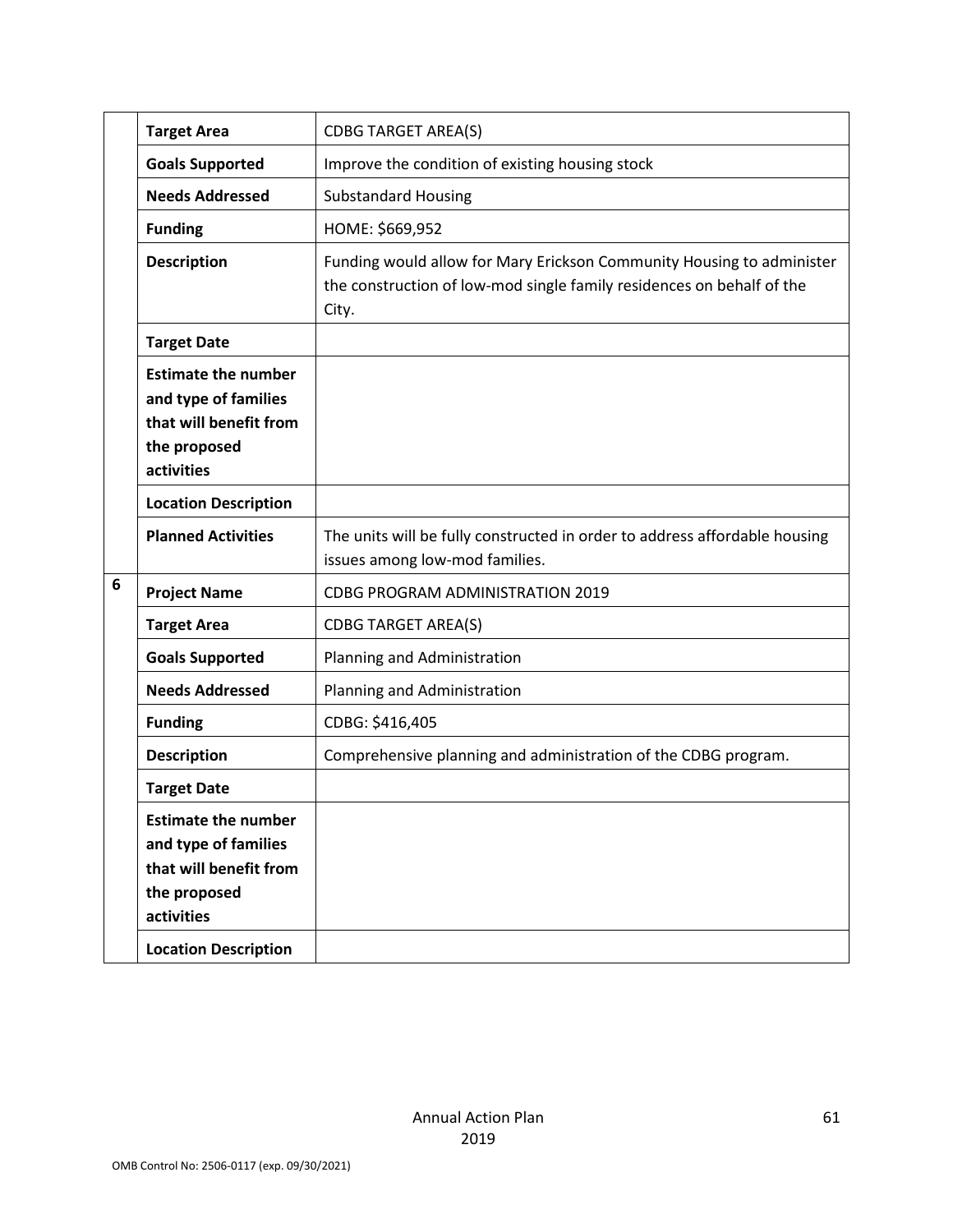|                         | <b>Planned Activities</b>                                                                                  | Daily administration of the CDBG program including but not limited to:<br>activity oversight; processing of amendments; IDIS management;<br>Implementation of the Citizen Participation plan for needs assessment<br>and project selection; Preparation of the Annual Action Plan; Preparation<br>of the year-end CAPER report; program specific reporting; On-site<br>monitoring of subrecipients.                                                                                                                      |
|-------------------------|------------------------------------------------------------------------------------------------------------|--------------------------------------------------------------------------------------------------------------------------------------------------------------------------------------------------------------------------------------------------------------------------------------------------------------------------------------------------------------------------------------------------------------------------------------------------------------------------------------------------------------------------|
| $\overline{\mathbf{z}}$ | <b>Project Name</b>                                                                                        | FAMILY SERVICES ASSOCIATION, SENIOR NUTRITION PROGRAM 2019                                                                                                                                                                                                                                                                                                                                                                                                                                                               |
|                         | <b>Target Area</b>                                                                                         | <b>CDBG TARGET AREA(S)</b><br>City-wide                                                                                                                                                                                                                                                                                                                                                                                                                                                                                  |
|                         | <b>Goals Supported</b>                                                                                     | Improve the well-being of persons                                                                                                                                                                                                                                                                                                                                                                                                                                                                                        |
|                         | <b>Needs Addressed</b>                                                                                     | <b>Public Service Programs</b>                                                                                                                                                                                                                                                                                                                                                                                                                                                                                           |
|                         | <b>Funding</b>                                                                                             | CDBG: \$20,000                                                                                                                                                                                                                                                                                                                                                                                                                                                                                                           |
|                         | <b>Description</b>                                                                                         | The Family Services Association will offer a program for bedridden<br>seniors/elderly individuals to help with their basic nutritional needs/well-<br>being.                                                                                                                                                                                                                                                                                                                                                             |
|                         | <b>Target Date</b>                                                                                         |                                                                                                                                                                                                                                                                                                                                                                                                                                                                                                                          |
|                         | <b>Estimate the number</b><br>and type of families<br>that will benefit from<br>the proposed<br>activities |                                                                                                                                                                                                                                                                                                                                                                                                                                                                                                                          |
|                         | <b>Location Description</b>                                                                                |                                                                                                                                                                                                                                                                                                                                                                                                                                                                                                                          |
|                         | <b>Planned Activities</b>                                                                                  | CDBG funding will enhance the "More than a Meal Program" by offering<br>case management services to FSA senior nutrition participants. It will<br>increase nutritional assessments, resources and referrals, and nutrition<br>education services to congregate and home-delivered meal services and<br>referrals for services such as utility assistance, transportation assistance,<br>linkages to home care, screening mental health issues and a variety of<br>other referrals for services that the senior may need. |
| 8                       | <b>Project Name</b>                                                                                        | UNITED STATES VETERANS INITIATIVE, VETERANS IN PROGRESS (VIP)<br><b>TRANSITIONAL HOUSING 2019</b>                                                                                                                                                                                                                                                                                                                                                                                                                        |
|                         | <b>Target Area</b>                                                                                         | <b>CDBG TARGET AREA(S)</b><br>City-wide                                                                                                                                                                                                                                                                                                                                                                                                                                                                                  |
|                         | <b>Goals Supported</b>                                                                                     | Improve the well-being of persons                                                                                                                                                                                                                                                                                                                                                                                                                                                                                        |
|                         | <b>Needs Addressed</b>                                                                                     | <b>Public Service Programs</b>                                                                                                                                                                                                                                                                                                                                                                                                                                                                                           |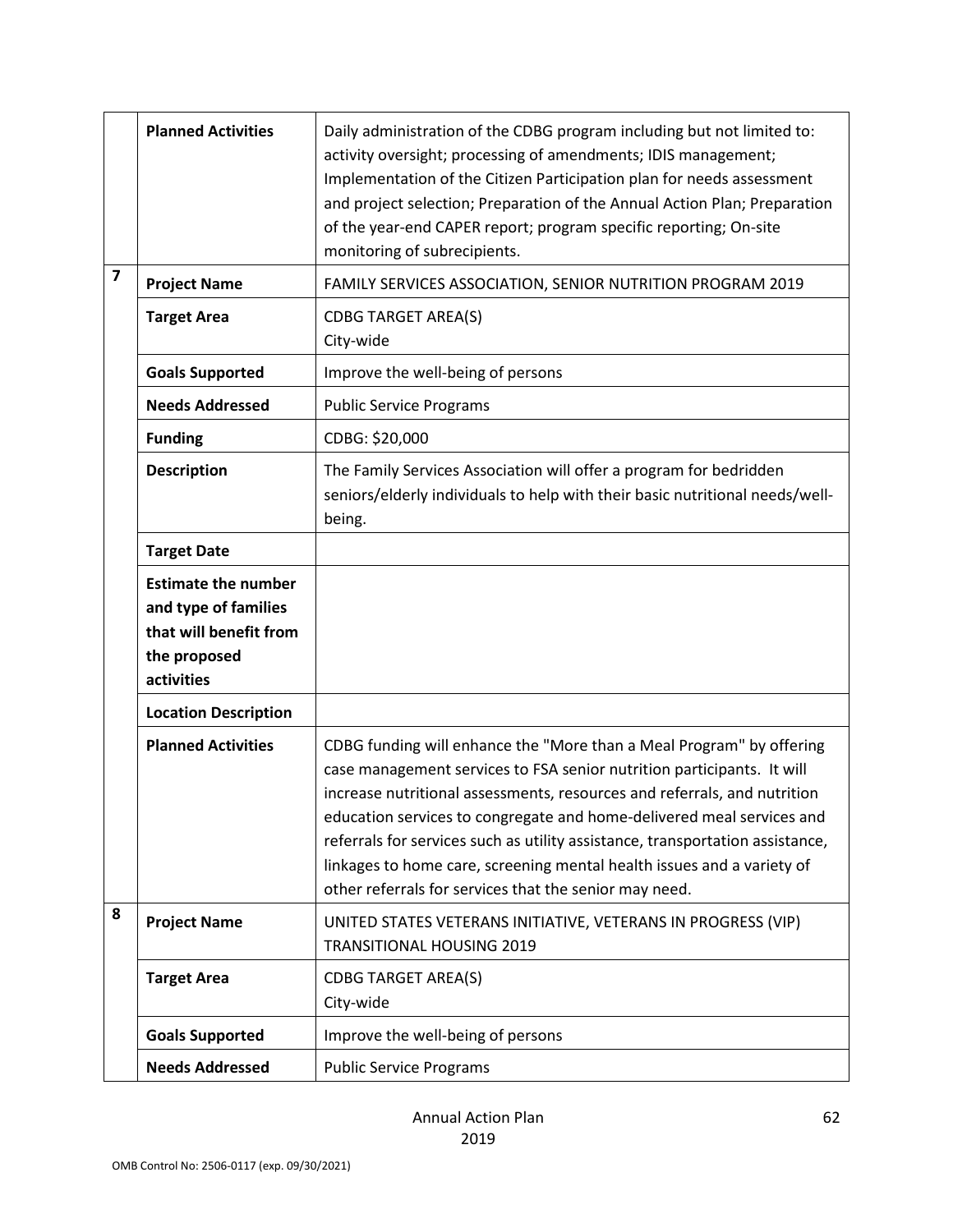|   | <b>Funding</b>                                                                                             | CDBG: \$30,000                                                                                                                                                                                                                                                                                                        |
|---|------------------------------------------------------------------------------------------------------------|-----------------------------------------------------------------------------------------------------------------------------------------------------------------------------------------------------------------------------------------------------------------------------------------------------------------------|
|   | <b>Description</b>                                                                                         | United States Veterans Initiative transitional housing program will help<br>veterans obtain stable housing.                                                                                                                                                                                                           |
|   | <b>Target Date</b>                                                                                         |                                                                                                                                                                                                                                                                                                                       |
|   | <b>Estimate the number</b><br>and type of families<br>that will benefit from<br>the proposed<br>activities |                                                                                                                                                                                                                                                                                                                       |
|   | <b>Location Description</b>                                                                                |                                                                                                                                                                                                                                                                                                                       |
|   | <b>Planned Activities</b>                                                                                  | The Us Veterans, Veterans in Progress Program will provide intensive case<br>management to low-income and homeless veterans. The program<br>provides counseling, skill development, job finding, and job retention<br>skills to increase chances of long-term success.                                                |
| 9 | <b>Project Name</b>                                                                                        | MORENO VALLEY POLICE DEPARTMENT COMMUNITY POLICING 2019                                                                                                                                                                                                                                                               |
|   | <b>Target Area</b>                                                                                         | <b>CDBG TARGET AREA(S)</b>                                                                                                                                                                                                                                                                                            |
|   | <b>Goals Supported</b>                                                                                     | Improve the well-being of persons                                                                                                                                                                                                                                                                                     |
|   | <b>Needs Addressed</b>                                                                                     | <b>Public Service Programs</b>                                                                                                                                                                                                                                                                                        |
|   | <b>Funding</b>                                                                                             | CDBG: \$70,178                                                                                                                                                                                                                                                                                                        |
|   | <b>Description</b>                                                                                         | The Moreno Valley Police Department (Problem Oriented Policing Team)<br>will administer the Community Policing Program designed to bring law<br>enforcement to a personal community level in order to solve<br>neighborhood problems. Officers will be assigned overtime on a<br>continual basis throughout FY 19/20. |
|   | <b>Target Date</b>                                                                                         |                                                                                                                                                                                                                                                                                                                       |
|   | <b>Estimate the number</b><br>and type of families<br>that will benefit from<br>the proposed<br>activities |                                                                                                                                                                                                                                                                                                                       |
|   |                                                                                                            |                                                                                                                                                                                                                                                                                                                       |
|   | <b>Location Description</b>                                                                                |                                                                                                                                                                                                                                                                                                                       |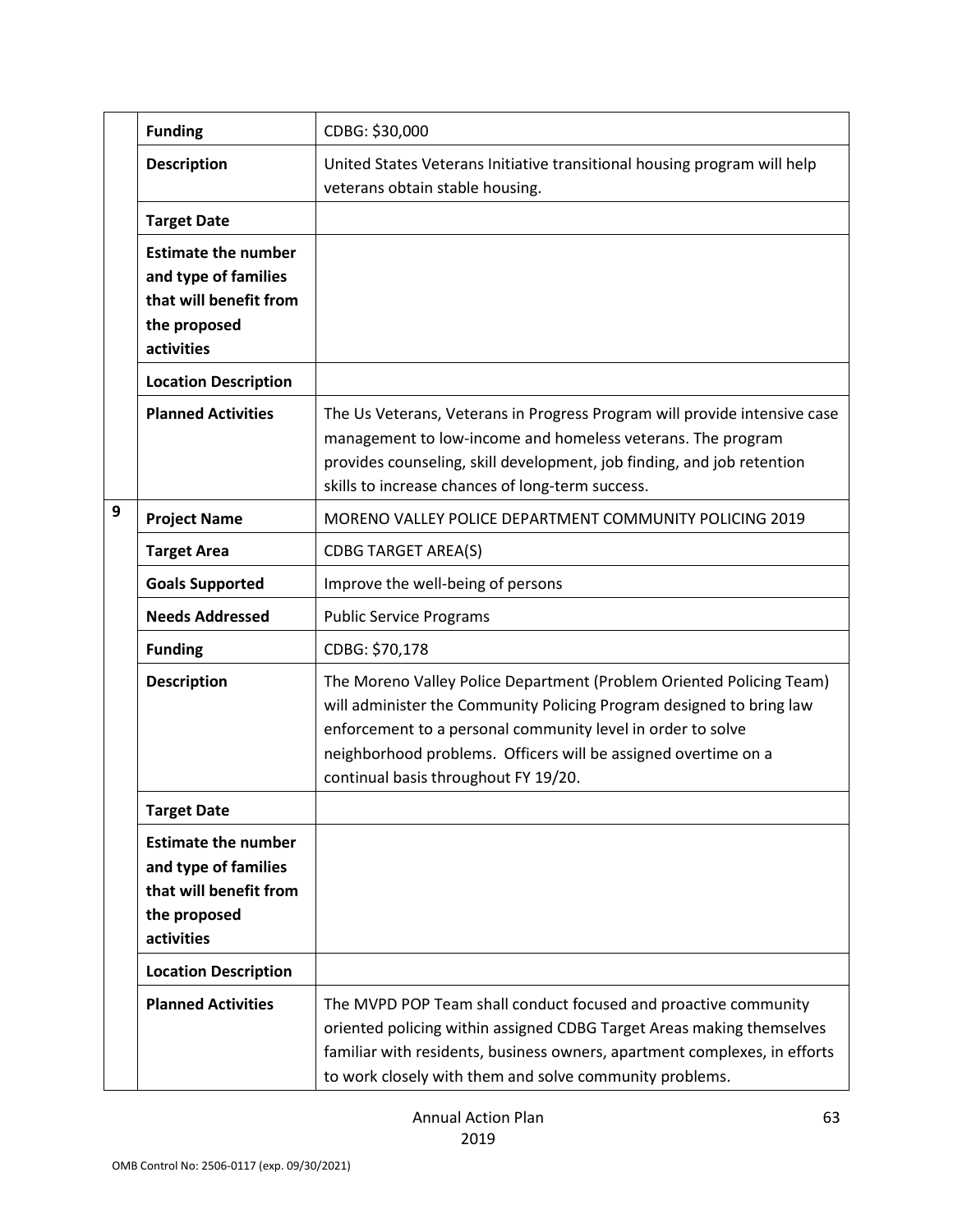| 10 | <b>Project Name</b>                                                                                        | FRIENDS OF MORENO VALLEY SENIOR CENTER 2019                                                                                                                                                                                                                                                                                                                                                                                                                                                                                                        |
|----|------------------------------------------------------------------------------------------------------------|----------------------------------------------------------------------------------------------------------------------------------------------------------------------------------------------------------------------------------------------------------------------------------------------------------------------------------------------------------------------------------------------------------------------------------------------------------------------------------------------------------------------------------------------------|
|    | <b>Target Area</b>                                                                                         | City-wide                                                                                                                                                                                                                                                                                                                                                                                                                                                                                                                                          |
|    | <b>Goals Supported</b>                                                                                     | Improve the well-being of persons                                                                                                                                                                                                                                                                                                                                                                                                                                                                                                                  |
|    | <b>Needs Addressed</b>                                                                                     | <b>Public Service Programs</b>                                                                                                                                                                                                                                                                                                                                                                                                                                                                                                                     |
|    | <b>Funding</b>                                                                                             | CDBG: \$55,000                                                                                                                                                                                                                                                                                                                                                                                                                                                                                                                                     |
|    | <b>Description</b>                                                                                         | The MoVan is a specially equipped 12-passenger van with 2 wheelchair tie<br>downs designed to transport the elderly and adult handicapped to<br>medical appointments and other needed destinations at minimal or no<br>cost to the rider.                                                                                                                                                                                                                                                                                                          |
|    | <b>Target Date</b>                                                                                         |                                                                                                                                                                                                                                                                                                                                                                                                                                                                                                                                                    |
|    | <b>Estimate the number</b><br>and type of families<br>that will benefit from<br>the proposed<br>activities |                                                                                                                                                                                                                                                                                                                                                                                                                                                                                                                                                    |
|    | <b>Location Description</b>                                                                                |                                                                                                                                                                                                                                                                                                                                                                                                                                                                                                                                                    |
|    | <b>Planned Activities</b>                                                                                  | The MoVan will provide transportation services for the elderly and adult<br>handicapped on an appointment basis Monday through Friday 8:15 am -<br>4:45 pm.                                                                                                                                                                                                                                                                                                                                                                                        |
| 11 | <b>Project Name</b>                                                                                        | ASSISTANCE LEAGUE OF RIVERSIDE 2019                                                                                                                                                                                                                                                                                                                                                                                                                                                                                                                |
|    | <b>Target Area</b>                                                                                         | City-wide                                                                                                                                                                                                                                                                                                                                                                                                                                                                                                                                          |
|    | <b>Goals Supported</b>                                                                                     | Improve the well-being of persons                                                                                                                                                                                                                                                                                                                                                                                                                                                                                                                  |
|    | <b>Needs Addressed</b>                                                                                     | <b>Public Service Programs</b>                                                                                                                                                                                                                                                                                                                                                                                                                                                                                                                     |
|    | <b>Funding</b>                                                                                             | CDBG: \$15,000                                                                                                                                                                                                                                                                                                                                                                                                                                                                                                                                     |
|    | <b>Description</b>                                                                                         | A program provided to elementary, middle school and high school<br>students with a goal of assisting them in removing barriers to learning.<br>Assistance League of Riverside have provided new school clothes,<br>backpacks, school supplies, hygiene kits and reading books to homeless<br>and economically disadvantaged children. Each child receives: The<br>amount of goods estimated to cost about \$97. Middle School and High<br>School students are served at a J.C. Penney store in Moreno Valley for<br>those in that school district. |
|    | <b>Target Date</b>                                                                                         |                                                                                                                                                                                                                                                                                                                                                                                                                                                                                                                                                    |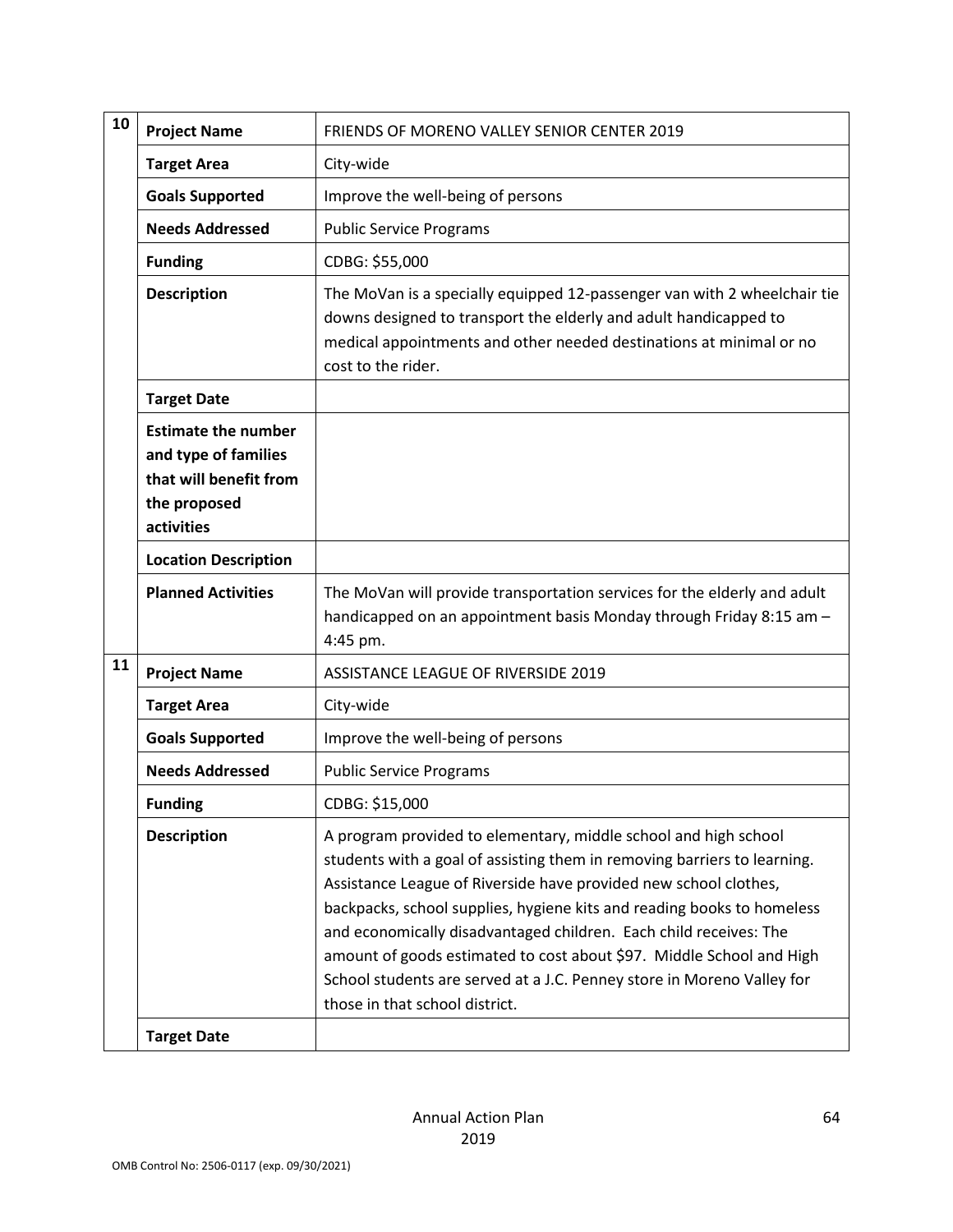|    | <b>Estimate the number</b><br>and type of families<br>that will benefit from<br>the proposed<br>activities |                                                                                                                                                                                                                                                                                                                                                                                         |
|----|------------------------------------------------------------------------------------------------------------|-----------------------------------------------------------------------------------------------------------------------------------------------------------------------------------------------------------------------------------------------------------------------------------------------------------------------------------------------------------------------------------------|
|    | <b>Location Description</b>                                                                                |                                                                                                                                                                                                                                                                                                                                                                                         |
|    | <b>Planned Activities</b>                                                                                  | Provide new school clothes, backpacks, school supplies, hygiene kits and<br>reading books to homeless and economically disadvantaged children.                                                                                                                                                                                                                                          |
| 12 | <b>Project Name</b>                                                                                        | OPERATION SAFEHOUSE, INC. EMERGENCY SHELTER FOR YOUTH 2019                                                                                                                                                                                                                                                                                                                              |
|    | <b>Target Area</b>                                                                                         | City-wide                                                                                                                                                                                                                                                                                                                                                                               |
|    | <b>Goals Supported</b>                                                                                     | Improve the well-being of persons                                                                                                                                                                                                                                                                                                                                                       |
|    | <b>Needs Addressed</b>                                                                                     | <b>Public Service Programs</b>                                                                                                                                                                                                                                                                                                                                                          |
|    | <b>Funding</b>                                                                                             | CDBG: \$10,000                                                                                                                                                                                                                                                                                                                                                                          |
|    | <b>Description</b>                                                                                         | CDBG funds from Moreno Valley will be used to supplement the salaries<br>of two full-time Child Care Workers. The Child Care Workers will provide<br>direct services such as 24-hour supervision, life skill classes, educational<br>tutoring, meal preparation, 1-800 crisis line assistance, transportation to<br>appointments or recreational activities, and intake/exit paperwork. |
|    | <b>Target Date</b>                                                                                         |                                                                                                                                                                                                                                                                                                                                                                                         |
|    | <b>Estimate the number</b><br>and type of families<br>that will benefit from<br>the proposed<br>activities |                                                                                                                                                                                                                                                                                                                                                                                         |
|    | <b>Location Description</b>                                                                                |                                                                                                                                                                                                                                                                                                                                                                                         |
|    | <b>Planned Activities</b>                                                                                  | CDBG funds from Moreno Valley will be used to supplement the salaries<br>of two full-time Child Care Workers. The Child Care Workers will provide<br>direct services such as 24-hour supervision, life skill classes, educational<br>tutoring, meal preparation, 1-800 crisis line assistance, transportation to<br>appointments or recreational activities, and intake/exit paperwork. |
| 13 | <b>Project Name</b>                                                                                        | RIVERSIDE AREA RAPE CRISIS CENTER 2019                                                                                                                                                                                                                                                                                                                                                  |
|    | <b>Target Area</b>                                                                                         | <b>CDBG TARGET AREA(S)</b><br>City-wide                                                                                                                                                                                                                                                                                                                                                 |
|    | <b>Goals Supported</b>                                                                                     | Improve the well-being of persons                                                                                                                                                                                                                                                                                                                                                       |
|    | <b>Needs Addressed</b>                                                                                     | <b>Public Service Programs</b>                                                                                                                                                                                                                                                                                                                                                          |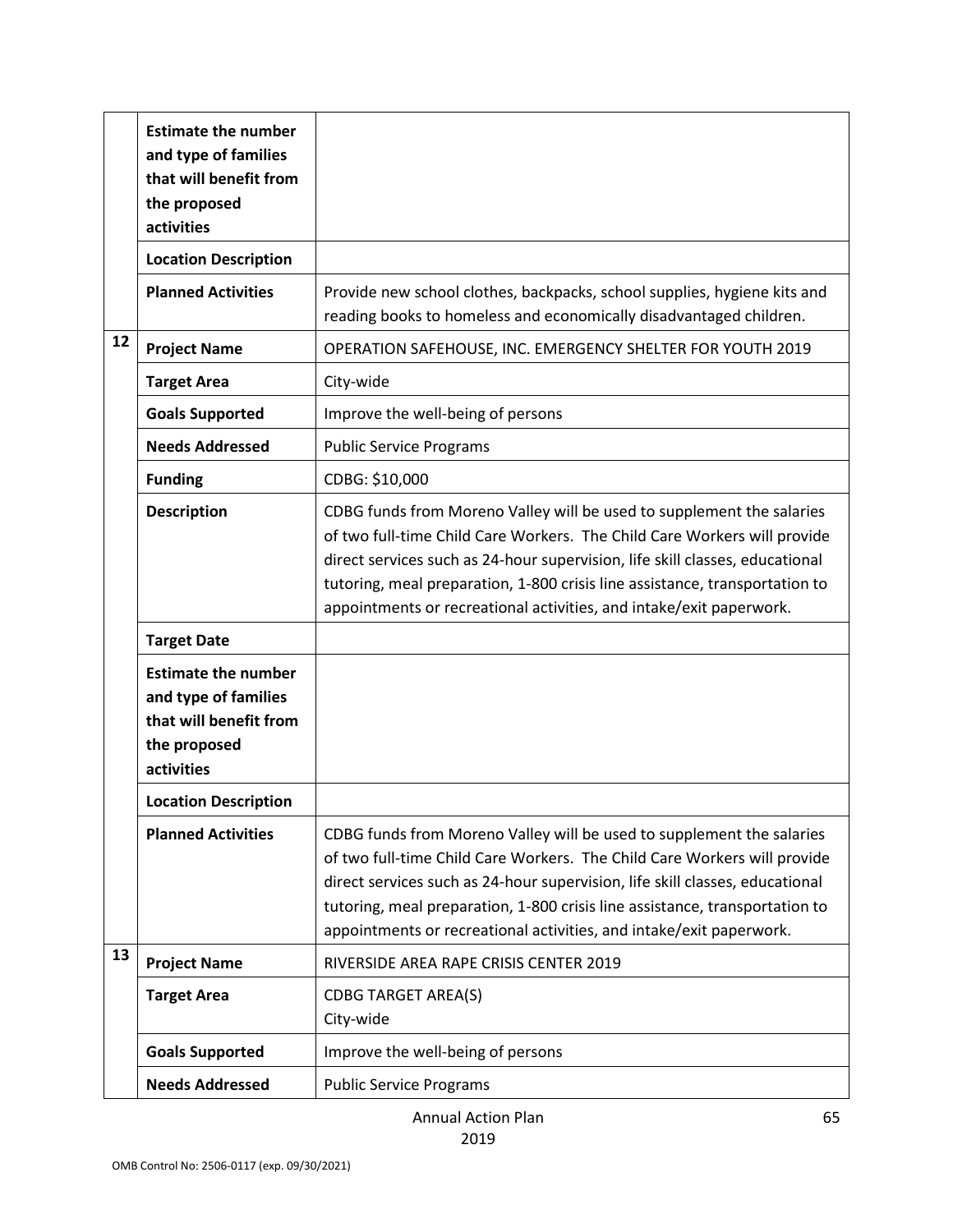|    | <b>Funding</b>                                                                                                                            | CDBG: \$14,454                                                                                                                                                                                                                                                                                                                                                                                                                                        |
|----|-------------------------------------------------------------------------------------------------------------------------------------------|-------------------------------------------------------------------------------------------------------------------------------------------------------------------------------------------------------------------------------------------------------------------------------------------------------------------------------------------------------------------------------------------------------------------------------------------------------|
|    | <b>Description</b>                                                                                                                        | The Riverside Area Rape Crisis Center provides child abuse education and<br>prevention programs through the Moreno Valley schools. The Rape Crisis<br>Center also provides supportive services to victims of abuse and their<br>families.                                                                                                                                                                                                             |
|    | <b>Target Date</b>                                                                                                                        |                                                                                                                                                                                                                                                                                                                                                                                                                                                       |
|    | <b>Estimate the number</b><br>and type of families<br>that will benefit from<br>the proposed<br>activities                                |                                                                                                                                                                                                                                                                                                                                                                                                                                                       |
|    | <b>Location Description</b>                                                                                                               |                                                                                                                                                                                                                                                                                                                                                                                                                                                       |
|    | <b>Planned Activities</b>                                                                                                                 | Abuse prevention and education programs will be presented to varying<br>age groups through the Moreno Valley Unified School<br>District. Accompaniment, counseling and supportive services will be<br>provided to victims of abuse and their families.                                                                                                                                                                                                |
| 14 | <b>Project Name</b>                                                                                                                       | VOICES FOR CHILDREN, COURT APPOINTED SPECIAL ADVOCATES (CASA)<br>PROGRAM 2019                                                                                                                                                                                                                                                                                                                                                                         |
|    | <b>Target Area</b>                                                                                                                        | <b>CDBG TARGET AREA(S)</b><br>City-wide                                                                                                                                                                                                                                                                                                                                                                                                               |
|    | <b>Goals Supported</b>                                                                                                                    | Improve the well-being of persons                                                                                                                                                                                                                                                                                                                                                                                                                     |
|    | <b>Needs Addressed</b>                                                                                                                    | <b>Public Service Programs</b>                                                                                                                                                                                                                                                                                                                                                                                                                        |
|    | <b>Funding</b>                                                                                                                            | CDBG: \$30,000                                                                                                                                                                                                                                                                                                                                                                                                                                        |
|    | <b>Description</b>                                                                                                                        | Voices for Children offers court appointed monitoring services to foster<br>youth ages newborn to 21. The program trains volunteers to consistently<br>monitor the foster child, advocate for their best interest, and follow their<br>progress regardless of a change in foster family. The CASA volunteer<br>reports to the court on the child's behalf to ensure the child is placed in a<br>safe, permanent home with hope for a positive future. |
|    | <b>Target Date</b>                                                                                                                        |                                                                                                                                                                                                                                                                                                                                                                                                                                                       |
|    | <b>Estimate the number</b><br>and type of families<br>that will benefit from<br>the proposed<br>activities<br><b>Location Description</b> |                                                                                                                                                                                                                                                                                                                                                                                                                                                       |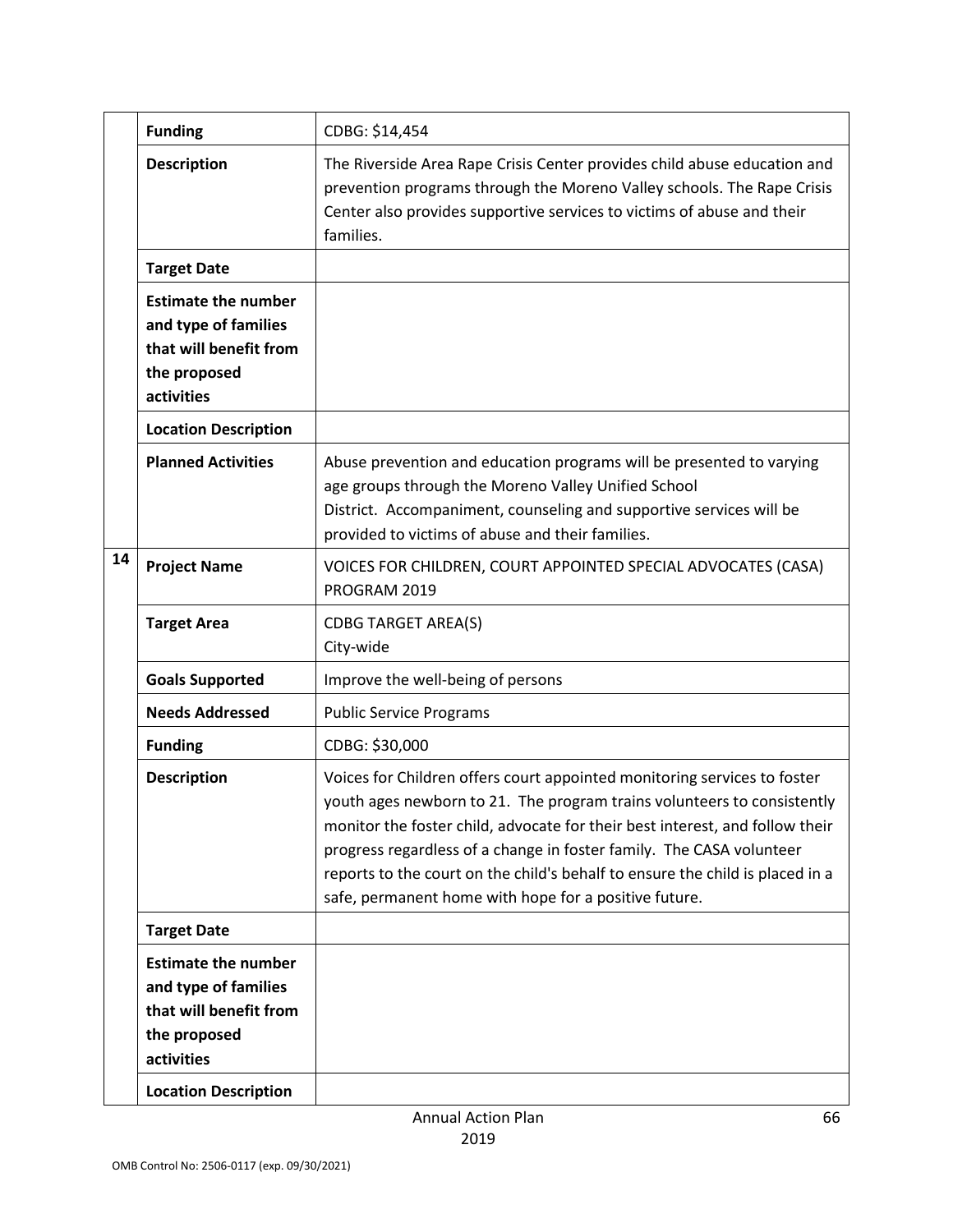|    | <b>Planned Activities</b>                                                                                  | Full-time professionals provide the critical staffing support for our CASA<br>Program in Riverside County; Program Director, Recruitment and Training<br>Coordinator, and Advocacy Supervisors. The CDBG grant would partially<br>fund salaries for the staff members directing and supervising the<br>advocacy work of CASAs matched with Moreno Valley foster<br>children. Under the Voices for Children budget structure, it presently<br>costs \$2,000 to recruit, train, and carefully manage a Court Appointed<br>Special Advocacy, or CASA, to provide advocacy for one foster child for a<br>full year. These costs are primarily for the staffing needed to support<br>CASAs' work. |
|----|------------------------------------------------------------------------------------------------------------|----------------------------------------------------------------------------------------------------------------------------------------------------------------------------------------------------------------------------------------------------------------------------------------------------------------------------------------------------------------------------------------------------------------------------------------------------------------------------------------------------------------------------------------------------------------------------------------------------------------------------------------------------------------------------------------------|
| 15 | <b>Project Name</b>                                                                                        | FAIR HOUSING COUNCIL OF RIVERSIDE COUNTY ANTI-DISCRIMINATION<br>SERVICES 2019                                                                                                                                                                                                                                                                                                                                                                                                                                                                                                                                                                                                                |
|    | <b>Target Area</b>                                                                                         | <b>CDBG TARGET AREA(S)</b><br>City-wide                                                                                                                                                                                                                                                                                                                                                                                                                                                                                                                                                                                                                                                      |
|    | <b>Goals Supported</b>                                                                                     | Achieve Fair Housing for All                                                                                                                                                                                                                                                                                                                                                                                                                                                                                                                                                                                                                                                                 |
|    | <b>Needs Addressed</b>                                                                                     | <b>Housing Discrimination</b>                                                                                                                                                                                                                                                                                                                                                                                                                                                                                                                                                                                                                                                                |
|    | <b>Funding</b>                                                                                             | CDBG: \$39,217                                                                                                                                                                                                                                                                                                                                                                                                                                                                                                                                                                                                                                                                               |
|    | <b>Description</b>                                                                                         | The Fair Housing Council of Riverside County will provide: a full range of<br>fair housing services that promote fair housing rights and obligations<br>through the 3 basic areas of education, training, and enforcement.<br>Services will include providing education and outreach information to the<br>public and providing assistance to victims of housing discrimination.                                                                                                                                                                                                                                                                                                             |
|    | <b>Target Date</b>                                                                                         |                                                                                                                                                                                                                                                                                                                                                                                                                                                                                                                                                                                                                                                                                              |
|    | <b>Estimate the number</b><br>and type of families<br>that will benefit from<br>the proposed<br>activities |                                                                                                                                                                                                                                                                                                                                                                                                                                                                                                                                                                                                                                                                                              |
|    | <b>Location Description</b>                                                                                |                                                                                                                                                                                                                                                                                                                                                                                                                                                                                                                                                                                                                                                                                              |
|    | <b>Planned Activities</b>                                                                                  | Fair Housing Discrimination Services: The Fair Housing Council will<br>investigate claims of housing discrimination and assist victims of<br>discrimination. The Council will also provide education and outreach<br>workshops and presentations.                                                                                                                                                                                                                                                                                                                                                                                                                                            |
| 16 | <b>Project Name</b>                                                                                        | FAIR HOUSING COUNCIL OF RIVERSIDE COUNTY LANDLORD/TENANT<br><b>COUNSELING SERVICES 2019</b>                                                                                                                                                                                                                                                                                                                                                                                                                                                                                                                                                                                                  |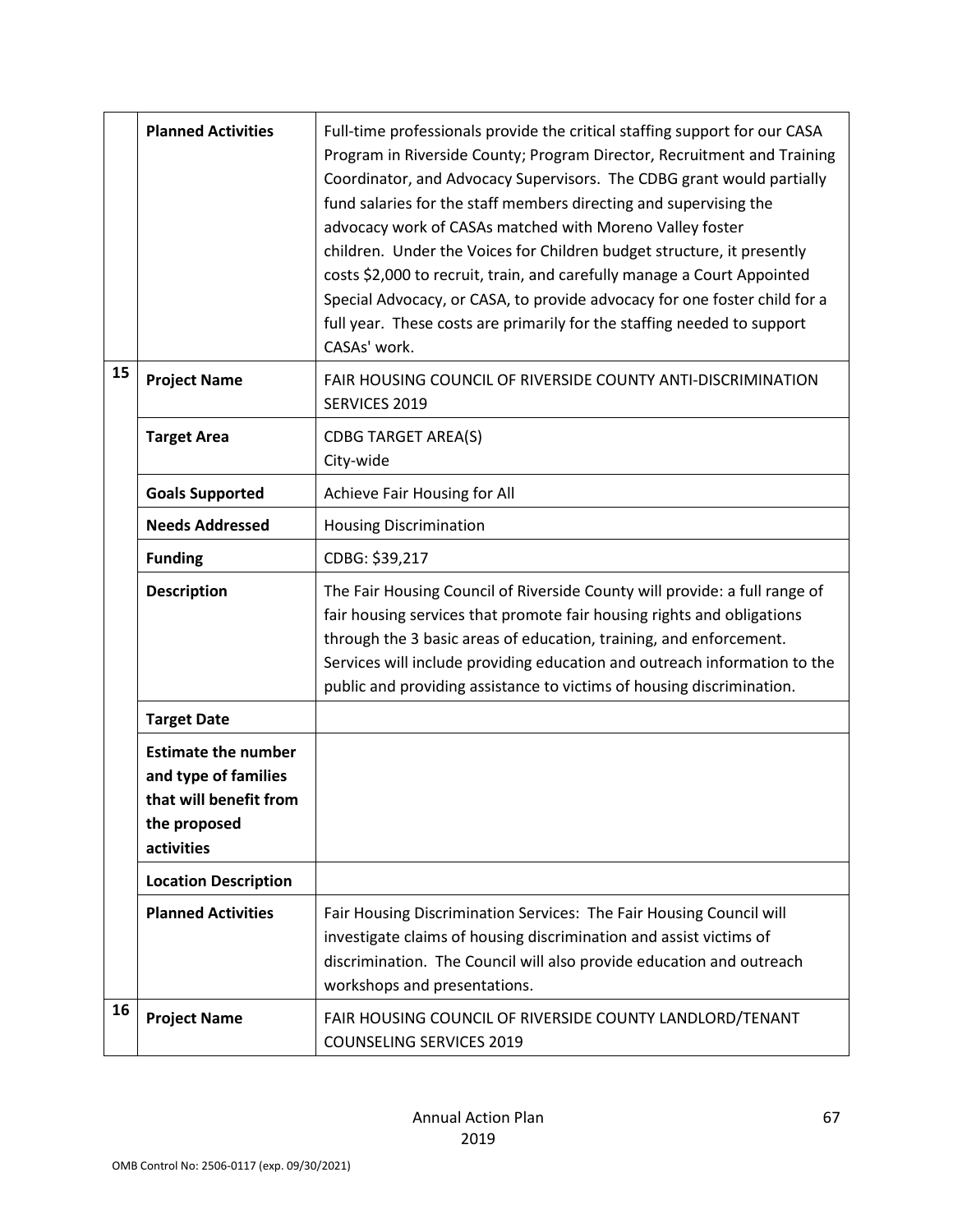|    | <b>Target Area</b>                                                                                                                        | <b>CDBG TARGET AREA(S)</b><br>City-wide                                                                                                                                                                                                                                                          |
|----|-------------------------------------------------------------------------------------------------------------------------------------------|--------------------------------------------------------------------------------------------------------------------------------------------------------------------------------------------------------------------------------------------------------------------------------------------------|
|    | <b>Goals Supported</b>                                                                                                                    | Achieve Fair Housing for All                                                                                                                                                                                                                                                                     |
|    | <b>Needs Addressed</b>                                                                                                                    | <b>Housing Discrimination</b>                                                                                                                                                                                                                                                                    |
|    | <b>Funding</b>                                                                                                                            | CDBG: \$18,455                                                                                                                                                                                                                                                                                   |
|    | <b>Description</b>                                                                                                                        | The Fair Housing Council of Riverside County will provide: a full range of<br>landlord tenant services that promote fair housing rights and obligations<br>through the 3 basic areas of education, training, and enforcement.                                                                    |
|    | <b>Target Date</b>                                                                                                                        |                                                                                                                                                                                                                                                                                                  |
|    | <b>Estimate the number</b><br>and type of families<br>that will benefit from<br>the proposed<br>activities                                |                                                                                                                                                                                                                                                                                                  |
|    | <b>Location Description</b>                                                                                                               |                                                                                                                                                                                                                                                                                                  |
|    | <b>Planned Activities</b>                                                                                                                 | Fair Housing Landlord/Tenant Counseling: The Fair Housing Council will<br>inform tenants and landlords of their legal rights and responsibilities,<br>while providing mediation and enforcement of those rights. The Council<br>will also provide referrals, training, and technical assistance. |
| 17 | <b>Project Name</b>                                                                                                                       | <b>GRID ALTERNATIVES 2019</b>                                                                                                                                                                                                                                                                    |
|    | <b>Target Area</b>                                                                                                                        | <b>CDBG TARGET AREA(S)</b><br>City-wide                                                                                                                                                                                                                                                          |
|    | <b>Goals Supported</b>                                                                                                                    | Improve the condition of existing housing stock                                                                                                                                                                                                                                                  |
|    | <b>Needs Addressed</b>                                                                                                                    | <b>Substandard Housing</b>                                                                                                                                                                                                                                                                       |
|    | <b>Funding</b>                                                                                                                            | CDBG: \$75,000                                                                                                                                                                                                                                                                                   |
|    | <b>Description</b>                                                                                                                        | Provide affordable, clean, renewable energy option to low-income<br>homeowners by installing solar electric systems.                                                                                                                                                                             |
|    | <b>Target Date</b>                                                                                                                        |                                                                                                                                                                                                                                                                                                  |
|    | <b>Estimate the number</b><br>and type of families<br>that will benefit from<br>the proposed<br>activities<br><b>Location Description</b> |                                                                                                                                                                                                                                                                                                  |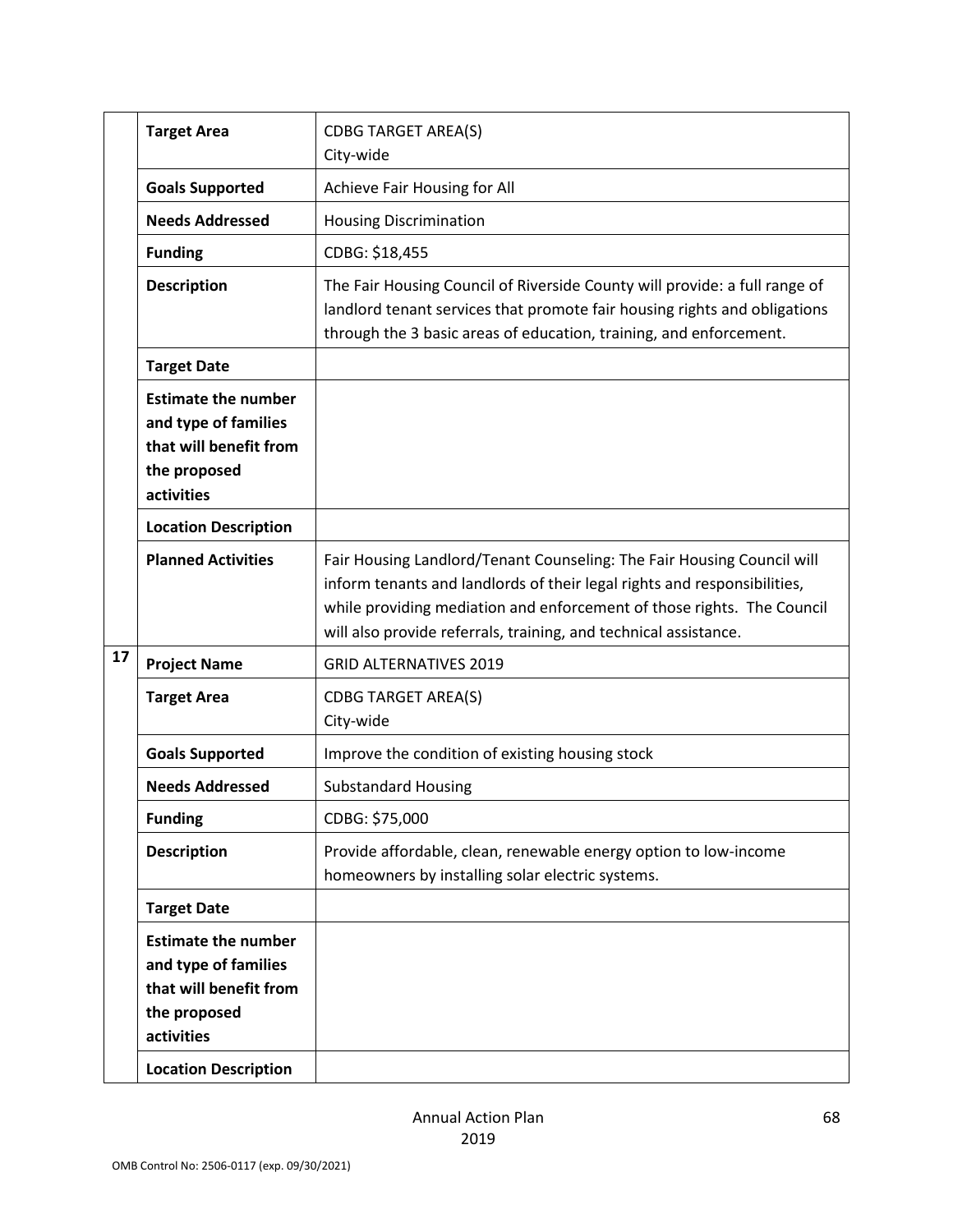|    | <b>Planned Activities</b>                                                                                  | Grid Alternatives will install solar electric systems for 10 low-income<br>homeowners with the assistance of 20 job trainees and community<br>volunteers. Resulting in long-term financial benefits for low-income<br>families; real-world hands on experience for local workers in the field of<br>solar installation; and environmental benefits.           |
|----|------------------------------------------------------------------------------------------------------------|---------------------------------------------------------------------------------------------------------------------------------------------------------------------------------------------------------------------------------------------------------------------------------------------------------------------------------------------------------------|
| 18 | <b>Project Name</b>                                                                                        | HABITAT FOR HUMANITY BRUSH OF KINDNESS CRITICAL HOME REPAIR<br>PROGRAM 2019                                                                                                                                                                                                                                                                                   |
|    | <b>Target Area</b>                                                                                         | City-wide                                                                                                                                                                                                                                                                                                                                                     |
|    | <b>Goals Supported</b>                                                                                     | Improve the condition of existing housing stock                                                                                                                                                                                                                                                                                                               |
|    | <b>Needs Addressed</b>                                                                                     | <b>Substandard Housing</b>                                                                                                                                                                                                                                                                                                                                    |
|    | <b>Funding</b>                                                                                             | CDBG: \$10,000                                                                                                                                                                                                                                                                                                                                                |
|    | <b>Description</b>                                                                                         | A Brush with Kindness is an exterior home preservation services that<br>offers exterior painting, landscaping, and minor exterior repairs for<br>homeowners in need.                                                                                                                                                                                          |
|    | <b>Target Date</b>                                                                                         |                                                                                                                                                                                                                                                                                                                                                               |
|    | <b>Estimate the number</b><br>and type of families<br>that will benefit from<br>the proposed<br>activities |                                                                                                                                                                                                                                                                                                                                                               |
|    | <b>Location Description</b>                                                                                |                                                                                                                                                                                                                                                                                                                                                               |
|    | <b>Planned Activities</b>                                                                                  | This program will offer qualified homeowners a one-time exterior home<br>preservation services that offers exterior painting, landscaping, and minor<br>exterior repairs for homeowners in need. The minor repairs consist of<br>skirting, trim, steps, entrance, and porch deck repairs to ensure safety<br>and health compliance and improve accessibility. |
| 19 | <b>Project Name</b>                                                                                        | HOPE VISION CENTER, HOPE SUMMER ACADEMY 2019                                                                                                                                                                                                                                                                                                                  |
|    | <b>Target Area</b>                                                                                         | City-wide                                                                                                                                                                                                                                                                                                                                                     |
|    | <b>Goals Supported</b>                                                                                     | Improve the well-being of persons                                                                                                                                                                                                                                                                                                                             |
|    | <b>Needs Addressed</b>                                                                                     | <b>Public Service Programs</b>                                                                                                                                                                                                                                                                                                                                |
|    | <b>Funding</b>                                                                                             | CDBG: \$10,000                                                                                                                                                                                                                                                                                                                                                |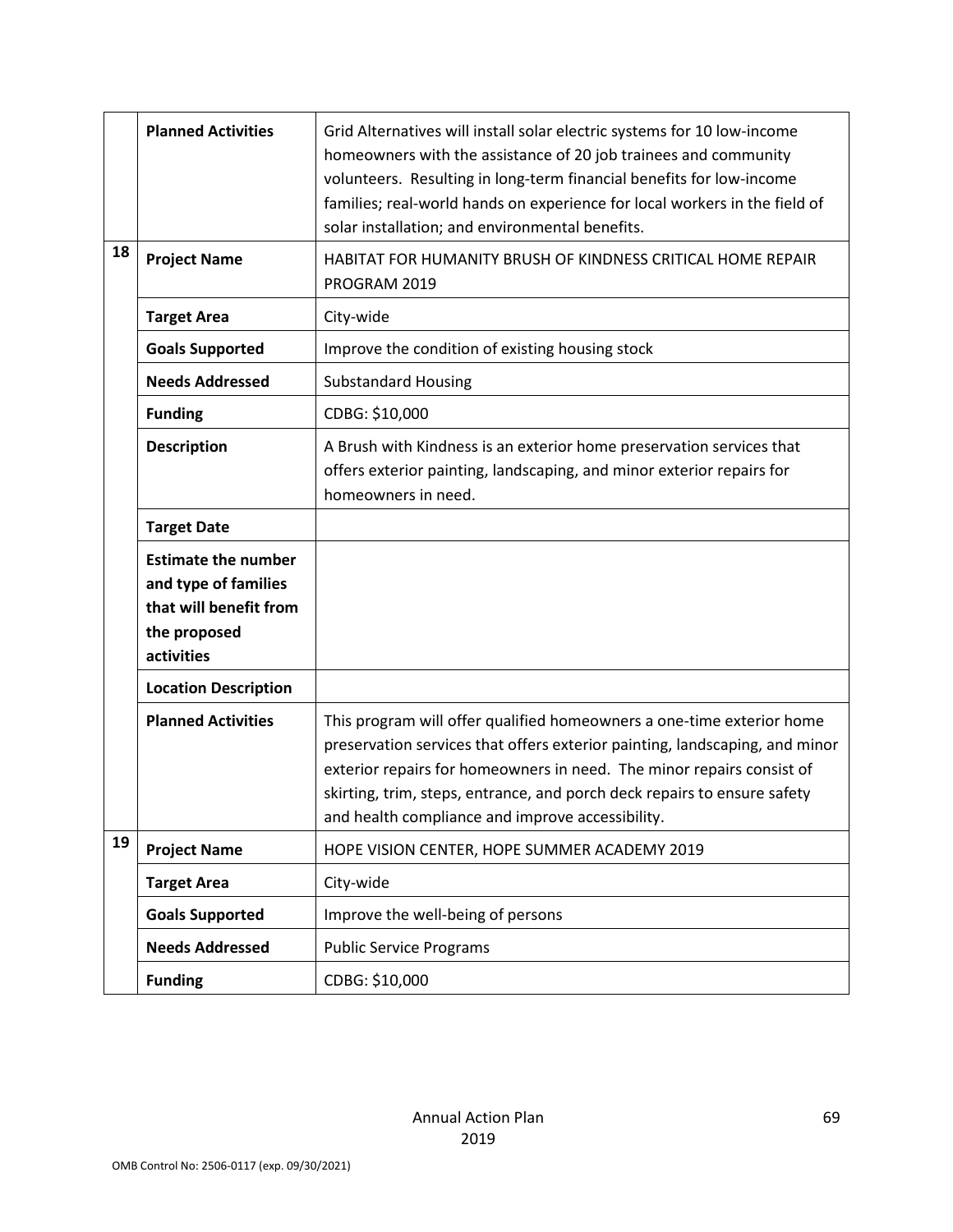|    | <b>Description</b>                                                                                         | HOPE Vision Center will provide 500 low to moderate income K-12th<br>grade students in Moreno Valley and Riverside with a free or low cost<br>summer academy in which they will receive academic intervention and<br>enrichment activities. Brooking Institute research shows that students on<br>average lose 25-30 percent of their school year learning over the summer.<br>Low income, Black and Latino students gain less over the school year and<br>lose more over the summer compared to other students. Research<br>further shows school based summer programs are effective for those at-<br>risk populations, if academics are blended with hands-on recreational<br>activities, professional school staff, and partnerships with community<br>based organizations to support social needs. |
|----|------------------------------------------------------------------------------------------------------------|--------------------------------------------------------------------------------------------------------------------------------------------------------------------------------------------------------------------------------------------------------------------------------------------------------------------------------------------------------------------------------------------------------------------------------------------------------------------------------------------------------------------------------------------------------------------------------------------------------------------------------------------------------------------------------------------------------------------------------------------------------------------------------------------------------|
|    | <b>Target Date</b>                                                                                         |                                                                                                                                                                                                                                                                                                                                                                                                                                                                                                                                                                                                                                                                                                                                                                                                        |
|    | <b>Estimate the number</b><br>and type of families<br>that will benefit from<br>the proposed<br>activities |                                                                                                                                                                                                                                                                                                                                                                                                                                                                                                                                                                                                                                                                                                                                                                                                        |
|    | <b>Location Description</b>                                                                                |                                                                                                                                                                                                                                                                                                                                                                                                                                                                                                                                                                                                                                                                                                                                                                                                        |
|    | <b>Planned Activities</b>                                                                                  | The purpose of this project is to prevent summer slide among low-income<br>students by providing a low to no cost 5-week high quality summer<br>program.                                                                                                                                                                                                                                                                                                                                                                                                                                                                                                                                                                                                                                               |
| 20 | <b>Project Name</b>                                                                                        | THE SALVATION ARMY HOMELESS TO WORK PROGRAM 2019                                                                                                                                                                                                                                                                                                                                                                                                                                                                                                                                                                                                                                                                                                                                                       |
|    | <b>Target Area</b>                                                                                         | <b>CDBG TARGET AREA(S)</b>                                                                                                                                                                                                                                                                                                                                                                                                                                                                                                                                                                                                                                                                                                                                                                             |
|    | <b>Goals Supported</b>                                                                                     | Improve the condition of existing housing stock                                                                                                                                                                                                                                                                                                                                                                                                                                                                                                                                                                                                                                                                                                                                                        |
|    | <b>Needs Addressed</b>                                                                                     | Economic Development                                                                                                                                                                                                                                                                                                                                                                                                                                                                                                                                                                                                                                                                                                                                                                                   |
|    | <b>Funding</b>                                                                                             | CDBG: \$30,000                                                                                                                                                                                                                                                                                                                                                                                                                                                                                                                                                                                                                                                                                                                                                                                         |
|    | <b>Description</b>                                                                                         | This program is to provide clean-up services throughout the City of<br>Moreno Valley. The sites will be identified by Waste and Management.<br>Salvation Army will provide transportation and supervision to the<br>employees hired to do the cleanup. Salvation Army hopes to provide at<br>least 90 days of cleanup throughout the year. This will help to beautify<br>the city.                                                                                                                                                                                                                                                                                                                                                                                                                     |
|    | <b>Target Date</b>                                                                                         |                                                                                                                                                                                                                                                                                                                                                                                                                                                                                                                                                                                                                                                                                                                                                                                                        |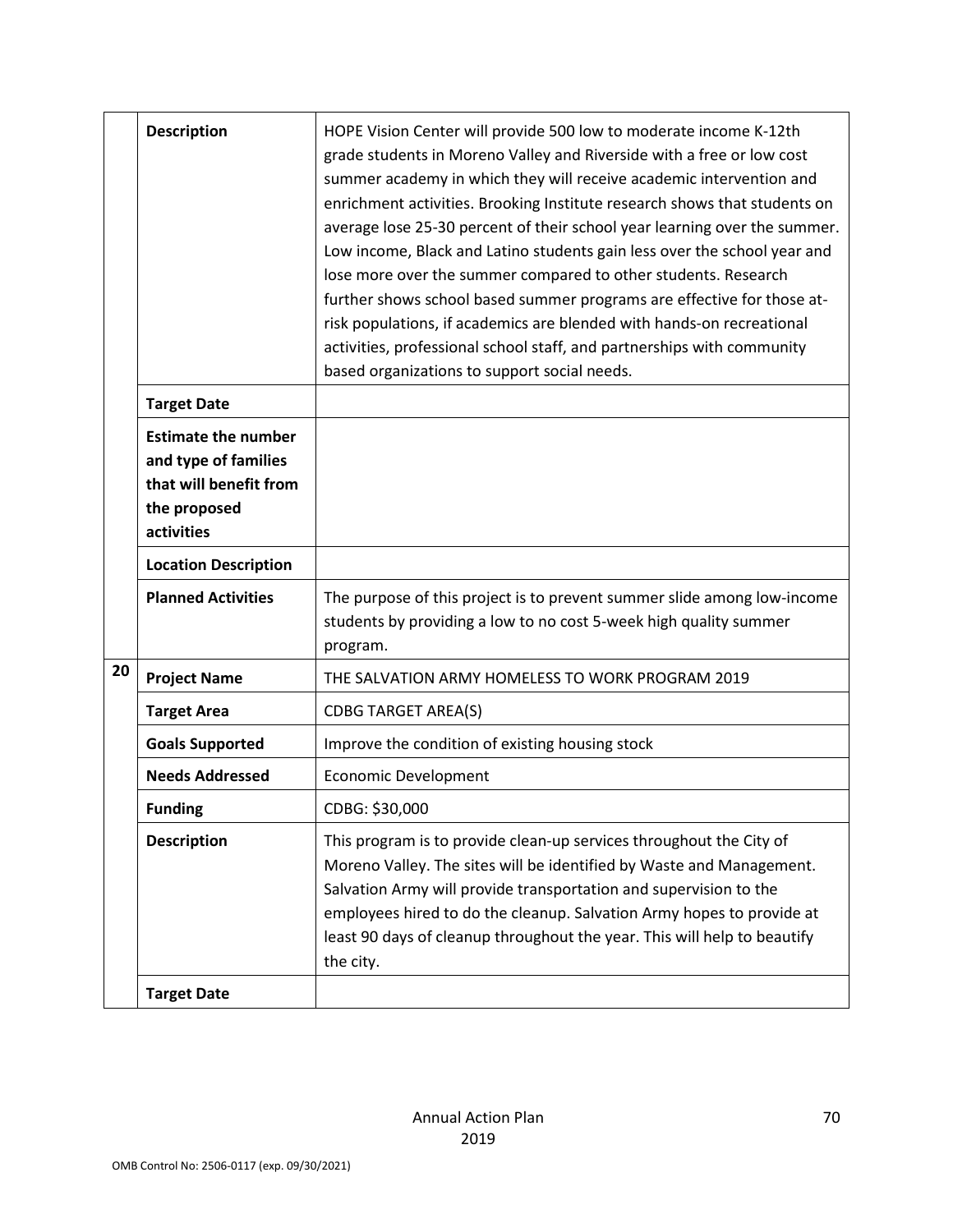|    | <b>Estimate the number</b><br>and type of families<br>that will benefit from<br>the proposed<br>activities |                                                                                                                                                                                                                                                                                                                                                                                                                                                                                                                                                                                                                            |
|----|------------------------------------------------------------------------------------------------------------|----------------------------------------------------------------------------------------------------------------------------------------------------------------------------------------------------------------------------------------------------------------------------------------------------------------------------------------------------------------------------------------------------------------------------------------------------------------------------------------------------------------------------------------------------------------------------------------------------------------------------|
|    | <b>Location Description</b>                                                                                |                                                                                                                                                                                                                                                                                                                                                                                                                                                                                                                                                                                                                            |
|    | <b>Planned Activities</b>                                                                                  | Activities include cleanup services throughout the City.                                                                                                                                                                                                                                                                                                                                                                                                                                                                                                                                                                   |
| 21 | <b>Project Name</b>                                                                                        | PAVEMENT REHABILITATION FOR VARIOUS STREETS 2019                                                                                                                                                                                                                                                                                                                                                                                                                                                                                                                                                                           |
|    | <b>Target Area</b>                                                                                         | <b>CDBG TARGET AREA(S)</b>                                                                                                                                                                                                                                                                                                                                                                                                                                                                                                                                                                                                 |
|    | <b>Goals Supported</b>                                                                                     | <b>Public Facilities and Infrastructure</b>                                                                                                                                                                                                                                                                                                                                                                                                                                                                                                                                                                                |
|    | <b>Needs Addressed</b>                                                                                     | <b>Public Facilities and Infrastructure</b>                                                                                                                                                                                                                                                                                                                                                                                                                                                                                                                                                                                |
|    | <b>Funding</b>                                                                                             | CDBG: \$1,216,522                                                                                                                                                                                                                                                                                                                                                                                                                                                                                                                                                                                                          |
|    | <b>Description</b>                                                                                         | This activity will provide pavement rehabilitation for a total of<br>approximately 46 local streets within the Citys HUD-CDBG Low/Mod<br>Census Tract 2019 areas.                                                                                                                                                                                                                                                                                                                                                                                                                                                          |
|    | <b>Target Date</b>                                                                                         |                                                                                                                                                                                                                                                                                                                                                                                                                                                                                                                                                                                                                            |
|    | <b>Estimate the number</b><br>and type of families<br>that will benefit from<br>the proposed<br>activities |                                                                                                                                                                                                                                                                                                                                                                                                                                                                                                                                                                                                                            |
|    | <b>Location Description</b>                                                                                |                                                                                                                                                                                                                                                                                                                                                                                                                                                                                                                                                                                                                            |
|    | <b>Planned Activities</b>                                                                                  | Pavement rehabilitation consists of the removal of 1.5 -inch thick of<br>existing asphalt concrete pavement surface and replacement of new<br>asphalt concrete surface of same thickness for street areas that are<br>severely distressed. Rehabilitation also includes the crack sealing and<br>application of slurry seal for areas of street pavement that are less<br>distressed. The activity is to improve the street pavement and extend the<br>service life of the pavement while enhancing the safety and aesthetic<br>appearance of various communities with in the HUD-CDBG Low/Mod<br>Census Tract 2019 areas. |
| 22 | <b>Project Name</b>                                                                                        | ADA IMPROVEMENT AT CITY FACILITIES 2019                                                                                                                                                                                                                                                                                                                                                                                                                                                                                                                                                                                    |
|    | <b>Target Area</b>                                                                                         | <b>CDBG TARGET AREA(S)</b>                                                                                                                                                                                                                                                                                                                                                                                                                                                                                                                                                                                                 |
|    | <b>Goals Supported</b>                                                                                     | <b>Public Facilities and Infrastructure</b>                                                                                                                                                                                                                                                                                                                                                                                                                                                                                                                                                                                |
|    | <b>Needs Addressed</b>                                                                                     | <b>Public Facilities and Infrastructure</b>                                                                                                                                                                                                                                                                                                                                                                                                                                                                                                                                                                                |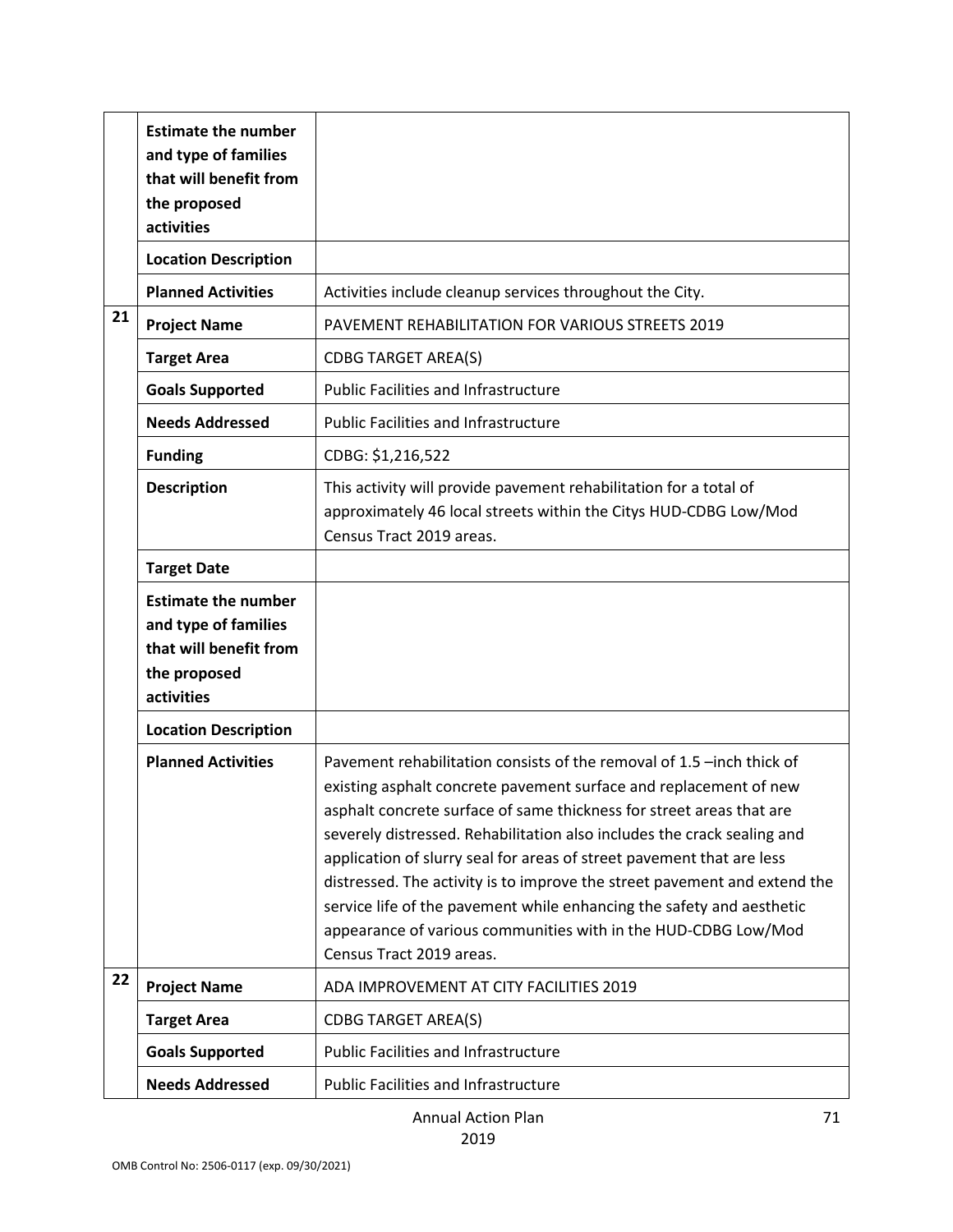|    | <b>Funding</b>                                                                                                                            | CDBG: \$150,000                                                                                                                                                                                                                                                                                                                                                                                                                                                                                                                                                                                                                                                                                                            |
|----|-------------------------------------------------------------------------------------------------------------------------------------------|----------------------------------------------------------------------------------------------------------------------------------------------------------------------------------------------------------------------------------------------------------------------------------------------------------------------------------------------------------------------------------------------------------------------------------------------------------------------------------------------------------------------------------------------------------------------------------------------------------------------------------------------------------------------------------------------------------------------------|
|    | <b>Description</b>                                                                                                                        | The Moreno Valley City Hall, Cottonwood Golf Center, and Town Gate<br>Community Center were among the facilities in which ADA improvement<br>needs were identified.                                                                                                                                                                                                                                                                                                                                                                                                                                                                                                                                                        |
|    | <b>Target Date</b>                                                                                                                        |                                                                                                                                                                                                                                                                                                                                                                                                                                                                                                                                                                                                                                                                                                                            |
|    | <b>Estimate the number</b><br>and type of families<br>that will benefit from<br>the proposed<br>activities                                |                                                                                                                                                                                                                                                                                                                                                                                                                                                                                                                                                                                                                                                                                                                            |
|    | <b>Location Description</b>                                                                                                               |                                                                                                                                                                                                                                                                                                                                                                                                                                                                                                                                                                                                                                                                                                                            |
|    | <b>Planned Activities</b>                                                                                                                 | Improvements at the Moreno Valley City Hall, Cottonwood Golf Center,<br>and Town Gate Community Center will include parking lot upgrades to the<br>curb ramps (slopes and warning strips), passenger loading zones (warning<br>strips, access aisle), parking stalls (slopes, signing and striping), path of<br>travel (sidewalks, patios and warning strips), stairs (Installation of<br>stairway and compliant handrail, treads, etc.) and ramps to the entrance<br>of the building (length and width modifications & handrails),<br>improvements of restrooms which are in need of upgrades to the height<br>and distance of the sinks, toilets, counters, partitions, etc., and<br>installation of accessible lockers. |
| 23 | <b>Project Name</b>                                                                                                                       | FLAMING ARROW STORM DRAIN 2019                                                                                                                                                                                                                                                                                                                                                                                                                                                                                                                                                                                                                                                                                             |
|    | <b>Target Area</b>                                                                                                                        | <b>CDBG TARGET AREA(S)</b>                                                                                                                                                                                                                                                                                                                                                                                                                                                                                                                                                                                                                                                                                                 |
|    | <b>Goals Supported</b>                                                                                                                    | <b>Public Facilities and Infrastructure</b>                                                                                                                                                                                                                                                                                                                                                                                                                                                                                                                                                                                                                                                                                |
|    | <b>Needs Addressed</b>                                                                                                                    | <b>Public Facilities and Infrastructure</b>                                                                                                                                                                                                                                                                                                                                                                                                                                                                                                                                                                                                                                                                                |
|    | <b>Funding</b>                                                                                                                            | CDBG: \$250,000                                                                                                                                                                                                                                                                                                                                                                                                                                                                                                                                                                                                                                                                                                            |
|    | <b>Description</b>                                                                                                                        | This activity will mitigate existing flooding in Target areas by constructing<br>the extension of an existing storm drain system.                                                                                                                                                                                                                                                                                                                                                                                                                                                                                                                                                                                          |
|    | <b>Target Date</b>                                                                                                                        |                                                                                                                                                                                                                                                                                                                                                                                                                                                                                                                                                                                                                                                                                                                            |
|    | <b>Estimate the number</b><br>and type of families<br>that will benefit from<br>the proposed<br>activities<br><b>Location Description</b> |                                                                                                                                                                                                                                                                                                                                                                                                                                                                                                                                                                                                                                                                                                                            |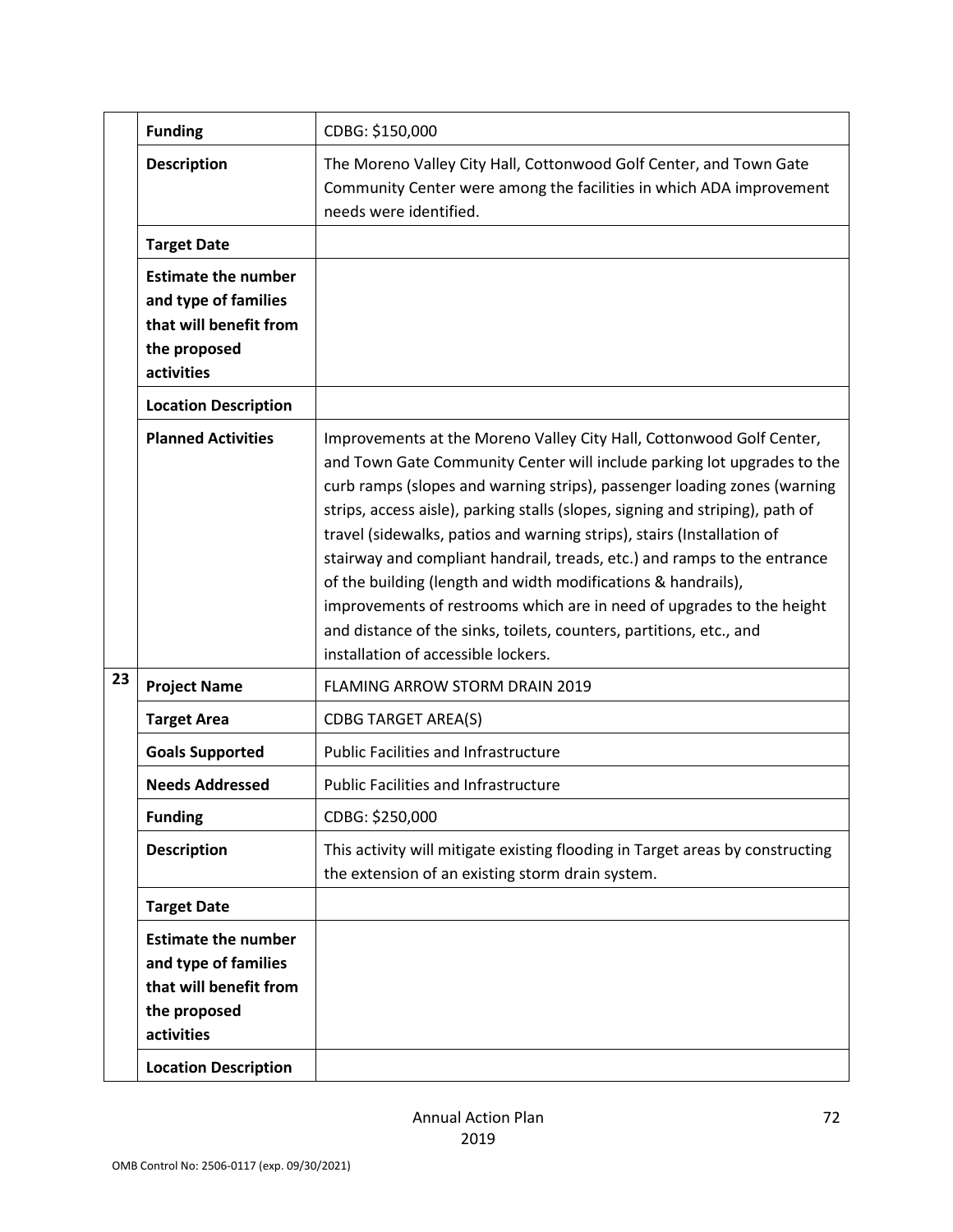|    | <b>Planned Activities</b>                                                                                  | The extension will provide 1,200 linear feet of 24-inch diameter pipe<br>starting from north of the Bay Avenue/Flaming Arrow Drive intersection<br>where the 24-inch pipe will tie into the existing 42-inch diameter Line M-<br>11 pipe. From the tie-in point, Line M-11 extension will proceed north in<br>Flaming Arrow to Sweet Grass, head west in Sweet Grass to vacant land,<br>proceed north across two vacant land parcels adjacent to two tracts, and<br>install a catch basin on Saint Christopher. The requested funds are for<br>approximately half the construction cost and would represent the City's<br>share for construction. Riverside County Flood Control and Water<br>Conservation District (RCFC&WCD) is expected to budget a portion of<br>construction funds in the FY 2019/2020 budget. |
|----|------------------------------------------------------------------------------------------------------------|---------------------------------------------------------------------------------------------------------------------------------------------------------------------------------------------------------------------------------------------------------------------------------------------------------------------------------------------------------------------------------------------------------------------------------------------------------------------------------------------------------------------------------------------------------------------------------------------------------------------------------------------------------------------------------------------------------------------------------------------------------------------------------------------------------------------|
| 24 | <b>Project Name</b>                                                                                        | ESG19 MORENO VALLEY (2019)                                                                                                                                                                                                                                                                                                                                                                                                                                                                                                                                                                                                                                                                                                                                                                                          |
|    | <b>Target Area</b>                                                                                         | <b>CDBG TARGET AREA(S)</b><br>City-wide                                                                                                                                                                                                                                                                                                                                                                                                                                                                                                                                                                                                                                                                                                                                                                             |
|    | <b>Goals Supported</b>                                                                                     | <b>Address Homelessness</b><br>Planning and Administration                                                                                                                                                                                                                                                                                                                                                                                                                                                                                                                                                                                                                                                                                                                                                          |
|    | <b>Needs Addressed</b>                                                                                     | Homelessness<br>Planning and Administration                                                                                                                                                                                                                                                                                                                                                                                                                                                                                                                                                                                                                                                                                                                                                                         |
|    | <b>Funding</b>                                                                                             | ESG: \$178,214                                                                                                                                                                                                                                                                                                                                                                                                                                                                                                                                                                                                                                                                                                                                                                                                      |
|    | <b>Description</b>                                                                                         | Moreno Valley 2019 ESG Programs are for: (1) Emergency Solutions Grant<br>(ESG) Administration - Comprehensive planning and administration of the<br>ESG grant program (\$13,366.05). (2) County of Riverside Homeless<br>Management Information System (HMIS) - Support to Countywide<br>Homeless Services Tracking System (\$5,000.00). (3) Catholic Charities San<br>Bernardino & Riverside Counties, Casework Services Program - Rapid Re-<br>Housing and Homeless Prevention services (\$69,847.95). (4) Social Work<br>Action Group (SWAG). Homeless Street Outreach Program (\$55.000.00).<br>(5) The Salvation Army, Street Outreach Program (\$35,000.00).                                                                                                                                                 |
|    | <b>Target Date</b>                                                                                         | 6/30/2020                                                                                                                                                                                                                                                                                                                                                                                                                                                                                                                                                                                                                                                                                                                                                                                                           |
|    | <b>Estimate the number</b><br>and type of families<br>that will benefit from<br>the proposed<br>activities | Catholic Charities anticipates serving 46 household/46 people. Social<br>Work Action Group (SWAG), Homeless Street Outreach Program will serve<br>approximately 80 homeless individuals. The Salvation Army, Street<br>Outreach Program will serve approximately 75 homeless individuals.                                                                                                                                                                                                                                                                                                                                                                                                                                                                                                                           |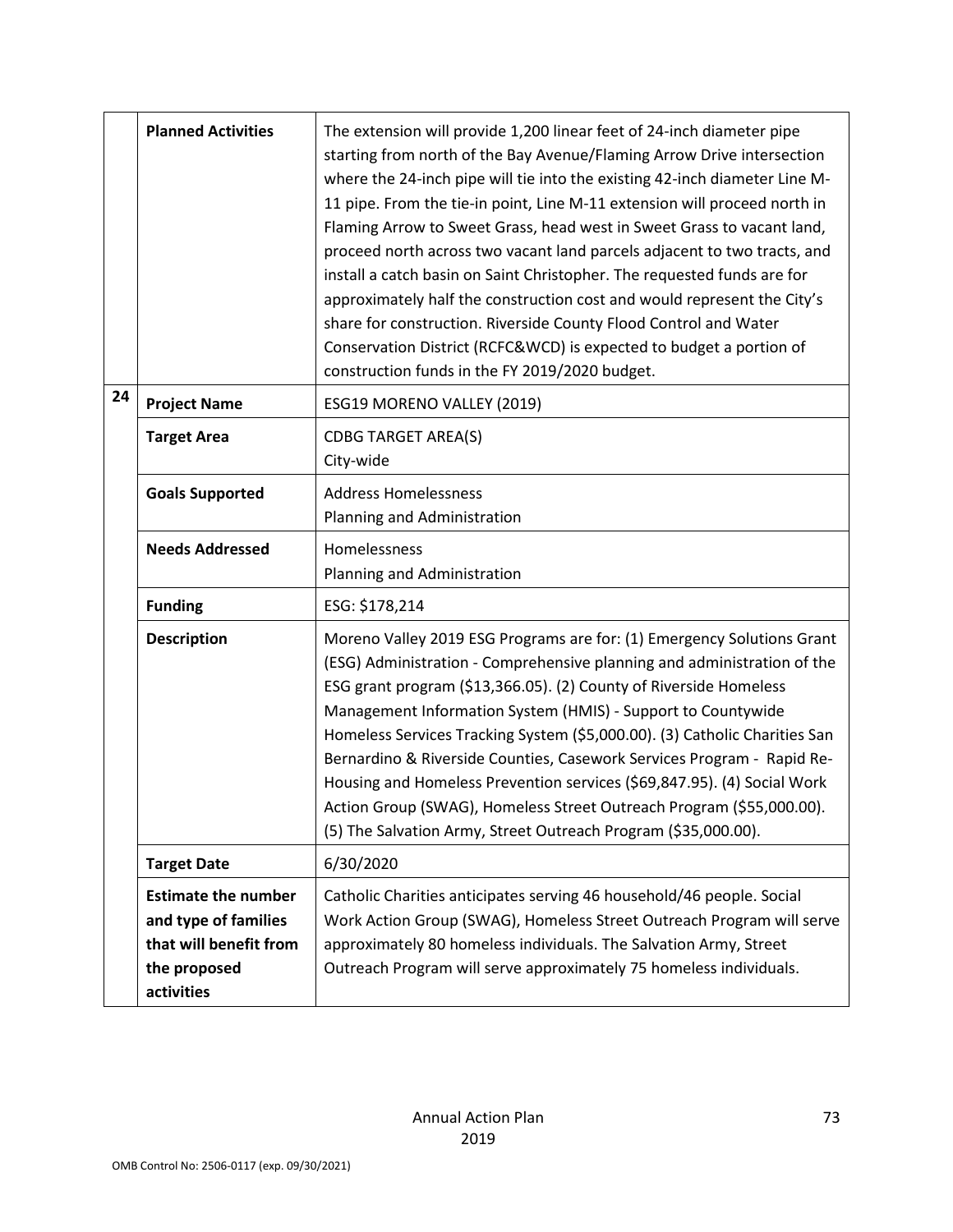|    | <b>Location Description</b> | The ESG Administration will operate from 14177 Frederick St. Moreno<br>Valley, CA 92552; County of Riverside Homeless Management Information<br>System (HMIS) will be operating from County of Riverside, Department of<br>Public Social Services (DPSS), Adult Services Division - Homeless Programs<br>Unit (HPU), Homeless Management Information System (HMIS) 4060<br>County Circle Drive, Riverside CA 92503. Catholic Charities, Social Work<br>Action Group (SWAG), and The Salvation Army will offer ESG program<br>Citywide.                                                                                                     |
|----|-----------------------------|--------------------------------------------------------------------------------------------------------------------------------------------------------------------------------------------------------------------------------------------------------------------------------------------------------------------------------------------------------------------------------------------------------------------------------------------------------------------------------------------------------------------------------------------------------------------------------------------------------------------------------------------|
|    | <b>Planned Activities</b>   | Emergency Solutions Grant (ESG) Administration: Daily administration of<br>the ESG program including but not limited to: activity oversight;<br>programmatic research; technical assistance; processing of budget<br>amendments; IDIS management; HMIS QC review; program specific<br>reporting; On-site monitoring of subrecipients.                                                                                                                                                                                                                                                                                                      |
|    |                             | County of Riverside Homeless Management Information System (HMIS):<br>Funds will be used by the County of Riverside to manage Homeless<br>Management Information System (HMIS) on behalf of the City of Moreno<br>Valley.                                                                                                                                                                                                                                                                                                                                                                                                                  |
|    |                             | Catholic Charities San Bernardino & Riverside Counties, Casework Services<br>Program for Rapid Re-Housing and Homeless Prevention: Case<br>management services, which includes community outreach and a wide<br>range of homeless and homeless prevention services to low-income<br>residents such as motel vouchers, rental assistance (rent in arrears to<br>prevent eviction), security deposits, utility assistance, food and other<br>supportive services.                                                                                                                                                                            |
|    |                             | Social Work Action Group (SWAG), Homeless Street Outreach Program:<br>Outreach and case management efforts will be coordinated with City of<br>Moreno Valley staff, Riverside County Sheriff's Department, Department<br>of Public Social Services, Adult Protective Services, Health to Hope<br>Medical Clinic, and other service providers, as needed. Intake and housing<br>assessments are conducted to help guide the housing intervention.<br>Individuals will be connected to shelter, substance abuse treatment,<br>mental health treatment, county coordinated housing programs and trips<br>home to reunite with family support. |
|    |                             | The Salvation Army, Street Outreach Program: The Homeless to Work<br>program aims at preparing participants to transition to the active<br>workforce by providing temporary employment while connecting them<br>with social service resources to help overcome obstacles to their pursuit<br>of gainful employment and permanent housing.                                                                                                                                                                                                                                                                                                  |
| 25 | <b>Project Name</b>         | THE COURTYARDS AT COTTONWOOD FAMILY APARTMENTS                                                                                                                                                                                                                                                                                                                                                                                                                                                                                                                                                                                             |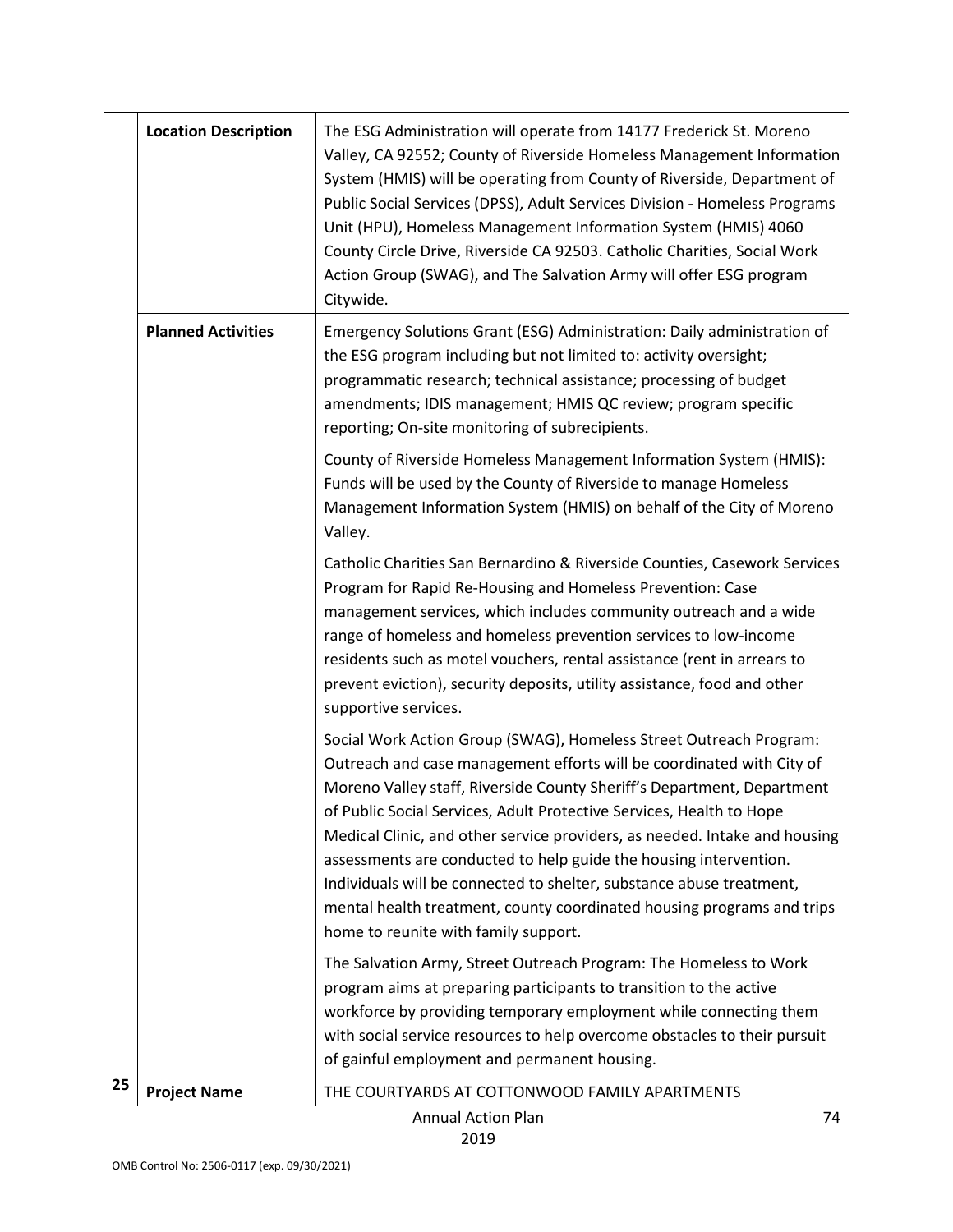|  | <b>Target Area</b>                                                                                         | City-wide                                                                                                                                                                                                                                                                                                                                                                                                                                                                                                                                                                                                                                                                                                                                                                                                                                                                                                                                                                                                                                                                                                                                                                                                                                                                                                                                                                                                                                                                                                |
|--|------------------------------------------------------------------------------------------------------------|----------------------------------------------------------------------------------------------------------------------------------------------------------------------------------------------------------------------------------------------------------------------------------------------------------------------------------------------------------------------------------------------------------------------------------------------------------------------------------------------------------------------------------------------------------------------------------------------------------------------------------------------------------------------------------------------------------------------------------------------------------------------------------------------------------------------------------------------------------------------------------------------------------------------------------------------------------------------------------------------------------------------------------------------------------------------------------------------------------------------------------------------------------------------------------------------------------------------------------------------------------------------------------------------------------------------------------------------------------------------------------------------------------------------------------------------------------------------------------------------------------|
|  | <b>Goals Supported</b>                                                                                     | Improve the condition of existing housing stock                                                                                                                                                                                                                                                                                                                                                                                                                                                                                                                                                                                                                                                                                                                                                                                                                                                                                                                                                                                                                                                                                                                                                                                                                                                                                                                                                                                                                                                          |
|  | <b>Needs Addressed</b>                                                                                     | <b>Substandard Housing</b>                                                                                                                                                                                                                                                                                                                                                                                                                                                                                                                                                                                                                                                                                                                                                                                                                                                                                                                                                                                                                                                                                                                                                                                                                                                                                                                                                                                                                                                                               |
|  | <b>Funding</b>                                                                                             | HOME: \$1,000,000                                                                                                                                                                                                                                                                                                                                                                                                                                                                                                                                                                                                                                                                                                                                                                                                                                                                                                                                                                                                                                                                                                                                                                                                                                                                                                                                                                                                                                                                                        |
|  | <b>Description</b>                                                                                         | The proposed redevelopment will provide a critical source of affordable<br>housing for current and future low and moderate income residents whose<br>tenancy and local employment is essential to the Area's and City's future<br>economic development and sustainability (as noted in the City's Housing<br>Element), as well as to the City's General Plan goal of maintaining<br>neighborhoods that are diverse and inclusive.                                                                                                                                                                                                                                                                                                                                                                                                                                                                                                                                                                                                                                                                                                                                                                                                                                                                                                                                                                                                                                                                        |
|  | <b>Target Date</b>                                                                                         | 6/20/2022                                                                                                                                                                                                                                                                                                                                                                                                                                                                                                                                                                                                                                                                                                                                                                                                                                                                                                                                                                                                                                                                                                                                                                                                                                                                                                                                                                                                                                                                                                |
|  | <b>Estimate the number</b><br>and type of families<br>that will benefit from<br>the proposed<br>activities | City staff anticipates serving 80 households/140 people. This project is<br>anticipated to serve approximately 80 households with extremely low<br>(30% of AMI)-to-low income (60% of AMI).                                                                                                                                                                                                                                                                                                                                                                                                                                                                                                                                                                                                                                                                                                                                                                                                                                                                                                                                                                                                                                                                                                                                                                                                                                                                                                              |
|  | <b>Location Description</b>                                                                                | Northeast Corner of Cottonwood Avenue and Indian Street (APN: 482-<br>161-021), City of Moreno Valley, CA                                                                                                                                                                                                                                                                                                                                                                                                                                                                                                                                                                                                                                                                                                                                                                                                                                                                                                                                                                                                                                                                                                                                                                                                                                                                                                                                                                                                |
|  | <b>Planned Activities</b>                                                                                  | The proposed Project is a gated, affordable residential development on an<br>8.10-acre site (6.78 net acres) located at the northeast corner of<br>Cottonwood Avenue and Indian Street in the City of Moreno Valley. The<br>proposed development consists of eighty (80) plus 1 manager's affordable<br>units within two (2) two-story, 30-unit family buildings with a total of<br>eight (8) 1-bedroom, twenty-four (24) 2-bedroom and twenty-eight (28)<br>3-bedroom units. The proposed development also includes a one-story,<br>20-unit senior building with sixteen (16) 1- bedroom and four (4) 2-<br>bedroom units. The proposed project will also include a 4,840 square-foot<br>Community Building with management, leasing, services and<br>maintenance offices, a maintenance garage, computer lab, laundry room<br>and a full kitchen. Site amenities are also proposed to include a<br>community pool, a tot lot, basketball court and a senior vita course. A<br>manager's unit will be located on the second floor of the community<br>building. The proposed development will be an affordable housing project<br>that will be rented to extremely low-income households (up to 30% of<br>median income), and low-income households (up to 60% of median<br>income). All income-restricted units will be at rents that do not exceed<br>affordable rents as defined in the California Health and Safety Code. A<br>portion of the units will be reserved for senior citizen households. |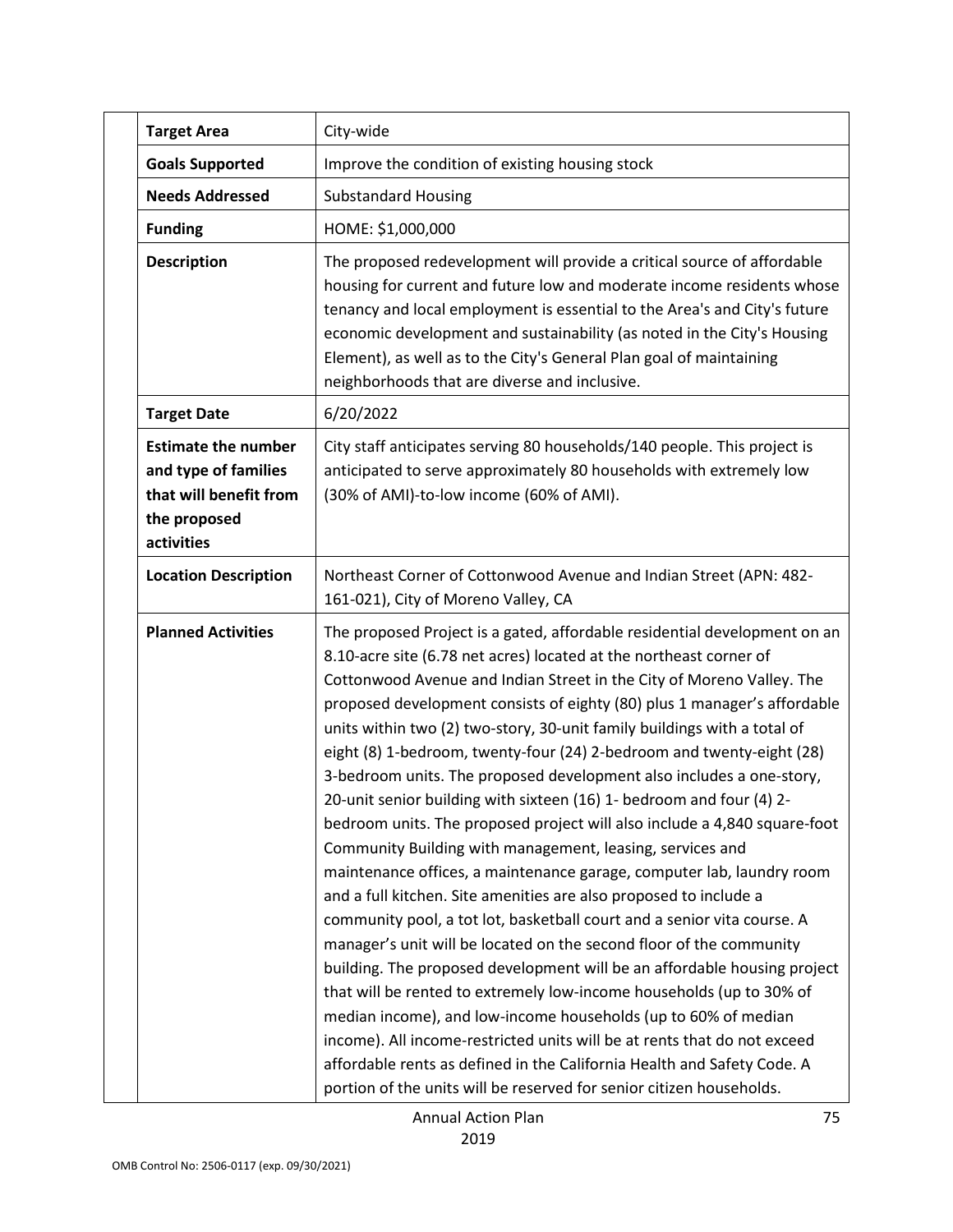| 26 | <b>Project Name</b>                                                                                        | CV - CDBG Program Administration                                                                                                                                                                                                                                                                                                                                                                         |
|----|------------------------------------------------------------------------------------------------------------|----------------------------------------------------------------------------------------------------------------------------------------------------------------------------------------------------------------------------------------------------------------------------------------------------------------------------------------------------------------------------------------------------------|
|    | <b>Target Area</b>                                                                                         | <b>CDBG TARGET AREA(S)</b><br>City-wide                                                                                                                                                                                                                                                                                                                                                                  |
|    | <b>Goals Supported</b>                                                                                     | Planning and Administration                                                                                                                                                                                                                                                                                                                                                                              |
|    | <b>Needs Addressed</b>                                                                                     | Planning and Administration                                                                                                                                                                                                                                                                                                                                                                              |
|    | <b>Funding</b>                                                                                             | CDBG-CV: \$385,709                                                                                                                                                                                                                                                                                                                                                                                       |
|    | <b>Description</b>                                                                                         | Comprehensive planning and administration of the CDBG-CV grant<br>program.                                                                                                                                                                                                                                                                                                                               |
|    | <b>Target Date</b>                                                                                         | 6/30/2022                                                                                                                                                                                                                                                                                                                                                                                                |
|    | <b>Estimate the number</b><br>and type of families<br>that will benefit from<br>the proposed<br>activities | Public service activities other than Low/Moderate Income Housing:<br>65,435 Persons Assisted<br><b>Businesses assisted: 45</b>                                                                                                                                                                                                                                                                           |
|    | <b>Location Description</b>                                                                                | The CDBG-CV Administration will operate from 14177 Frederick St.<br>Moreno Valley, CA 92552.                                                                                                                                                                                                                                                                                                             |
|    | <b>Planned Activities</b>                                                                                  | CDBG-CV Administration of the funded programs including but not limited<br>to: activity oversight; processing of amendments; IDIS management;<br>Implementation of the Citizen Participation plan for needs assessment<br>and project selection; Preparation of the Annual Action Plan; Preparation<br>of the year-end CAPER report; program specific reporting; On-site<br>monitoring of subrecipients. |
| 27 | <b>Project Name</b>                                                                                        | CV - MoVal Meals 2019                                                                                                                                                                                                                                                                                                                                                                                    |
|    | <b>Target Area</b>                                                                                         | City-wide                                                                                                                                                                                                                                                                                                                                                                                                |
|    | <b>Goals Supported</b>                                                                                     | Improve the well-being of persons                                                                                                                                                                                                                                                                                                                                                                        |
|    | <b>Needs Addressed</b>                                                                                     | <b>Public Service Programs</b>                                                                                                                                                                                                                                                                                                                                                                           |
|    | <b>Funding</b>                                                                                             | CDBG-CV: \$435,336                                                                                                                                                                                                                                                                                                                                                                                       |
|    | <b>Description</b>                                                                                         | Distribute care packages to the elderly and disables residents, the most<br>critical segment of Moreno Valley's population each week. These care<br>packages will help in supplementing the resident's daily food and grocery<br>supplies.                                                                                                                                                               |
|    | <b>Target Date</b>                                                                                         | 6/30/2021                                                                                                                                                                                                                                                                                                                                                                                                |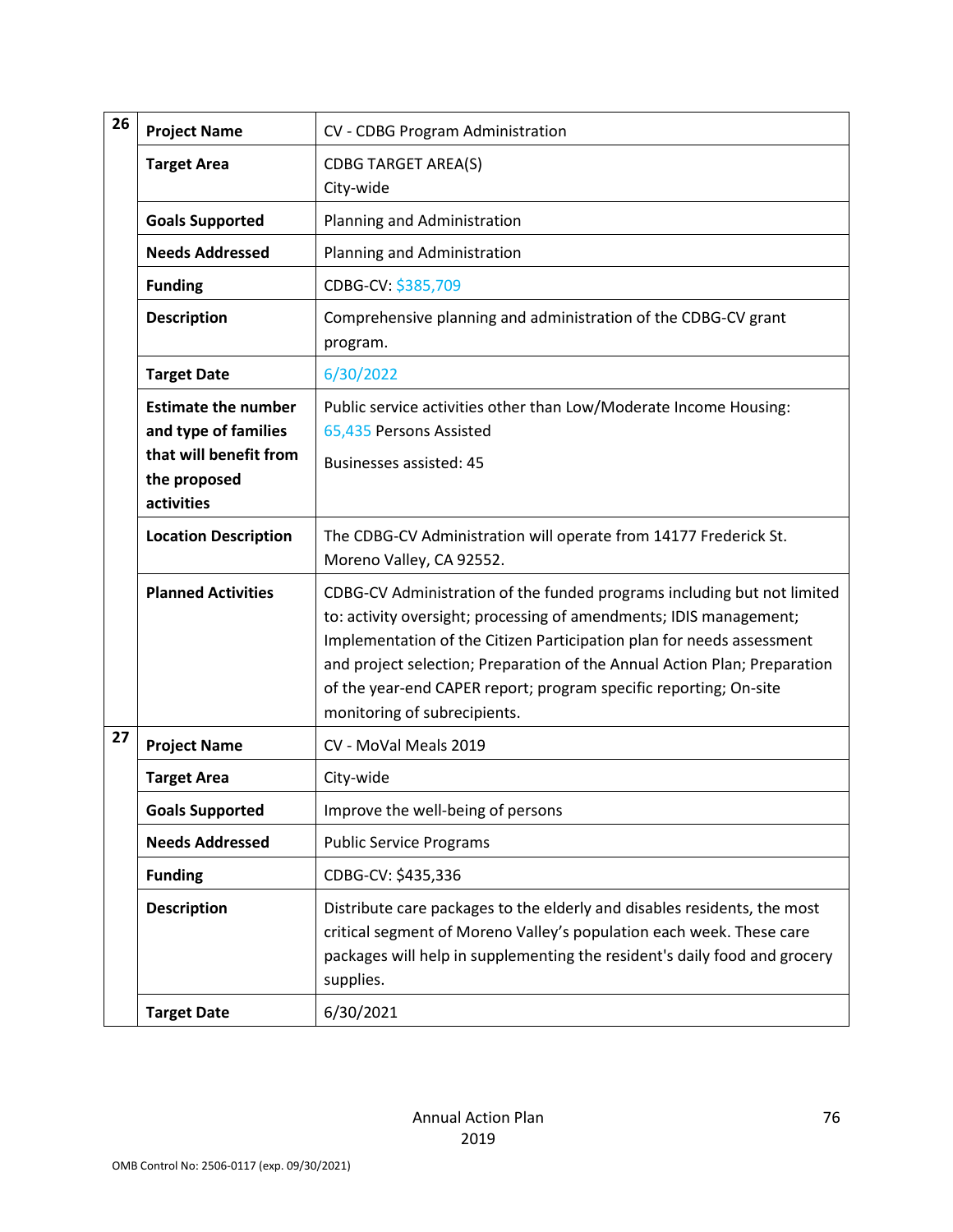|    | <b>Estimate the number</b><br>and type of families<br>that will benefit from<br>the proposed<br>activities | Distribute 500 care packages to the elderly and disables residents, the<br>most critical segment of Moreno Valley's population each week. These<br>care packages will help in supplementing the resident's daily food and<br>grocery supplies. 1,556 persons assisted                                                                                                                                                                                                  |
|----|------------------------------------------------------------------------------------------------------------|------------------------------------------------------------------------------------------------------------------------------------------------------------------------------------------------------------------------------------------------------------------------------------------------------------------------------------------------------------------------------------------------------------------------------------------------------------------------|
|    | <b>Location Description</b>                                                                                |                                                                                                                                                                                                                                                                                                                                                                                                                                                                        |
|    | <b>Planned Activities</b>                                                                                  | The goal of the program is to have 500 care packages available to the<br>most critical segment of Moreno Valley's population each week. These<br>care packages will help in supplementing the resident's daily food and<br>grocery supplies. The program is scheduled to terminate on June 30,<br>2020. The need and project success will have fed over 1,556 eligible<br>unduplicated participants and kept part-time staff employed during the<br>COVID-19 pandemic. |
| 28 | <b>Project Name</b>                                                                                        | CV - Family Services Association - Senior Nutrition Program 2019                                                                                                                                                                                                                                                                                                                                                                                                       |
|    | <b>Target Area</b>                                                                                         | City-wide                                                                                                                                                                                                                                                                                                                                                                                                                                                              |
|    | <b>Goals Supported</b>                                                                                     | Improve the well-being of persons                                                                                                                                                                                                                                                                                                                                                                                                                                      |
|    | <b>Needs Addressed</b>                                                                                     | <b>Public Service Programs</b>                                                                                                                                                                                                                                                                                                                                                                                                                                         |
|    | <b>Funding</b>                                                                                             | CDBG-CV: \$182,000                                                                                                                                                                                                                                                                                                                                                                                                                                                     |
|    | <b>Description</b>                                                                                         | Family Service Association (FSA) is providing a curbside pickup of<br>prepared meals for seniors at the City of Moreno Valley Senior Center.<br>This new model of operation was implemented in response to COVID-19<br>and the County's Stay at Home Order.                                                                                                                                                                                                            |
|    | <b>Target Date</b>                                                                                         | 6/30/2022                                                                                                                                                                                                                                                                                                                                                                                                                                                              |
|    | <b>Estimate the number</b><br>and type of families<br>that will benefit from<br>the proposed<br>activities | Family Service Association (FSA) is providing a curbside pickup of<br>prepared meals for seniors at the City of Moreno Valley Senior Center.<br>This new model of operation was implemented in response to COVID-19<br>and the County's Stay at Home Order. 425 persons assisted                                                                                                                                                                                       |
|    | <b>Location Description</b>                                                                                | Curb-side pick up at the Moreno Valley Senior Center and city-wide<br>delivery                                                                                                                                                                                                                                                                                                                                                                                         |
|    | <b>Planned Activities</b>                                                                                  | FSA staff are distributing a weekly meal package with 5 meals, bread, fruit<br>and milk that seniors can pick up while staying in their cars to limit in-<br>person contact.                                                                                                                                                                                                                                                                                           |
| 29 | <b>Project Name</b>                                                                                        | CV-SMALL BUSINESS GRANTS 2019                                                                                                                                                                                                                                                                                                                                                                                                                                          |
|    | <b>Target Area</b>                                                                                         | <b>CDBG TARGET AREA(S)</b><br>City-wide                                                                                                                                                                                                                                                                                                                                                                                                                                |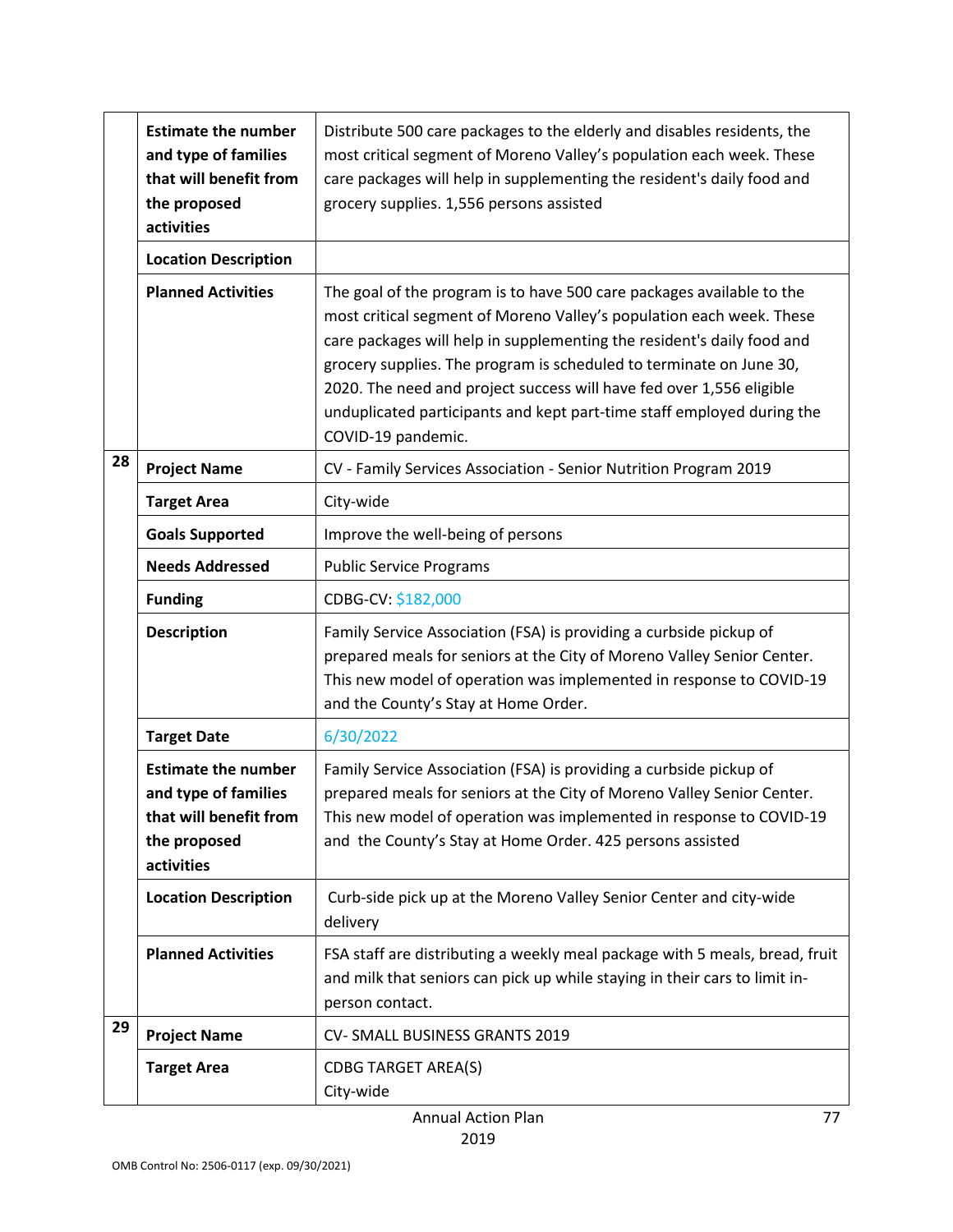|    | <b>Goals Supported</b>                                                                                     | Promote Economic Development Activities                                                                                                                                                                                                                                   |
|----|------------------------------------------------------------------------------------------------------------|---------------------------------------------------------------------------------------------------------------------------------------------------------------------------------------------------------------------------------------------------------------------------|
|    | <b>Needs Addressed</b>                                                                                     | <b>Economic Development</b>                                                                                                                                                                                                                                               |
|    | <b>Funding</b>                                                                                             | CDBG-CV: \$382,909                                                                                                                                                                                                                                                        |
|    | <b>Description</b>                                                                                         | The Program provides a one-time grant of \$7,500 to eligible Moreno<br>Valley businesses which were negatively impacted by the economic<br>shutdown resulting from the COVID-19 pandemic either through loss of<br>sales, lost or reduced workforce or temporary closure. |
|    | <b>Target Date</b>                                                                                         | 6/30/2021                                                                                                                                                                                                                                                                 |
|    | <b>Estimate the number</b><br>and type of families<br>that will benefit from<br>the proposed<br>activities | Assistance to 45 businesses in low/mod census tracts.                                                                                                                                                                                                                     |
|    | <b>Location Description</b>                                                                                |                                                                                                                                                                                                                                                                           |
|    | <b>Planned Activities</b>                                                                                  | The Program provides a one-time grant of \$7,500 to eligible Moreno<br>Valley businesses which were negatively impacted by the economic<br>shutdown resulting from the COVID-19 pandemic either through loss of<br>sales, lost or reduced workforce or temporary closure. |
| 30 | <b>Project Name</b>                                                                                        | CV - Expand Public Wifi Network 2019                                                                                                                                                                                                                                      |
|    | <b>Target Area</b>                                                                                         | <b>CDBG TARGET AREA(S)</b>                                                                                                                                                                                                                                                |
|    | <b>Goals Supported</b>                                                                                     | Improve the well-being of persons                                                                                                                                                                                                                                         |
|    | <b>Needs Addressed</b>                                                                                     | <b>Public Service Programs</b>                                                                                                                                                                                                                                            |
|    | <b>Funding</b>                                                                                             | CDBG-CV: \$380,000                                                                                                                                                                                                                                                        |
|    | <b>Description</b>                                                                                         | Provide public Wifi access                                                                                                                                                                                                                                                |
|    | <b>Target Date</b>                                                                                         | 6/30/2022                                                                                                                                                                                                                                                                 |
|    | <b>Estimate the number</b><br>and type of families<br>that will benefit from<br>the proposed<br>activities | 60,000 unduplicated low/mod persons assisted.                                                                                                                                                                                                                             |
|    | <b>Location Description</b>                                                                                | This grant will enable the Wi-Fi service at the Community and Recreation<br>Center's Community Garden area, at the Cottonwood Golf Center<br>banquet and meeting rooms, and the Senior Center.                                                                            |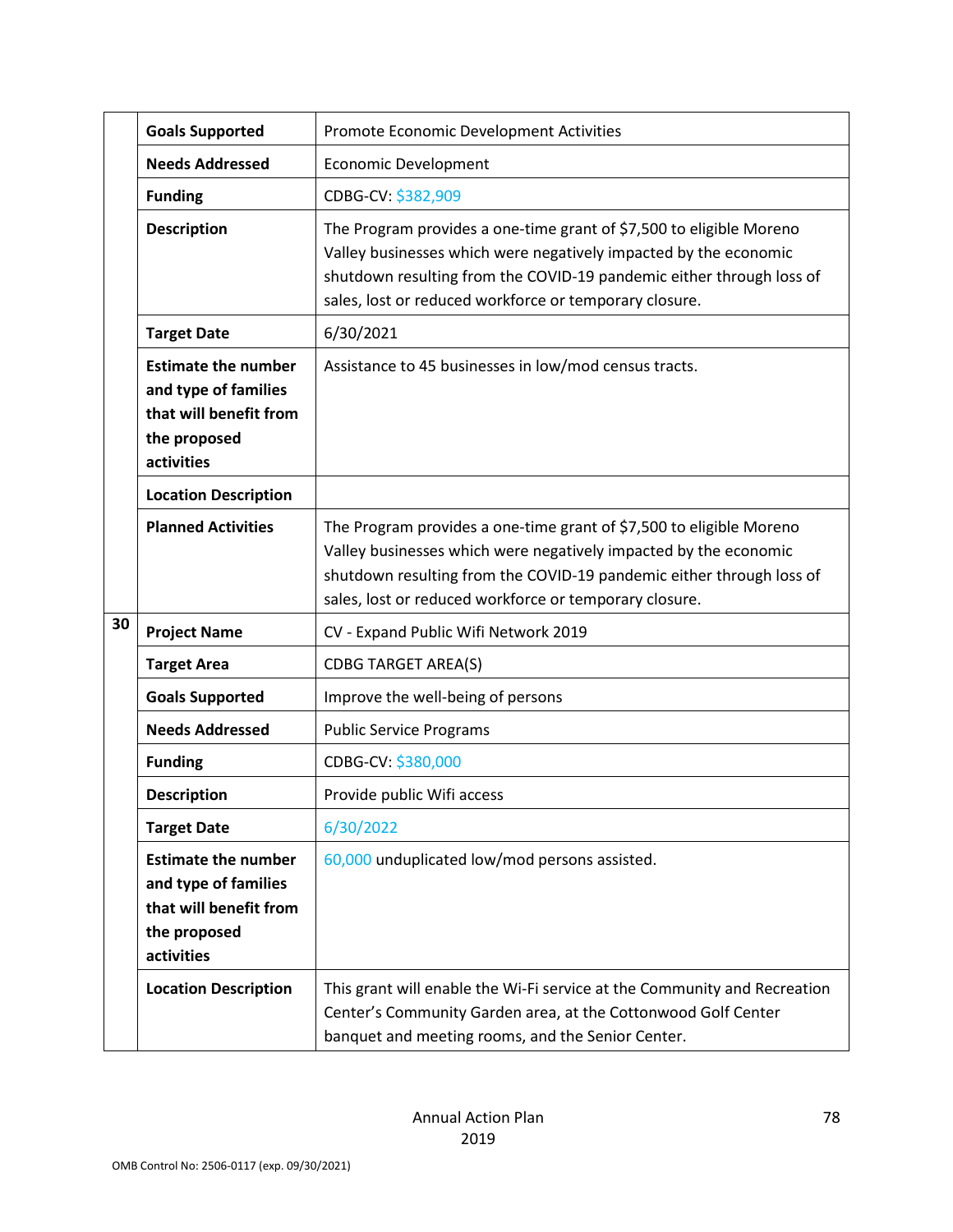|    | <b>Planned Activities</b>                                                                                  | The goal of the project is to offer free, public Wi-Fi to residents so they<br>can participate in basic societal services. Particularly, in response to<br>COVID-19 unemployment and closed schools, the City seeks to respond to<br>the situation by enabling residents to search and apply for jobs, and to<br>participate in school online teaching programs.                                                                                                                                                                                                                                                                                                                                                                                               |
|----|------------------------------------------------------------------------------------------------------------|----------------------------------------------------------------------------------------------------------------------------------------------------------------------------------------------------------------------------------------------------------------------------------------------------------------------------------------------------------------------------------------------------------------------------------------------------------------------------------------------------------------------------------------------------------------------------------------------------------------------------------------------------------------------------------------------------------------------------------------------------------------|
| 31 | <b>Project Name</b>                                                                                        | CV-STRIVE MOVAL EMPLOYMENT RESOURCE CENTER 2019                                                                                                                                                                                                                                                                                                                                                                                                                                                                                                                                                                                                                                                                                                                |
|    | <b>Target Area</b>                                                                                         | City-wide                                                                                                                                                                                                                                                                                                                                                                                                                                                                                                                                                                                                                                                                                                                                                      |
|    | <b>Goals Supported</b>                                                                                     | Improve the well-being of persons                                                                                                                                                                                                                                                                                                                                                                                                                                                                                                                                                                                                                                                                                                                              |
|    | <b>Needs Addressed</b>                                                                                     | <b>Public Service Programs</b>                                                                                                                                                                                                                                                                                                                                                                                                                                                                                                                                                                                                                                                                                                                                 |
|    | <b>Funding</b>                                                                                             | CDBG-CV: \$270,705                                                                                                                                                                                                                                                                                                                                                                                                                                                                                                                                                                                                                                                                                                                                             |
|    | <b>Description</b>                                                                                         | Provide physical access to both tangible and digital resources through the<br>Moreno Valley Employment Resource Center, this program ensures that<br>the doors of the ERC remain open and fully staffed during the COVID-19<br>shutdown and reopening phases with modified and enhanced<br>programming to assist several hundred Low- to Moderate-Income level<br>individuals within the first four months of the program, including Moreno<br>Valley residents and individuals from across the region. They will be<br>assisted through receiving resources, information and physical tools to<br>apply for unemployment as well as receive critical COVID-19 services on<br>job training, resume and interview skills, and connect with hiring<br>employers. |
|    | <b>Target Date</b>                                                                                         | 6/30/2022                                                                                                                                                                                                                                                                                                                                                                                                                                                                                                                                                                                                                                                                                                                                                      |
|    | <b>Estimate the number</b><br>and type of families<br>that will benefit from<br>the proposed<br>activities | Program estimated to benefit 1593 low-to-moderate income persons                                                                                                                                                                                                                                                                                                                                                                                                                                                                                                                                                                                                                                                                                               |
|    | <b>Location Description</b>                                                                                | The location is at the Moreno Valley Employment Resource Center                                                                                                                                                                                                                                                                                                                                                                                                                                                                                                                                                                                                                                                                                                |
|    | <b>Planned Activities</b>                                                                                  | Assisting residents qualified as low- to moderate-income (LMI), the<br>program utilizes the Moreno Valley ERC as a physical location to provide<br>access to computers and internet not otherwise available with new<br>desktop tools (e.g. training and job search shortcuts, resume writing<br>templates).                                                                                                                                                                                                                                                                                                                                                                                                                                                   |
| 32 | <b>Project Name</b>                                                                                        | ESG20 MORENO VALLEY (2020)                                                                                                                                                                                                                                                                                                                                                                                                                                                                                                                                                                                                                                                                                                                                     |
|    | <b>Target Area</b>                                                                                         | City-wide                                                                                                                                                                                                                                                                                                                                                                                                                                                                                                                                                                                                                                                                                                                                                      |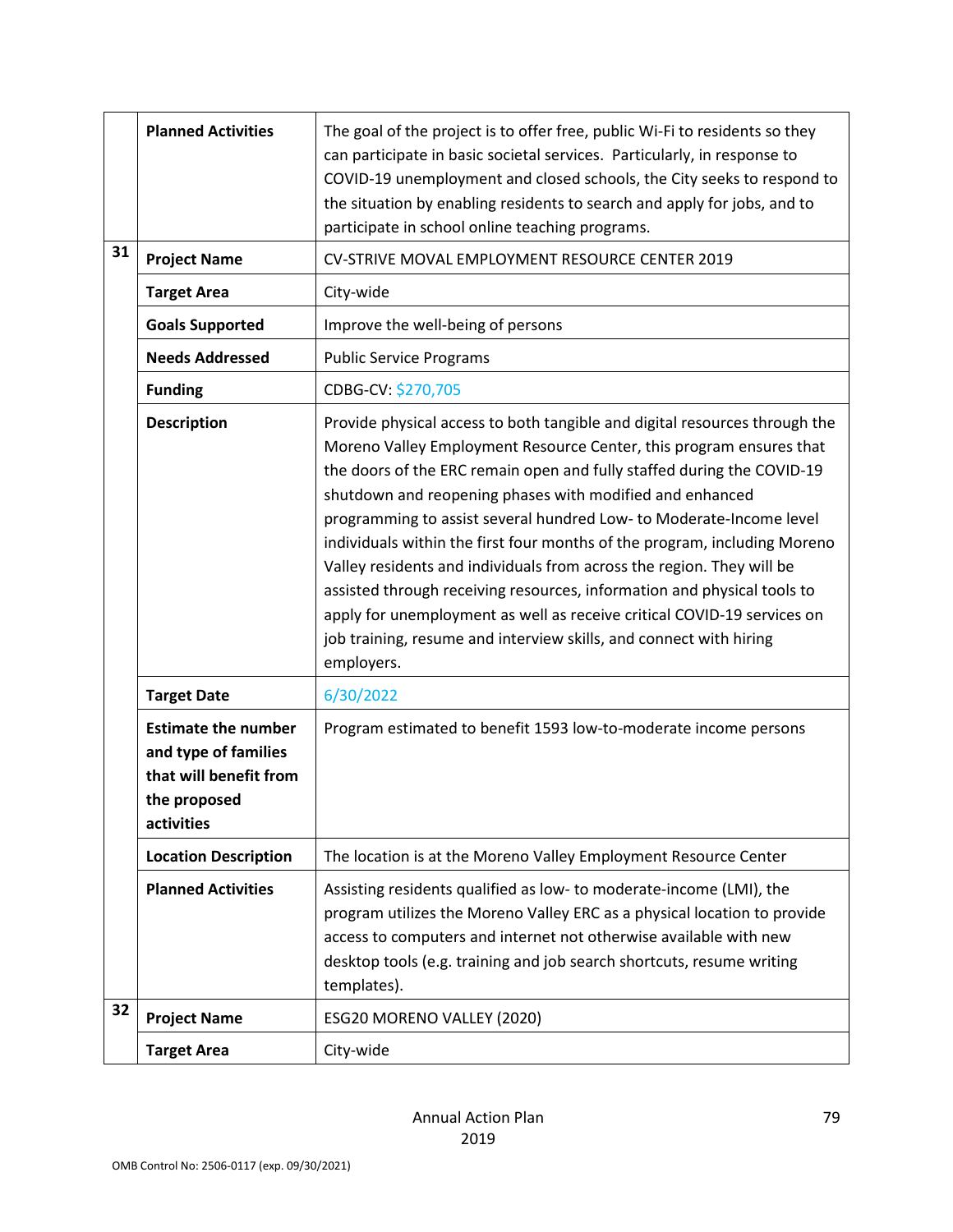| <b>Goals Supported</b> | <b>Address Homelessness</b>                                             |
|------------------------|-------------------------------------------------------------------------|
|                        | Planning and Administration                                             |
| <b>Needs Addressed</b> | Homelessness                                                            |
|                        | Planning and Administration                                             |
| <b>Funding</b>         | ESG: \$182,943                                                          |
|                        | ESG-CV: \$2,373,991                                                     |
| <b>Description</b>     | Total Moreno Valley 2020 ESG Program \$182,943Moreno Valley 2020 ESG    |
|                        | Programs are for: (1) Emergency Solutions Grant (ESG) Administration -  |
|                        | Comprehensive planning and administration of the ESG grant program      |
|                        | (\$13,720). (2) County of Riverside Homeless Management Information     |
|                        | System (HMIS) - Support to Countywide Homeless Services Tracking        |
|                        | System (\$5,000). (3) The Salvation Army, Homeless Outreach             |
|                        | (\$80,000). Total Moreno Valley 2020 ESG-CV1 Program \$630,838Moreno    |
|                        | Valley 2020 ESG-CV1 Programs are for: (1) Emergency Solutions Grant CV  |
|                        | (ESG-CV) Administration - Comprehensive planning and administration of  |
|                        | the ESG-CV grant program (\$63,083.00). (2) The Salvation Army, Rapid   |
|                        | Rehousing/Homeless Prevention (\$216,000.00). (3) United States         |
|                        | Veterans Initiative (U.S. Vets), Rapid Rehousing/Homeless               |
|                        | Prevention/Street Outreach (\$129,553). (4) Lutheran Social Services of |
|                        | Southern California, Homeless Prevention (\$25,000.00). (6) Remnant of  |
|                        | Life Worship Center, Food Distribution Program (\$47,495.00). Total     |
|                        | Moreno Valley 2020 ESG-CV2 Program \$1,743,153. Moreno Valley 2020      |
|                        | ESG-CV2 Programs are for: (1) Emergency Solutions Grant CV (ESG-CV)     |
|                        | Administration - Comprehensive planning and administration of the ESG-  |
|                        | CV grant program (\$174,315.00). (2) Rising Star Business Academy,      |
|                        | Homeless Prevention Program (\$32,500). (2) United Way of Inland        |
|                        | Valleys, MoVal Rental Rescue Program (\$1,686,045).                     |
| <b>Target Date</b>     | 6/30/2022                                                               |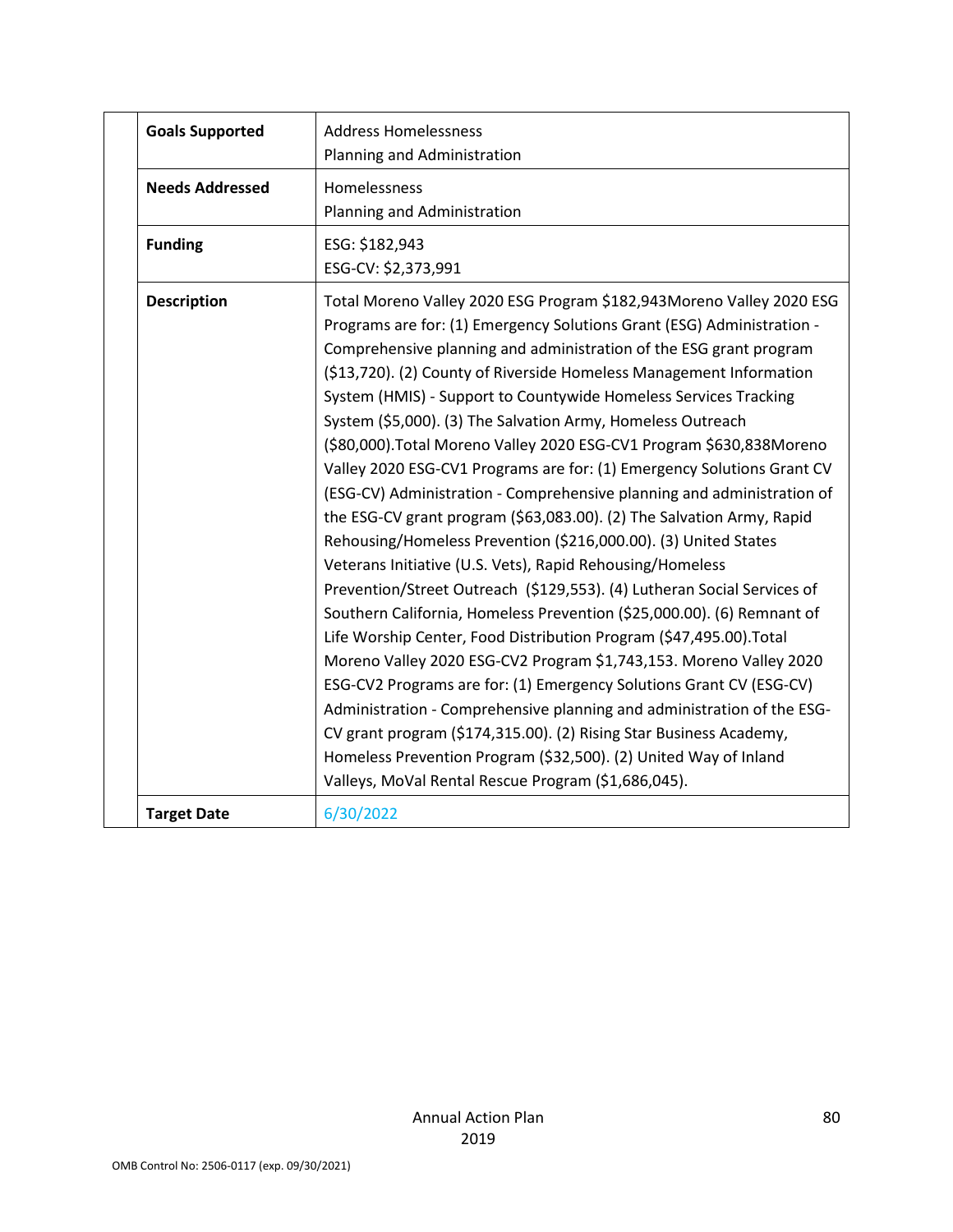|  | <b>Estimate the number</b><br>and type of families   | 20/21 Entitlement program - Salvation Army will assist 60 people under<br>street outreach component.                                                                                                                                                                    |
|--|------------------------------------------------------|-------------------------------------------------------------------------------------------------------------------------------------------------------------------------------------------------------------------------------------------------------------------------|
|  | that will benefit from<br>the proposed<br>activities | Total street outreach 228 people assisted.                                                                                                                                                                                                                              |
|  |                                                      | Remnant of Life Worship Center will distribute non-prepared food to 150<br>City homeless.                                                                                                                                                                               |
|  |                                                      | The Salvation Army anticipates providing Rapid Rehousing to 10 very low<br>income households and Homeless Prevention to 112 very-low income<br>persons.                                                                                                                 |
|  |                                                      | U.S. Vets will serve approximately 18 homeless individuals with<br>emergency shelter, 18 homeless individuals with street outreach and 18<br>households (approximately 72 persons) with homeless prevention<br>services.                                                |
|  |                                                      | Lutheran Social Services of Southern California will provide short term<br>rental assistance to 15 very low income households (approximately 60<br>persons).                                                                                                            |
|  |                                                      | Rising Stars Business Academy anticipates serving 15 very low income<br>(50% AMI) households (approximately 60 persons assisted) by providing<br>rental assistance, food and utility vouchers, and robust case management<br>thereby reducing the risk of homelessness. |
|  |                                                      | United Way of Inland Valleys will provide short term rental assistance and<br>rapid re-housing to 320 very low income (50% AMI) households<br>(approximately 800 persons assisted).                                                                                     |
|  | <b>Location Description</b>                          | City wide                                                                                                                                                                                                                                                               |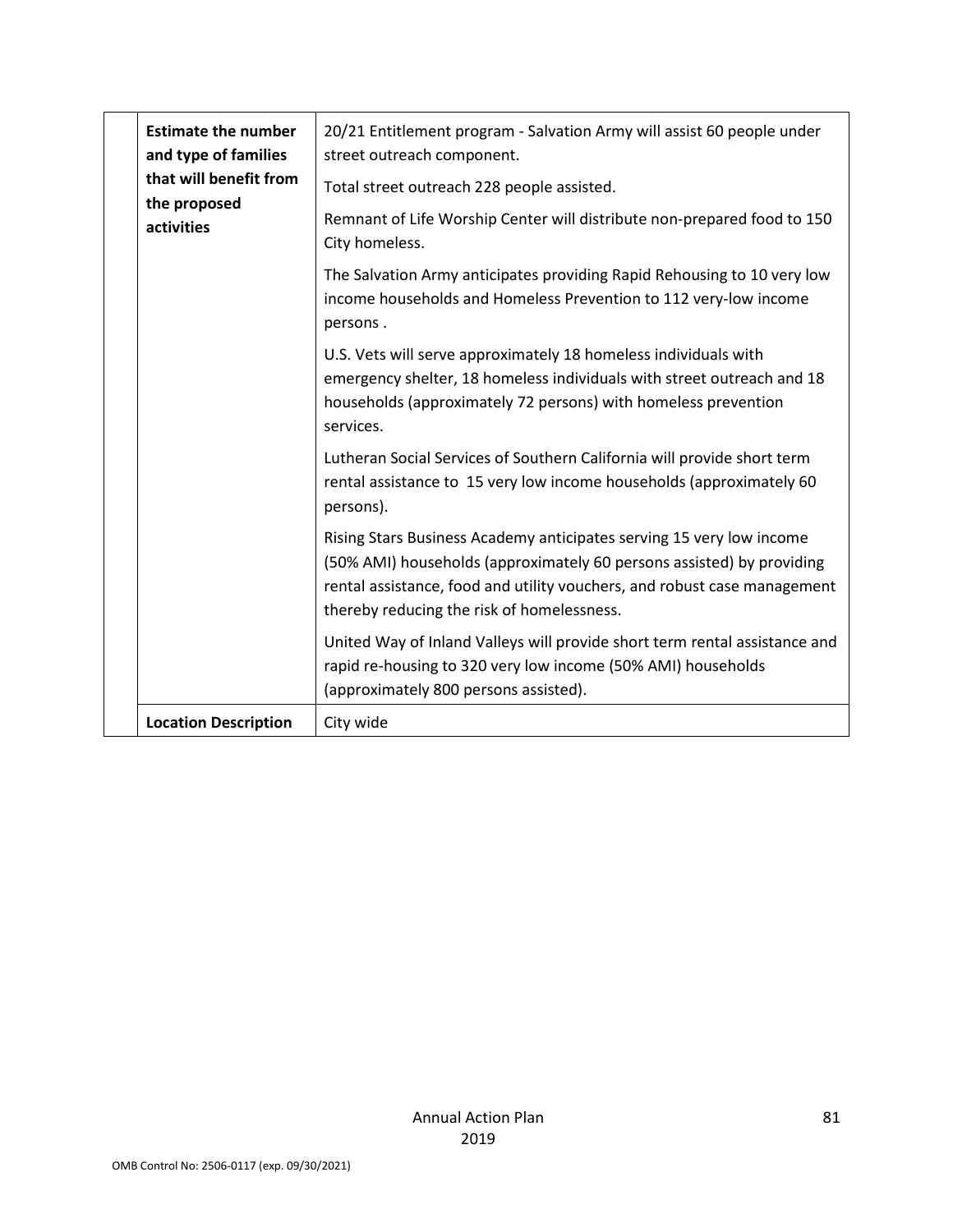| <b>Planned Activities</b> | Moreno Valley 2020 ESG Program<br>Emergency Solutions Grant (ESG) Administration: Daily administration of<br>the ESG program including but not limited to: activity oversight;<br>programmatic research; technical assistance; processing of budget<br>amendments; IDIS management; HMIS QC review; program specific<br>reporting; On-site monitoring of subrecipients.<br>County of Riverside Homeless Management Information System (HMIS):<br>Funds will be used by the County of Riverside to manage Homeless<br>Management Information System (HMIS) on behalf of the City of Moreno<br>Valley.<br>The Salvation Army: This program is intended to help individuals identify<br>and overcome barriers in securing employment and housing. Through<br>outreach and case management The Salvation Army will make contact<br>with unsheltered residents and help develop an individualized service<br>plan towards sufficiency. The Salvation Army staff will connect clients to<br>resources necessary for employment and housing, partnering with other<br>local providers. Each week staff visits local homeless encampments to<br>start building relationships and highlight resources available. Case<br>management begins with an initial assessment to identify the<br>individualized needs.<br>Moreno Valley 2020 ESG-CV Program<br>Emergency Solutions Grant (ESG) Administration: Daily administration of<br>the ESG-CV program including but not limited to: activity oversight;<br>programmatic research; technical assistance; processing of budget<br>amendments; IDIS management; HMIS QC review; program specific<br>reporting; On-site monitoring of subrecipients. |
|---------------------------|----------------------------------------------------------------------------------------------------------------------------------------------------------------------------------------------------------------------------------------------------------------------------------------------------------------------------------------------------------------------------------------------------------------------------------------------------------------------------------------------------------------------------------------------------------------------------------------------------------------------------------------------------------------------------------------------------------------------------------------------------------------------------------------------------------------------------------------------------------------------------------------------------------------------------------------------------------------------------------------------------------------------------------------------------------------------------------------------------------------------------------------------------------------------------------------------------------------------------------------------------------------------------------------------------------------------------------------------------------------------------------------------------------------------------------------------------------------------------------------------------------------------------------------------------------------------------------------------------------------------------------------------------------------------------------------|
|                           | Remnant of Life Worship Center: Program will purchase and distribute<br>non-prepared food as "Grocery Bags" through their "Grab and Go"<br>program, but also delivery services, bringing food/cleaning<br>supplies/hygiene bags to the needy and seniors in need or dealing with<br>health/medical issues that were sheltered in place due to COVID-19. The<br>Salvation Army: Case management services, which includes community<br>outreach and a wide range of homeless and homeless prevention services<br>to low-income residents. The goal of the program is to assist households<br>maintain stable housing and prevent increased homelessness resulting<br>from the impact of COVID-19.                                                                                                                                                                                                                                                                                                                                                                                                                                                                                                                                                                                                                                                                                                                                                                                                                                                                                                                                                                                        |
|                           | United States Veterans Initiative: Program will help veterans transition<br>from homelessness, and at-risk of homelessness, to self-sufficiency and<br>stability while focusing on preventing and responding to the impact of<br>COVID-19.                                                                                                                                                                                                                                                                                                                                                                                                                                                                                                                                                                                                                                                                                                                                                                                                                                                                                                                                                                                                                                                                                                                                                                                                                                                                                                                                                                                                                                             |
|                           | Lutheran Social Seavices of Southern California: Program will use CV-ESG82<br>funds to provide fift 2019(15) households at imminent of losing their home<br>OMB Control No: 2506-0117 (exp. 09/30/2008 to economic challenges related to COVID-19, with short-term<br>financial assistance to cover their rent/lease/mortgage.<br>Moreno Valley 2020 ESG-CV2 Program                                                                                                                                                                                                                                                                                                                                                                                                                                                                                                                                                                                                                                                                                                                                                                                                                                                                                                                                                                                                                                                                                                                                                                                                                                                                                                                   |

Ri a d Th i St B i L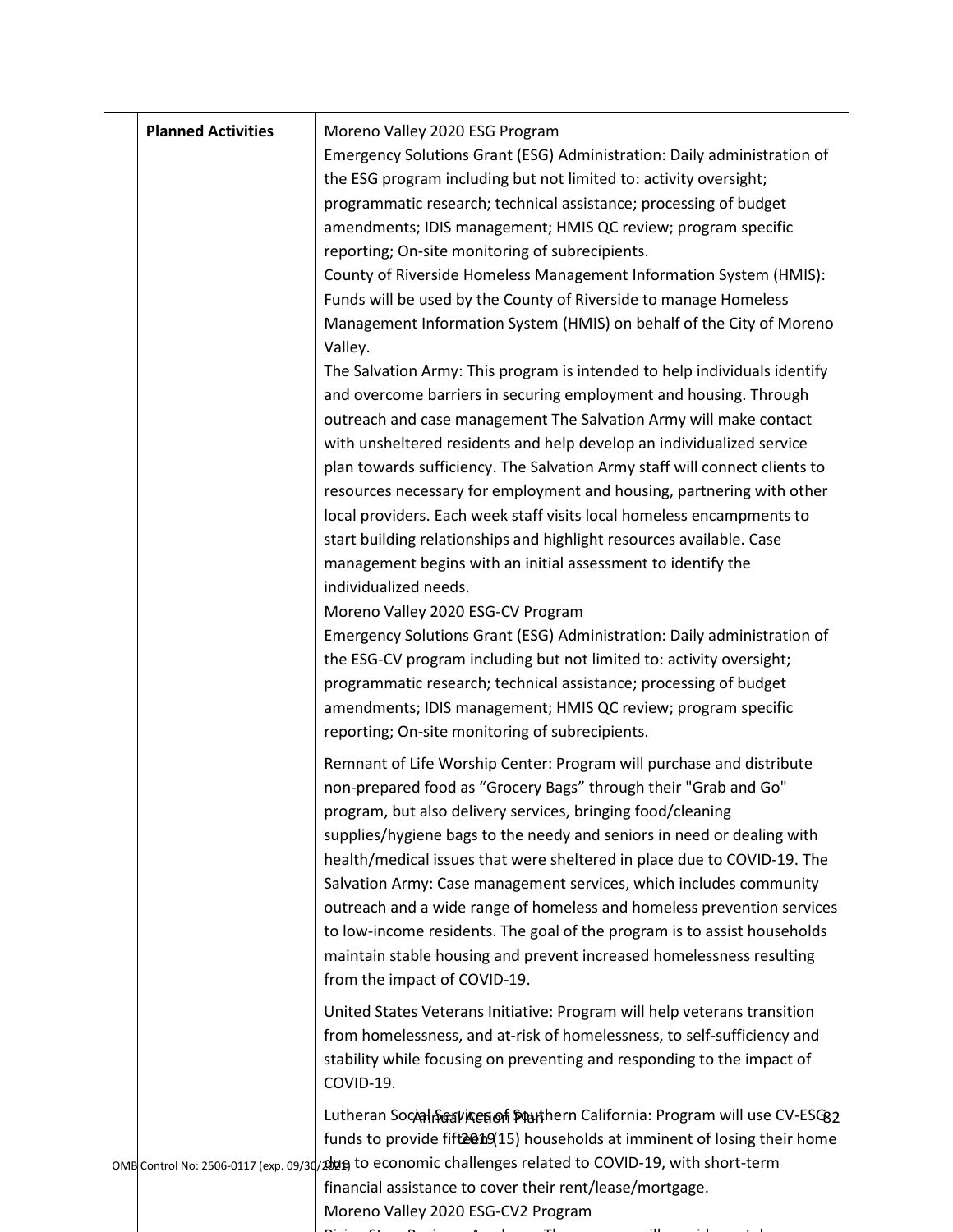| 33 | <b>Project Name</b>                                                                                        | UNITED WAY OF INLAND VALLEYS, CDBG-CV-RENTAL RESCUE<br><b>SUBSISTENCE PAYMENTS</b>                                                                                                                                                                                                                                                                                                                                                                                                                                                                                                                                                                                                                              |
|----|------------------------------------------------------------------------------------------------------------|-----------------------------------------------------------------------------------------------------------------------------------------------------------------------------------------------------------------------------------------------------------------------------------------------------------------------------------------------------------------------------------------------------------------------------------------------------------------------------------------------------------------------------------------------------------------------------------------------------------------------------------------------------------------------------------------------------------------|
|    | <b>Target Area</b>                                                                                         | <b>CDBG TARGET AREA(S)</b><br>City-wide                                                                                                                                                                                                                                                                                                                                                                                                                                                                                                                                                                                                                                                                         |
|    | <b>Goals Supported</b>                                                                                     | <b>Address Homelessness</b>                                                                                                                                                                                                                                                                                                                                                                                                                                                                                                                                                                                                                                                                                     |
|    | <b>Needs Addressed</b>                                                                                     | Homelessness                                                                                                                                                                                                                                                                                                                                                                                                                                                                                                                                                                                                                                                                                                    |
|    | <b>Funding</b>                                                                                             | CDBG-CV: \$150,000                                                                                                                                                                                                                                                                                                                                                                                                                                                                                                                                                                                                                                                                                              |
|    | <b>Description</b>                                                                                         | United Way of Inland Valleys will provide short term rental assistance and<br>rapid re-housing to 26 low income (80% AMI) households (104 persons<br>assisted). MoVal Rental Rescue will provide rental and financial assistance<br>to Moreno Valley residents affected by COVID-19 due to lay-off, furlough<br>and business closures. As a result, individuals and families are at<br>imminent risk of losing, or have already lost, housing stability. The<br>program will assist in two ways: Homelessness Prevention to keep at-risk<br>tenants housed and Rapid Re-Housing for persons experiencing<br>homelessness. Eligible households will receive up to \$5,000.00 to sustain<br>or to regain housing. |
|    | <b>Target Date</b>                                                                                         | 6/30/2022                                                                                                                                                                                                                                                                                                                                                                                                                                                                                                                                                                                                                                                                                                       |
|    | <b>Estimate the number</b><br>and type of families<br>that will benefit from<br>the proposed<br>activities | United Way of Inland Valleys will provide short term rental assistance and<br>rapid re-housing to 26 low income (80% AMI) households (approximately<br>104 persons assisted).                                                                                                                                                                                                                                                                                                                                                                                                                                                                                                                                   |
|    | <b>Location Description</b>                                                                                | City wide                                                                                                                                                                                                                                                                                                                                                                                                                                                                                                                                                                                                                                                                                                       |
|    | <b>Planned Activities</b>                                                                                  | MoVal Rental Rescue will provide rental and financial assistance to<br>Moreno Valley residents affected by COVID-19 due to lay-off, furlough<br>and business closures. As a result, individuals and families are at<br>imminent risk of losing, or have already lost, housing stability. The<br>program will assist in two ways: Homelessness Prevention to keep at-risk<br>tenants housed and Rapid Re-Housing for persons experiencing<br>homelessness. Eligible households will receive up to \$5,000.00 to sustain<br>or to regain housing.                                                                                                                                                                 |
| 34 | <b>Project Name</b>                                                                                        | CV-Senior Eats- 2 week extension                                                                                                                                                                                                                                                                                                                                                                                                                                                                                                                                                                                                                                                                                |
|    | <b>Target Area</b>                                                                                         | <b>CDBG TARGET AREA(S)</b><br>City-wide                                                                                                                                                                                                                                                                                                                                                                                                                                                                                                                                                                                                                                                                         |
|    | <b>Goals Supported</b>                                                                                     | Improve the well-being of persons                                                                                                                                                                                                                                                                                                                                                                                                                                                                                                                                                                                                                                                                               |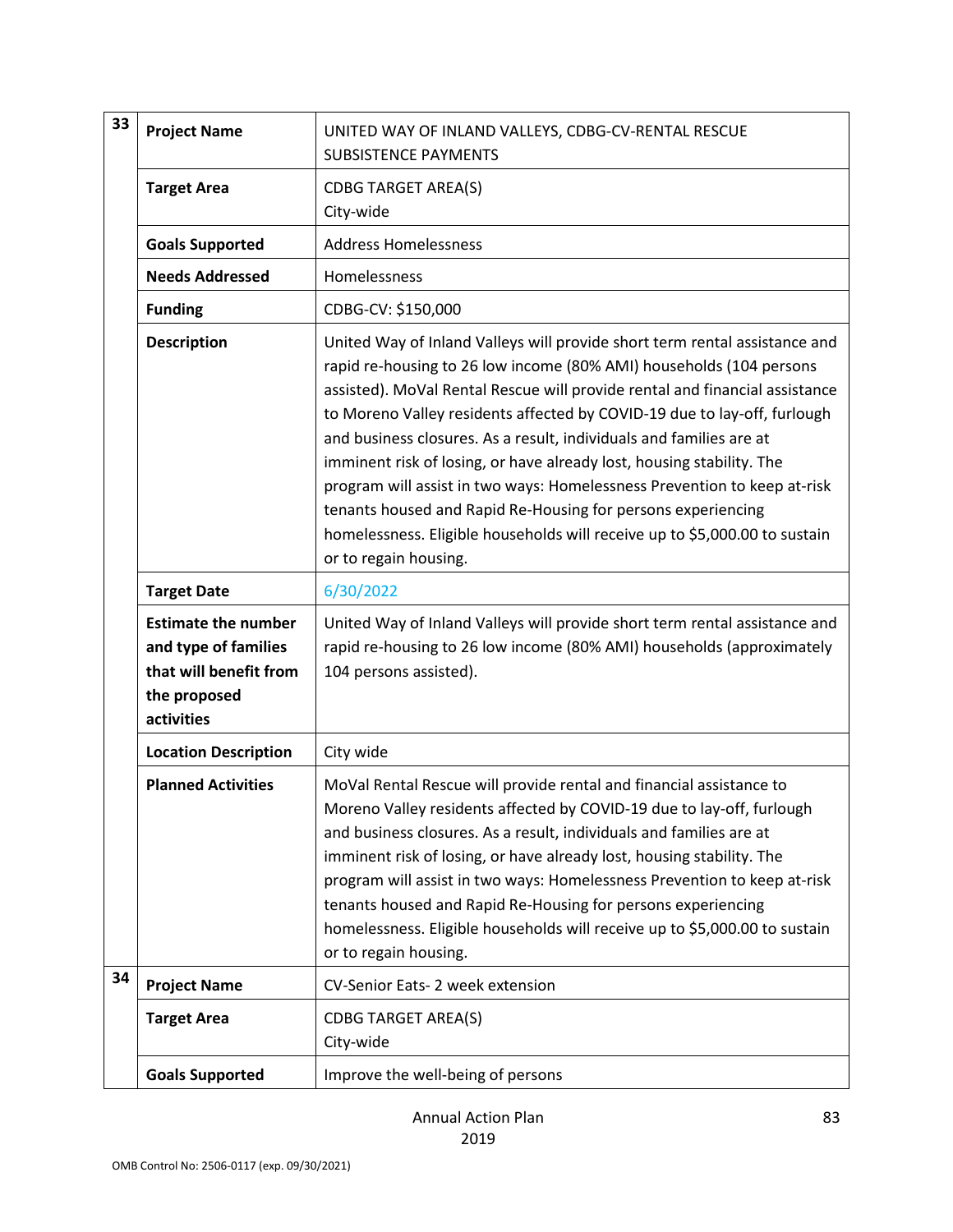|    | <b>Needs Addressed</b>                                                                                     | <b>Public Service Programs</b>                                                                                                                                                                                                                                                                                                                                                                                                                                                                                                                                                                                                                                                                                                                                                                                                                                                                                                                        |
|----|------------------------------------------------------------------------------------------------------------|-------------------------------------------------------------------------------------------------------------------------------------------------------------------------------------------------------------------------------------------------------------------------------------------------------------------------------------------------------------------------------------------------------------------------------------------------------------------------------------------------------------------------------------------------------------------------------------------------------------------------------------------------------------------------------------------------------------------------------------------------------------------------------------------------------------------------------------------------------------------------------------------------------------------------------------------------------|
|    | <b>Funding</b>                                                                                             | CDBG-CV: \$76,000                                                                                                                                                                                                                                                                                                                                                                                                                                                                                                                                                                                                                                                                                                                                                                                                                                                                                                                                     |
|    | <b>Description</b>                                                                                         | The City of Moreno Valley Senior Eats program was derived from the<br>California Governor's Office of Emergency Services (Cal OES) and the<br>California Department of Aging's (CDA) the Great Plates Delivered<br>program initiative, a meal delivery service for California's older adults<br>beginning March 25, 2020. The purpose of program is twofold: 1) Help<br>MoVal seniors 65 and older and other adults at high risk from COVID-19<br>to stay home and stay healthy by delivering two nutritious meals a day,<br>and; 2) Provide essential economic stimulus to MoVal businesses<br>struggling to stay afloat during the COVID-19 crisis. This program is to<br>fund this program for two additional weeks beyond the federal and state<br>program end date. This will allow the City to notify participants in a timely<br>manner since the federal agency has been notifying the City with only 1 or<br>2 days notice of the extension. |
|    | <b>Target Date</b>                                                                                         | 6/30/2023                                                                                                                                                                                                                                                                                                                                                                                                                                                                                                                                                                                                                                                                                                                                                                                                                                                                                                                                             |
|    | <b>Estimate the number</b><br>and type of families<br>that will benefit from<br>the proposed<br>activities | 151 seniors age 65+                                                                                                                                                                                                                                                                                                                                                                                                                                                                                                                                                                                                                                                                                                                                                                                                                                                                                                                                   |
|    | <b>Location Description</b>                                                                                | City wide                                                                                                                                                                                                                                                                                                                                                                                                                                                                                                                                                                                                                                                                                                                                                                                                                                                                                                                                             |
|    | <b>Planned Activities</b>                                                                                  | The program is targeting to provide lunch and dinner to 151 seniors and<br>high-risk adults Monday-Friday each week. These meals will help in<br>supplementing the resident's daily meals. The need and project success<br>will have fed 151 eligible participants and kept part-time staff employed<br>during the COVID-19 pandemic.                                                                                                                                                                                                                                                                                                                                                                                                                                                                                                                                                                                                                 |
| 35 | <b>Project Name</b>                                                                                        | CV-Rising Stars Business Academy's Job Training Program                                                                                                                                                                                                                                                                                                                                                                                                                                                                                                                                                                                                                                                                                                                                                                                                                                                                                               |
|    | <b>Target Area</b>                                                                                         | City-wide                                                                                                                                                                                                                                                                                                                                                                                                                                                                                                                                                                                                                                                                                                                                                                                                                                                                                                                                             |
|    | <b>Goals Supported</b>                                                                                     | Improve the well-being of persons                                                                                                                                                                                                                                                                                                                                                                                                                                                                                                                                                                                                                                                                                                                                                                                                                                                                                                                     |
|    | <b>Needs Addressed</b>                                                                                     | <b>Public Service Programs</b>                                                                                                                                                                                                                                                                                                                                                                                                                                                                                                                                                                                                                                                                                                                                                                                                                                                                                                                        |
|    | <b>Funding</b>                                                                                             | CDBG-CV: \$30,692                                                                                                                                                                                                                                                                                                                                                                                                                                                                                                                                                                                                                                                                                                                                                                                                                                                                                                                                     |
|    | <b>Description</b>                                                                                         | An allocation of \$30,692.00 will provide the funding necessary to develop<br>new partnerships with local businesses that will commit to hiring<br>primarily low-to moderate income students who will be readily equipped<br>to work.                                                                                                                                                                                                                                                                                                                                                                                                                                                                                                                                                                                                                                                                                                                 |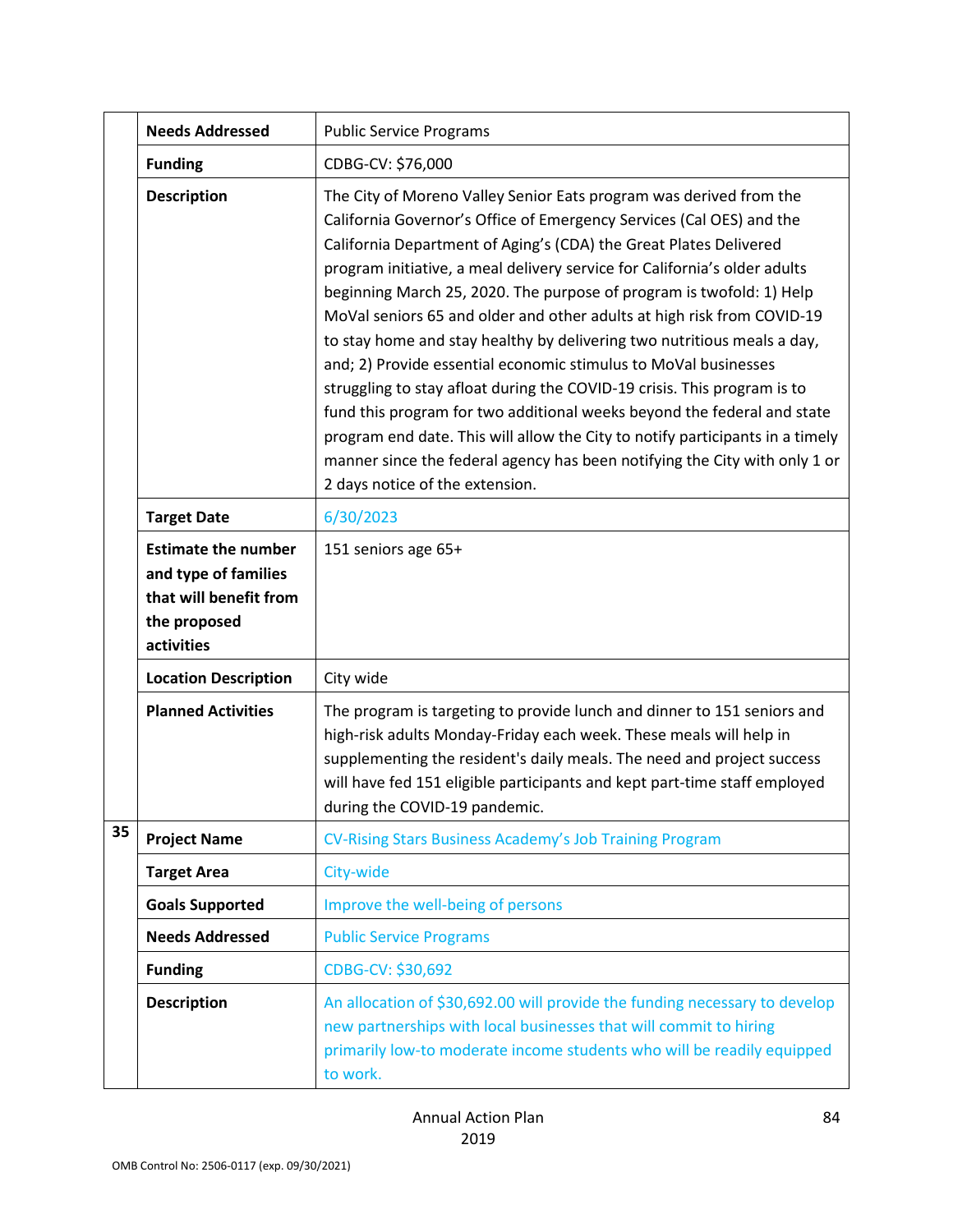|  | <b>Target Date</b>                                                                                         | 6/30/2022                                                                                                                                                                                                                                            |
|--|------------------------------------------------------------------------------------------------------------|------------------------------------------------------------------------------------------------------------------------------------------------------------------------------------------------------------------------------------------------------|
|  | <b>Estimate the number</b><br>and type of families<br>that will benefit from<br>the proposed<br>activities | Minimum 50 low-to-moderate income youth                                                                                                                                                                                                              |
|  | <b>Location Description</b>                                                                                | <b>City wide</b>                                                                                                                                                                                                                                     |
|  | <b>Planned Activities</b>                                                                                  | Students will complete a 12-week course, and will be provided with a 40-<br>hour internship to apply their skills and earn hands on experience. The<br>team will work to identify job placements that respond to service needs<br>caused by COVID19. |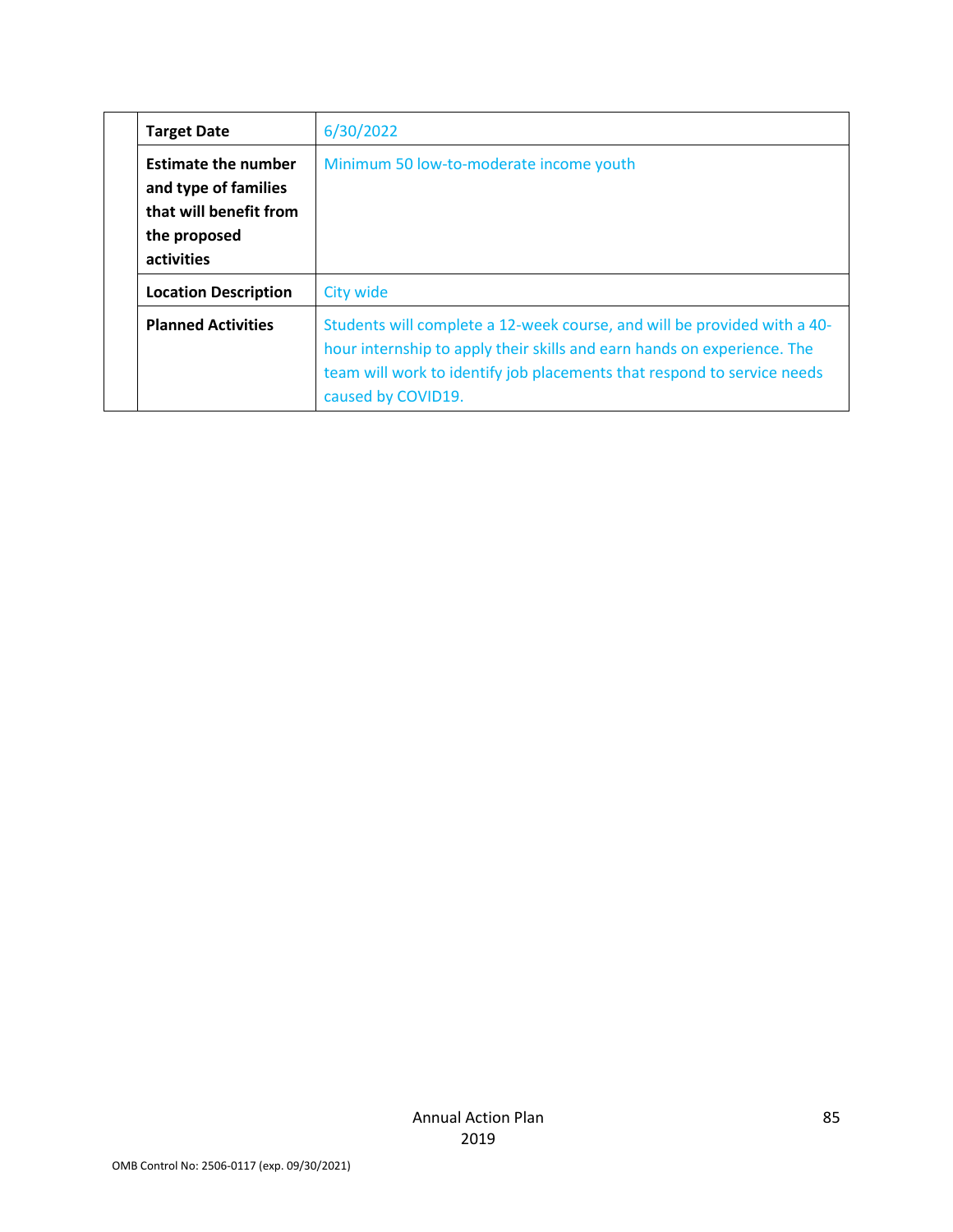# **AP-50 Geographic Distribution – 91.220(f)**

# **Description of the geographic areas of the entitlement (including areas of low-income and minority concentration) where assistance will be directed**

The CDBG Target Areas consist of census tracts within the City that are qualified as having a population of 51% or more low to moderate income residents. These tracts are located within three of the five City Council Districts.

Since the release of the 2010 US Census information, the City has been re-evaluating its Target Areas. However, the 2010 Census did not collect income information. Subsequently, HUD instructed cities to continue using the available 2000-based dataset until the point which a newer dataset was released. In 2015 new information was made available, and the City re-examined the demographics of each census tract, and formally adjusted and adopted its Target Area Maps in 2017. In February 2019, Notice CPD-19-02 was released to publicize the new Low and Moderate- Income Summary Data (LMISD), based on the 2015 America Community Survey (ACS). As of May 2019 the City has formally adjusted and adopted its Target Area Maps to reflect most recent data released.

#### **Geographic Distribution**

| <b>Target Area</b>         | <b>Percentage of Funds</b> |
|----------------------------|----------------------------|
| <b>CDBG TARGET AREA(S)</b> |                            |
| City-wide                  |                            |

**Table 8 - Geographic Distribution** 

## **Rationale for the priorities for allocating investments geographically**

When determining the geographic locations where Moreno Valley will allocate their investments, City representatives will consider if the activity or program will physically be located within an already designated CDBG Target Area, and in line with whether the program will directly benefit the low-tomoderate income population in that area.

Poverty levels will act as a measure of need for an area, providing staff with insight on the state of the population within that area and allow City representative to fund services accordingly. City representative will also take public demand into account, recommendations from other city departments (such as Capital Activities, or the Police Department), reports from CDBG subrecipients which track referrals and measure trends in service levels, recommendations of other local entities like the County partners (the Continuum of Care, Department of Social Services, local Housing Authority, Economic Development Agency) and the local non-profits.

## **Discussion**

Moreno Valley utilizes geographic distribution designations that further describe where the City will focus its programs. An activity can be designated as serving either: (1) 'Citywide", or (2) 'in the CDBG

Annual Action Plan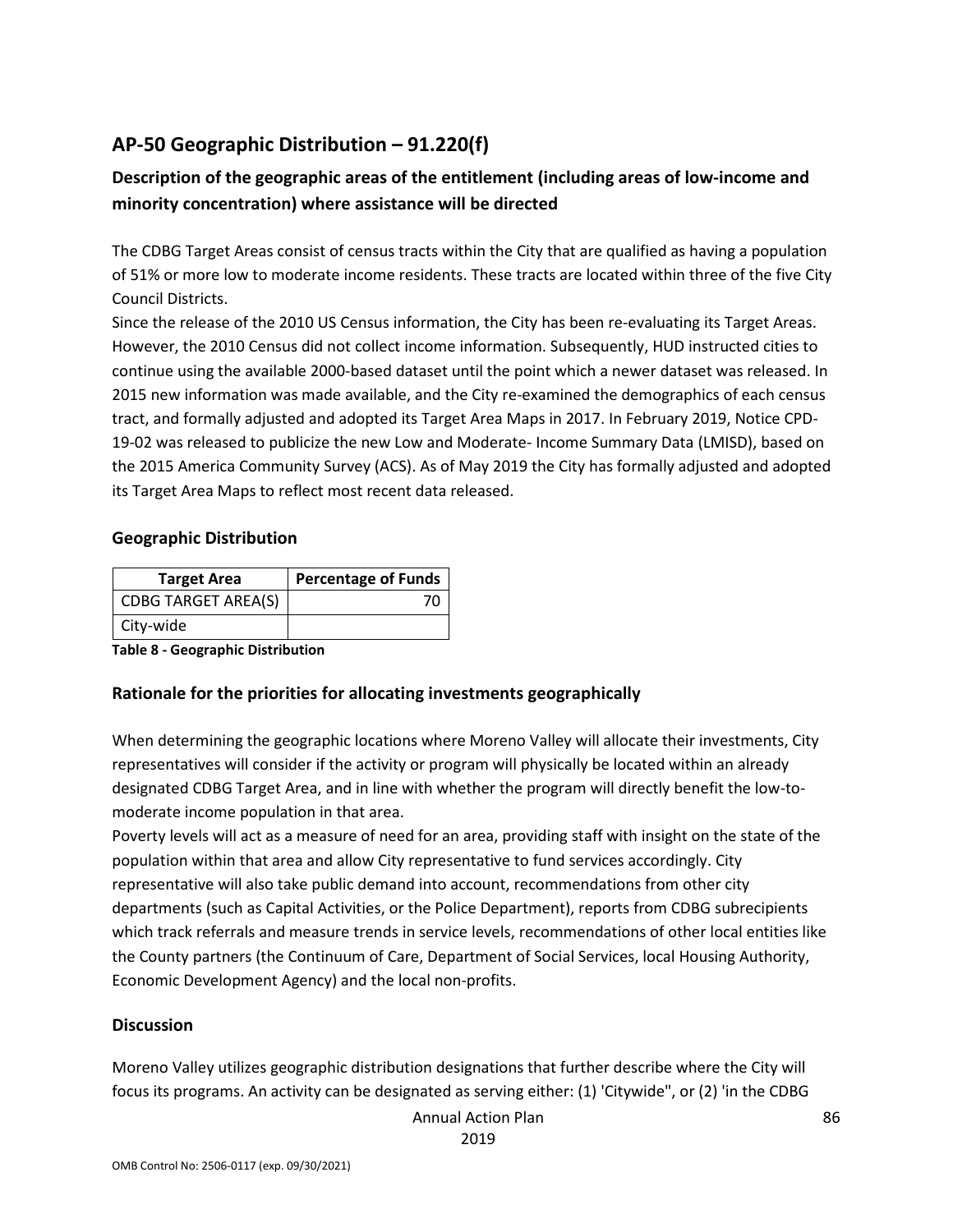Target Areas'. "Citywide' is a designation used for programs that offer services to the entire community. Many Public programs provide services to the entire city, the nature of these program services is often exclusively to serve low-to-moderate income persons (i.e., food banks). If a program is designated for the 'CDBG Target Area' it is confined exclusively to the CDBG Target Area.

In general, CDBG Target Areas typically include older sections of the City where much of the building stock and infrastructure is deteriorated or fails to meet current standards. Many structures are in need of minor or major rehabilitation with some structures in need of extensive reconstruction. The areas lack adequate drainage systems, water lines, street lighting, and street improvements. The current CDBG Target Area Map is included as an attachment or an appendix to this Plan.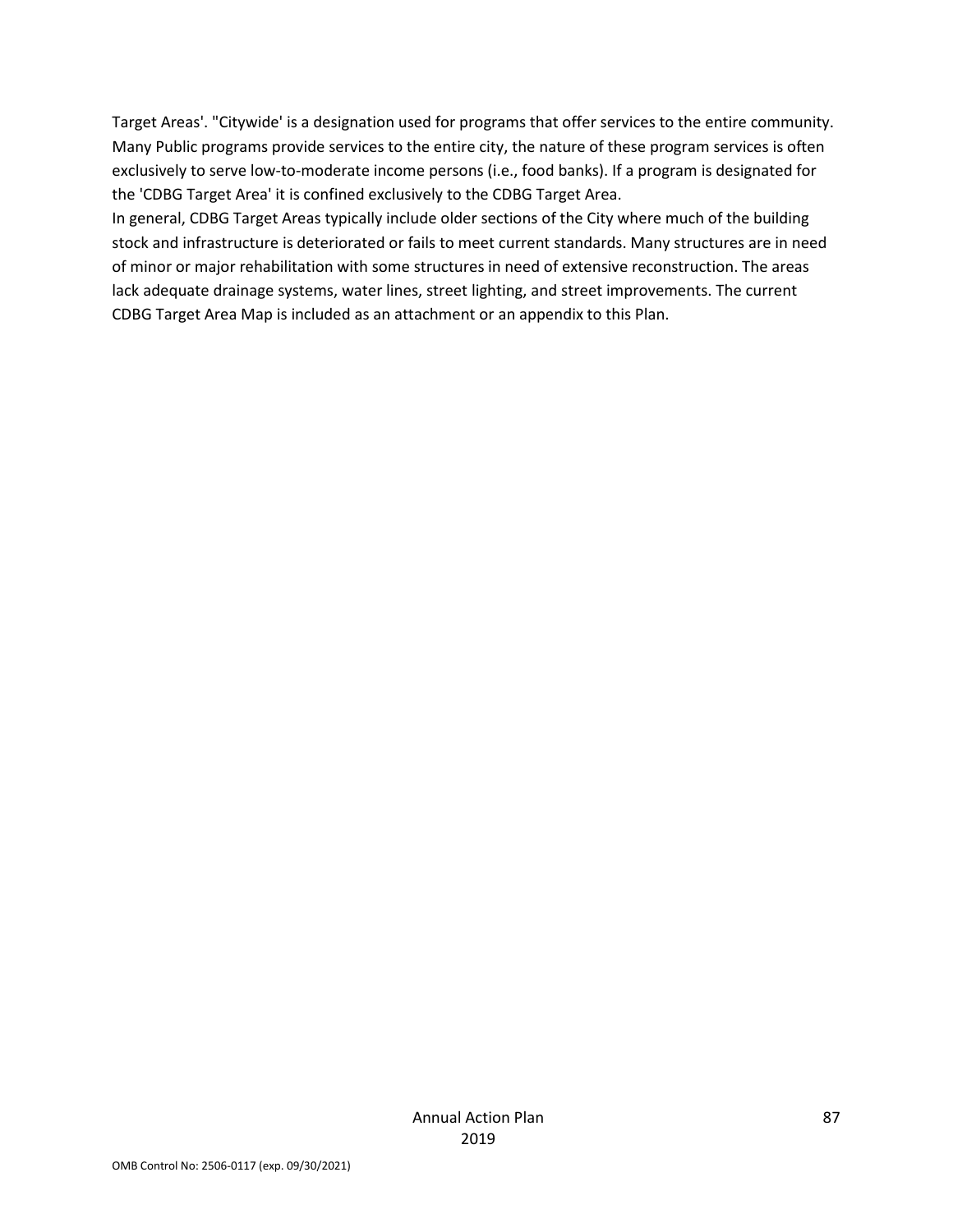# **Affordable Housing**

# **AP-55 Affordable Housing – 91.220(g)**

### **Introduction**

The City plans to utilize all programs available (whether City, County, State, or Federal) to meet the affordable housing needs of the community. For example, low income households seeking multi-family rental opportunities will be assisted through the City's HOME and Neighborhood Stabilization (NSP) programs. HOME offers a variety of activities aimed at providing affordable housing opportunities. The NSP works exclusively to rehabilitate foreclosed or vacant properties in the community and convert them into affordable housing opportunities for the qualified low-income families.

| One Year Goals for the Number of Households to be Supported            |     |  |
|------------------------------------------------------------------------|-----|--|
| <b>Homeless</b>                                                        | 20  |  |
| Non-Homeless                                                           | 127 |  |
| Special-Needs                                                          |     |  |
| Total                                                                  | 147 |  |
| Table O. One Vesu Casle for Affordable Harriso by Cropeut Descriptions |     |  |

**Table 9 - One Year Goals for Affordable Housing by Support Requirement**

| One Year Goals for the Number of Households Supported Through |     |
|---------------------------------------------------------------|-----|
| Rental Assistance                                             |     |
| The Production of New Units                                   | 82  |
| Rehab of Existing Units                                       | 45  |
| <b>Acquisition of Existing Units</b>                          | 20  |
| Total                                                         | 147 |

**Table 10 - One Year Goals for Affordable Housing by Support Type**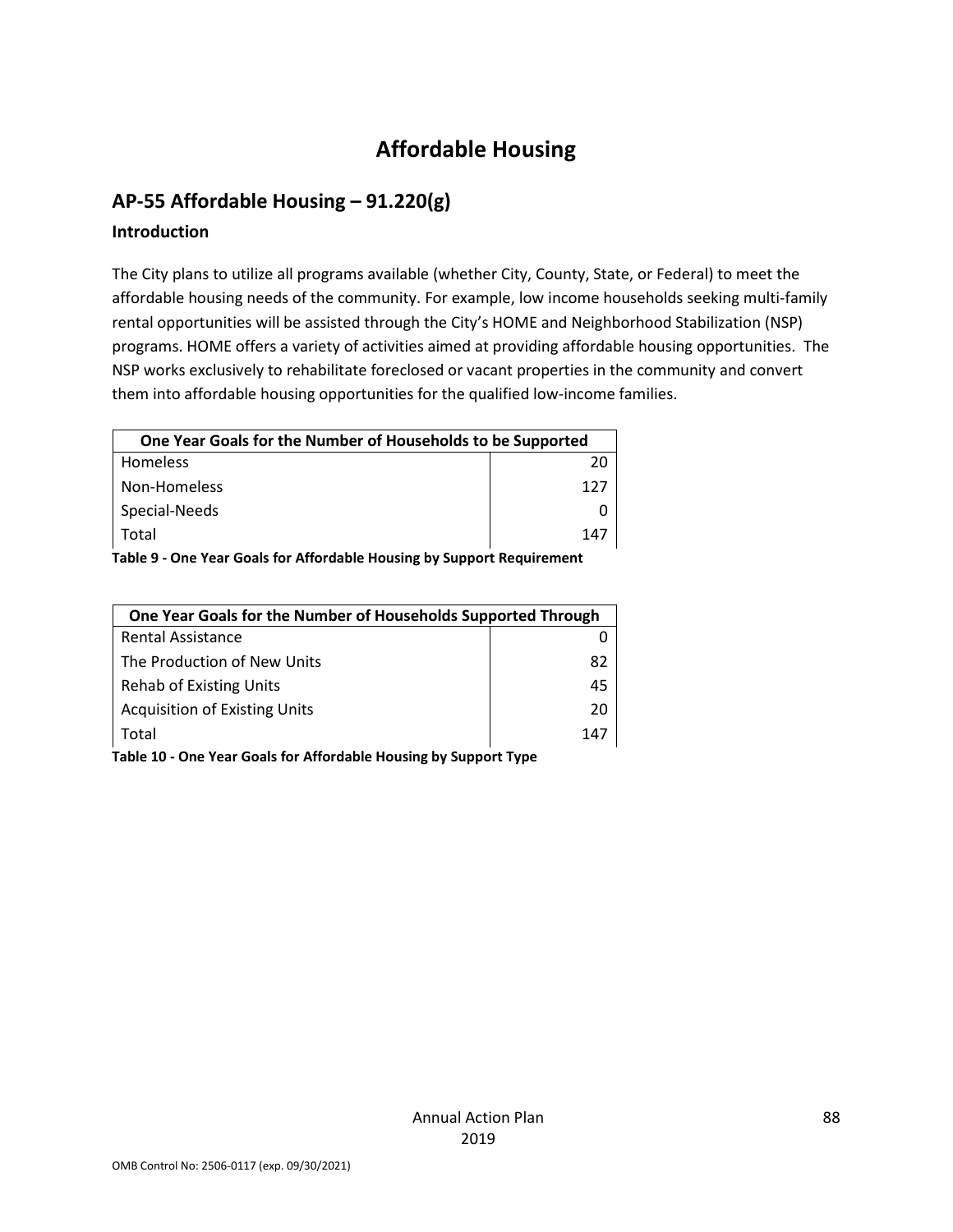#### **Discussion**

In 2017-18, the City worked with a CHDO partner, Riverside Housing Development Corporation (RHDC), to complete two activities located at 22899 and 22889 Allies Place in a distressed CDBG Target neighborhood. These activities acquired, rehabilitated, and will rent restrict eight (8) affordable units each providing for affordable housing opportunities for the low and very low-income in a severely distressed area of the City.

The City of Moreno Valley's affordable housing portfolio includes 26 different multi-family rental activities expected to provide 1,382 low-and moderate-income families with affordable housing during FY 2019-20.

Lastly, through the Housing Authority of the County of Riverside (HACR), the City will also be able to offer its residents affordable housing through the County's Public Housing programs. HACR administers and manages approximately 1,100 Section 8 properties and 66 Public Housing units in Moreno Valley.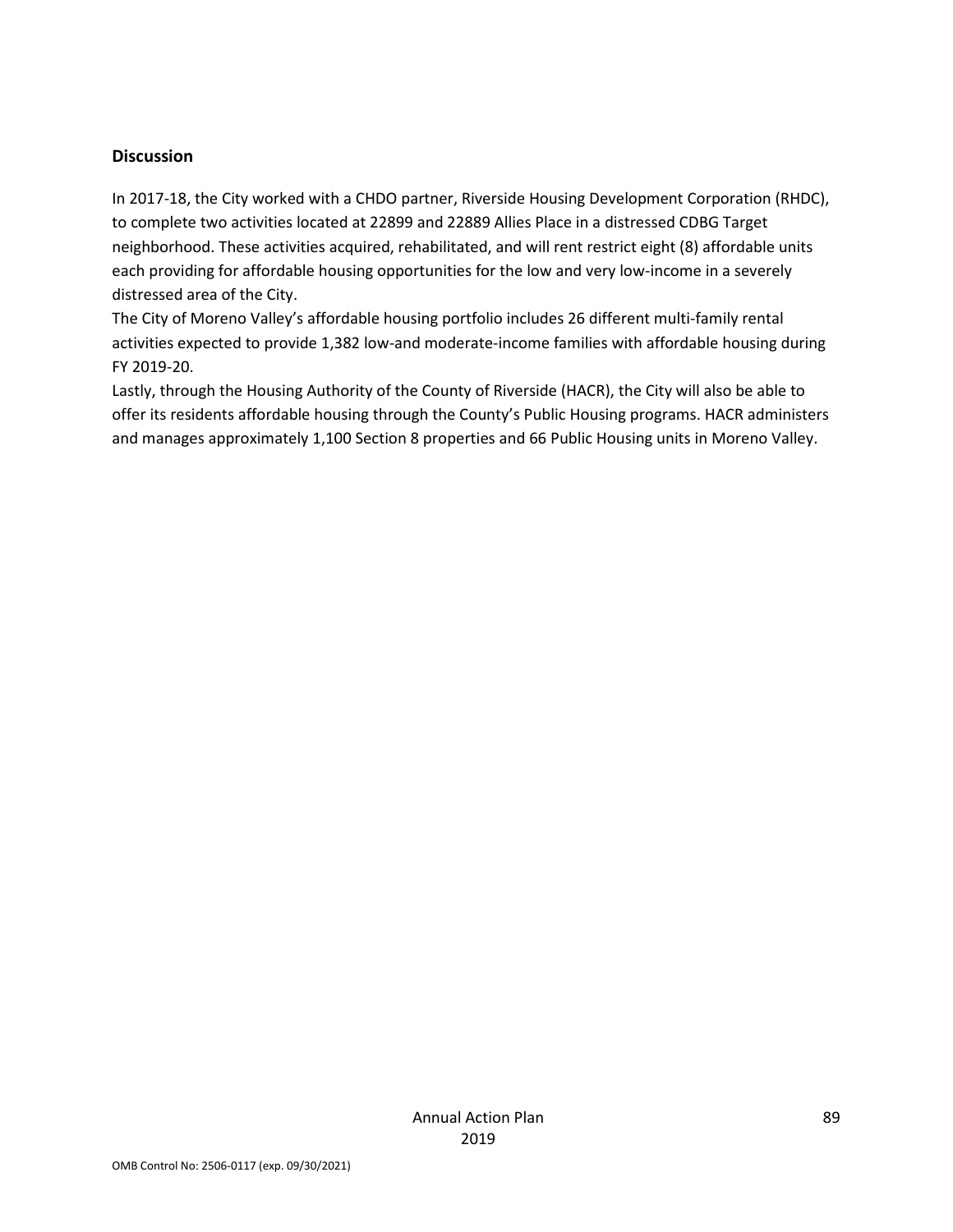# **AP-60 Public Housing** *–* **91.220(h)**

### **Introduction**

The Housing Authority of Riverside County (HACR) addresses the public housing needs of the cities within Riverside County. The Public Housing Program is intended to provide decent, safe, and sanitary housing to low and moderate-income families, seniors, and persons with disabilities.

### **Actions planned during the next year to address the needs to public housing**

As of 2016, the Countywide Housing Authority owns 469 units, 66 of these units are in the City of Moreno Valley. The Housing Authority informed jurisdictions that it would convert its entire countywide supply of Public Housing (PH) to project-based vouches (PBV) as part of the HUD-approved Rental Assistance Demonstration (RAD) program. The change proposes to include the 66 units located within Moreno Valley on Dracaea St. (28 units), Gloria St. (34 units), and Sherman Ave. (4 units). The full conversion to RAD was completed during FY 2016-17, on October 1, 2016. There is a total of 9,062 households who receive housing choice vouchers countywide. It's estimated that approximately 1,100 are for Moreno Valley residents who receive Housing Choice Vouchers (or Section 8). All Voucher recipients are below 50% of the area median income and approximately 75% of recipients are below 30% of area median income. The countywide Section 8 waiting list has approximately 52,000 families. The waiting list for Section 8 was closed but has reopened and is accepting new applications with specific eligibility criteria in place. There are approximately 56,000 families on the Public Housing waiting list.

Based on the large numbers of families waiting for assistance, the City supports the HACR goal to: expand the supply of assisted housing by applying for additional rental vouchers via annual competitions for the U.S. Department of Housing and Urban Development (HUD) affordable housing funding available to Public Housing Authorities; improve the quality of assisted housing; leverage private or other public funds to create additional housing opportunities; and expand and promote self-sufficiency programs. The City will actively pursue opportunities for local affordable housing activities as described within this Action Plan as well as non-housing public service programs that contributes to the overall affordable housing needs of the community and ease the financial burden of its struggling, low-income residents. To further collaborate, the City of Moreno Valley will continue to review the Riverside County Agency's Action Plan and monitor the affordable housing needs of the area. The City reviews proposed development sites, the comprehensive plan, and any proposed demolition or disposition of public housing developments.

The Housing Authority has prepared a five-year Strategic Plan and an Annual Plan. The Plans guide the actions of the Housing Authority in addressing the needs of extremely low and very low income families and include goals to increase the supply of affordable housing, promote self-sufficiency and asset development, ensure equal opportunity and affirmatively further fair housing, and in achieving consistency with each jurisdiction's Consolidated Plan. The City will continue to monitor the Housing Authority's Plans and provide input as it pertains to Moreno Valley residents in an effort to increase the supply of affordable housing.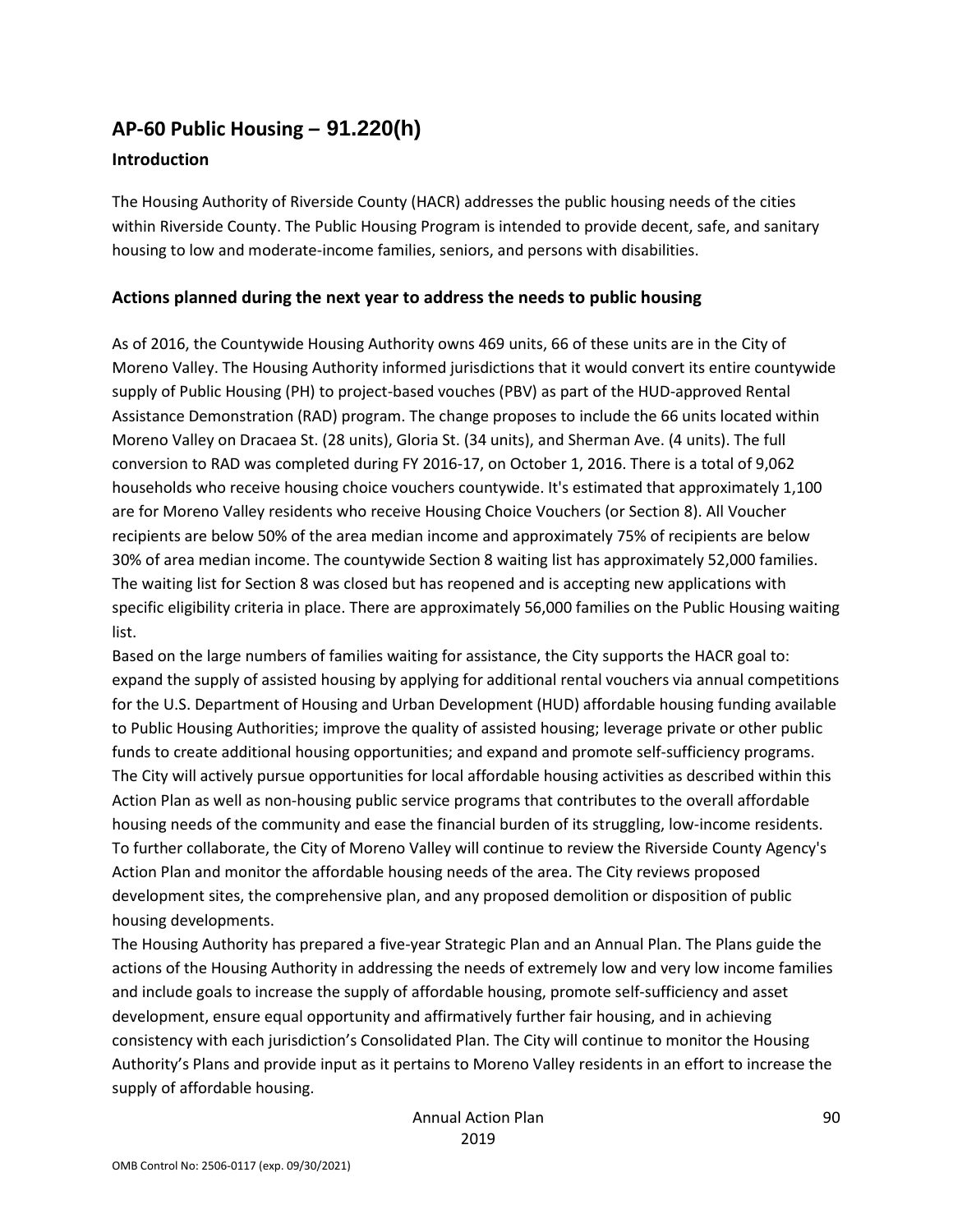# **Actions to encourage public housing residents to become more involved in management and participate in homeownership**

The Riverside County Housing Authority encourages public housing residents to become more involved in management and to participate in homeownership opportunities through its Public Housing Resident Initiatives (PHRI). The Riverside County Housing Authority seeks to facilitate the successful transition of residents from public housing residency to economic independence and/or from welfare-dependence to increased earning capacity or sustained work. This Initiative builds upon the efforts of the local welfare plan and other self-sufficiency efforts of the Housing Authority and target public housing residents who are receiving welfare assistance. The goals of the PHRI are: reduce welfare dependence by assisting residents in returning to the work force in a job commensurate with their abilities; reduce poverty by assisting residents in increasing their self-sufficiency by enhancing their employment or earning potential; and to increase homeownership among public housing residents. Local partners including public agencies and community-based nonprofits, as well as faith-based organizations provide selfsufficiency services including: job training, employment opportunities, computer instruction, etc. The Family Self Sufficiency (FSS) Program was established to assist Section 8 residents and enable families to gain economic independence from all governmental assistance. Supportive services offered to participating families include:

- Remedial Education and Classroom Training;
- Employment Training and Placement;
- Counseling/Case Management;
- Credit Counseling and Money Management;
- Child Care
- Transportation

The Housing Authority has also established a "Homeownership Program" (HP). The HP assists eligible participants in the Section 8 program, who are also participants of the Family-Self Sufficiency Program (FSS) by offering a single down payment assistance grant. In order to maximize the use of resources available to home seekers, the Housing Authority program also targets families who take part in the Riverside County Economic Development Agency's (EDA) First Time Home Buyer Program (FTHB). In combination, the HP/FTHB partnership enables families to realize their dream of becoming homeowners by providing them with financial and other resources that they would not normally have access to. The Resident Opportunity and Self-Sufficiency Program (ROSS), facilitates the successful transition of residents from public housing residency and/or from welfare-dependence to economic independence. The County has reported that it is completing its final year of program operations of assisting residents at Gloria Street Apartments and the Dracaea Townhomes in public housing communities in Moreno Valley. The Housing Authority indicated that they continued to apply for additional funding and had an application pending to continue the ROSS program at the Moreno Valley properties for another 3 years.

# **If the PHA is designated as troubled, describe the manner in which financial assistance will be provided or other assistance**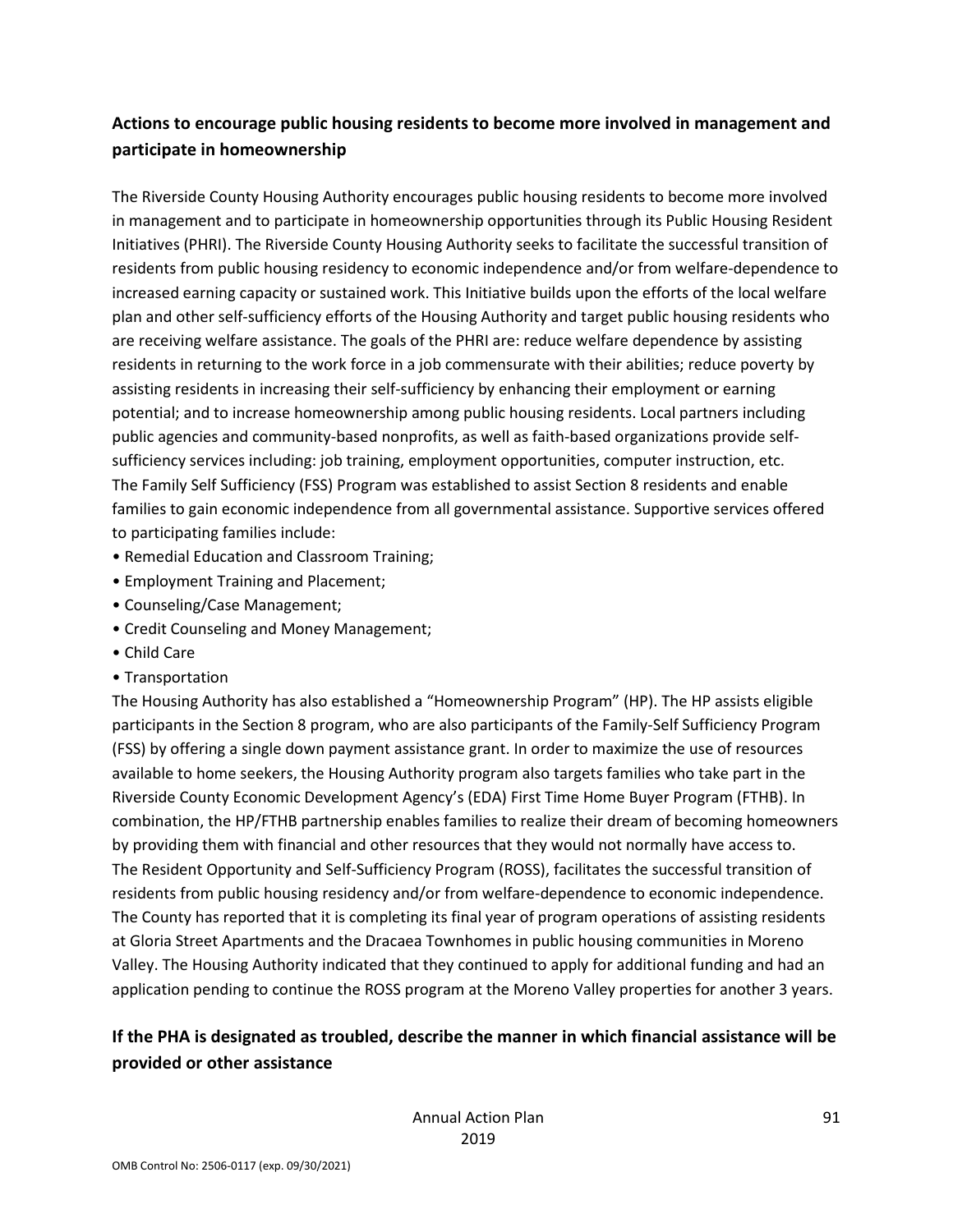The PHA is not designated as troubled.

### **Discussion**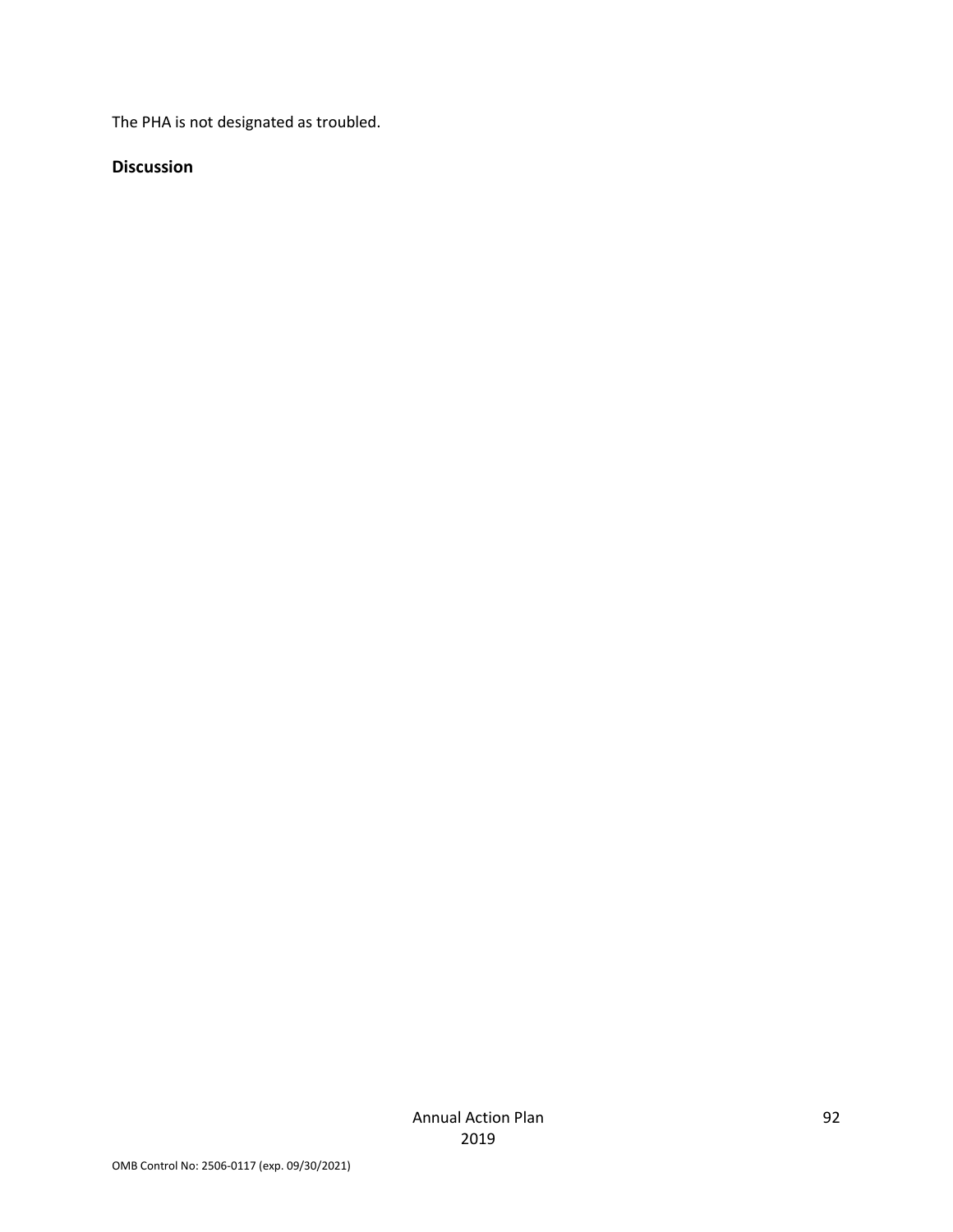# **AP-65 Homeless and Other Special Needs Activities – 91.220(i)**

### **Introduction**

One of the City's highest priorities for the use of grant funds is to address the emergency shelter and housing needs of homeless persons. In the coming year, Moreno Valley will continue to dedicate funding toward homeless services. In the coming year, Moreno Valley will continue to dedicate funding toward homeless services. The City will assist homeless persons with emergency vouchers and other critical support funded through partnership with homeless service providers. As well as continue to subsidize affordable housing development that offers long-term affordable housing opportunities. With the added Emergency Solutions Grant (ESG) entitlement funding, Moreno Valley will offer programs that will help quickly house homeless individuals and prevent loss of housing for those at risk of becoming homeless. A "Point-in-Time Count" (PIT) was released in April 2019, regarding homeless persons residing in Riverside County. Conducted by the County's Continuum of Care (CoC), Moreno Valley has estimated 38 unsheltered homeless persons residing within its city limits.

# **Describe the jurisdictions one-year goals and actions for reducing and ending homelessness including**

# **Reaching out to homeless persons (especially unsheltered persons) and assessing their individual needs**

In line with the HUD requirements, the City has developed a comprehensive Homeless Strategy that involves reaching out to homeless persons, assessing and addressing their individual emergency/ housing needs. To reach these individuals, the City extends CDBG funding to a variety of public service subrecipients who in turn provide the direct services including street outreach, case management, housing search assistance, emergency housing/motel vouchers, food, and counseling. These social service programs are often the primary source for referrals and assistance to homeless persons, and primary contact for unsheltered individuals. The majority of the homeless population will become aware of a program through word of mouth, and seek out services by calling the service provider or traveling to their local office.

During the 2019/20 program year, the City will be providing funding to:

• Social Action Work Group (SWAG) – Homeless Street Outreach Program (ESG); Catholic Charities – Rapid Rehousing & Homelessness Prevention (ESG); United States Veterans Initiative – Transitional Housing Assistance (CDBG); The Salvation Army- Homeless to Work Program/Neighborhood Cleanup (CDBG); The Salvation Army – Street Outreach Program (ESG). Historically, Riverside County has worked toward dealing with the chronic homeless population for a number of years through the Mental Health Homeless Intervention Team (HIT) program. The HIT Team actively sought out homeless, throughout Riverside County, living on the streets and in unsheltered locations. The teams focused on areas of high homeless concentration.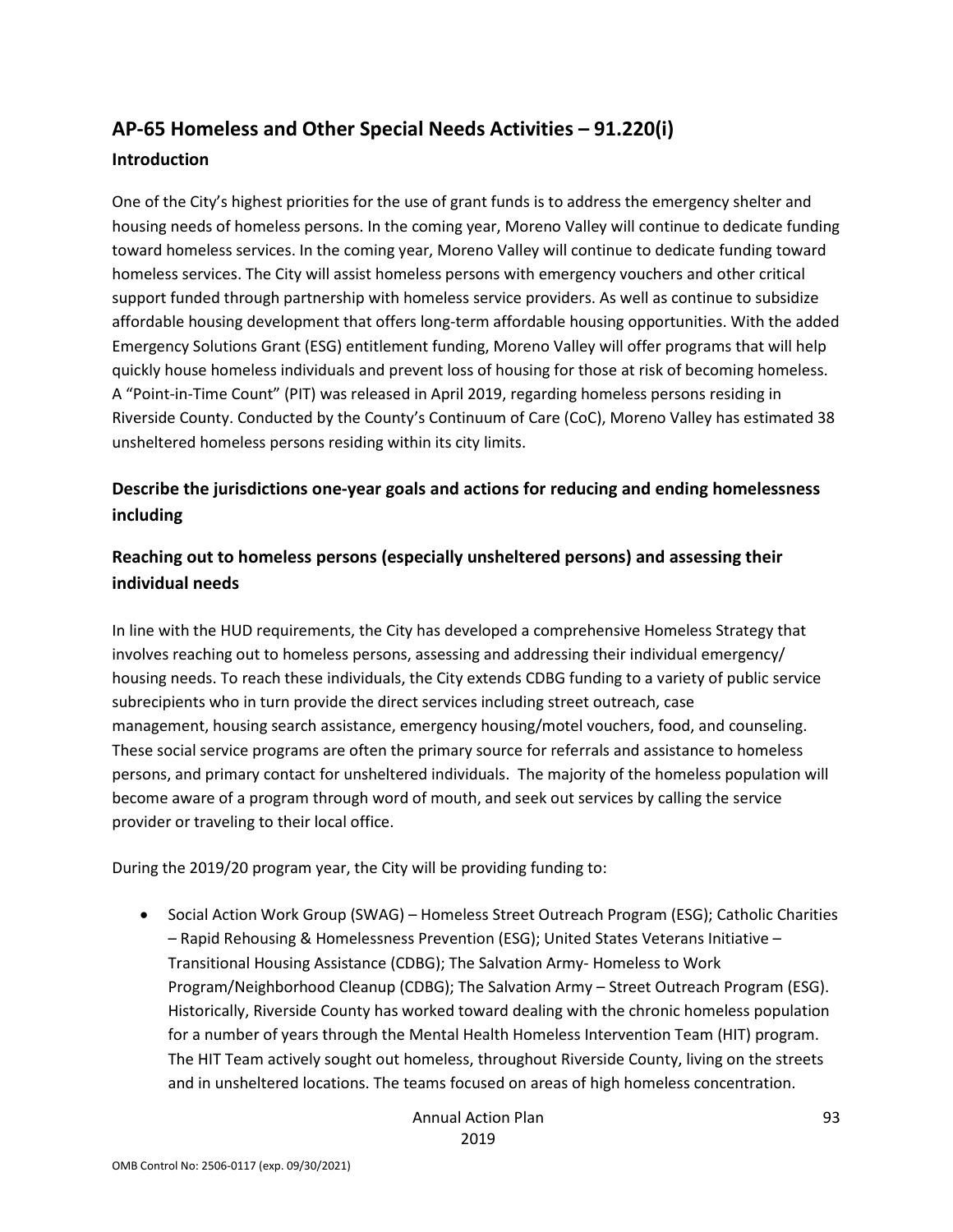Support workers are trained to recognize the symptoms of mental illness and substance abuse. Support workers also possess the interpersonal skills necessary to solicit and provide information in a friendly, respectful, non-threatening manner. They are familiar with all community resources that serve the homeless population, both public and private. At a minimum, all homeless persons contacted on the streets are provided with information and referrals to programs relevant to their needs. Once the chronic homeless persons have been identified, and if mentally ill and willing to participate, they are enrolled into a series of programs by the Department of Mental Health.

Additionally, the County of Riverside, along with Continuum of Care partners will make available the "25 Cities" pilot program which aims to assist homeless populations, primarily veterans and the chronically homeless to attain housing through collaboration and communication with its CoC partners. The program features coordinated entry system, a software that stores and displays housing information including vacancies, client personal information, and tracks their individual needs.

#### **Addressing the emergency shelter and transitional housing needs of homeless persons**

Addressing the housing needs of the homeless is the primary objective of ESG fund and one of the City's highest priorities for the use of CDBG public service dollars. ESG funding will be allocated to address the emergency shelter and housing needs of homeless persons located in Moreno Valley. The City's ESG program allocation will be used to leverage the homeless prevention efforts originally initiated by CDBG. However, ESG will provide additional funding that will be used to assist, protect, and improve living conditions for the homeless and provide for the following eligible activities:

- Outreach to homeless individuals and families living on the street;
- improve the number and quality of emergency shelters for homeless individuals and families;
- help operate these shelters;
- provide essential services to shelter residents,
- rapidly re-house homeless individuals and families, and
- prevent families/individuals from becoming homeless

**Helping homeless persons (especially chronically homeless individuals and families, families with children, veterans and their families, and unaccompanied youth) make the transition to permanent housing and independent living, including shortening the period of time that individuals and families experience homelessness, facilitating access for homeless individuals and families to affordable housing units, and preventing individuals and families who were recently homeless from becoming homeless again**

The City of Moreno Valley will be continuing a multi-faceted system that will assist in enhancing efforts for persons and families to transition to permanent housing and independent living through a variety of resources involving the continued partnerships and financial support to local nonprofit service providers and participation and support to the Riverside County Continuum of Care. Additionally, the Riverside

> Annual Action Plan 2019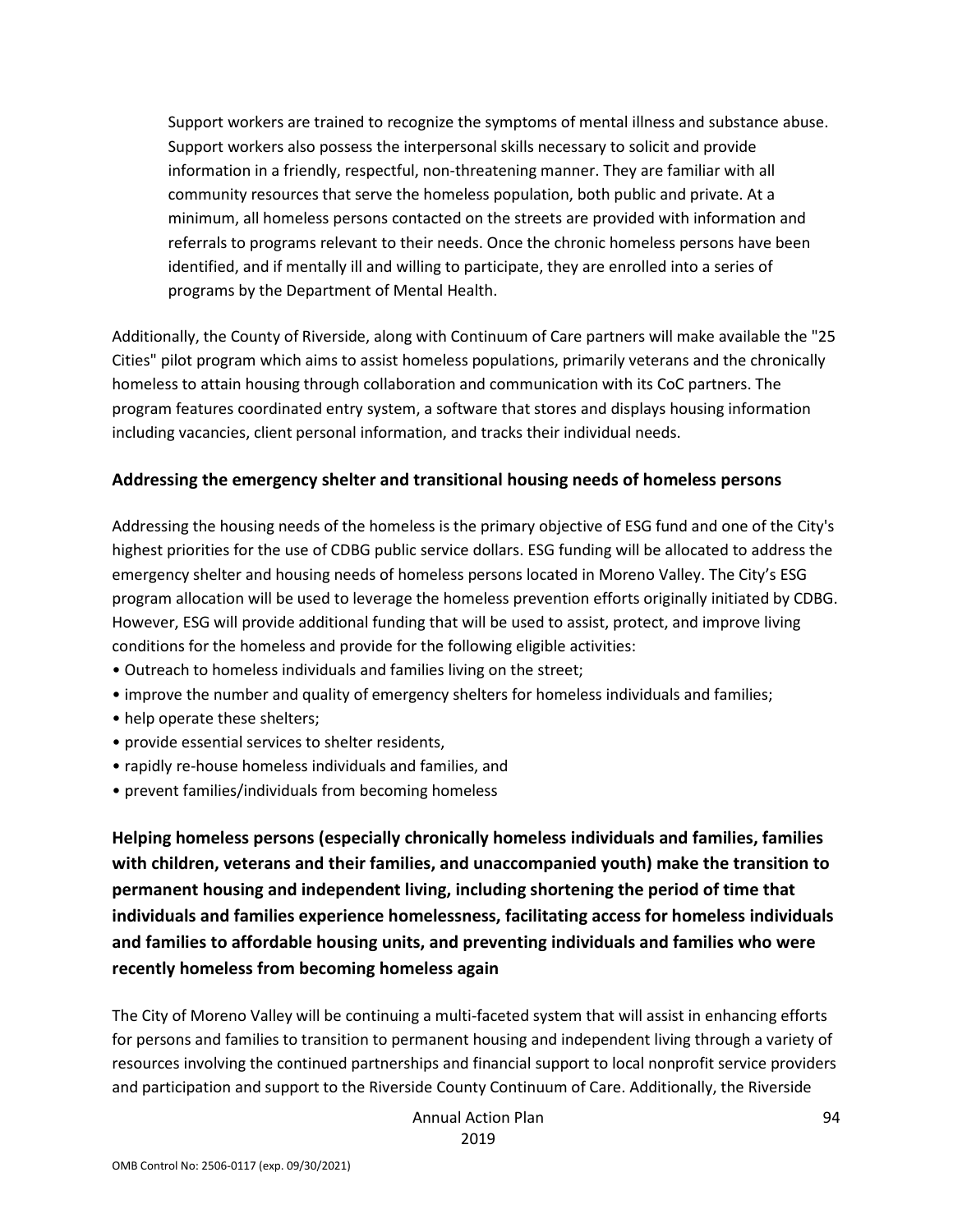County's Department of Public Social Services (DPSS) is considered the "umbrella" anti-poverty agency for the region. The goal is self-sufficiency accomplished by moving poor families out of poverty. DPSS interacts with needy residents on many levels, and assisting them through child care, education, employment, training, health and human services, homelessness and housing with available mainstream programs.

**Helping low-income individuals and families avoid becoming homeless, especially extremely low-income individuals and families and those who are: being discharged from publicly funded institutions and systems of care (such as health care facilities, mental health facilities, foster care and other youth facilities, and corrections programs and institutions); or, receiving assistance from public or private agencies that address housing, health, social services, employment, education, or youth needs.**

The Riverside County CoC has a standing six-year cooperative agreement between various key organizations and agencies that establish county-wide protocols and procedures intended to prevent people from being discharged from public and private institutions (programs) into homelessness. The agreement is effective through 2019 and includes the County Mental Health, Veterans, Sheriff's, and Children's Services Independent Living Program, as well as the Southern California Hospital Association, and administrators of the 2-1-1 telephone referral program, Community Connect of Riverside County. With the services made available with the assistance of ESG funding, Community Connect and other partners to formally register its programs and ensure that the public are referred to the city ESG services. City public service providers assisted those threatened with homelessness by providing referrals and coordinating with other agencies to locate assistance for the family or individuals. Additionally, Moreno Valley shall dedicate ESG entitlement funding toward homeless prevention and rapid-re-housing efforts.

## **Discussion**

Please refer to above.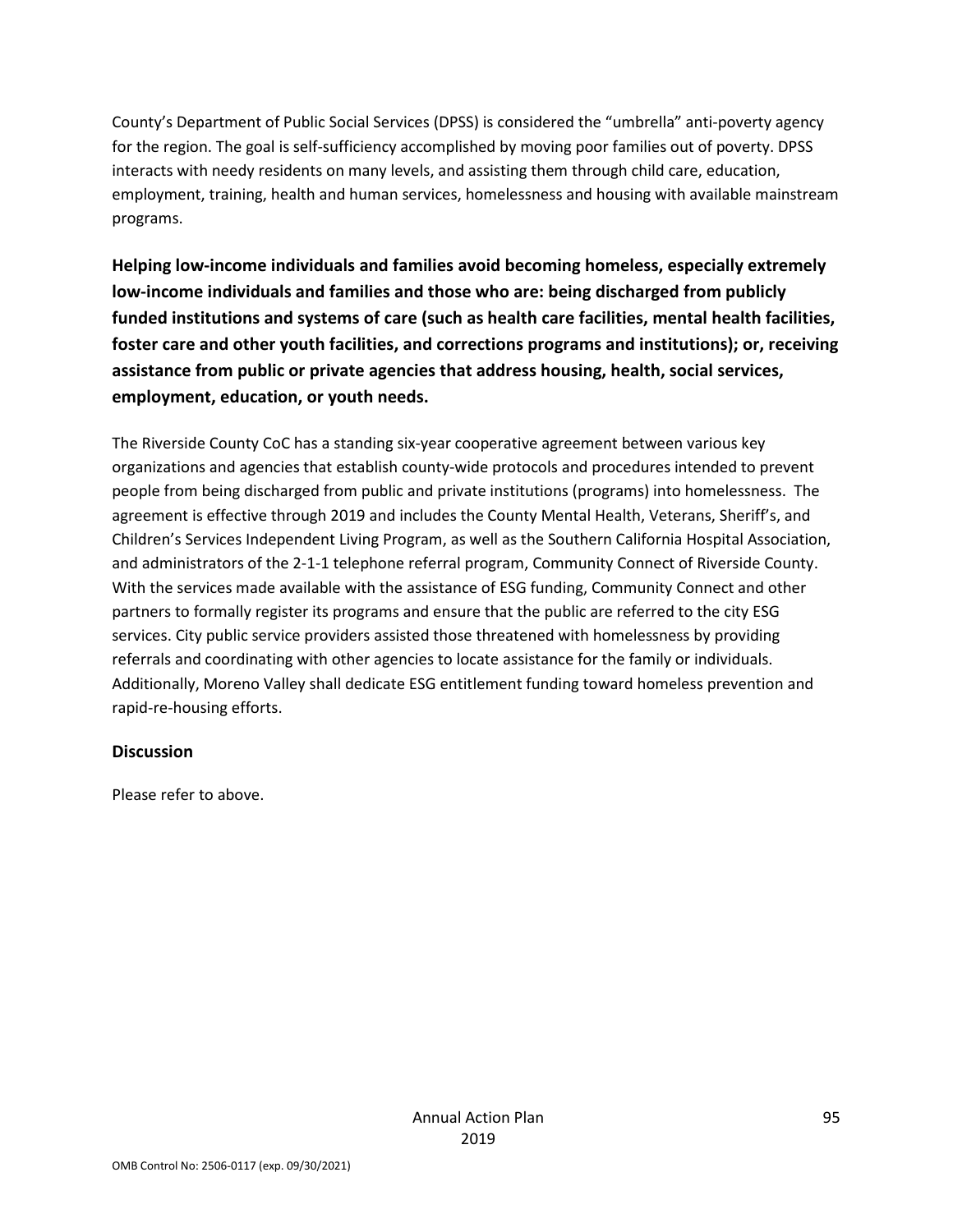# **AP-75 Barriers to affordable housing – 91.220(j)**

## **Introduction:**

As a condition of receiving federal funding for the CDBG and HOME programs, cities must certify that it will affirmatively further fair housing as required by the Fair Housing Act. The Act includes policies that ensure that persons are not denied equal opportunities in connection with housing because of their race, color, national origin, religion, disability, sex, or familial status. In compliance, prior to the start of each Consolidated Plan period, Moreno Valley prepares an Analysis of Impediments (AI) to Fair Housing Choice Report. As part of the report, the City of Moreno Valley is required to:

1. Conduct an analysis to identify impediments to fair housing choice within the jurisdiction; Take appropriate actions to overcome the effects of any impediments identified through that analysis; and Maintain records reflecting the analysis and actions in this regard.

The AI is a review of impediments or barriers that affect the rights of fair housing choice and serves as a basis for fair housing planning. It provides detailed information to policy makers, administrative staff, housing providers, lenders, and fair housing advocates to assist in building public support for fair housing efforts. Moreno Valley's latest AI is effective from 2016-2020. Data contained in the AI report is a synthesis of the most recent US Census Data, information collected by the Fair Housing Council of Riverside County (FHCRC), and a series of community meetings. In addition, the City in partnership with the FHCRC published an online survey to solicit additional community input regarding fair housing issues.

**Actions it planned to remove or ameliorate the negative effects of public policies that serve as barriers to affordable housing such as land use controls, tax policies affecting land, zoning ordinances, building codes, fees and charges, growth limitations, and policies affecting the return on residential investment**

For FY 2019-20, the City has identified barriers to affordable housing both in the public and the private sectors. Moreno Valley plans to address each specific barrier as follows: Public Sector Actions:

1. The City should prepare a Hate Crime Victims Resource Directory. When the directory is deemed complete, it should be transmitted to the Police Department to use as a referral resource. Private Sector Actions:

1. The City and Fair Housing Council of Riverside County, Inc. will continue to offer to its residents fair housing services. The Fair Housing Council will post on its website, a page where residents can put their fair housing questions.

2. The City and Fair Housing will arrange a meeting with IVAR's Fair Housing Committee, to explore fair housing topics.

3. The Fair Housing Council - as part of its home buyer counseling services – will provide examples of how to detect "steering" during the home search process and how to detect "loan steering." The Fair Housing Council will offer information to renters attending workshops on how to detect steering

> Annual Action Plan 2019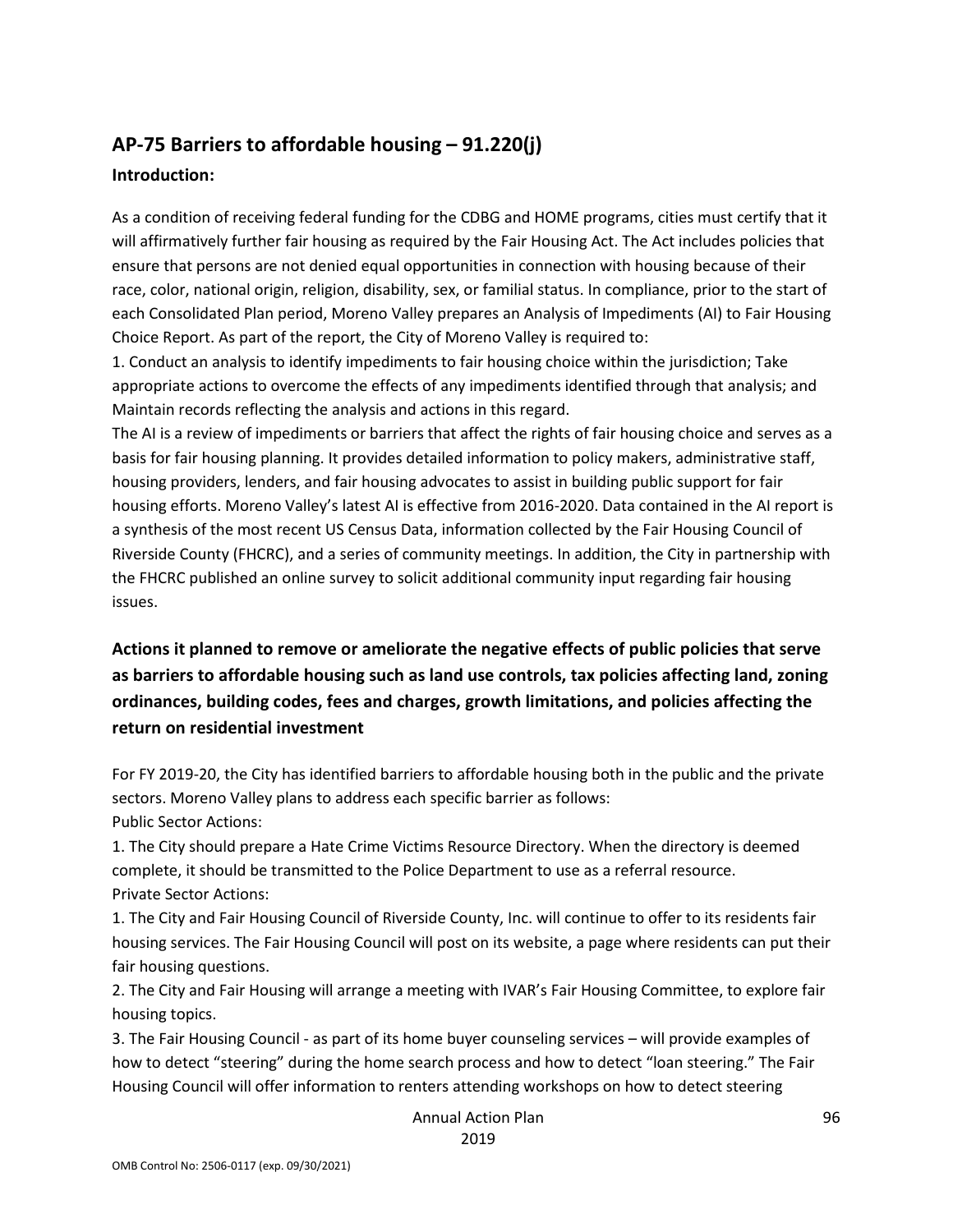behavior by resident property managers.

4. The Fair Housing Council will add "how to read an appraisal report" to its homebuyer counseling services.

5. The City and Fair Housing Council will annually monitor the HMDA data to establish long-term trends in loan denial rates. The City and Fair Housing Council will maintain an inventory of FHA and low down payment financed homes and notices of default. The Fair Housing Council will contact the borrowers in default and inform them of default and foreclosure counseling services available to homeowners at risk of losing their homes.

6. The City and Fair Housing Council will add "homeowner's insurance" and "CLUE Reports" to its homebuyer counseling services. The Fair Housing Council will provide educational services to home buyers and borrowers, so they understand the impact of CLUE Reports and can compare homeowner's premium rates.

7. The Fair Housing Council will update the list of the names and e-mail addresses of the resident apartment managers. The City and Fair Housing Council will arrange an information session between the fair housing counselors and resident managers to exchange insights on a variety of fair housing issues. The City and Fair Housing Council will continue to inform resident managers by transmitting information to their e-mail and/or physical address.

8. The City and Fair Housing Council will continue outreach to resident apartment managers on the topic of reasonable accommodations and modifications through training sessions, workshops,

correspondence, and other means. As new information becomes available, the City and Fair Housing Council will transmit it to resident apartment managers.

#### **Discussion:**

The AI is a review of impediments to fair housing choice in the public and private sector. The AI involves: • A comprehensive review of State or Entitlement jurisdiction's laws, regulations, and administrative policies, procedures, and practices;

• An assessment of how those laws, etc. affect the location, availability, and accessibility of housing;

• An assessment of conditions, both public and private, affecting fair housing choice for all protected classes; and

• An assessment of the availability of affordable, accessible housing in a range of unit sizes. Impediments to fair housing choice are:

• Any actions, omissions, or decisions taken because of race, color, religion, sex, disability, familial status, or national origin which restrict housing choices or the availability of housing choices;

• Any actions, omissions, or decisions that have the effect of restricting housing choices of the availability of housing choices on the basis of the same.

• Availability of housing choices based on the same.

Pursuant to the Fair Housing Act, HUD has long directed program participants to undertake an assessment of Fair Housing issues, previously under the Analysis of impediments approach. However, per the Affirmatively Furthering Fair Housing (AFFH) rule, to take the new Assessment of Fair Housing Approach. During 2019-20, the City has begun and shall continue the process of reanalyzing its fair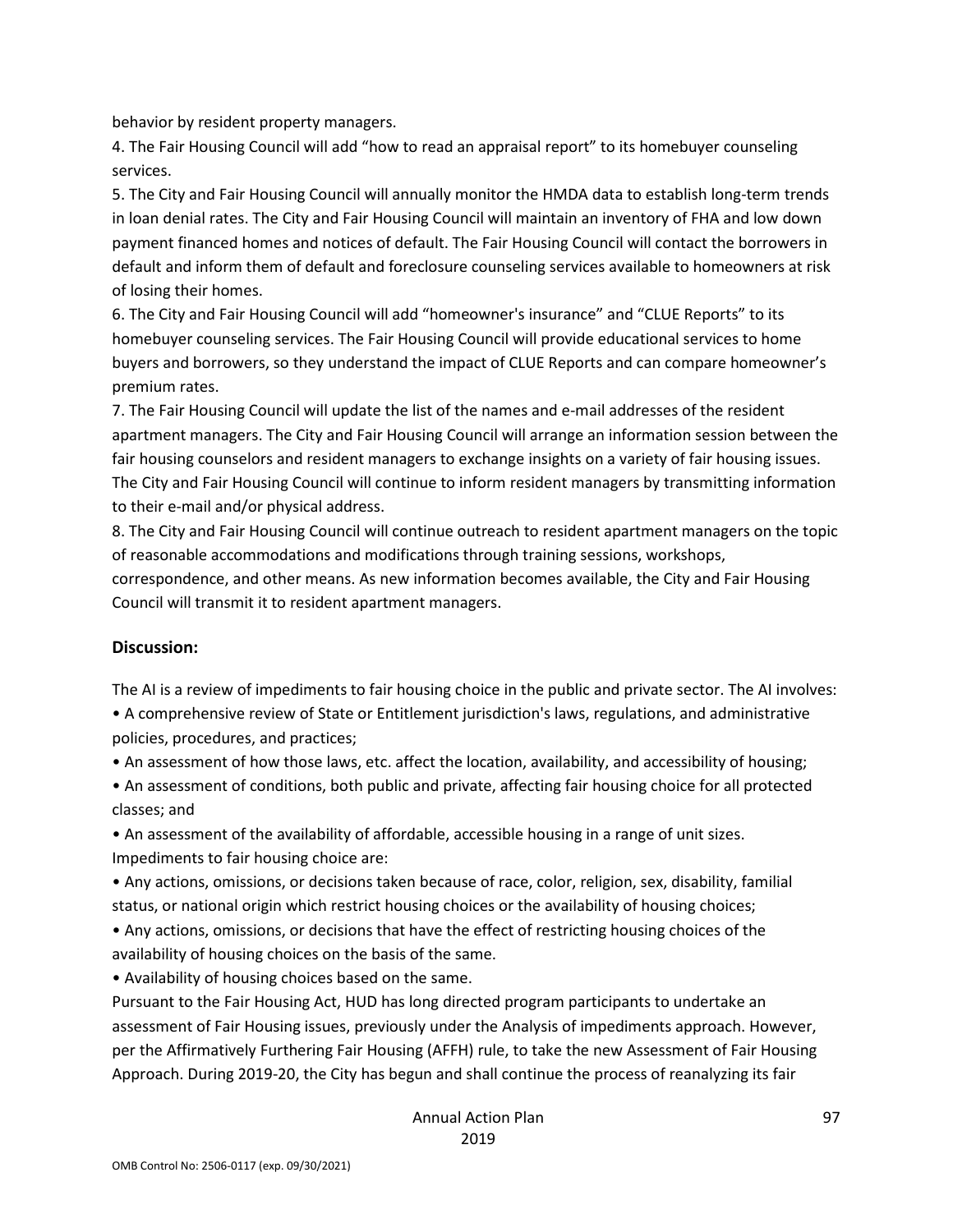housing action plan based on the new requirements.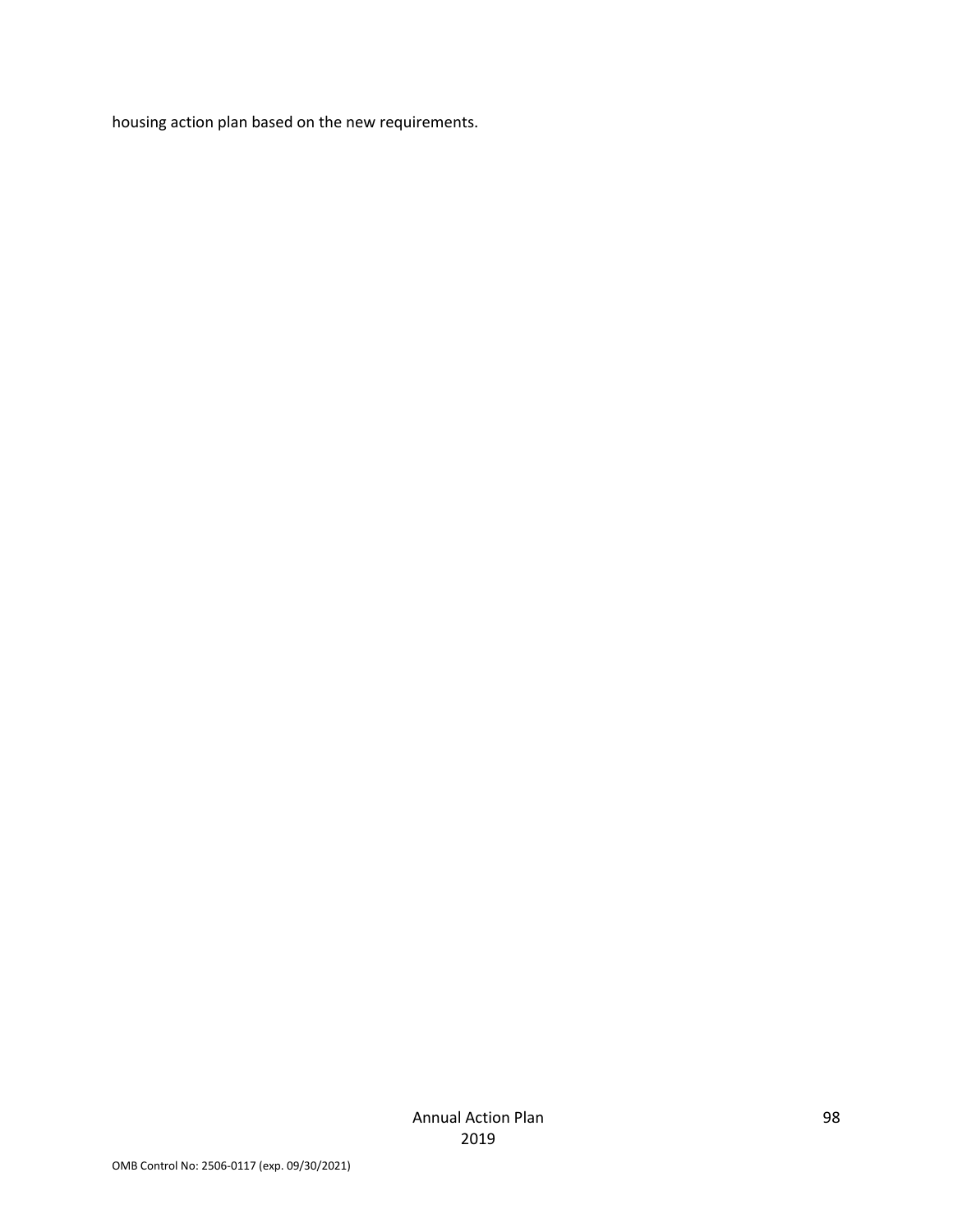# **AP-85 Other Actions – 91.220(k)**

## **Introduction:**

Following is a summary of critical components of 'other' necessary actions for the upcoming Consolidated Plan year, including how the City plans to overcome obstacles to meeting underserved needs, create plans to foster and maintain affordable housing, plans to reduce lead based paint hazards, to reduce the number of poverty-level families, develop institutional structure, and actions planned to enhance coordination between public and private housing and social service agencies.

### **Actions planned to address obstacles to meeting underserved needs**

The primary obstacle in meeting the needs of the communities underserved (low income families, seniors, homeless, etc.) is the lack of funding available to local public and private agencies. The economic downturn resulted in a decline in federal funding and the elimination of Redevelopment agencies and the associated tax increment/housing set-aside funding. It has also resulted in a decline in funding donations to local non-profits. This loss in revenue has not been fully overcome; however, staff can take the following actions in efforts to still effectively address the needs of the City's underserved: • Continue to establish partnerships with other agencies in order to better prioritize and utilize resources, Conduct more detailed research and citizen participation each year in order to more effectively prioritize the needs of the underserved, Seek out additional resources and apply for grants where there are opportunities, Formally adjust the programs Objectives and Policies to reflect the updated prioritization, Allocate accordingly; even if it means shifting away from what's been historically funded, Create new programs/temporary emergency programs to address urgent issues, Work hand in hand with subrecipients to adjust budgets, services, and restructure programs to better fit the needs of the underserved.

## **Actions planned to foster and maintain affordable housing**

Homeownership opportunities for the low-income households was made available through the City's Single Family Residential Acquisition, Rehabilitated, and Resale (SFR-ARR) component of the Neighborhood Stabilization Program. To date, over 50 affordable single-family units were rehabilitated for qualified lower-income families.

The City of Moreno Valley's affordable housing portfolio includes 25 different multi-family rental activities expected to provide 1,302 low and moderate-income families with affordable housing during FY 2019-20.

Lastly, through the Housing Authority of the County of Riverside (HACR), the City will also be able to offer its residents affordable housing through the County's Public Housing programs. HACR administers and manages approximately 1,100 Section 8 properties and 66 Public Housing units in Moreno Valley.

## **Actions planned to reduce lead-based paint hazards**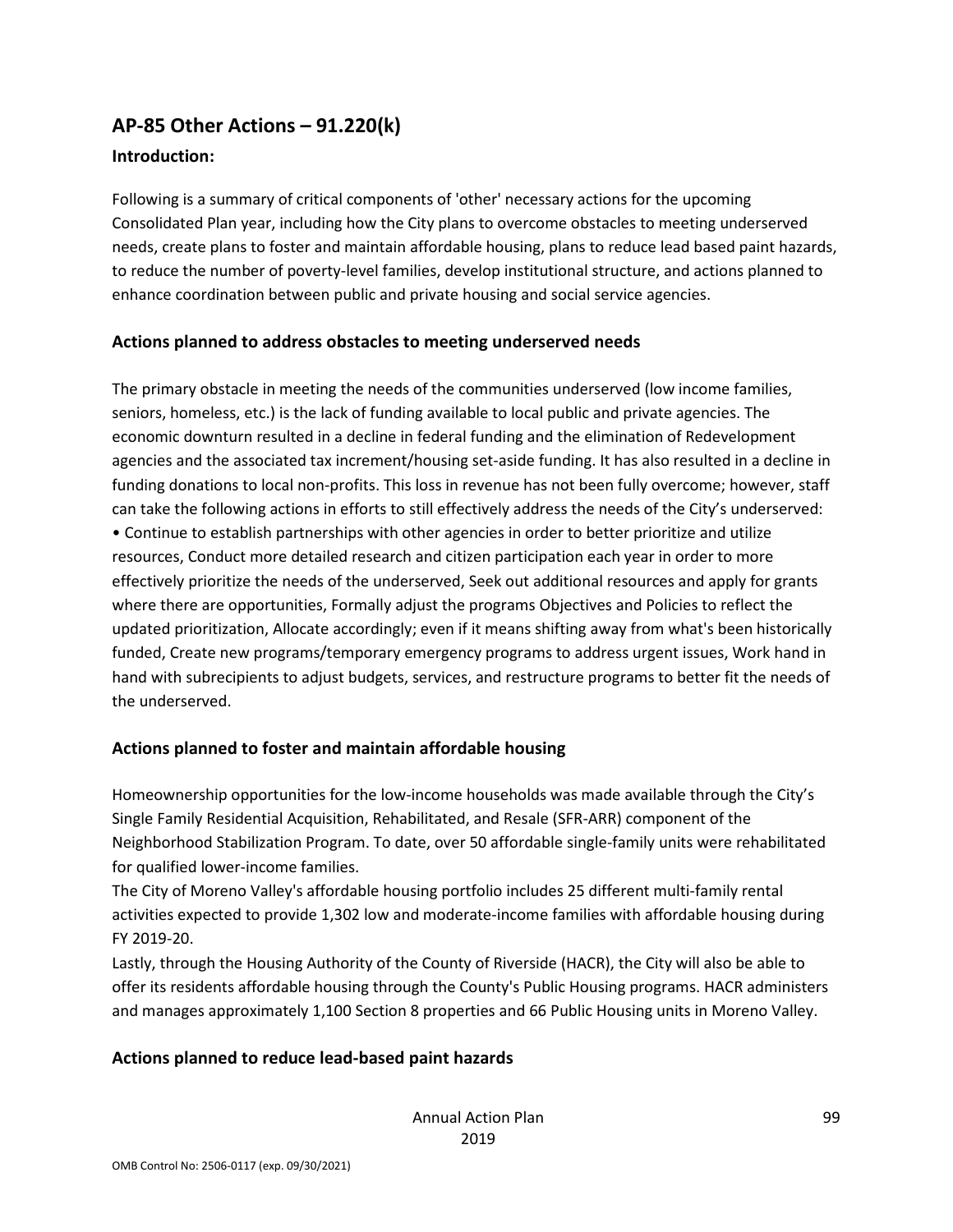#### City Housing Programs

Due to funding cuts, the City had temporarily discontinued three of its consumer loan programs that were impacted by the requirements of lead-based paint disclosure. However, Moreno Valley was able to reinstate the Mobile Home Repair Program and add the Single Family Home Repair program. Habitat for Humanity, Riverside applied for and has been contracted to administer these HOME funded program. All homeowners participating in this grant program receive a copy of the "Protect Your Family from Lead in Your Home," a lead-based paint disclosure booklet, and are asked to sign an acknowledgment that is included in the loan application. If the unit was constructed after 1978, an exemption form is prepared and placed to file. If the home was constructed prior to 1978, Envirocare Consulting, Inc. is subcontracted to provide a lead-based paint inspection and risk assessment of the property. If the property is found to contain lead-based paint, mitigation measures are incorporated as a part of the revitalization work.

#### Countywide Lead Hazard Control Program

While the City of Moreno Valley does not currently have a stand-alone lead prevention program, the City will continue to work closely with the County of Riverside to address these issues. The County has adopted a regional strategy to control lead hazards. The County's strategy thoroughly spells out the control methods used once lead based paint hazards have been identified. It also describes its typical public outreach efforts which include: the distribution of bilingual educational brochures, public presentations, informational booths at the mall and community events, immunization clinics, testing within Target Areas, use of public media for outreach, as well as a 'Free Testing Program.'

## **Actions planned to reduce the number of poverty-level families**

The City plans to utilize the following programs in order to reduce poverty among its population: 1. City CDBG Public Service Programs, City Emergency Solutions Grant (ESG) Programs; County Public Housing Programs, County ESG Program, County Family-Self Sufficiency Program (FSS), Local Service Providers, CalWORKs program, Riverside County Economic Development Agency & Workforce Development Center, Riverside County Department of Public Social Services and Mental Health and Public Health.

The City has established several goals to reduce poverty among its population:

1. Economic Development and Job Creation/Retention. The City partners with the Inland Empire Small Business Development Center (SBDC) to provide small business counseling services to local businesses with the goal that the services will create and/or retain low and moderate-income jobs. The Small Business Consultant holds temporary offices one day per week within the City to provide increased access to Moreno Valley residents. The City began a job training program in 2007 to train youth (18-22 years old) in the manufacturing and logistic industry. The provision of the job training is seen as a critical component to encouraging economic self-sufficiency. During the term of the Consolidated Plan it is anticipated that employment training opportunities be expanded to include adults from older age groups.

2. Housing Programs. The City plans to offer programs in its strategy to produce and preserve affordable housing. The implementation of City programs including the Solar-Energy Assistance Program and the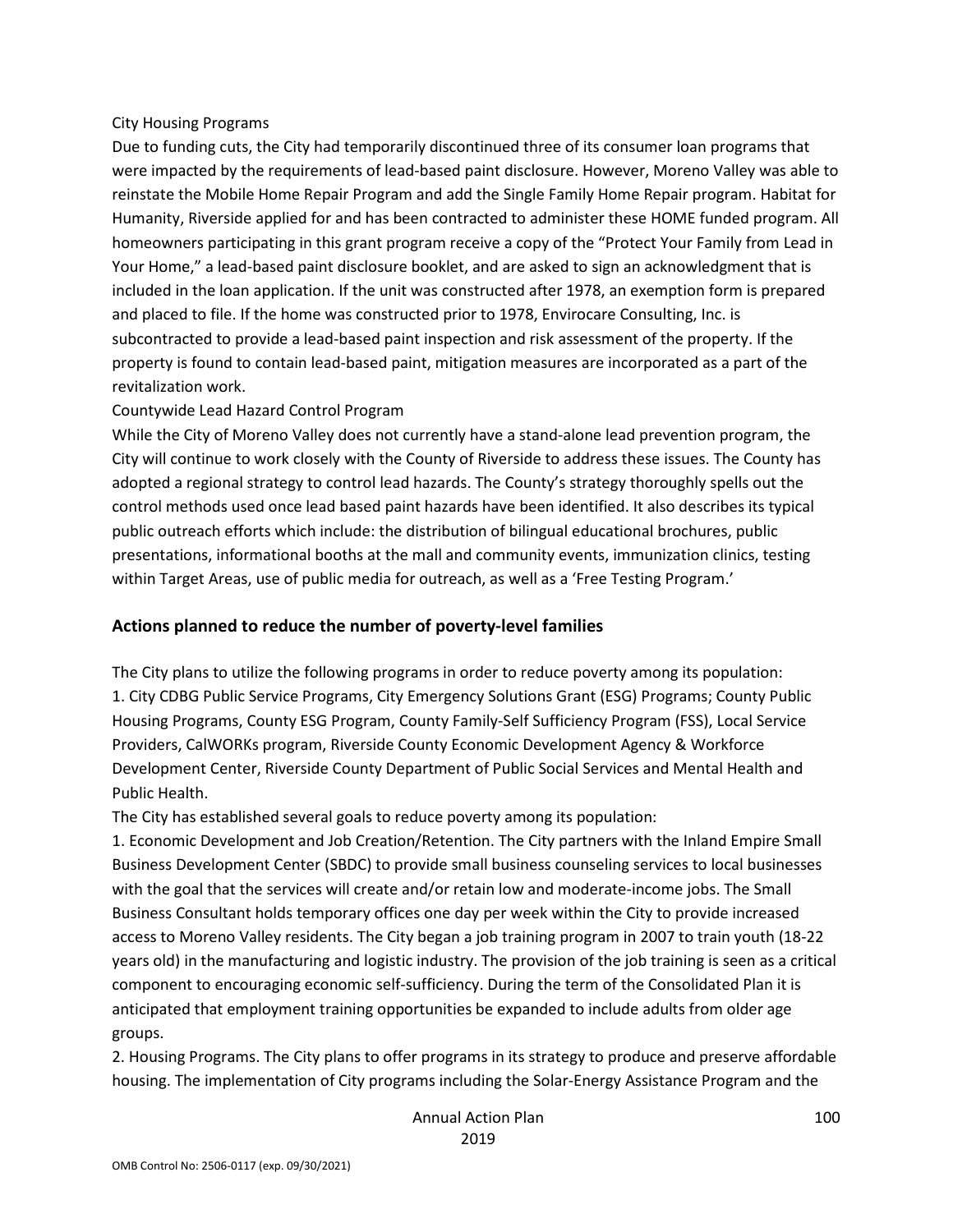Mobile Home and Single Family Home Repair Programs will assist in maintaining livable conditions for lower income persons. In addition, the City will continue to partner with Community Housing Development Organization (CHDO) such as Habitat for Humanity and Riverside Housing Development Corporation (RHDC). Habitat for Humanity will assist in the development of new single-family houses for very low-income persons. The partnership with RHDC will be utilized to continue acquisition and rehabilitation of affordable rental housing units for low and very low-income households. The development of additional senior housing is also anticipated during the term of the Strategic Plan. The City will also continue to explore relationships with for profit and non-profit and non-profit housing developers to increase the supply of affordable multi-family housing units.

3. Public Service Providers. The City will continue to provide grant funding to various public service providers to assist low income individuals and households, special needs populations, and the homeless population with access to critical services. These programs provide City residents opportunities to utilize programs at little or no cost, thereby reducing financial burdens.

4. Coordination Efforts. The City's goal is to continue to collaborate with governmental and other social service agencies to assure the effective delivery of such services to low-income individuals. One example is the Riverside County Continuum of Care. The Continuum of Care group consists of several local nonprofit agencies along with governmental agencies, such as the City of Moreno Valley, who meet periodically to share information, coordinate efforts to assist homeless persons and plan future activities. While the City's ability to directly reduce the number of households with incomes below the poverty line is limited, by utilizing multiple programs and working with county, private and non-profit agencies, the City will endeavor to reduce the number of households with incomes below the poverty line.

#### **Actions planned to develop institutional structure**

The City of Moreno Valley benefits from a solid institutional structure and relationships with various local public and private agencies. In FY 2019-20, City representative plans to collaborate with various agencies in order to administer its programs. The City will continue to work at strengthening its dialogue with Riverside County agencies such as the Departments of Mental Health and Public Social Services, specifically to address regional homeless issues, therefore, staff will continue to serve on the Continuum of Care Consortium which provides opportunities to work with local public and non-profit agencies. The City will maintain open dialogue with the Riverside County Housing Authority and focus on the use of resident initiatives in public housing. The City helped form a Non-Profit Coalition in efforts to increase collaboration amongst service providers and better meet the needs of the community and shall continue to support their efforts. The City will remain a member of the March Joint Powers Authority, created for the repurposing of the March Air Reserve Base. Additionally, the City will continue to coordinate with all of the local Chambers of Commerce, as well as administer the Business Roundtables, and Nonprofit Roundtables which encourages communication with professionals from a variety of industries including health care, transportation, education, and other local businesses.

#### **Actions planned to enhance coordination between public and private housing and social**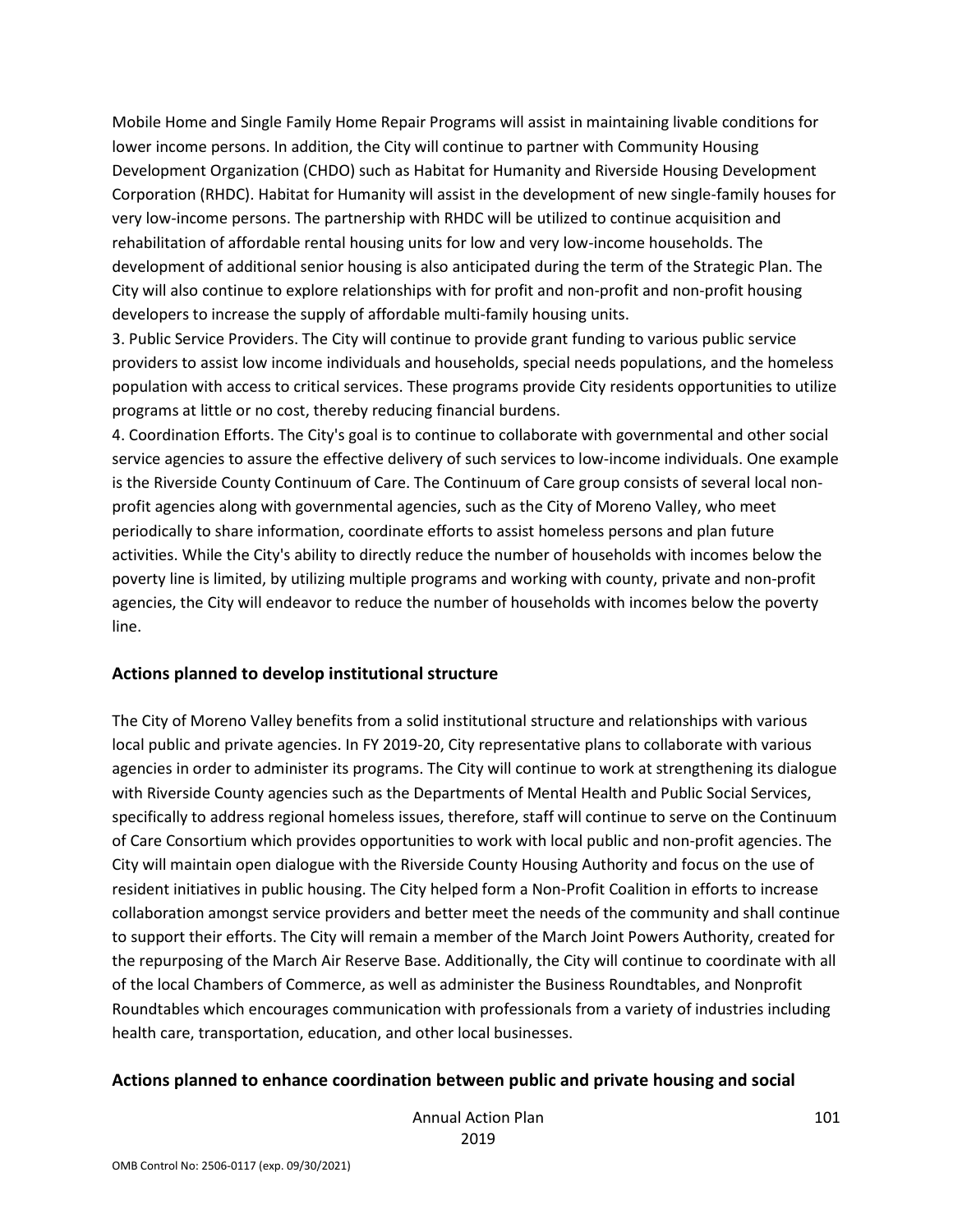#### **service agencies**

The City's goal is to continue to establish collaborative relationships between governmental and social service agencies to assure the effective delivery of services to low-income individuals by: • Maintaining open communication with sub-recipients and other consolidated planning partners; Utilizing technology to share, distribute information, foster and maintain constant contact with community planning partners; and Recommending and participating in committees aimed at filling gaps where they exist.

#### **Discussion:**

Each of the issues listed above have also been addressed in greater detail within the City's 2018-2023 Consolidated Plan to provide strategies for addressing housing, homelessness, special needs and community and economic development activities in the City.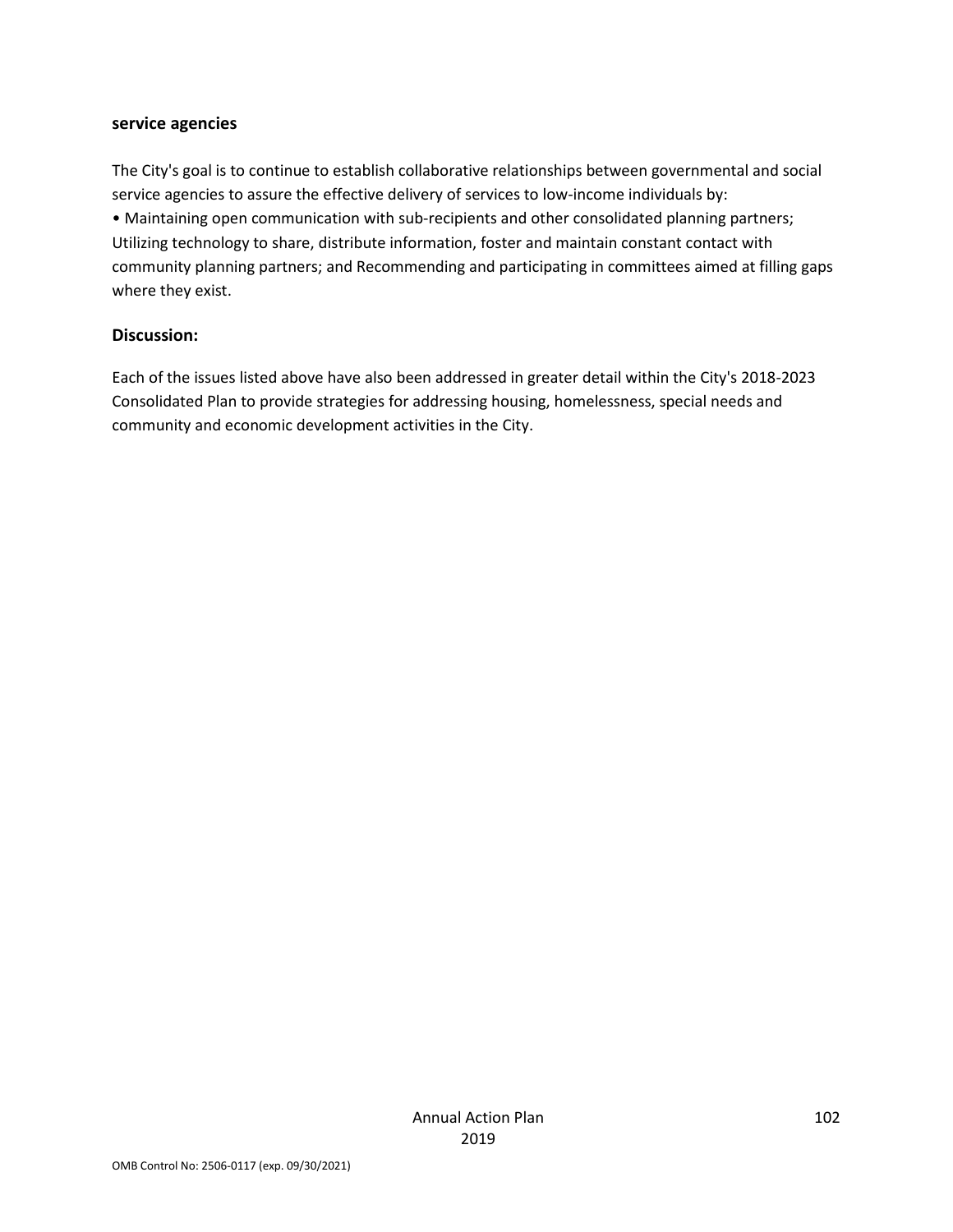# **Program Specific Requirements**

# **AP-90 Program Specific Requirements – 91.220(l)(1,2,4)**

#### **Introduction:**

This section addresses the "program specific requirements" as they apply to CDBG, HOME, and ESG.

# **Community Development Block Grant Program (CDBG) Reference 24 CFR 91.220(l)(1)**

Projects planned with all CDBG funds expected to be available during the year are identified in the Projects Table. The following identifies program income that is available for use that is included in projects to be carried out.

| <b>Total Program Income:</b>                                                                      | 50,000   |
|---------------------------------------------------------------------------------------------------|----------|
| 5. The amount of income from float-funded activities                                              | $\Omega$ |
| not been included in a prior statement or plan                                                    | $\Omega$ |
| 4. The amount of any grant funds returned to the line of credit for which the planned use has     |          |
| 3. The amount of surplus funds from urban renewal settlements                                     |          |
| to address the priority needs and specific objectives identified in the grantee's strategic plan. | 0        |
| 2. The amount of proceeds from section 108 loan guarantees that will be used during the year      |          |
| next program year and that has not yet been reprogrammed                                          |          |
| 1. The total amount of program income that will have been received before the start of the        |          |

#### **Other CDBG Requirements**

| 1. The amount of urgent need activities                                                 | $\Omega$ |
|-----------------------------------------------------------------------------------------|----------|
| 2. The estimated percentage of CDBG funds that will be used for activities that benefit |          |
| persons of low and moderate income. Overall Benefit - A consecutive period of one,      |          |
| two or three years may be used to determine that a minimum overall benefit of 70%       |          |
| of CDBG funds is used to benefit persons of low and moderate income. Specify the        |          |
| years covered that include this Annual Action Plan.                                     | 70.00%   |

### **HOME Investment Partnership Program (HOME) Reference 24 CFR 91.220(l)(2)**

1. A description of other forms of investment being used beyond those identified in Section 92.205 is as follows:

Not applicable. The City does not plan to use HOME funding for activities other than those spelled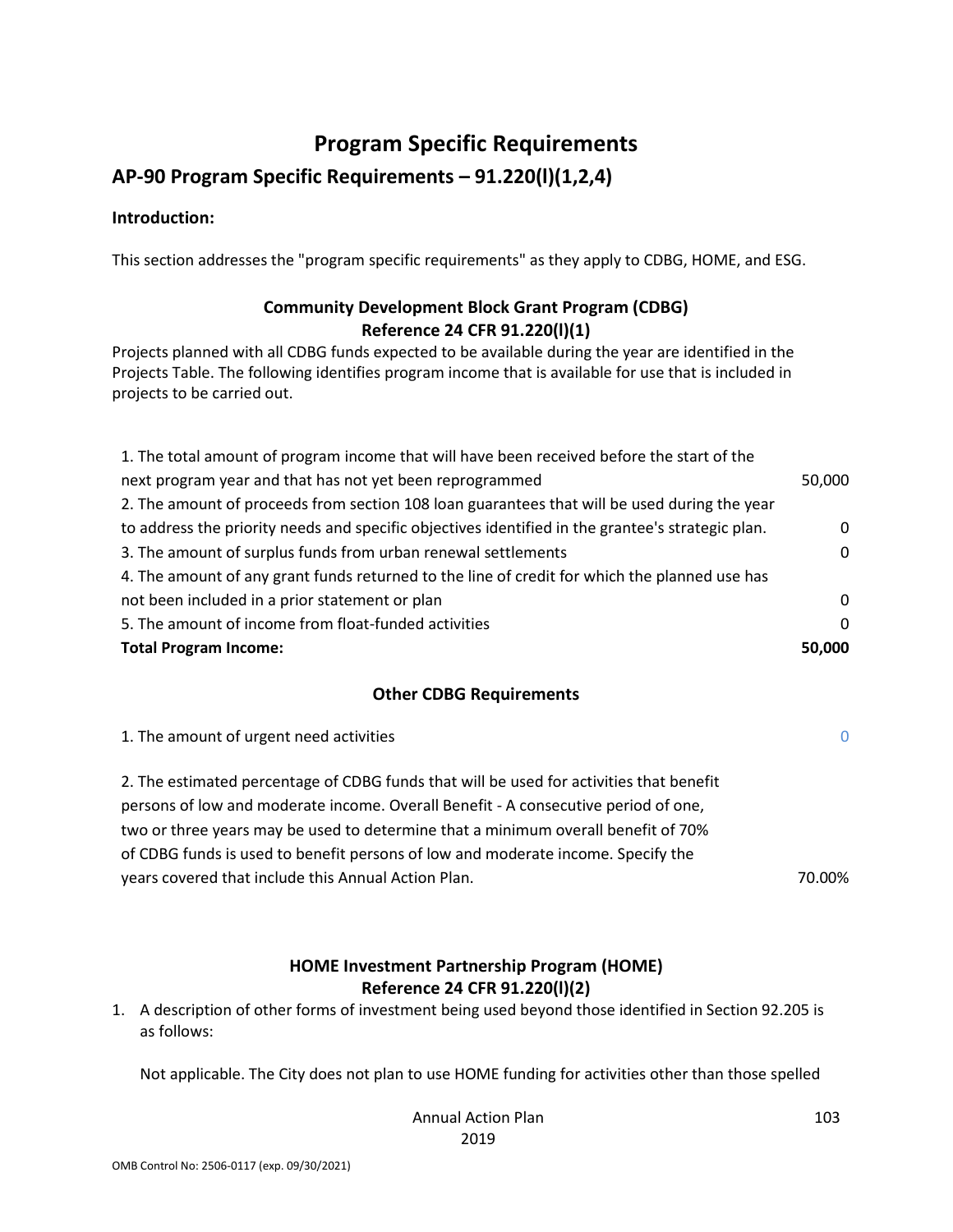out in 24 CFR 92.205.

2. A description of the guidelines that will be used for resale or recapture of HOME funds when used for homebuyer activities as required in 92.254, is as follows:

The City normally engages in HOME funded rehabilitation and rental activities not homebuyer activities; however, when homeownership programs were developed under the NSP 3 program, leveraged with HOME, the City ensured that Resale or Recapture Requirements were integrated directly into the Affordable Housing Agreement with the development partner. The requirements were delineated within the Conditions, Covenants, and Restrictions (CC&R) in detail and in accordance with 92.254.

3. A description of the guidelines for resale or recapture that ensures the affordability of units acquired with HOME funds? See 24 CFR 92.254(a)(4) are as follows:

The City does not plan to engage in HOME funded acquisition of single family units as described in 24 CFR 92.254(a)(4); however, if acquisition activities were to develop, the City would need to ensure that the Resale or Recapture requirement as listed in the HUD CPD Notice 12-003 (issued in January 2012) and the HOME Final Rule are applied.

4. Plans for using HOME funds to refinance existing debt secured by multifamily housing that is rehabilitated with HOME funds along with a description of the refinancing guidelines required that will be used under 24 CFR 92.206(b), are as follows:

The City has no plans to refinance existing debt secured by multifamily housing rehabilitated with HOME funds during the upcoming program year FY 2018-2019.

## **Emergency Solutions Grant (ESG) Reference 91.220(l)(4)**

1. Include written standards for providing ESG assistance (may include as attachment)

The City of Moreno Valley has been coordinating with members of the County's Continuum of Care to create consistent written standards that would be effective regionally. The standards have been completed. Per grant requirements, the ESG standards include:

1. Standard policies and procedures for evaluating individuals for evaluating individuals and family's eligibility for assistance under ESG

2. Policies and procedures for determining and prioritizing which eligible families and individuals will receive homelessness prevention assistance and which eligible families and individuals will receive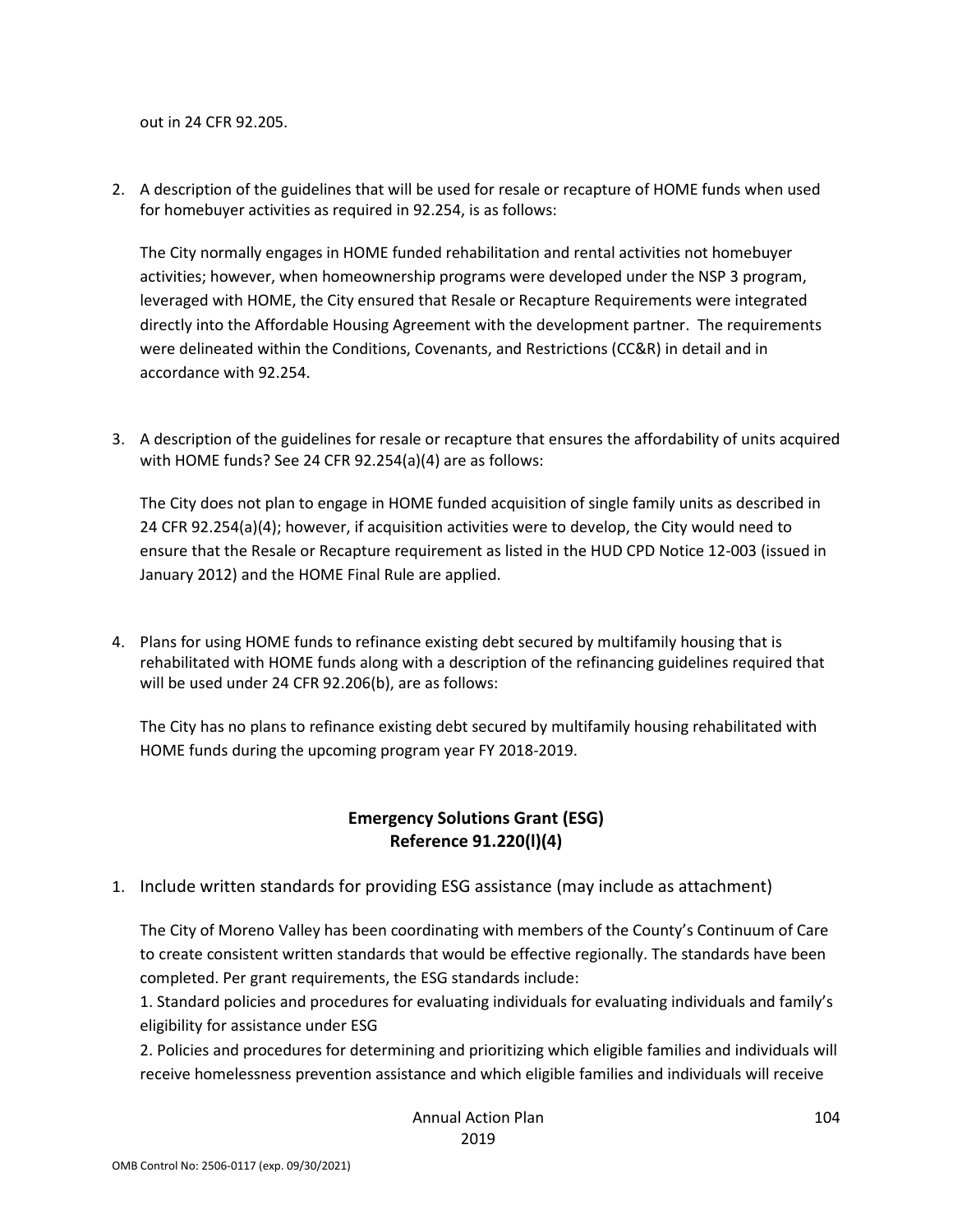rapid re-housing assistance

3. Policies and procedures for coordination among emergency shelter providers, essential service providers, homelessness prevention and rapid re-housing assistance providers and mainstream service and housing providers

4. Standards for determining the share of rent and utilities cost that each program participant must pay, if any, while receiving homeless prevention and rapid re-housing assistance 5. Standards for determining how long a program participant will be provided with rental assistance and whether the amount of that assistance will adjust over time 6. Standards for determining the type amount, and duration of housing stabilization and/or relocation services to provide a program participant, including the limits, if any, on the homelessness prevention or rapid re-housing assistance that each program participant may receive, such as the maximum amount of assistance, maximum number of months the program participant receives assistance, or the maximum number of times the program participant may receive assistance.

2. If the Continuum of Care has established centralized or coordinated assessment system that meets HUD requirements, describe that centralized or coordinated assessment system.

The McKinney-Veto Homeless Assistance Act requires that communities operate a Continuum of Care (CoC) program designed to assist homeless persons with housing and/or services with the goal of long term stability. Riverside County's Department of Public Social Services (DPSS) has been the lead agency in coordinating the areas CoC including securing membership and ensuring that CoCs various legal responsibilities are met. Current members include the County, various entitlement cities, non-profit/service providers, homeless persons, and members of the public. As a collaborative, the group must assess the needs of the areas homeless and affordable housing needs then develop a regional plan to address them. They also promote a community-wide commitment to ending homelessness, provide for funding for local efforts to address homelessness, and promote effective use of mainstream programs, including designing and operating a software system called the Homeless Management Information System (HMIS) intended to minimize duplication of services.

Due to changing demographics, Moreno Valley is now a direct recipient of ESG entitlement funding. Upon notification of award, the City understood that CoC Consultation was an ESG grant requirement. To comply, Moreno Valley consults with the CoC by sharing ESG funding recommendations issued at the City level and requesting feedback from the full CoC membership. For the ESG activities proposed within the 18-19 Action Plan, staff forwarded the CoC a summary of all applications along with Council recommendations and requesting CoC members provide feedback via e-mail. Although no comments were received the City was prepared to take the feedback into consideration. When ESG was first awarded to the City by HUD, the City and County met with HUD representatives to discuss the mandatory ESG consultation requirements. One of the HUD recommendations from that meeting that is still in effect today are 'ESG Coordination Meetings' held between the County, City of Moreno Valley, and the City of Riverside. The group's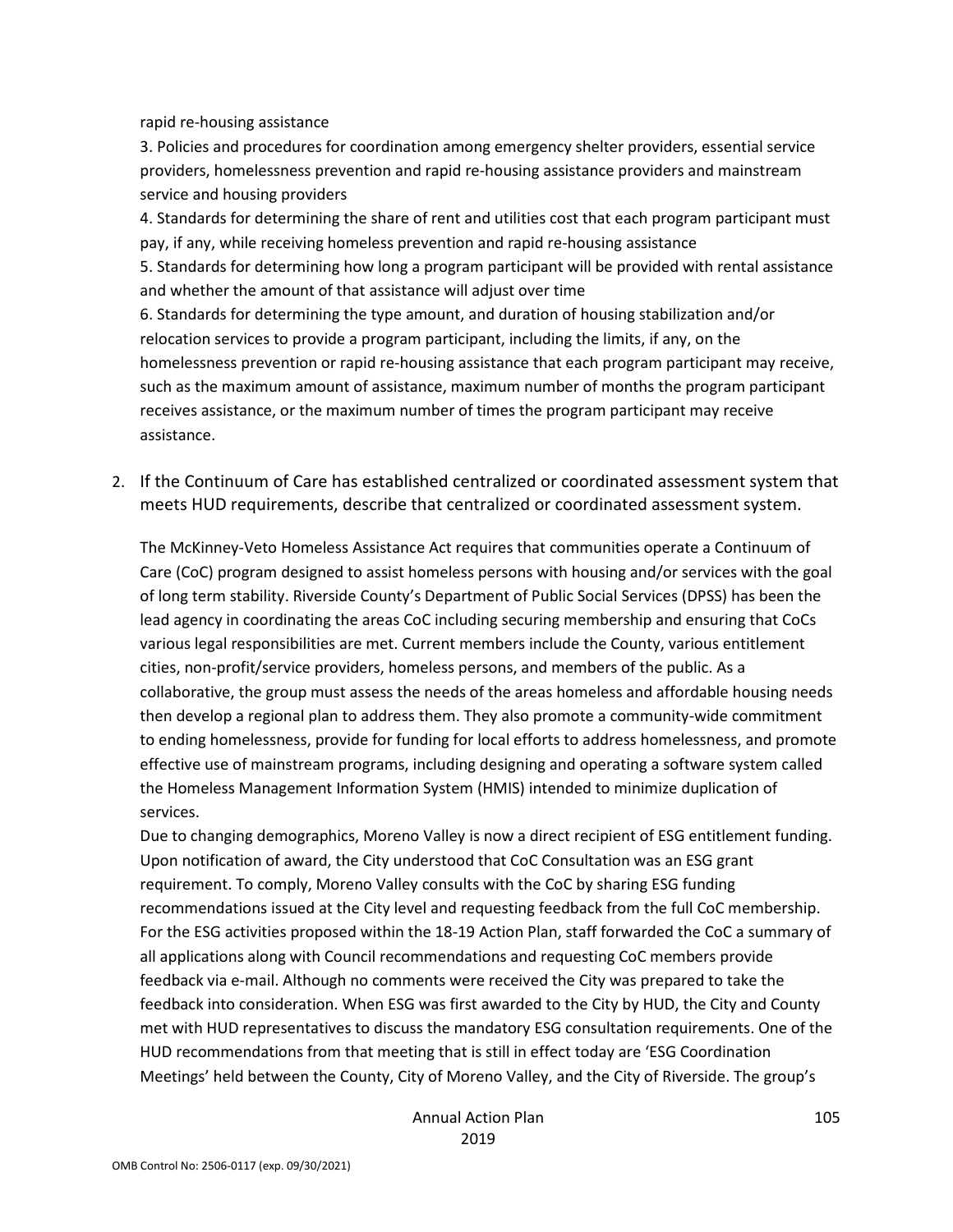initial goal was to align their respective ESG standards and processes. This has been completed. The group continues to meet on a quarterly basis to share program information and discuss best practices.

3. Identify the process for making sub-awards and describe how the ESG allocation available to private nonprofit organizations (including community and faith-based organizations).

The ESG sub-awards proposed as part of this 2019-20 Action Plan were selected via the standard annual application process along with the City's CDBG and HOME programs. The City's competitive process includes required public notifications and issuance of a Notice of Funding Availability (NOFA). In efforts to reach as many applicants as possible the City advertised in local publication of general circulation, online, via social media, and through e-mail blasts to interested parties. Moreno Valley also offered an on-line application workshop aimed at providing program information and application assistance. Applications were due January 31, 2019. The efforts resulted in the City receiving twentynine (33) applications requesting a total \$6,995,470 across the 3 programs. As part of the application process, in preparation of the Action Plan, the City contracted a third party to collaborate with City Staff as the Technical Review Committee for review of the CDBG, HOME, and ESG applications. Each application was reviewed three times, once for completeness and HUD eligibility and twice for completion of the City's formal evaluation form. Return applicant's prior performance in terms of meeting their established goals, expenditure and administrative requirements were evaluated with the input of City's grant management staff. On March 26, 2019, the City of Moreno Valley held a "Public Meeting" to provide applicants an opportunity to explain their programs in person and, for the Technical Review Committee to ask applicants questions directly. The information provided in the completed application packet and during the Public Meeting is considered to evaluate and score each applicant in accordance with the evaluation guidelines described in the application booklet. The Technical Review Committee's preliminary recommendations were presented to the City Council at a Public Hearing held on April 16, 2019. In line with the City's policies and objectives, the final project selections shall be made by the City Council via final Public Hearings. The Council and the Public reviewed proposed activities via a Public Hearing held on May 7, 2019 and approved the Action Plan. The Council and the Public reviewed Substantial Amendment #1 via a Public Hearing held on November 5, 2019 and approved Substantial Amendment #1. The Council and the Public reviewed Substantial Amendment #2 via a Public Hearing held on March 17, 2020 and approved Substantial Amendment #2. The Council and the Public reviewed Substantial Amendment #3 via a Public Hearing held on March 17, 2020 and approved Substantial Amendment #3. The Council and the Public reviewed Substantial Amendment #4 via a Public Hearing held on April 7, 2020 and approved Substantial Amendment #4.